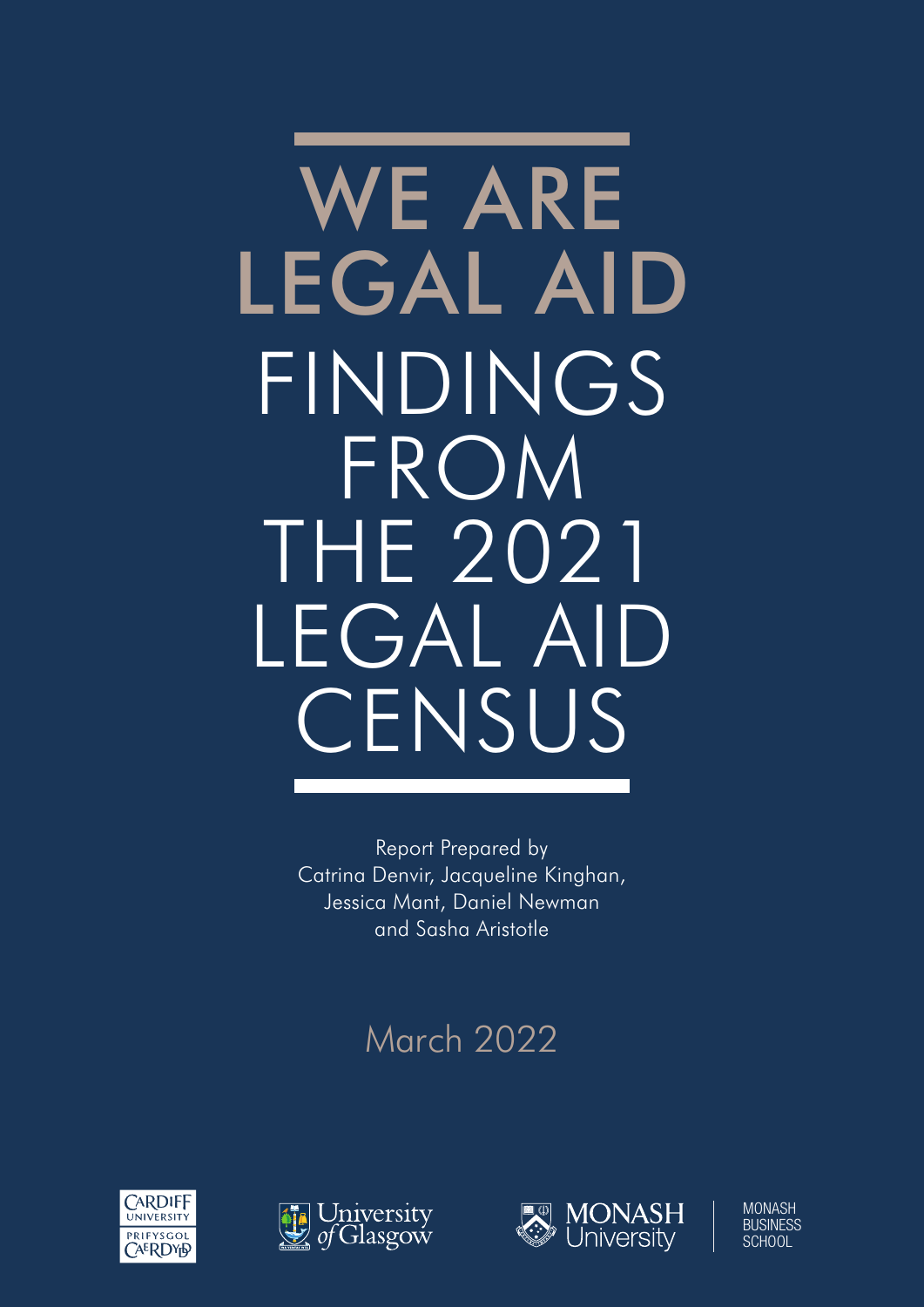# **Contents**

and the control of the control of the control of the control of the control of

| <b>Table of Tables</b>                                     | 4  |
|------------------------------------------------------------|----|
| <b>Table of Figures</b>                                    | 6  |
| Acknowledgements                                           | 7  |
| About the Researchers                                      | 8  |
| 1. Introduction                                            | 9  |
| 1.1 Background                                             | 9  |
| 1.2 The Legal Aid Census                                   | 11 |
| 2. Establishing a Career in Legal Aid                      | 16 |
| 2.1 Choice of Career                                       | 16 |
| 2.2 Financing Education and Training                       | 18 |
| 2.3 Availability of Training and Employment Opportunities  | 21 |
| 2.4 Finding and Retaining Suitably Qualified Practitioners | 22 |
| 3. Working in Legal Aid                                    | 26 |
| 3.1 Working Hours                                          | 26 |
| 3.2 Challenges and Stressors                               | 26 |
| 3.3 Wellbeing                                              | 28 |
| 3.4 Salary and Working Arrangements                        | 29 |
| 3.5 Job Satisfaction                                       | 30 |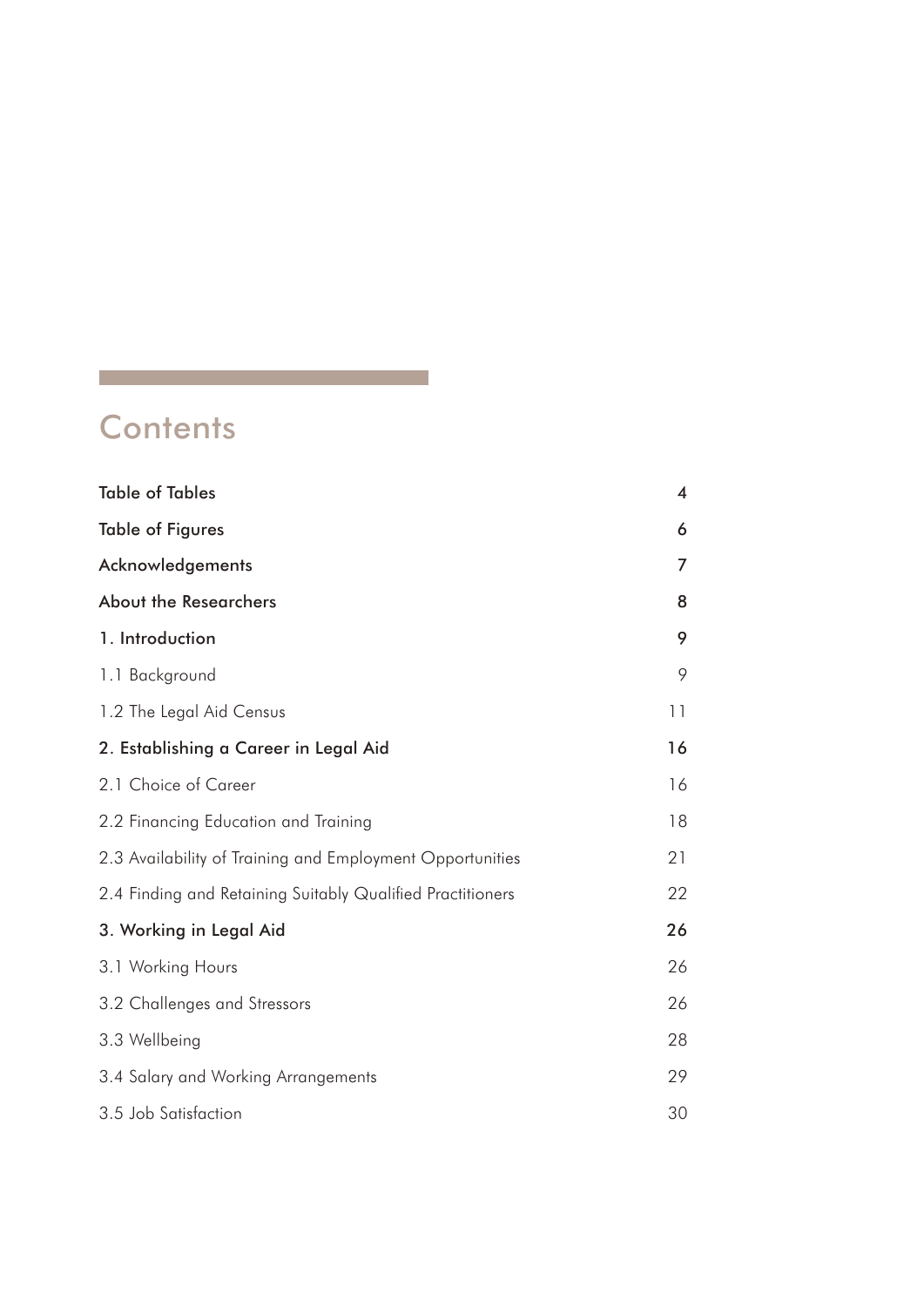| 4. Fixed Fees                                      | 34  |
|----------------------------------------------------|-----|
| 4.1 Working Under Fixed Fees                       | 34  |
| 4.2 The Viability of Fixed Fees                    | 38  |
| 4.3 Mitigating Losses under Fixed Fees             | 42  |
| 5. Hourly Rates                                    | 44  |
| 5.1 Working Under Hourly Rates                     | 44  |
| 5.2 Unpaid Work                                    | 45  |
| 5.3 The Viability of Hourly Rates                  | 48  |
| 6. Exiting Practice Areas                          | 51  |
| 6.1 Practitioners                                  | 51  |
| 6.2 Organisations                                  | 54  |
| 6.3 Chambers                                       | 58  |
| 7. Exiting the Sector                              | 60  |
| 7.1 Former Practitioners                           | 60  |
| <b>7.2 Current Practitioners</b>                   | 61  |
| 7.3 Organisations                                  | 63  |
| 8. The Impact of Covid-19                          | 65  |
| 8.1 Service Demand                                 | 65  |
| 8.2 Service Delivery                               | 68  |
| 8.3 Financial Sustainability                       | 71  |
| 9. Facing the Future of Legal Aid                  | 76  |
| 9.1 Challenges Faced                               | 76  |
| 9.2 Addressing the Challenges Identified           | 78  |
| 9.3 What next for Legal Aid?                       | 81  |
| Appendix A - Characteristics of Census Respondents | 82  |
| Appendix B - Footnotes                             | 100 |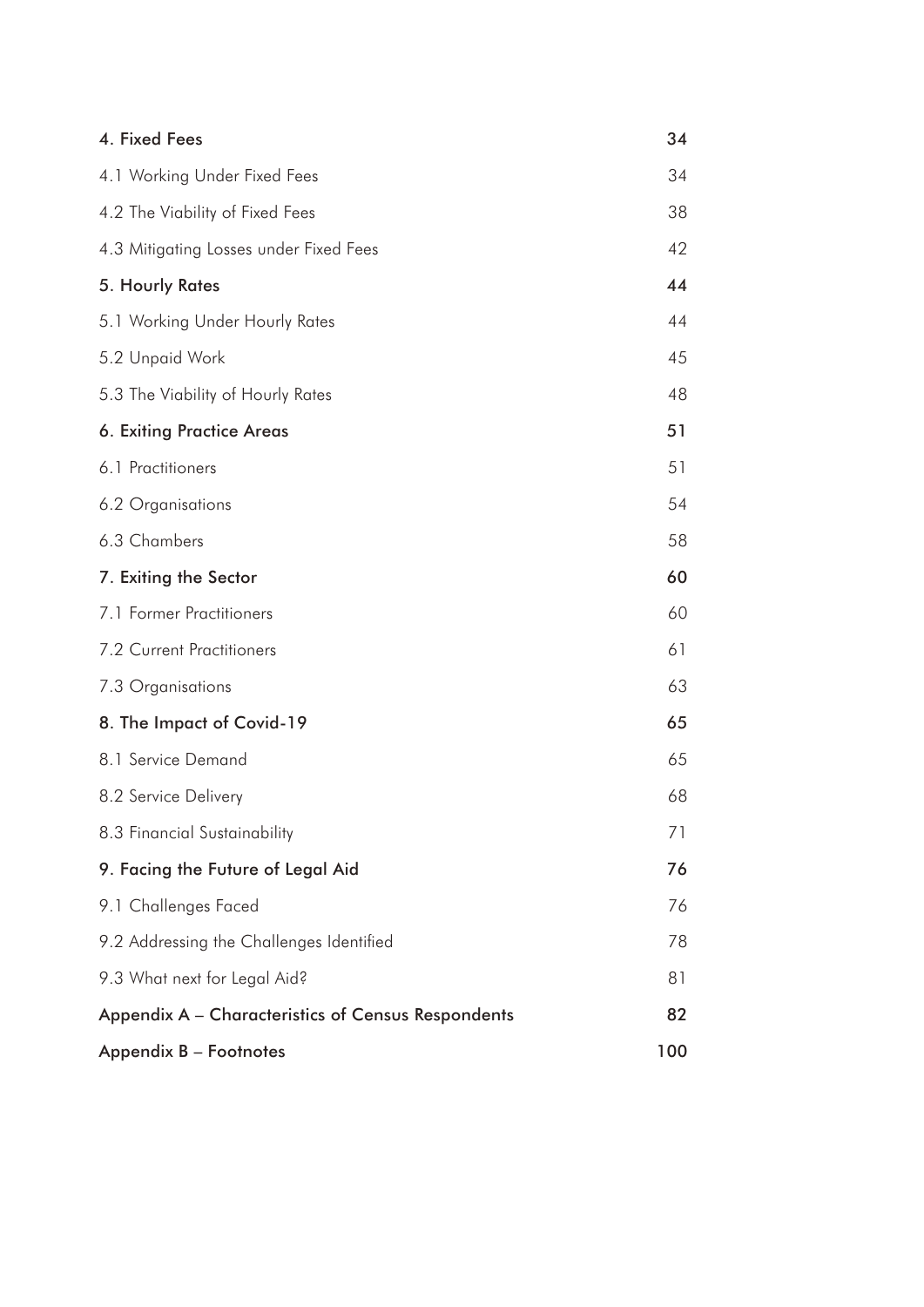# Table of Tables

<span id="page-3-0"></span>T

| Section 2 | Establishing a career in Legal Aid                                                                                                             |
|-----------|------------------------------------------------------------------------------------------------------------------------------------------------|
| Table 2.1 | Five most common motivations for working in legal aid                                                                                          |
| Table 2.2 | Five most common primary motivations for working in legal aid                                                                                  |
| Table 2.3 | Five most common financial barriers experienced in the process of qualifying as a<br>legal aid practitioner                                    |
| Section 3 | Working in Legal Aid                                                                                                                           |
| Table 3.1 | Client-related, general and other challenges and stressors identified by practitioners<br>in relation to their work                            |
| Table 3.2 | Five most common reasons practitioners gave when agreeing/disagreeing that their<br>salary/working conditions were fair                        |
| Table 3.3 | What practitioners like most about working in legal aid                                                                                        |
| Table 3.4 | Ten most common least-liked aspects of working in Legal Aid                                                                                    |
| Section 4 | <b>Fixed Fees</b>                                                                                                                              |
| Table 4.1 | Range of fixed fee areas in which practitioners worked                                                                                         |
| Table 4.2 | Practice areas where responses indicated being paid for a longer period of<br>hours than was worked, or for the same number of hours as worked |
| Table 4.3 | Summary statistics in relation to hours worked and hours remunerated under<br>the fixed fee scheme (outliers removed)                          |
| Table 4.4 | Median number of hours worked and hours remunerated under the fixed fee<br>scheme by area of law (outliers removed)                            |
| Table 4.5 | Ten most common responses given by practitioners as to why fixed fees were<br>not sustainable                                                  |
| Table 4.6 | Whether practitioners viewed fixed fees as sustainable by practice area                                                                        |
| Table 4.7 | Five most common responses given by practitioners to improve the viability<br>of the fixed fee regime                                          |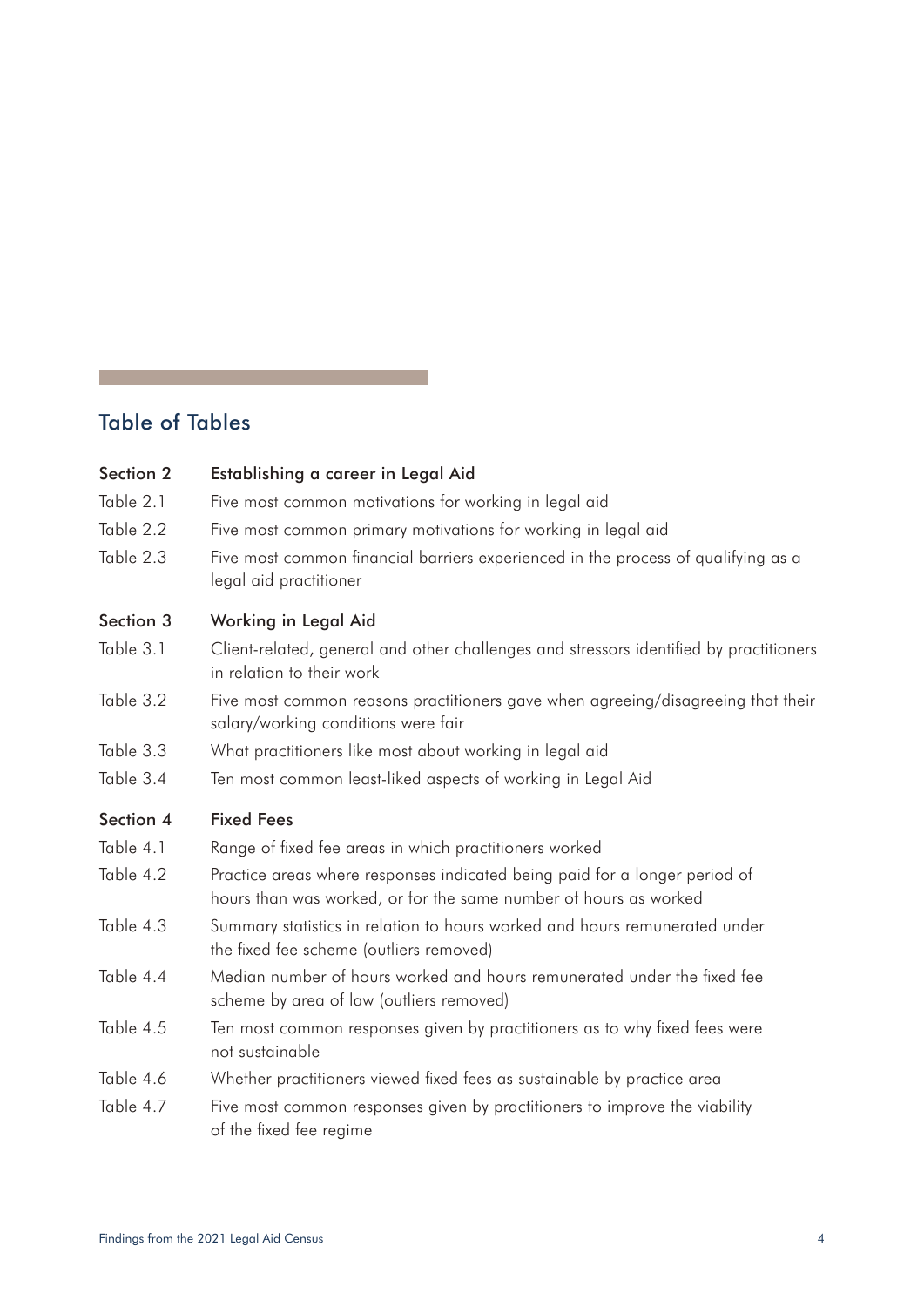#### Section 5 Hourly Rates

- Table 5.1 Summary statistics in relation to hours worked and hours remunerated under the hourly rate scheme (outliers removed)
- Table 5.2 Most significant cost not remunerated
- Table 5.3 Five most common forms of work carried out but not claimed for
- Table 5.4 Five most common 'other' examples of non-billable work
- Table 5.5 Whether practitioners thought hourly rates were sustainable by area of practice

#### Section 6 Exiting Practice Areas

- Table 6.1 The current and former legal aid practice areas of current practitioners
- Table 6.2 Five most common reasons given by practitioners as to why they had left legal aid practice areas
- Table 6.3 Areas where organisations used to provide legal aid services
- Table 6.4 Why organisations were no longer working/did not retain contracts in certain areas of legal aid
- Table 6.5 Areas where legal aid contract-holding organisations do not routinely offer services and/or refer clients elsewhere because it is not cost effective to undertake the work
- Table 6.6 Reasons organisations provided for why legal aid contract work was not cost effective
- Table 6.7 Practice areas where chambers found it challenging to accept instructions

#### Section 7 Exiting the Sector

- Table 7.1 Five most common reasons given as to why former legal aid practitioners left legal aid
- Table 7.2 Reasons provided by practitioner respondents as to why they would leave legal aid
- Table 7.3 Five most common reasons organisations provided as to why it was not sustainable for them to rely solely on legal aid income

#### Section 8 The Impact of Covid-19

Table 8.1 Measures taken by organisations and chambers in response to the Covid-19 pandemic

#### Section 9 Facing the Future of Legal Aid

- Table 9.1 The most significant challenges facing the legal aid profession identified by practitioners
- Table 9.2 Ten organisational challenges most frequently selected by organisations
- Table 9.3 Ten most frequent suggestions for improving the legal aid system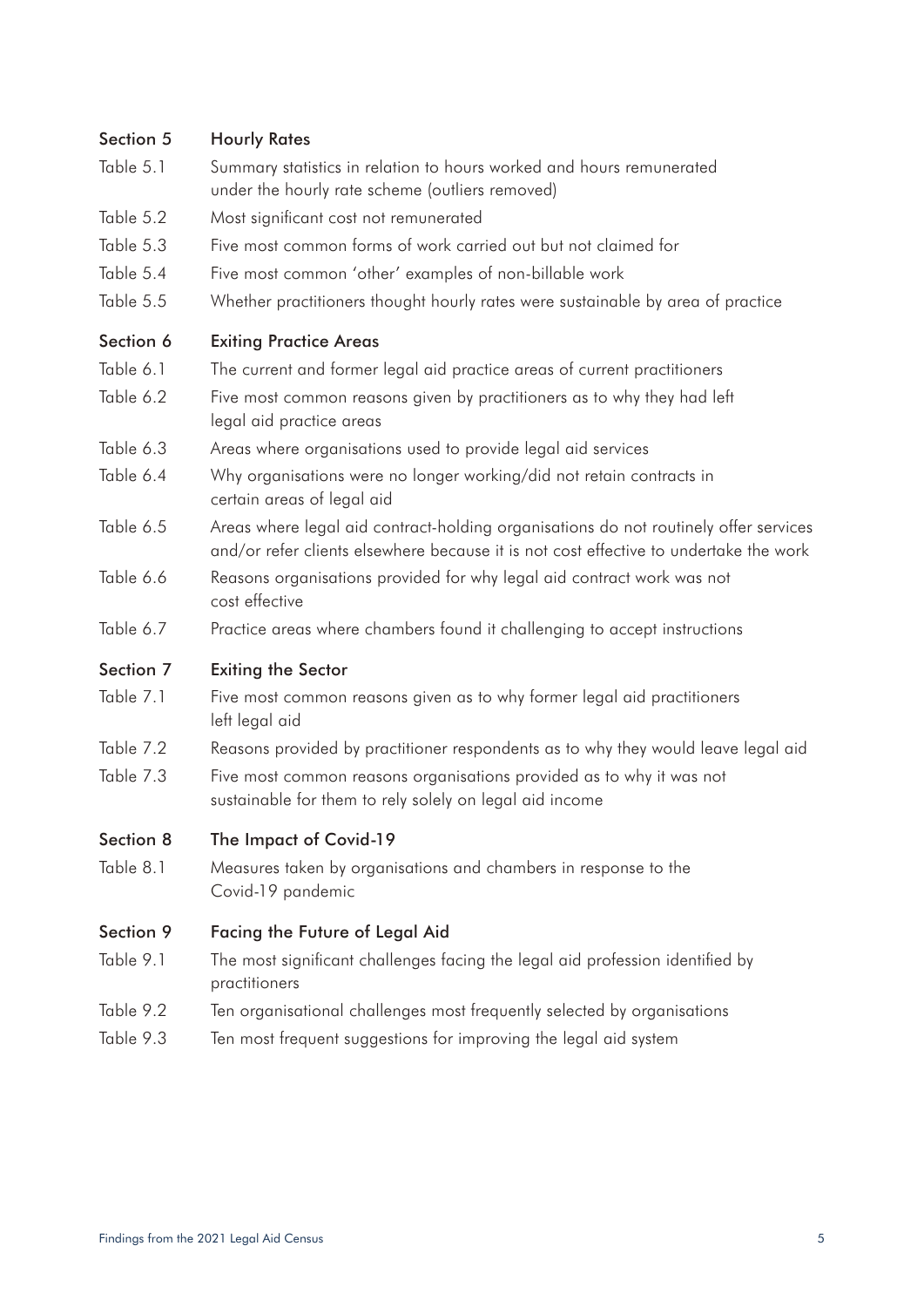# Table of Figures

### Section 2 Establishing a career in Legal Aid

- Figure 2.1 Size of debt incurred from legal education by practitioners and students
- Figure 2.2 The ease with which chambers can find and retain suitably qualified legal aid barristers
- Figure 2.3 The ease with which organisations can find and retain suitably qualified legal aid lawyers

#### Section 3 Working in Legal Aid

Figure 3.1 Current salary of practitioners

#### Section 8 The Impact of Covid-19

- Figure 8.1 Number of new matters/instructions opened per month by legal aid practitioners before and after the Covid-19 pandemic
- Figure 8.2 Increased demand for legal aid services observed by practitioners over the last 12 months by area of law
- Figure 8.3 Number of staff organisations reported placing on furlough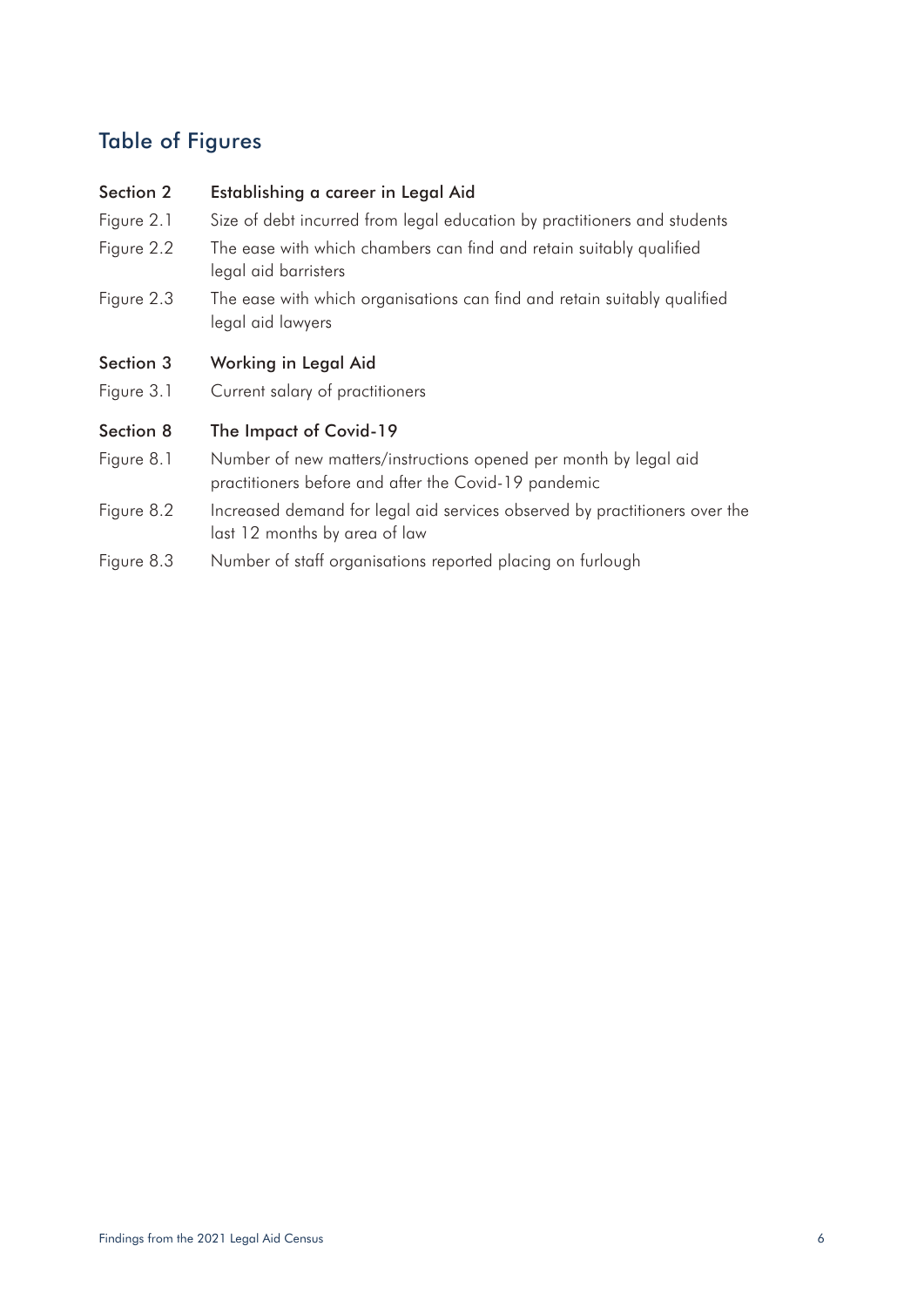# <span id="page-6-0"></span>Acknowledgements

Our thanks go to the participants in the pilot phase of the research, especially to Simon Mullings for providing in-depth feedback on survey questions. We are grateful to the Baring Foundation for providing funding for research assistance. We would like to thank Chris Minnoch and Rohini Teather at Legal Aid Practitioners Group for commissioning the research and for their support throughout. We would also like to express our immense appreciation to the many legal aid practitioners – past, present and future – who took the time to complete the Legal Aid Census 2021.

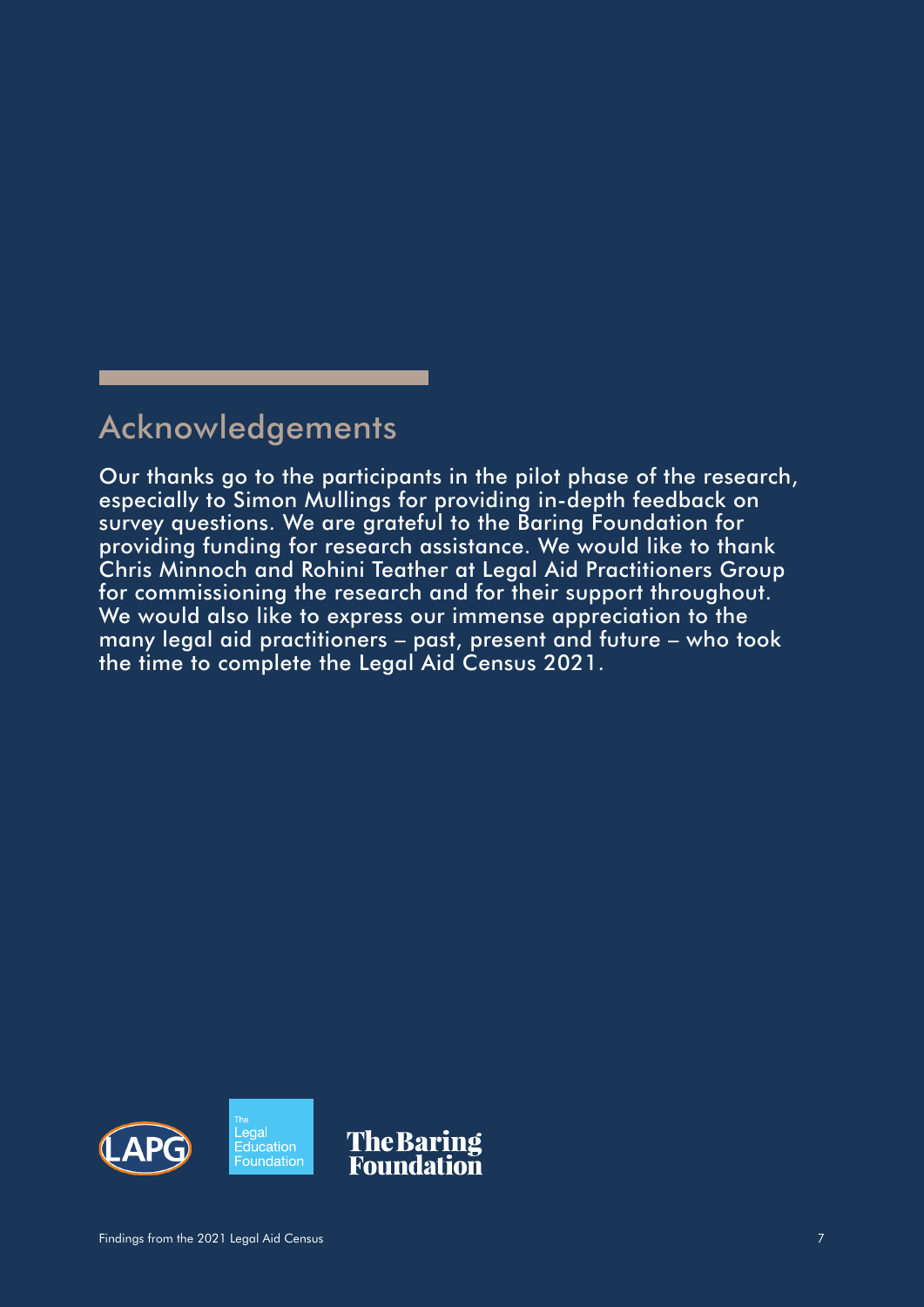# About the Researchers

Dr Catrina Denvir is an Associate Professor at Monash University, Australia, where her research focuses on technological innovation in legal services, public understanding of the law, the design of legal services, legal pedagogy, access to justice and research methodology. Drawing on her expertise in the conduct of empirical legal research, she published Strike Ballots, Democracy and Law (OUP, 2021) with Breen Creighton, Richard Johnston, Shae McCrystal and Alice Orchiston. Her interest in legal pedagogy led to her edited collection, Modernising Legal Education (CUP, 2020). She has published in academic journals such as the International Journal of the Legal Profession, Modern Law Review, International Journal of Social Research Methodology, and Civil and Family Law Quarterly. Prior to joining Monash she was the Director of the Legal Innovation Centre at Ulster University.

Dr Jacqueline Kinghan is a Senior Lecturer in Social Change Legal Education at Glasgow School of Law. She has extensive expertise in access to justice and human rights. Her monograph Lawyers, Networks and Progressive Social Change (Hart, 2021) provides an in-depth account of social justice lawyering in the UK over the last fifty years. With a background as a barrister, she was the founding Director of the UCL Centre for Access to Justice. She has written several book chapters on social justice and legal education and ten commissioned research reports on the use of strategic legal tools in the legal aid and third sector. Jacqueline works closely with legal aid lawyers in law centres, charities and NGOs across the UK in her role as learning partner to grant-making foundations.

Dr Jessica Mant is a Lecturer at Cardiff University. She is an expert in access to justice, legal aid and family law. Her forthcoming monograph, Litigants in Person and the Family Justice System (Hart, 2022) provides the first comprehensive book on the role of legal aid and issues of access to justice for unrepresented parties in these cases. She has authored several book chapters and articles on issues of access to justice and socio-legal methods in journals such as the Child and Family Law Quarterly, the German Law Journal, and the International Journal of Law in Context. She works closely with the legal aid and not-for-profit sector, for example, Public Law Project, and Welsh Women's Aid, in conducting and disseminating her research.

Dr Daniel Newman is a Senior Lecturer at Cardiff University. He has extensive research expertise on access to justice, legal aid and the legal profession writing on both criminal justice and social welfare law. He has written Legal Aid Lawyers and the Quest for Justice (Hart, 2013), Justice in a Time of Austerity (Bristol University Press, 2021) with Jon Robins and Experiences of Criminal Justice (Bristol University Press, 2022) with Roxanna Dehaghani. He edited Leading Works in Law and Social Justice (Routledge, 2021) with Faith Gordon and is currently editing Access to Justice in Rural Communities with Faith Gordon (Routledge). His work is frequently cited in relation to legal aid and access to justice reform.

Sasha Aristotle is currently studying for an MSc in Global Governance and Diplomacy at the University of Oxford. She holds an Honours BA from the University of Toronto, where she studied History, Economics, and English. She has extensive experience conducting and managing research on wide ranging projects including for the Equality and Human Rights Commission, the Canadian Centre for the Responsibility to Protect (CCR2P), and Harvard University. Sasha will begin pursuing her legal studies in the US in the autumn.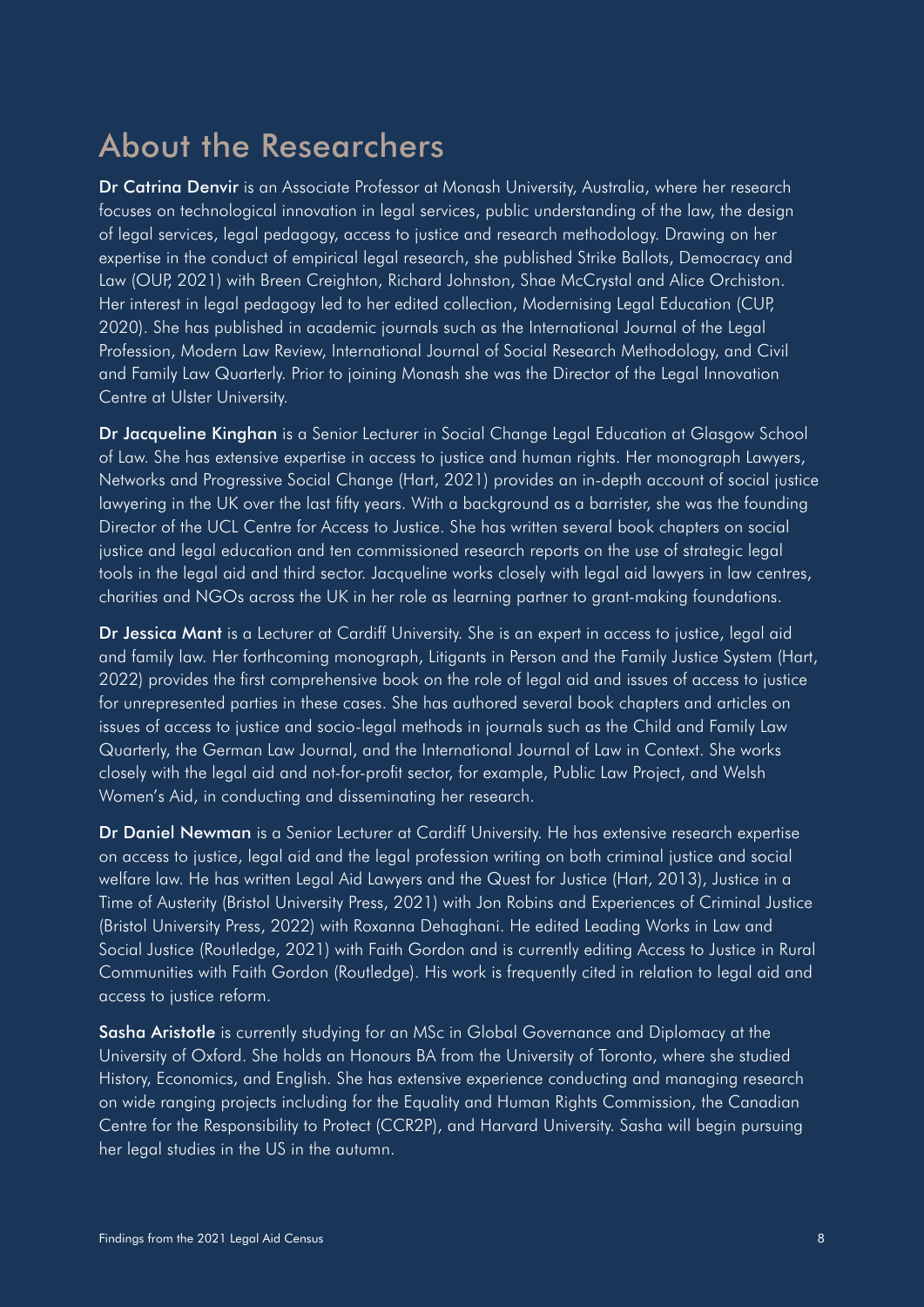# <span id="page-8-0"></span>1. Introduction

Legal aid is a crucial component in the fabric of the justice system in England and Wales. It plays a key role in facilitating access to justice, helping to ensure legal needs are met and that individuals can establish or enforce their rights across various areas of law. Legal aid practitioners assist clients with a wide range of issues, including but not limited to those relating to criminal defence, family matters, education, housing, immigration, discrimination, debt and community care. Legal aid services are typically provided for communities and clients through private law firms, not-for-profit advice agencies, local law centres and national charities. Yet, the legal aid system is experiencing unprecedented pressures and challenges.<sup>1</sup> The Covid-19 pandemic,<sup>2</sup> changes brought about by the Legal Aid, Sentencing and Punishment of Offenders Act 2012 (LASPO),<sup>3</sup> fee arrangements,<sup>4</sup> court closures<sup>5</sup> and wider attempts to reduce legal aid spending<sup>6</sup> are just a few conditions and events that have contributed to concerns that the sector is increasingly unviable.

A review of the legal aid landscape which elevates the perspectives of those working day-to-day in the sector is vital and long overdue. Pre-existing data on the specifics of legal aid practice has been piecemeal, lacking context and insufficiently able to elucidate conditions on the ground. As such, this report presents and analyses the results of the most comprehensive set of surveys of legal aid practitioners ever conducted in England and Wales. It provides a greater and more accurate understanding of a sector adversely impacted by repeated crises and challenges. In the aftermath of Covid-19 lockdowns and nine years since the enactment of LASPO, legal aid practitioners reveal the true extent of the current state of legal aid in response to the five surveys that make up the Legal Aid Census.

# 1.1 Background

The legal aid system in England and Wales has endured significant challenges over the last three decades. The Carter Review in 2006 prioritised a system of best value tendering<sup>7</sup> which led to fragmentation and bureaucratisation as well as rigidity in relation to fee arrangements. Sommerlad argued that during this time the 'consumption' of legal services became a 'sufficient alternative to just outcomes'.<sup>8</sup> More recently, LASPO has dramatically reduced the areas within scope for civil legal aid funding.<sup>9</sup> As a result, the ability of legal aid practitioners to fulfil complex and multi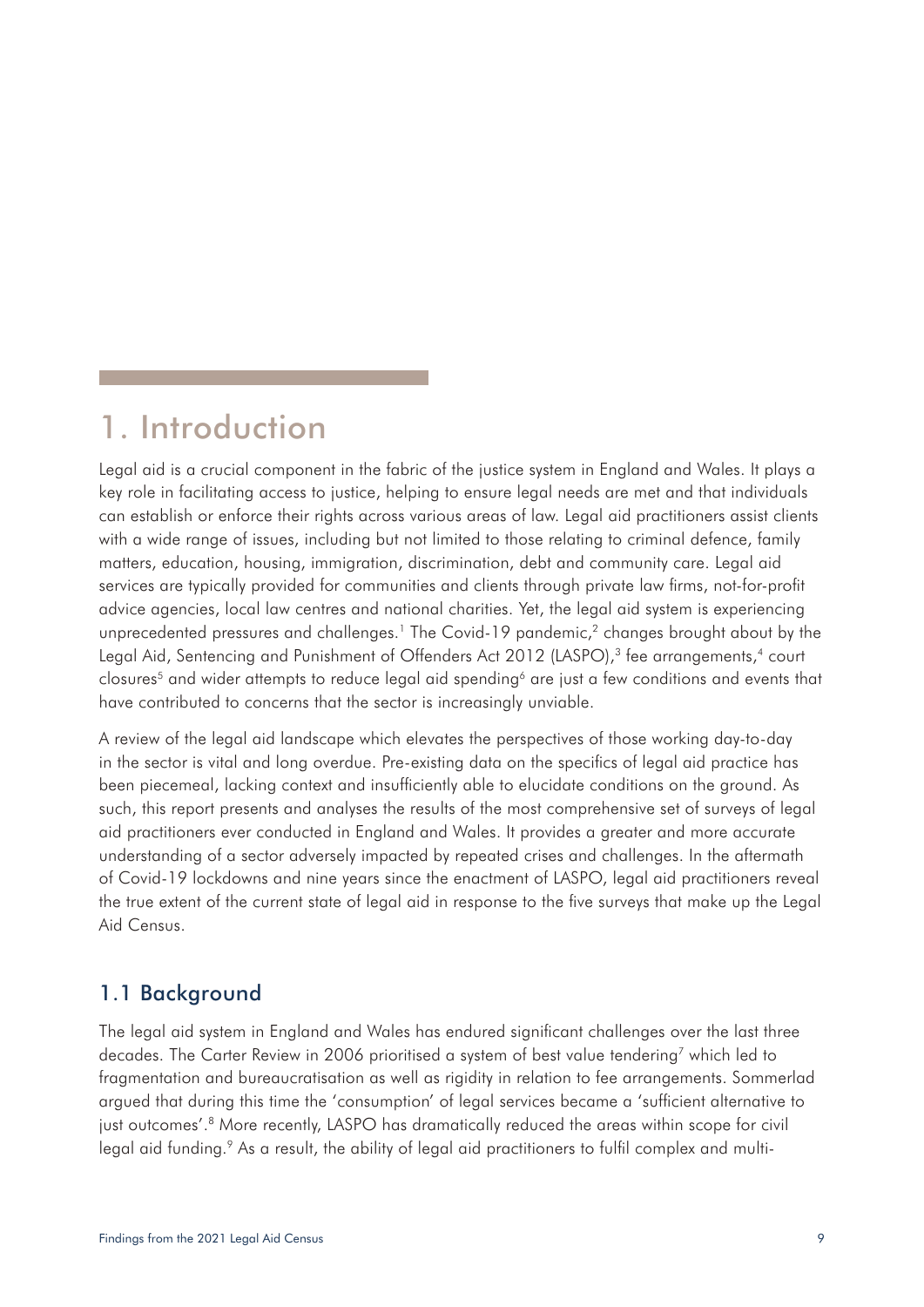faceted client needs has been hindered by the lack of early legal advice and representation across debt, housing, employment, welfare benefits, immigration and family law. Those most adversely impacted by the changes include children and young people, migrants and refugees, disabled people and those with mental and physical ill-health.10

The wider austerity cuts that brought about changes such as welfare reform and reductions in local government funding have made the legal aid landscape all the more challenging in recent years. Research shows that the housing crisis and deepening levels of inequality in society, even before the Covid-19 pandemic, presented lawyers with almost insurmountable difficulties day-today in their casework, especially given the inability to resolve issues in their early stages.<sup>11</sup> A 2018 survey of MPs similarly indicated that more than half had seen an increase in the number of constituents seeking advice, and that advice was especially needed in the areas of welfare benefits and housing.<sup>12</sup> These challenges are not restricted to civil legal aid provision but have also been prevalent in criminal legal aid where resource constraints in the system have had considerable knock-on impacts on clients.<sup>13</sup>

Legal aid practitioners have been struggling for some time to sustain legal aid service provision amidst these pressures. In 2013, there were  $1,592$  firms with criminal legal aid contracts<sup>14</sup> and 1,881 firms with civil legal aid contracts, but these numbers had dropped to 1,10415 and 1,445 respectively by March 2021. The Law Society's 2014 Otterburn Report noted that most criminal solicitors firms' finances were 'precarious', with profit margins near 5 per cent.<sup>16</sup> There has been a significant reduction in the number of civil legal aid advice providers, leading to a steady decline in the number of matters started in civil legal aid. Recent research also shows expansive legal advice deserts across England and Wales: in some areas, there is simply no provision available for community care and housing law as well as significantly reduced provision in immigration and asylum, welfare benefits and education.17

Researchers repeatedly note the disconnect between the intended impact of 'command and control' policy changes and the reality on the ground.<sup>18</sup> For example, challenges in relation to supply and demand in immigration and asylum service provision as a result of marketisation have been well documented.19 Likewise, while the intention had been that by limiting legal aid in private family law, more people might pursue mediation rather than more adversarial court processes, research demonstrates a decreasing number of separating and divorcing couples pursuing mediation and an increase in the number of cases issued in court.<sup>20</sup> For those pursuing family court proceedings, LASPO has led to a significant reduction in the availability of advice and representation and an increase in litigants in person presenting with a diversity of support needs.<sup>21</sup>

Against this background, the disillusionment experienced by legal aid lawyers as a result of negative perceptions of their work, both from government actors<sup>22</sup> and in the public sphere has been profound, and high levels of resilience and persistence are required to overcome ongoing challenges and constraints.<sup>23</sup> It has been further noted that the negative public perception of legal aid practitioners as being 'fat cats' or 'activists' has caused undue harm to the sector generally.24 This combination of resource constraints, challenging working conditions and wider negative perceptions of legal aid work has led to a sustainability crisis in the profession with poor rates of retention and an 'ageing demographic' of legal aid practitioners.<sup>25</sup> The Covid-19 pandemic has exacerbated existing problems by creating new and urgent legal issues for clients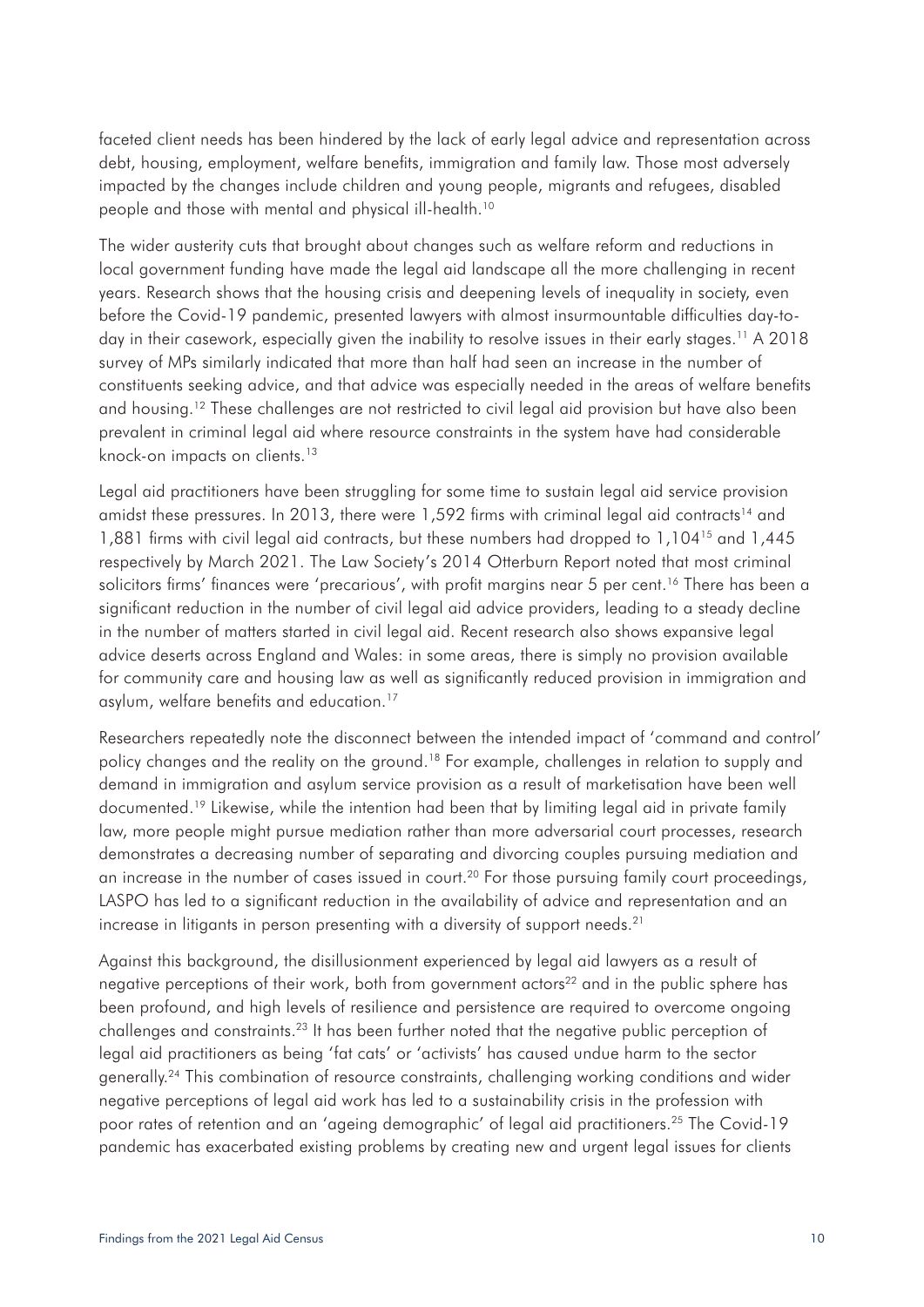<span id="page-10-0"></span>while simultaneously inhibiting opportunities for individuals to access justice.<sup>26</sup> It has consequently strained minimal resources for practitioners and arguably worsened an existing well-being crisis in the legal aid profession.<sup>27</sup>

Numerous reviews - including three in the past year alone - have called into question the long-term sustainability of legal aid. For example the House of Commons Justice Committee's inquiry of 2021 found that there was an 'urgent need to overhaul the system so that providers are paid for all the work they do to support their clients, especially at the early stages of the process'.<sup>28</sup> To this extent, the inquiry concluded that the structure of the fee scheme did not support high quality service to clients, and the legal aid scheme generally lacked flexibility.29 The House of Lords Constitution Select Committee report published in March 2021 concluded that the justice system is 'under strain' and that 'actions that might have been capable of alleviating the effects of the pandemic' had not been taken, with the backlog of cases in the criminal courts now reaching 'crisis levels'.<sup>30</sup> The Westminster Commission on Legal Aid echoed concerns regarding the sustainability of the system detailed in other reports. Drawing on comprehensive evidence from legal aid practitioners and clients, the Commission found that problems with recruitment and retention of practitioners were widely reported, with firms struggling to support trainees.<sup>31</sup> Whilst the Independent Review of Criminal Legal Aid identified similar problems and recommended overall that funding should be increased for solicitors and barristers by at least 15 per cent, as well as proposing wider systemic changes to drive efficiency and reduce costs.32

The concerns highlighted by these inquiries raise important questions regarding the future of legal aid that can only be answered with a better understanding of the experience of current, former and prospective legal aid professionals and legal aid service providers. The consequent Legal Aid Census on which this document reports, was therefore borne out of a desire on the part of many practitioner groups who work closely with LAPG - including, for example, the Black Solicitors Network, Housing Law Practitioners Association, Legal Action Group, and Shelter - to acquire a more representative and thorough understanding of the legal aid landscape.

# 1.2 The Legal Aid Census

The aims of the research were to develop a baseline demographic profile of legal aid practitioners as well as gaining a better understanding of education and training, salaries, fee arrangements and job satisfaction. The surveys sought to identify routes into the profession, lawyers' perceptions on barriers faced and how these correlate to socio-economic background. They also aimed to better identify and describe the key challenges facing legal aid lawyers across different areas of law; and to provide an indication of how legal aid advice providers may have been affected by legal aid cuts, wider austerity reforms and by the Covid-19 pandemic. Finally, the surveys sought to capture how lawyers had adapted to the changing legal aid landscape; and their perceptions on what is needed to sustain the legal aid sector in future.

# 1.2.1 Design and Pilot

The Census was comprised of five online surveys designed to capture responses from each of the following stakeholder groups: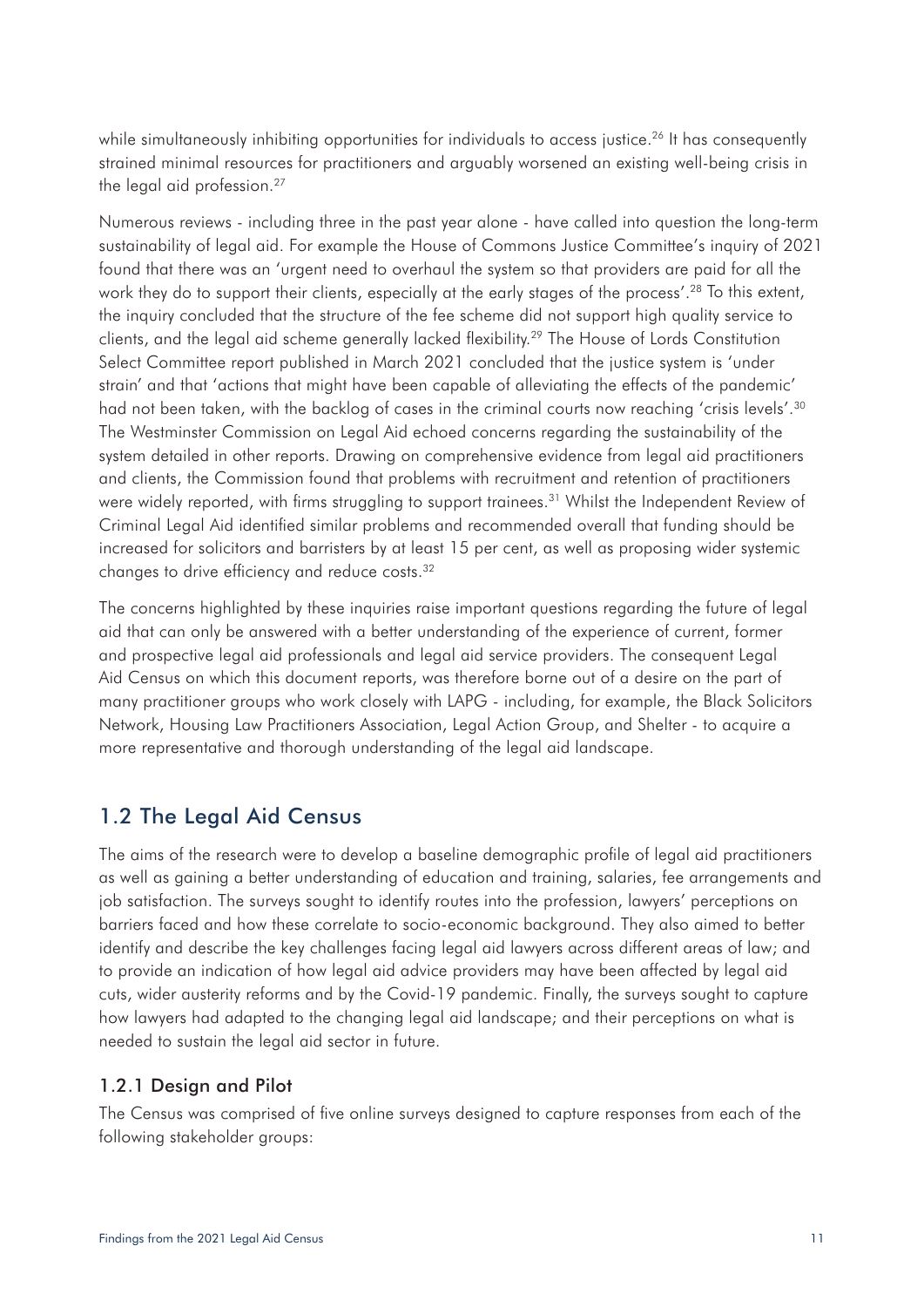- 1. Former legal aid practitioners ('Legal Aid Leavers')
- 2. Current legal aid practitioners ('Practitioners')
- 3. Organisations engaged in the provision of legal aid services ('Organisations')
- 4. Chambers engaged in the provision of legal aid services ('Chambers')
- 5. Prospective legal aid practitioners ('Students')

Respondents in the first four groups were asked for their perspectives on a range of topics, including but not limited to: the delivery of legal aid; their personal experiences in the industry; the impact of factors such as LASPO and the pandemic on the sector; the Legal Aid Agency; salaries and remuneration; recruitment, retention, training and professional development; and working conditions. Current students who indicated an interest in pursuing a career in legal aid were asked a series of questions regarding their experiences of legal education and training as well as their motivations for pursuing a career in legal aid.

## 1.2.2 Dissemination

All of the surveys - except that which was designed for current students - underwent a pilot phase in March 2021. A representative group of stakeholders participated and provided feedback on the survey instruments in order to ensure they aligned with the research aims and that the survey questions were being interpreted as intended. In response to suggestions made by these stakeholders, a number of changes were made to the surveys in order to revise question structure and clarify question framing prior to the surveys' wider dissemination in April 2021. The surveys were open online for responses between 12 April and 11 June 2021, and an invitation to participate in the Census was disseminated by LAPG to all of its members (334 legal aid organisations) at regular intervals over the data collection period. Calls to participate in the survey were also disseminated by 33 membership and professional bodies using their membership and mailing lists. A publicly available list of legal aid providers (published by the Legal Aid Agency) was also consulted for dissemination and attempts made to contact each provider.

The student survey was open for responses between 14 June and 12 July 2021. Information about the survey along with an encouragement to participate was disseminated to law students in England and Wales via social media platforms and academic networks, including, for example, the Clinical Legal Education Organisation and Young Legal Aid Lawyers.

All data and responses were stored securely, managed in accordance with GDPR, and pseudoanonymised as appropriate. The recruitment strategy, methods of data analysis, and data management plan received ethical approval from Cardiff University (Ethics Reference number: SREC/030221/02).

## 1.2.3 Response Rate

The Census gathered a wide range of data from managers and directors of legal aid organisations, barristers, solicitors, legal executives, clerks, paralegals, caseworkers, students, aspiring legal aid practitioners, and former legal aid practitioners. In total, 255 former legal aid practitioners, 1208 current practitioners, 369 organisations, 32 chambers, and 376 students responded to the Legal Aid Census.<sup>33</sup>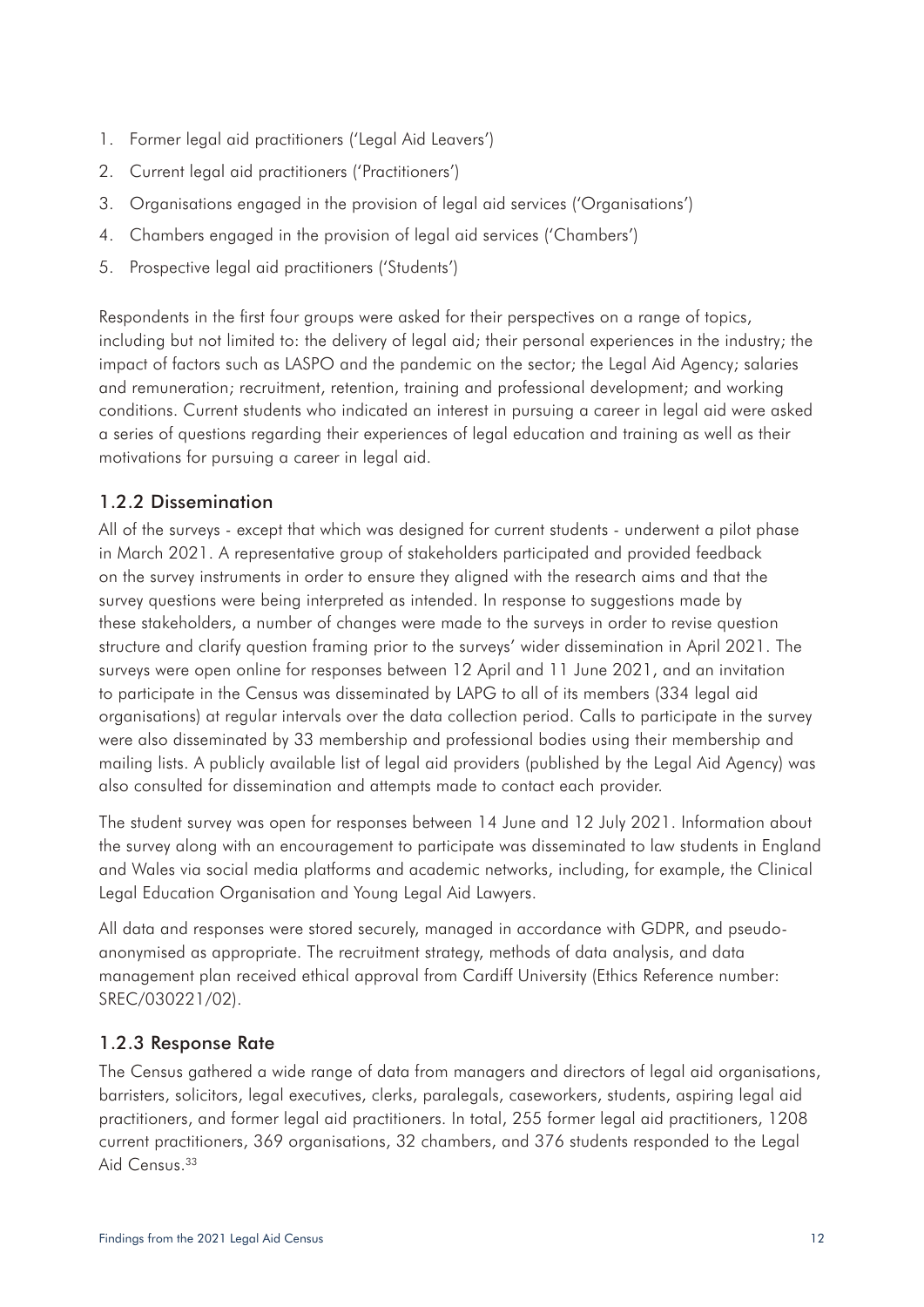### 1.2.3.1 Former Practitioners

In total, 255 former legal aid practitioners responded to the survey. Solicitors comprised almost half (49.8%, n=127) of the respondents who reported that they had left legal aid, followed by barristers (27.5%,  $n=70$ ) and paralegals (10.6%,  $n=27$ ). These respondents reported having worked in a range of different locations; London (48.6%, n=122) and south east England (20.3%, n=51) were most commonly referenced, with fewer respondents having worked in Wales overall and no respondents having worked in mid-Wales. Higher numbers of respondents who reported leaving legal aid were working in crime (34.5%, n=88) and family law, with 31.4 per cent (n=80) in private family law and 25.9 per cent ( $n=66$ ) in public family law. Additionally, 22.7 per cent (n=58) of former practitioners had left housing law. The vast majority of respondents (94.5%, n=241) had spent at least a year working in legal aid before they left. Over a quarter had worked for 1-5 years (26.7%, n=68) or for 11-20 years (26.7%, n=68), while 23.1 per cent (n=59) had worked for 6-10 years and 18.0 per cent of respondents (n=46) had left after more than two decades in legal aid.

#### 1.2.3.2 Current Practitioners

In total, 1,208 current legal aid practitioners responded to the practitioners survey. Solicitors comprised just over a third  $(35.1\%$ , n=424) of the respondents who reported that they had left legal aid, followed by barristers (33.7%, n=407) and trainee/pupil/legal apprentice (10.3%,  $n=125$ ). Nearly half of the practitioners who responded were based in London (46.4%,  $n=558$ ), with much smaller numbers based in Wales and none based in mid-Wales. Practitioners had been working in legal aid for a considerable period of time, with a third of respondents (33.2%, n=400) having been in the sector for 21 years or more and just under a quarter (24.3%, n=293) having been in the sector for 11-20 years.

88.4 per cent (n=1,055) of current practitioners reported that their organisation also undertook work that was not funded by legal aid, with only  $11.6$  per cent ( $n=139$ ) providing solely legal aid-funded work. The practitioners in this survey largely worked in two types of organisations. Nearly half of all practitioners (48.3%, n=580) worked in for-profit firms with legal aid contracts, while over a third (35.3%, n=424) worked in chambers. Smaller numbers worked in not-for-profit specialist advice  $(5.3\%$ , n=64) and law centres  $(5.1\%$ , n=61).

All areas of legal aid practice were represented in the cohort of practitioners, with 57.2 per cent  $(n=689)$  indicating that they worked across more than one practice area. Of the 516 practitioners who indicated that they worked in only one area of law, the majority  $(48.8\% n=252)$  were crime practitioners. When considering the total percentage of practitioners working in different areas, including those working across more than one area of law, the greatest number of practitioners reported working in public family law (31.9%, n=384), followed by crime (29.6%, n=357) and private family law (29.0%, n=349).

## 1.2.3.3 Organisations

In total, 369 organisations responded to the organisational survey (which excluded chambers who were captured by the chambers survey). The majority of organisations  $(67.8\% , n=250)$  were forprofit firms providing both private and legal aid services. 6.0 per cent  $(n=22)$  of organisations specified an 'other' organisational type but did not elaborate further. As with practitioners and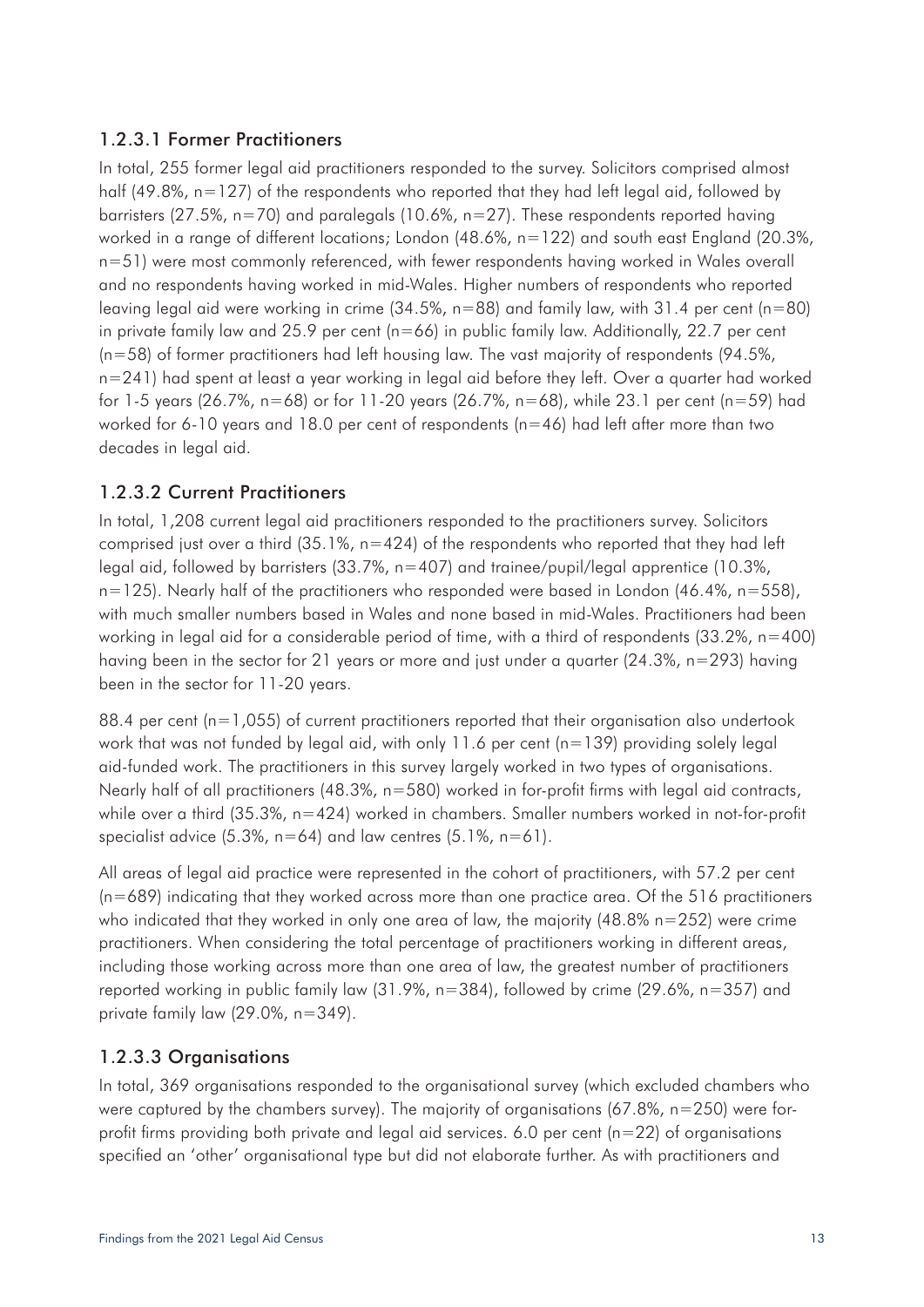chambers, most organisations were based in London (31.6%, n=116); unlike chambers and practitioners, however, the spread of organisations encompassed all parts of England and Wales including mid-Wales. Also unlike chambers, the majority of organisations were on the small side, with 41.4 per cent ( $n=152$ ) reporting a headcount of between zero to ten employees. As would be expected in light of this, organisations also reported smaller numbers of fee earners, with 45.1 per cent (n=164) of organisations having zero to four full time equivalent fee earners. Organisations also tended towards being long-standing service providers, with 58.1 per cent (n=208) having provided legal aid services for longer than 21 years. Most organisations (93.1%, n=337) held a legal aid contract. Contracts were predominantly held in crime (44.5%, n=150), public (39.8%,  $n=134$ ) and private (35.3%, n=119) family, and housing law (26.4%, n=89).

## 1.2.3.4 Chambers

Most chambers (46.9%,  $n=15$ ) were based in London, followed by the English Midlands (15.6%, n=5). There was an absence of representation from chambers in the South East of England, North Wales, and mid-Wales. This reflects general concerns that only a minority of chambers are in a position to accept instructions on publicly-funded cases.

The most common area of work was crime  $(65.6\%, n=21)$ , followed by public and private family law (56.3%, n=18) and Court of Protection work (50.0%, n=16). Fewer chambers reported members predominantly working in employment  $(3.1\% , n=1)$ , welfare benefits  $(6.3\% , n=2)$ , debt  $(6.3\% , n=2)$  and prison law  $(9.4\%, n=3)$ , or across all areas of law  $(1.3\%, n=1)$ .

On the whole, chambers responding to the survey were on the larger side, with 38.7 per cent  $(n=12)$  reporting more than 61 barristers in residence including pupils but not including door tenants or associated tenants. There were no chambers with less than ten barristers in residence within the sample. In spite of respondent chambers tending towards the larger side, the number of  $QCs$  in residence tended to be small in comparison, with 68.0 per cent (n=17) of chambers having one to five QCs.

# 1.2.3.5 Current Students

In total, 376 students completed the survey. Of the 376 students who responded to the survey, 52.9 per cent ( $n=199$ ) were considering a career in legal aid whilst 47.1 per cent ( $n=177$ ) were not. 54.5 per cent (n=108) of students were undertaking an undergraduate law degree (LLB), followed by 17.1 per cent (n=34) studying for an LPC (including combined LLM courses) and 8.5 per cent  $(n=17)$  completing their Bar course (including combined LLM courses). Smaller numbers were undertaking a non-practice LLM, GDL, other undergraduate degree, other studies, or had enrolled on the SQE.

Analysis of student data from this point onwards excludes those students who were not considering a career in legal aid, as well as those not currently studying for degrees/qualifications required for registration as a barrister or solicitor (i.e. the LLB, GDL, LPC, bar course or SQE studies).<sup>34</sup>

## 1.2.4 Analysis

The surveys included questions that were both closed and open-ended in nature. In order to gain insights across the totality of responses provided with respect to any one open-ended question, the research team coded open-ended questions for key themes. In total, six researchers were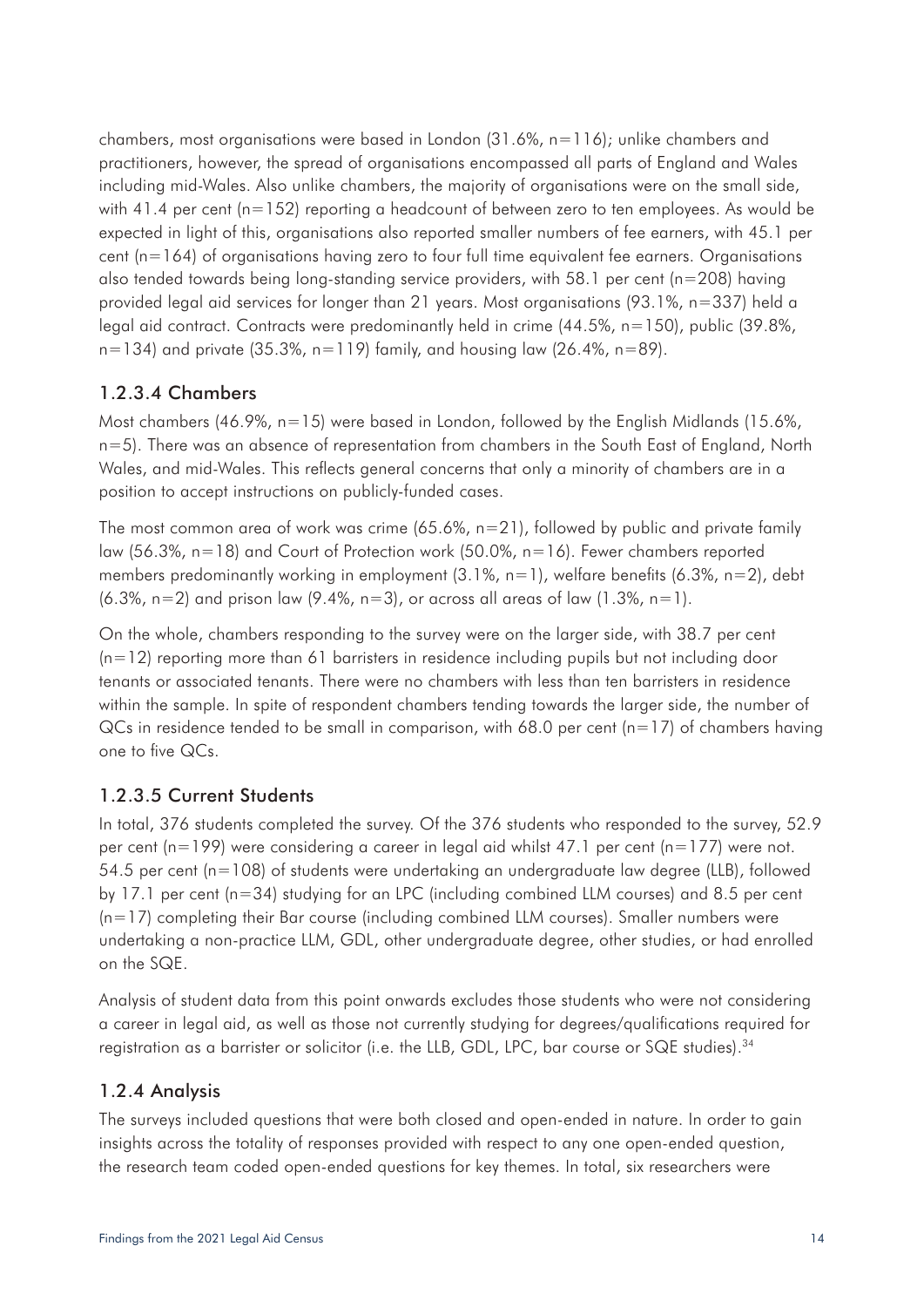involved in coding the open-ended questions posed across the five surveys. To commence, openended questions across all of the surveys were thematically grouped, with each thematic group of questions assigned to a single coder. This facilitated a consistent approach to the coding of similar questions across the different surveys. Where multiple themes were raised in a single response, only the main three issues were coded.<sup>35</sup>

Codes were devised following review of all of the open-ended responses in respect of a particular question. As per the method outlined in Montgomery and Crittenden, each response to a particular open-ended question was evaluated in turn, with new codes created where an open-ended response raised a theme that did not fit into any of the existing codes.<sup>36</sup> The coding of all openended questions passed through an initial phase in which preliminary codes were evaluated for thematic completeness by the same single member of the research team, prior to finalisation. Once coding of the full set of responses for each question was completed, a random subset of the total number of open-ended responses given in respect of each question was reviewed by a second coder. The purpose of the second coding was to confirm that the codes attributed to each response by the first coder were relevant and appropriate. For questions where more than 100 responses were received, a minimum of 20 per cent were subject to second coding. For questions with less than 100 responses, the percentage subject to second coding increased on a sliding scale.<sup>37</sup> Agreement between the first and second coder across the full set of open-ended questions analysed was high. On average, the second coder agreed with 99.6 per cent of the codes assigned by the first coder. Statistics presented are those derived from the codes assigned by the first coder.

This report analyses findings from all five surveys that comprised the Census and relies upon descriptive statistics to set out key findings in relation to:

- 1. Establishing a career in legal aid, including motivations for pursuing a career in legal aid, the financing of education, the availability of training and employment opportunities and the process of finding and retaining staff (Section 2);
- 2. The experience of working in legal aid, including working conditions, wellbeing, salaries and job satisfaction (Section 3);
- 3. Data captured in relation to working under fixed fees (Section 4);
- 4. Data captured in relation to working under hourly rates (Section 5)
- 5. Who exits practice areas and why (Section 6);
- 6. Who exits the legal aid profession and why (Section 7)
- 7. The response of the sector to Covid-19 (Section 8); and
- 8. The key challenges faced by the sector (Section 9)

The text indicates where descriptive statistics relate to coded open-ended questions. Descriptive statistics used throughout this report are coupled with quotes extracted from the open-ended responses in order to provide greater context for findings and to illuminate the perspectives of respondents in their own words. Percentages reported exclude those who did not answer the question. In addition, in respect of the qualitative questions, percentages exclude responses where a respondent indicated in their open-ended response that the question was 'not relevant'. In these instances, the number of responses removed is noted in the footnotes.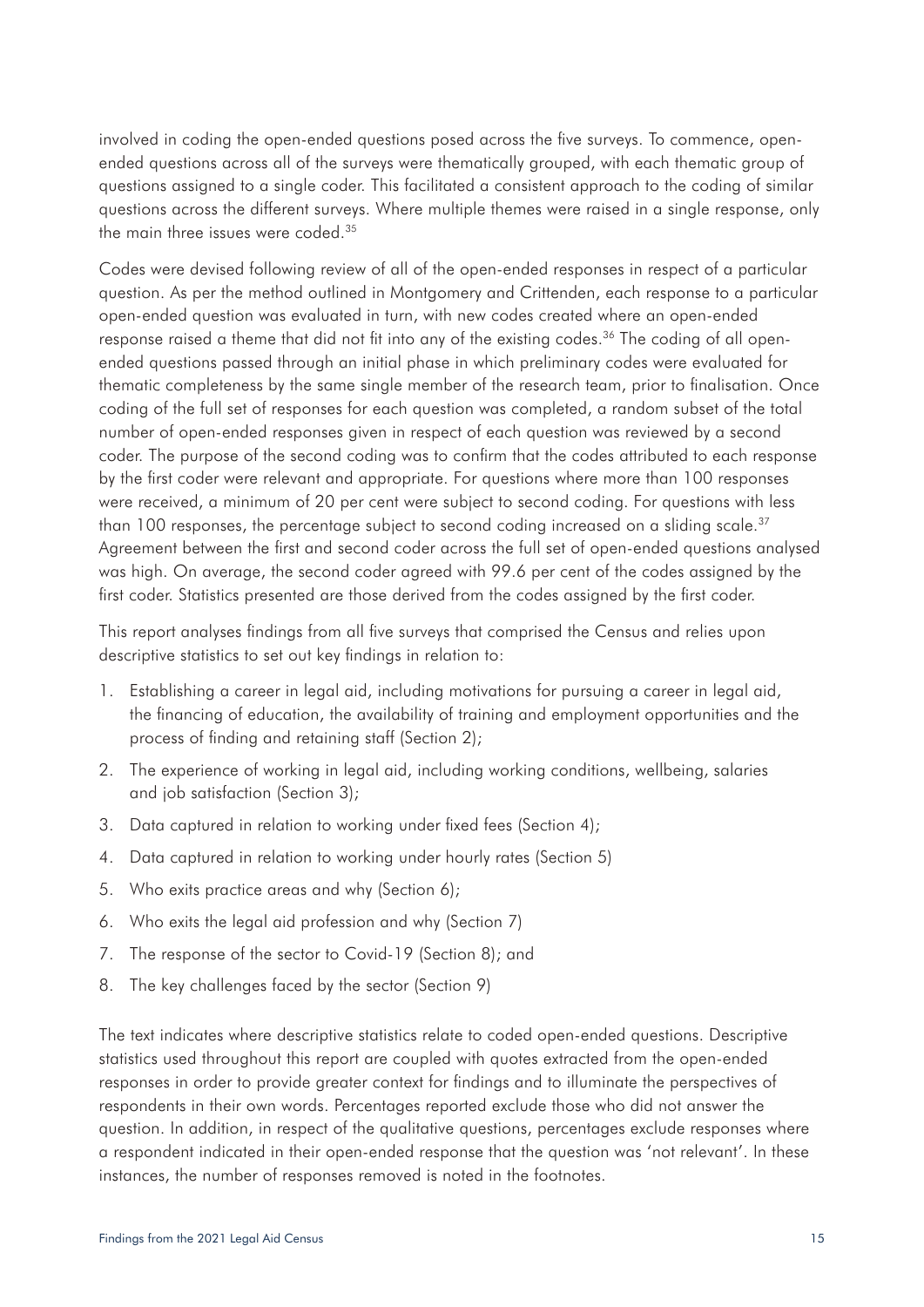# <span id="page-15-0"></span>2. Establishing a Career in Legal Aid

Practitioners are largely motivated to pursue a career in legal aid because of a commitment to social justice. Contrary to common assumptions, a high proportion of legal aid lawyers are firstgeneration university graduates and/or lawyers. Problematically, many practitioners report facing financial barriers to establishing a career in legal aid and educational debt presents a significant challenge for prospective legal aid practitioners. This coupled with a lack of training opportunities upon graduation may account for the difficulty organisations report in recruiting suitably qualified legal aid practitioners.

# 2.1 Choice of Career

The Census captured the responses of 1208 current practitioners who had established a career in legal aid, 175 students studying for their LLB, GDL, LPC, bar course or enrolled in the SQE who expressed an interest in pursuing a career in legal aid, and 255 former legal aid practitioners.

Current, prospective and former practitioners acknowledged a wide range of factors that encouraged them or were encouraging them to seek a career in legal aid. The survey responses reflected a strong desire to enhance access to justice and support those experiencing disadvantage. As shown in Table 2.1, of those practitioners who answered ( $n=1180$ ), 75.7 per cent ( $n=893$ ) were drawn to legal aid practice by the opportunity to help those facing economic, cultural or social disadvantage. Similarly, 71.2 per cent (n=840) indicated they wanted to work to ensure access to justice would be more equitable for all in society, and 70.6 per cent ( $n=833$ ) indicated they were motivated by the desire to make a positive impact on society. Other factors not listed in Table 2.1 such as making a fairer society (50.3%, n=594) or a difference in the community (42.1%, n=497) did not feature among the five most common motivations, but were still prevalent.

It is striking that comparatively few respondents gravitated towards the profession in search of an income, as only six practitioners  $(0.5\% , n=6)$  indicated that financial reasons motivated them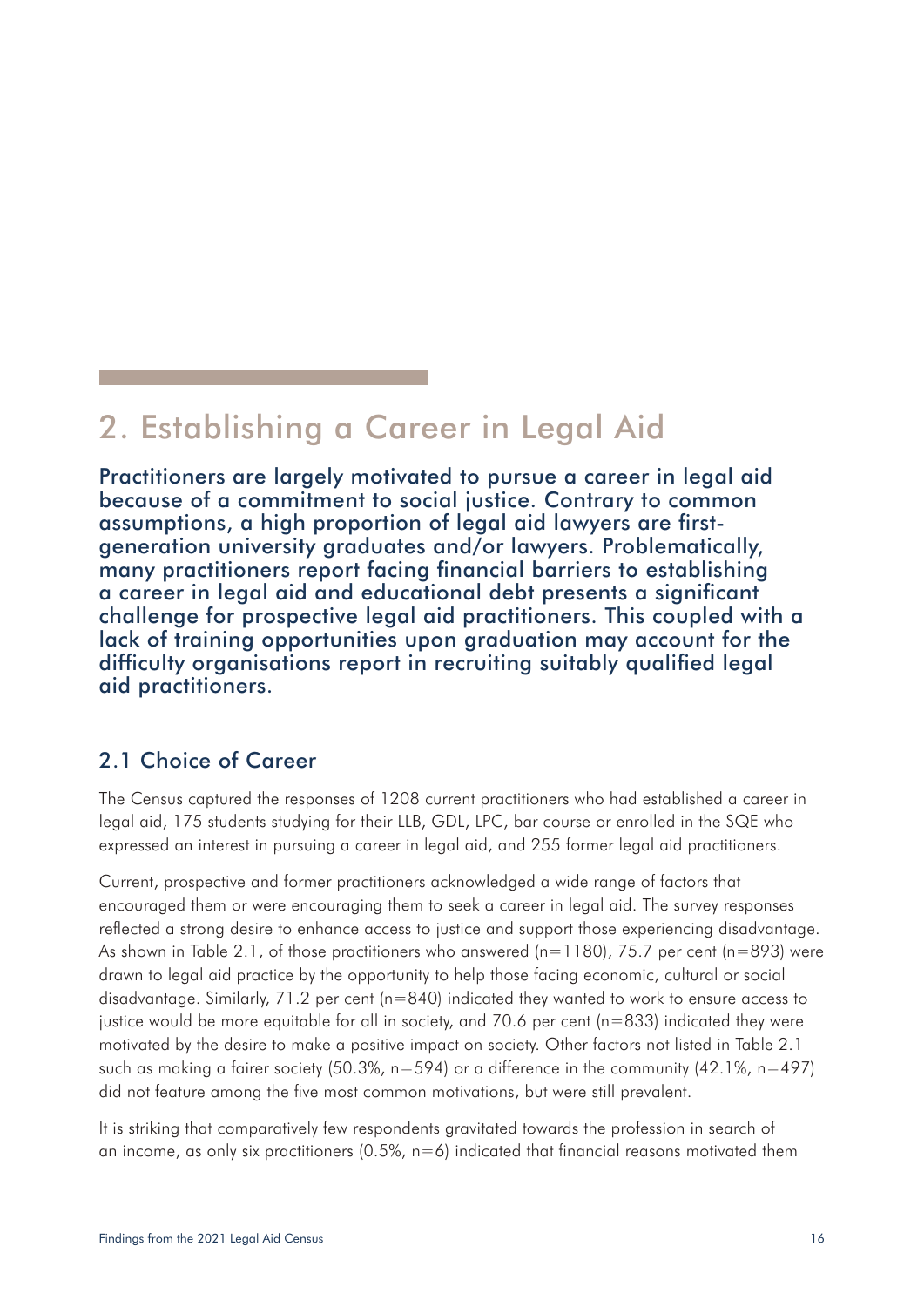to join the sector. Of these, four practitioners indicated that they found employment in legal aid because they required an income, whilst two indicated that they were initially attracted to the area because it was possible to make a decent living.

|                                                                               | N   |      |
|-------------------------------------------------------------------------------|-----|------|
| Opportunity to help those facing economic, cultural or<br>social disadvantage | 893 | 75.7 |
| Opportunity to make access to justice more equitable                          | 840 | 712  |
| Opportunity to have a positive impact on society                              | 833 | 70 6 |
| Opportunity to improve access to justice                                      | 756 | 64.1 |
| Opportunity to apply my skills to help others                                 | 723 | 613  |

| Table 2.1 Five most common motivations for working in Legal Aid (n=1180) $^{38}$ |  |  |  |
|----------------------------------------------------------------------------------|--|--|--|
|----------------------------------------------------------------------------------|--|--|--|

When practitioners were asked to select the primary motivating factor for their career choice, of those who answered (n=610), 26.4 per cent (n=161) selected helping those facing social, cultural or economic disadvantage and 17.7 per cent (n=108) selected using their skills to help others. Table 2.2 details the five most common primary motivations given by respondents.

|  |  |  | Table 2.2 Five most common primary motivations for working in Legal Aid (n=610) $^{\scriptscriptstyle 39}$ |  |  |  |  |
|--|--|--|------------------------------------------------------------------------------------------------------------|--|--|--|--|
|  |  |  |                                                                                                            |  |  |  |  |

| Opportunity to help those facing economic, cultural or<br>social disadvantage | 161           | 26.4 |
|-------------------------------------------------------------------------------|---------------|------|
| Opportunity to apply my skills to help others                                 | 108           |      |
| Opportunity to make access to justice more equitable                          | $\frac{1}{2}$ | 12.6 |
| Sense of fulfilment or personal reward                                        | 61            |      |
| Opportunity to have a positive impact on society                              | 37            |      |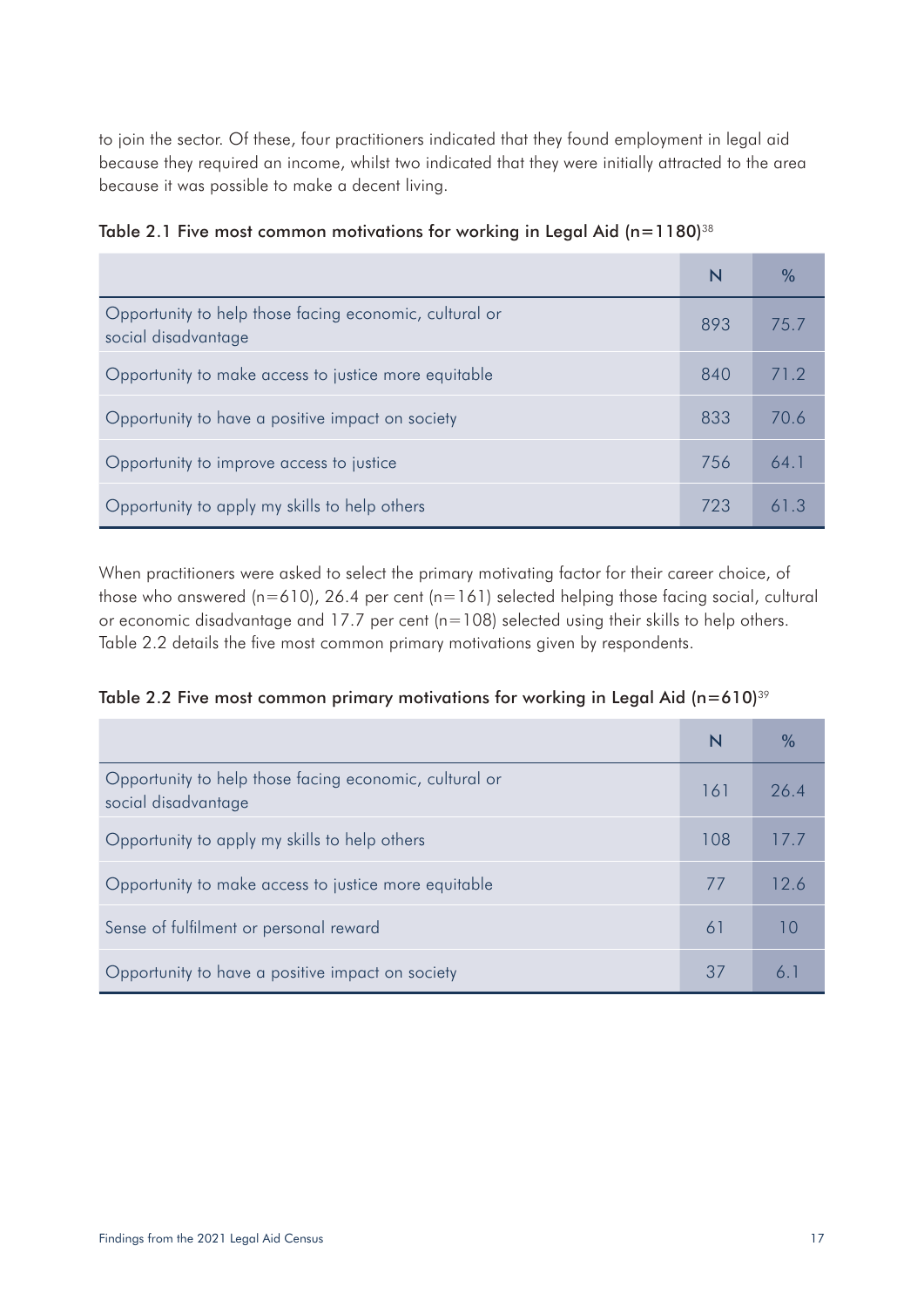<span id="page-17-0"></span>The survey also asked legal aid leavers an open-ended question regarding what they liked most about working in legal aid. Of the legal aid leavers who provided a response ( $n=197$ ), coding of these open-ended responses revealed that the vast majority (65.5%, n=129) indicated they liked making a difference in people's lives or helping those facing disadvantage. A further 15.7 per cent (n=31) liked helping to provide access to justice.

The student survey responses of those working towards a qualifying degree in law at the academic or vocational stage, showed a similar trend with the majority of students selecting 'the opportunity to help those facing cultural, economic or social disadvantage' (86.6%, n=149 of 172) and 'the opportunity to make justice more equitable'  $(83.1\% , n=143)$ . It is striking to note that of the student respondents, a much higher proportion indicated that they wanted 'the opportunity to hold the government accountable' (59.9%,  $n=103$ ) as compared to practitioners (36.9%,  $n=435$ ) or legal aid leavers (9.1%, n=18).

Students who expressed a desire to work in legal aid were also asked whether their previous life experience had played a role in influencing their decision to pursue a career in legal aid. 88.4 per cent (n=61 of 59) confirmed that their background or life experiences had had an influence on their choice of career. An analysis of open-ended responses provided revealed that students who personally experienced injustice or poverty (44.9%, n=31) and witnessed or heard about injustice (46.4%, n=32) were influenced by their experiences to become legal aid practitioners. As one narrative elucidated:

*"Being mixed-race, particularly in an overwhelmingly white area of the country [and] [s]eeing injustice that is done time and again to marginalised groups makes me want to pursue my vision of a fairer society and a more accountable government. This particularly applies as my grandparents are part of the Windrush Generation affected by the Windrush Scandal."*<sup>40</sup>

# 2.2 Financing Education and Training

As detailed in the appendix (Table A.4), 93.0 per cent of practitioners (n=1108 of 1192) attended school in the UK, with 7.0 per cent ( $n=84$ ) reporting that they attended school overseas. Of those who attended school in the UK, approximately two thirds  $(64.1\%)$  (n=705 of 1100) attended a state comprehensive school. Additionally, most practitioners reported they had attended or were currently attending university (93.8%, n=1133 of 1208).

Just less than a fifth of practitioners (18.5%, n=221 of 1197) were in receipt of state benefits or were eligible for free school meals during their primary or secondary education. Furthermore, the majority of practitioner respondents did not have parents or other caregivers who went to university (54.9%, n=655 of 1193) and more than three quarters of practitioners were first generation lawyers, with 80.5 per cent (n=965 of 1199) having no other legal professionals in their immediate family.

Student respondents considering a career in legal aid were given an opportunity to provide a number of further additional characteristics pertaining to their educational background. As Table A8 in the appendix reveals, the majority of respondents completed their schooling in the UK (79.4%, n=158 of 199) and attended a state comprehensive school (80.3%, n=126 of 157).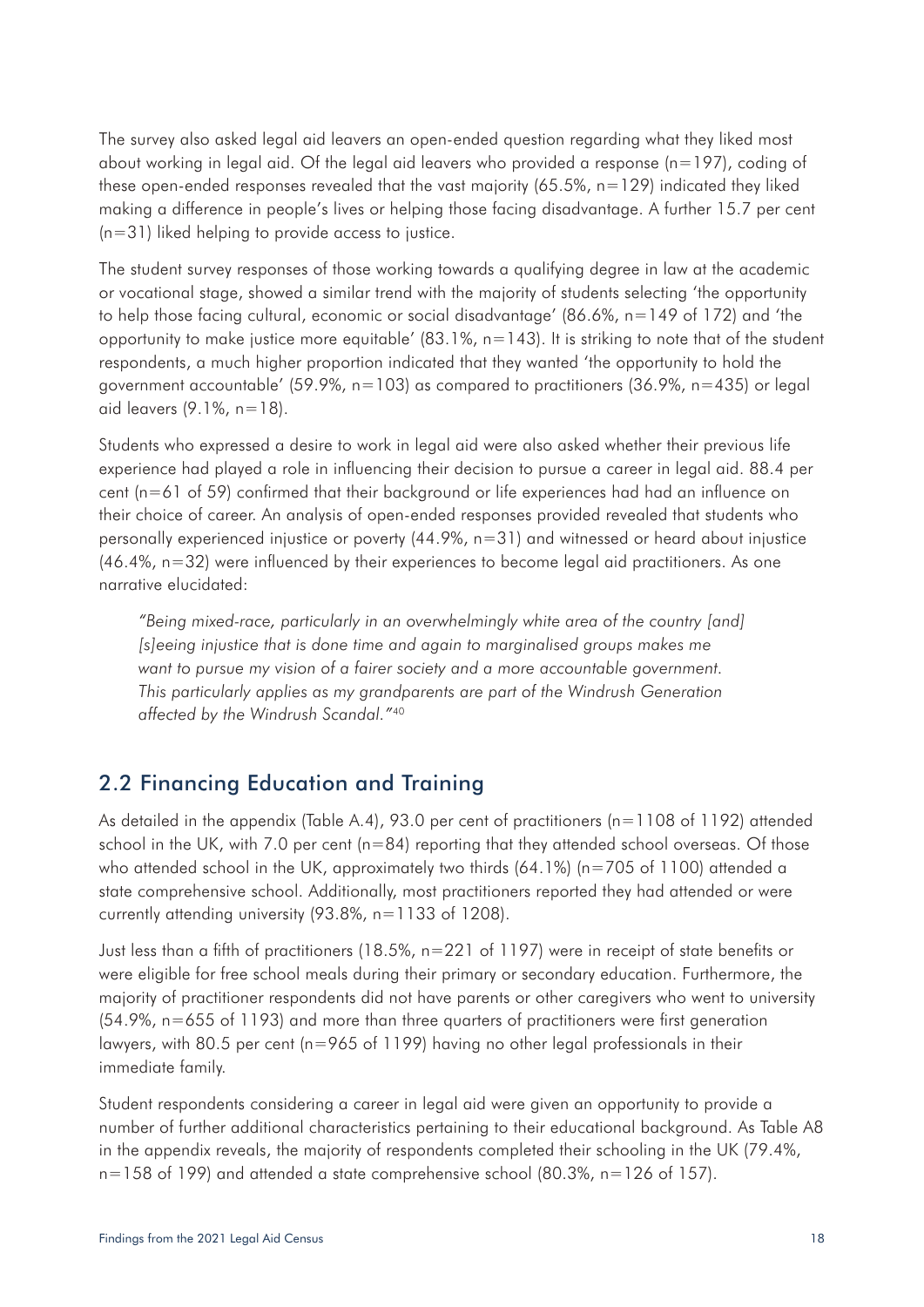Interestingly, the proportion of students who indicated that their family was on benefits or eligible for free school meals at some point during their primary or secondary schooling (29.4%, n=58 of 197) was higher than that reported by current practitioners (18.5%,  $n=221$  of 1197)<sup>41</sup>, whilst the proportion of students who reported that their parents, stepparents, carers or guardians attended university (47.2%,  $n=94$  of 199) was slightly higher than for current practitioners (45.1%,  $n=538$ of 1193)42.

Of those practitioners who did and did not attend university, 38.5 per cent ( $n=452$  of 1174) indicated that they experienced or were experiencing financial barriers towards qualifying as a legal aid practitioner, compared to 61.5 per cent (n=722 of 1174) who did not. The experience of financial barriers varied by principal role and by age. Overall, the experience of financial barriers during the process of qualifying was more often reported by practitioners in younger age groups than in older age groups, with 41.9 per cent  $(n=188)$  of those aged 18-35 reporting financial barriers compared to 35.9 per cent ( $n=161$ ) of those aged 36-50, and 22.3 per cent ( $n=100$ ) of those aged 51 and above.

Open-ended responses provided by those who did and who did not report financial barriers identified a number of common difficulties. The top five most commonly mentioned difficulties are detailed in Table 2.3. As shown, the cost of study, training and qualification was the most widely experienced problem (38.4%, n=199 of 518). Other common issues included being reliant on family support (26.3%, n=136), being reliant on additional work and extra jobs (24.9%, n=129), and being concerned about the low levels of remuneration in legal aid work  $(23.6\% , n=122)$ . Respondents who reported 'other' problems cited not having appropriate work clothes, the lack of job certainty, and the requirement to self-fund the qualification process.

#### Table 2.3 Five most common financial barriers experienced in the process of qualifying as a legal aid practitioner  $(n=518)^{43}$

|                                           | N   | %    |
|-------------------------------------------|-----|------|
| Cost of study, training and qualification | 199 | 38.4 |
| Reliant on family support                 | 136 | 26.3 |
| Reliant on additional work and extra jobs | 129 | 24.9 |
| Low level of remuneration                 | 122 | 23.6 |
| Reliant on loans and borrowing            | 70  | 13.5 |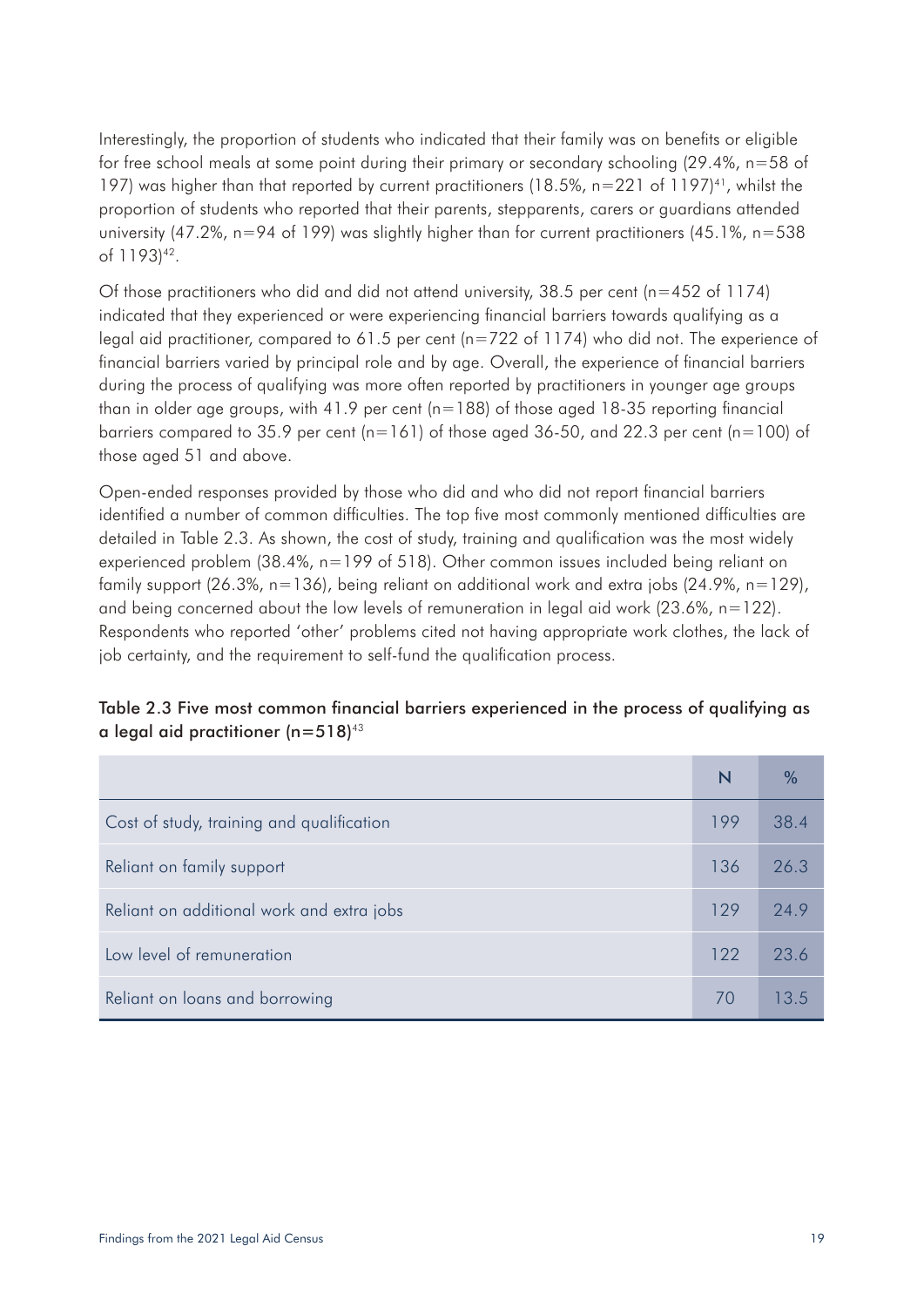Of 173 student respondents who were completing their LLB/GDL/LPC/Bar Course/SQE, 64.7 per cent (n=112) reported that they had experienced or were experiencing financial barriers towards qualifying as a legal aid lawyer, compared to 35.3 per cent (n=61) who had not/were not.

In their responses, students also reflected on the extent to which their backgrounds could create and worsen these financial barriers. Given that legal aid work does not pay as well as other areas of law, many students felt unable to pursue it because they simply could not afford to after incurring the costs of qualifying. According to one respondent,

*"Legal aid work simply isn't as lucrative as non-legal aid routes. People in higher classes can sacrifice a dip in a paycheck because their family can help, people in higher classes can sacrifice their summer to an unpaid internship at a legal aid firm because their family can sustain them financially over the summer. I simply can't do that. I must earn money in the summer and I have my enormous debts to pay off in the future."*<sup>44</sup>

Concerns over the viability of a career in legal aid were pronounced amongst those who already had financial concerns.

Financial barriers were both precipitated and exacerbated by the levels of debt that existing and prospective practitioners incurred during their education and training. There were different experiences of debt between current practitioners and students but both cohorts experienced it to some degree. Over the course of their legal education, over a third of practitioners (38.4%, n=431 of 1123) indicated that they had accrued debt, while 61.6 per cent ( $n=692$ ) indicated that they had no debt. The majority of students studying for their LLB/GDL/LPC/Bar Course/SQE (85.1%, n=148 of 174) indicated that they did or would have debt at the end of their legal education.

As shown in Figure 2.1 below the most commonly cited amount of debt for practitioners was within the range of £10,000-£19,999 which was reported by 23.1 per cent (n=99 of 429) of respondents. Even with the impact of inflation, current students reported higher levels of debt; the most commonly cited amount for students was £50,000+ as identified by 32.7 per cent (n=48) of 147).

Current students appear more likely to accrue debt and to complete their studies with higher levels of debt than is reported by current practitioners. The data suggests a marked escalation of debt issues for those currently studying to become legal practitioners.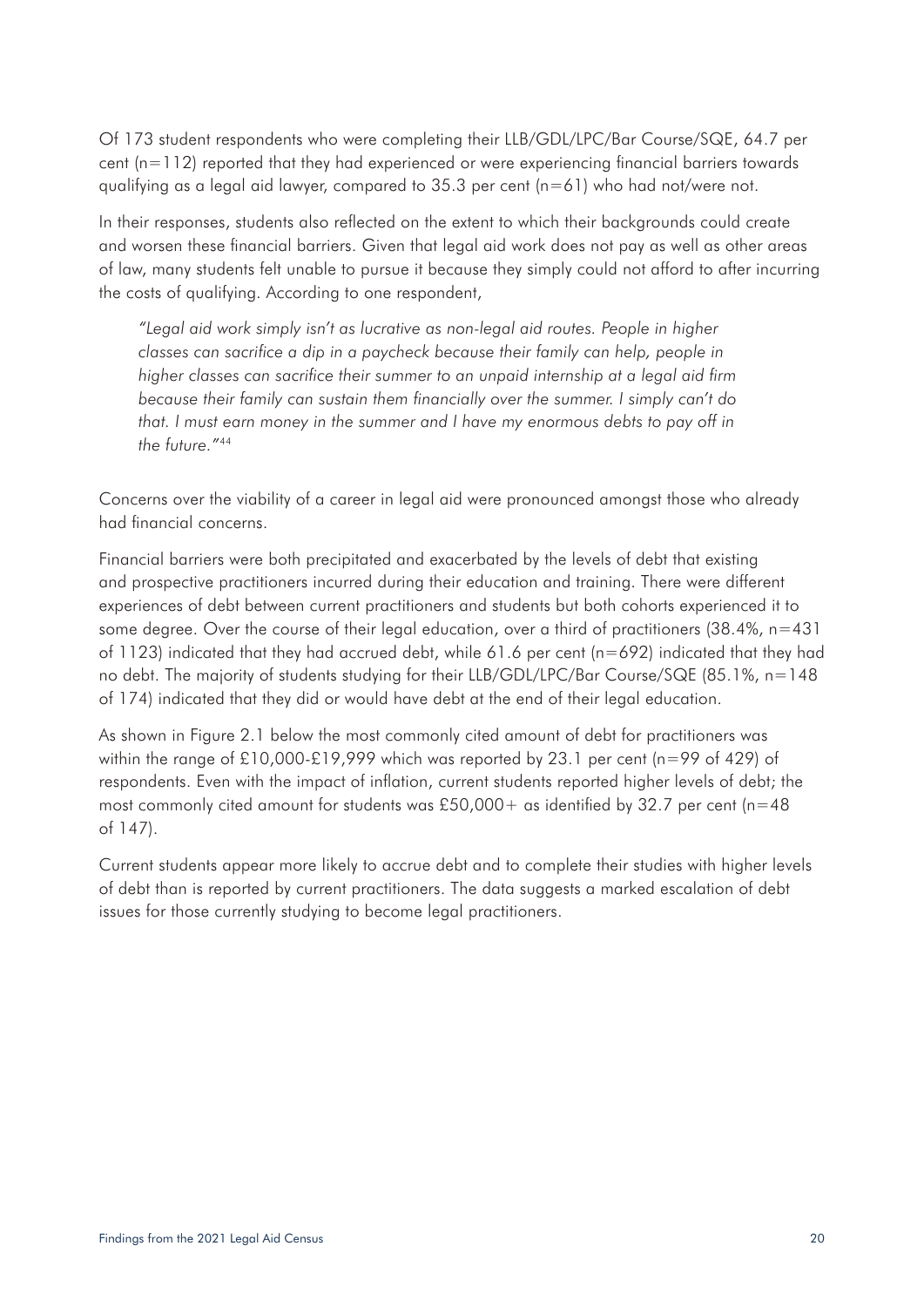

<span id="page-20-0"></span>Figure 2.1. Size of debt incurred from legal education by practitioners (n=429) and students  $(n=147)$ 

For current students, the majority of student debt was in the form of student loans (87.8%, n=130 of 148). Other sources of debt included bank loans (15.5%, n=23), credit cards (13.5%, n=20) and family members (16.9%, n=25), with fewer respondents indicating debt would be owed to a local authority (1.4%, n=2). Those who said 'other' (1.4%, n=2) indicated that their debt was owed to a friend.

## 2.3 Availability of Training and Employment Opportunities

93.3 per cent (n=28 of 30) of chambers indicated that they currently trained pupil barristers, whereas 6.7 per cent ( $n=2$ ) did not. For other organisations however, the rate of training opportunities was much lower, with 57.5 per cent (n=210 of 365) of organisations training practitioners, compared to 41.1 per cent ( $n=150$ ) who did not and 1.4 per cent ( $n=5$ ) who reported not to know.

Of those organisations who did train practitioners, a clear majority focused on training solicitors  $(93.8\%$ , n=197 of 210). 31.0 per cent (n=65) also trained chartered legal executives (CILex), with far fewer organisations training caseworkers  $(2.9\%$ , n=6), paralegals  $(4.8\%$ , n=10), or apprentices  $(2.4\%$ , n=5). 5.7 per cent of organisations  $(n=12)$  reported training 'other' professionals.

When asked to provide an open ended response to why they did not train practitioners, organisations most often suggested that limited funding, capacity, resources, infrastructure and time impeded their capacity. 43.8 per cent (n=56 of 128) of organisations referenced that training practitioners was not cost effective or that they could not afford it, while 24.2 per cent (n=31) referenced minimal capacity, the small or niche nature of the area in which they practised or their inability to offer relevant training. A further  $16.4$  per cent ( $n=21$ ) referenced insufficient resources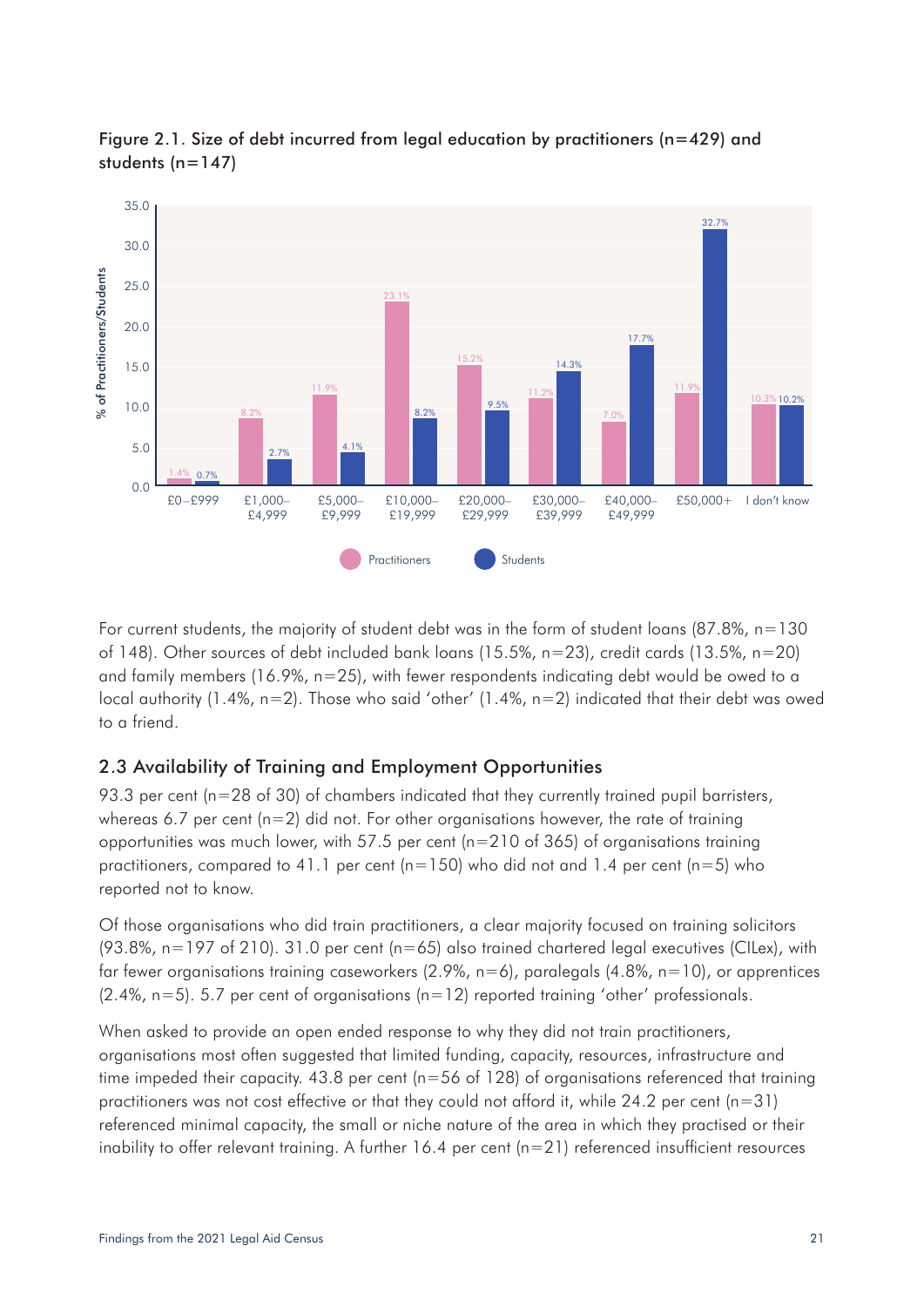<span id="page-21-0"></span>and infrastructure, with 12.5 per cent ( $n=16$ ) indicating that they had no time to do so, 5.5 per cent  $(n=7)$  reporting that they had no lawyers on staff or only offered mediation services, 4.7 per cent citing a lack of funding, and 3.9 per cent (n=5) indicating the impact of Covid-19 and the same number of organisations citing the difficulties recruiting. In contrast, 6.3 per cent of organisations (n=8) indicated that they were currently trying to recruit trainees or that they had had some trainees in the past.

In addition to this, almost three quarters of organisations  $(73.2\%$ ,  $n=265$  of 362) indicated that they were not recruiting or expanding, contrasting with  $26.8$  per cent ( $n=97$ ) who were. The lack of growth in the sector may have adverse implications for the availability of student training in legal aid going forward. The lack of training contracts will thus form an additional barrier for students looking to move into legal aid work.

# 2.4 Finding and Retaining Suitably Qualified Practitioners

#### 2.4.1 Chambers

As detailed in Figure 2.2, more than half of respondent chambers indicated that it was either 'Not that Easy' or 'Not at all Easy' to find suitably qualified staff. The vast majority of chambers (61.6% n=16 of 26) expressed difficulty finding qualified legal aid barristers. Similarly, retention of suitably qualified barristers was found to be challenging, with 65.5 per cent (n=19 of 29) of chambers stated that it was not that easy/not at all easy to retain practitioners who were suitably qualified.



#### Figure 2.2. The ease with which chambers can find  $(n=26^{45})$  and retain  $(n=29)$  suitably qualified legal aid barristers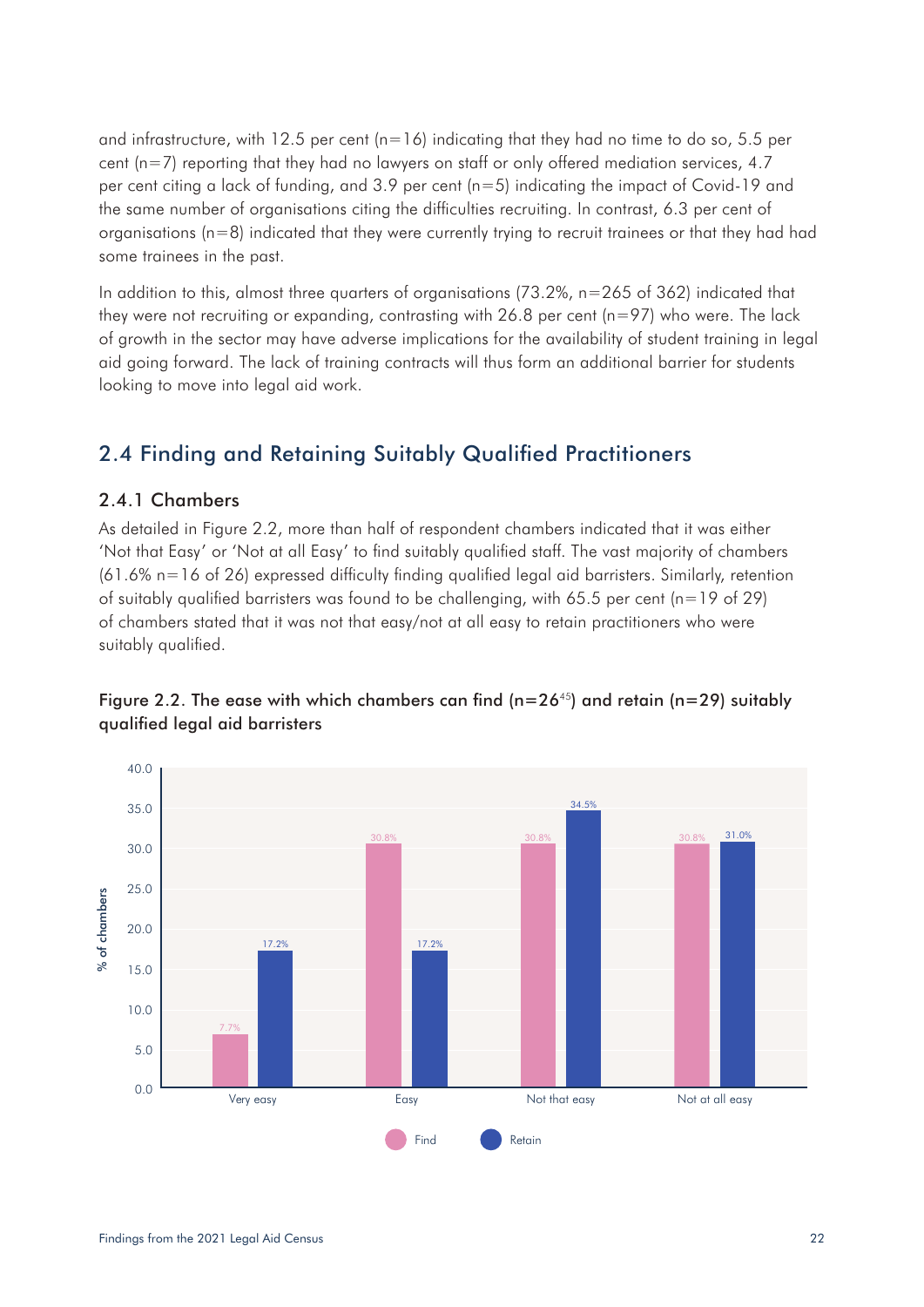When asked to explain why it was easy or difficult to find suitable qualified legal aid barristers in an open-ended format, over 50.0 per cent of chambers (n=9 of 18) attributed the difficulty to there being better salaries available for barristers elsewhere. A smaller number of chambers (11.1%, n=2) attributed the difficulty to the lack of practitioners and high demand for their employment. The same proportion and number of chambers (11.1%,  $n=2$ ) attributed the challenge to legal aid barristers tending to leave the profession entirely. At least one set of chambers also observed each of the following challenges: finding barristers with sufficient experience was difficult; barristers want to work in different locations; barristers do not want to work in legal aid; and barristers do not want to leave where they were currently working. Only 1 set of chambers (5.6%) indicated that it was not difficult to find suitably qualified barristers - this was put down to the fact that some barristers are committed to working in legal aid and are happy to do so for less [money].

The relevance of remuneration was also a factor in the reasons provided by 16 chambers as to why it was easy/difficult to retain suitable qualified barristers, with 50 per cent ( $n=8$ ) of chambers observing that it was difficult because there are better salaries elsewhere, 25 per cent ( $n=4$ ) indicating that barristers leave because they do not want to continue working in legal aid, and at least one set of chambers (6.3%) raising each of the following reasons: there are better working conditions elsewhere; there is poor work-life balance, challenging work and stressful workloads in legal aid; there is less legal aid work available for barristers; and barristers who leave legal aid leave the profession entirely. There were, however, a number of responses which painted a more positive picture, with 12.5 per cent  $(n=2)$  of chambers indicating that ease of retention depended on the area of practice and 18.8 per cent  $(n=3)$  of chambers observing that retention was possible as long as legal aid work is offset by private practice work. Only one set of chambers (6.3%) indicated that they had no difficulty with retention, which they attributed to their good working environment.

#### 2.4.2 Organisations

Figure 2.3 depicts the ease with which organisations reported being able to find and retain suitably qualified lawyers. The majority of organisations reported that finding suitably qualified lawyers was not that easy (25.0%,  $n=76$ ) or not at all easy (68.1%,  $n=207$ ). Similarly, 38.8 per cent (n=119) indicated that it was not easy and 23.8 per cent  $(n=73)$  indicated it was not at all easy to retain suitably qualified lawyers.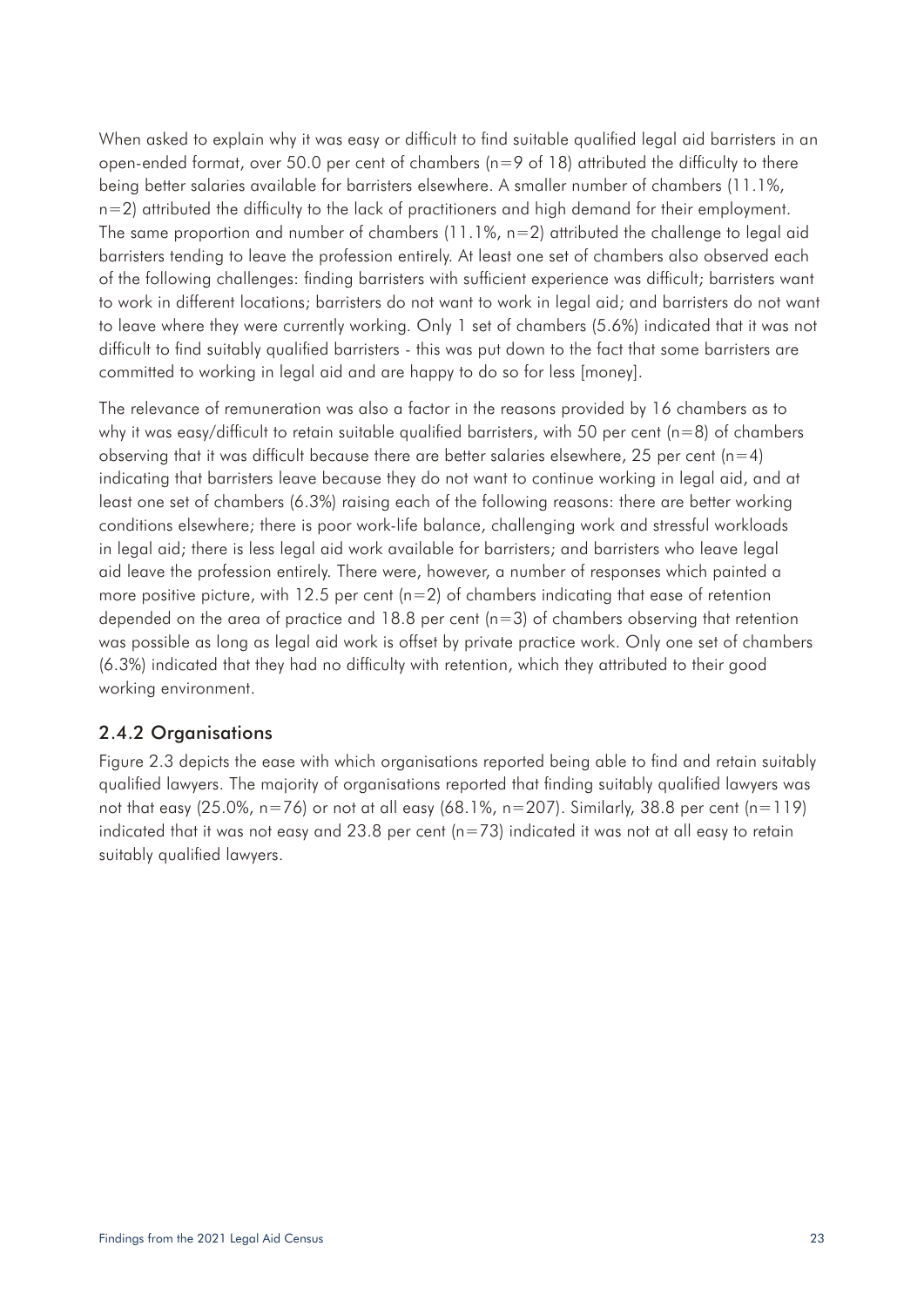

Figure 2.3 The ease with which organisations can find ( $n=304$ ) and retain ( $n=307$ ) suitably qualified legal aid lawyers

When it came to explaining why it was or was not easy to find suitably qualified lawyers, a number of key themes emerged from the open-ended responses. As with sets of chambers, a large proportion of organisations (40.0%,  $n=126$  of 315) attributed the difficulty of finding suitably qualified legal aid lawyers to the fact that there are better salaries elsewhere. Similarly, 37.1 per cent (n=117) attributed the challenges to a lack of lawyers and the fact they are in demand. Fewer organisations (14.6%,  $n=46$ ) cited that it was difficult to find lawyers with the requisite experience, with 13.0 per cent  $(n=41)$  of organisations observing that lawyers were put off by the prospect of working in legal aid. Better working conditions elsewhere was noted by 8.6 per cent of organisations ( $n=27$ ). 6.3 per cent ( $n=20$ ) of organisations observed that younger lawyers were more likely to gravitate towards other employers within the legal profession, and 4.8 per cent  $(n=15)$  of organisations observed challenges related to having to compete with the salaries and conditions offered by the Crown Prosecution Service (CPS).

Less frequently mentioned reasons included lawyers wanting to work in different locations; the ageing workforce which is close to retirement; the existence of bureaucratic challenges in the sector, which operated as a deterrent for prospective new entrants; a real or perceived lack of opportunities for career progression and security; an inability to retain legal aid contracts; the fact that those leaving their roles tend to leave the profession entirely; the fact that lawyers often did not want to leave their current positions; and finding suitably qualified lawyers was down to luck.

Organisations who provided a response in respect of practice areas most often referenced crime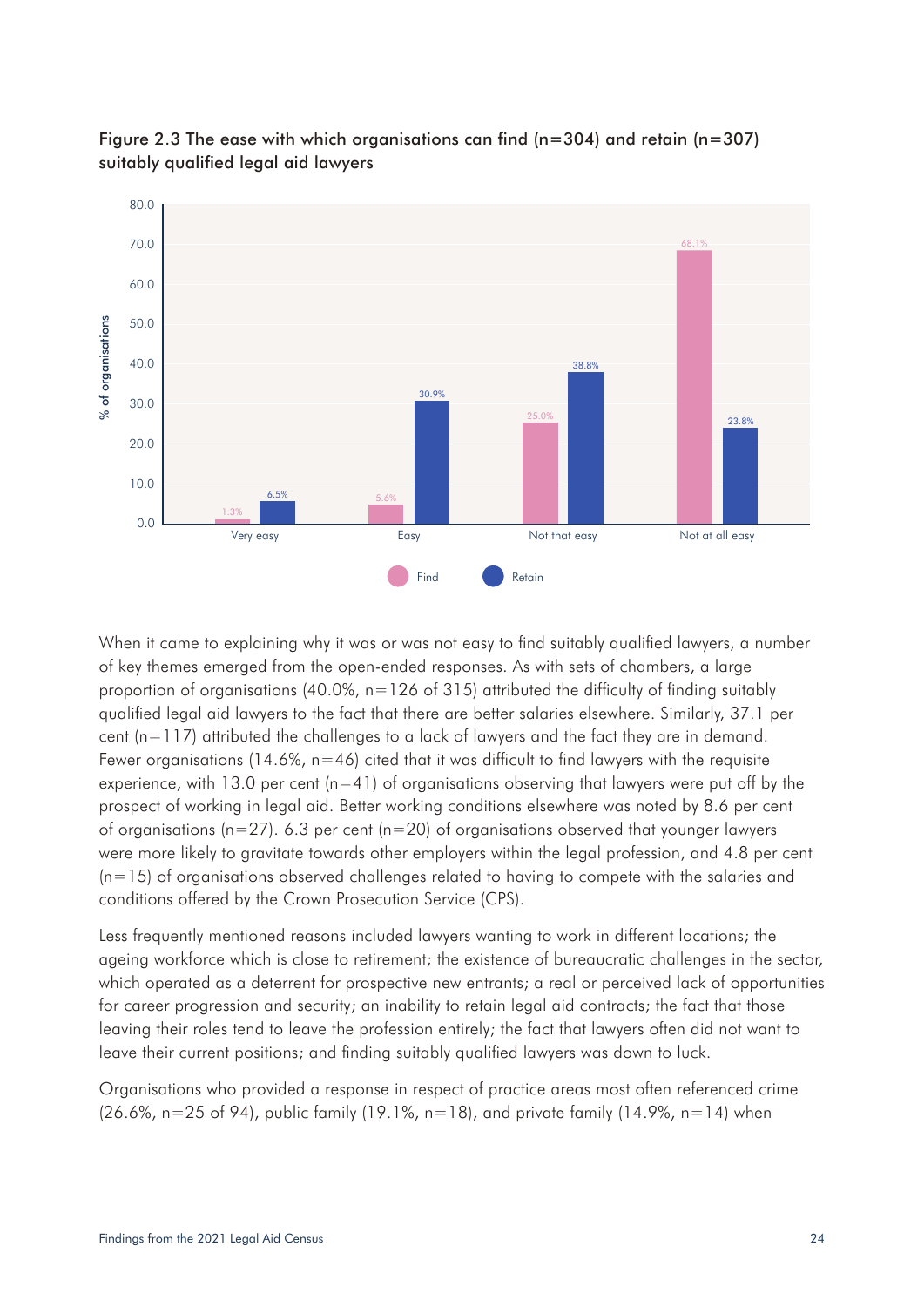describing areas in which they were trying to recruit new practitioners. Clinical negligence (1.1%,  $n=1$ ), employment (4.3%,  $n=4$ ), and wills and probate (4.3%,  $n=4$ ) were far less commonly mentioned areas of active recruitment.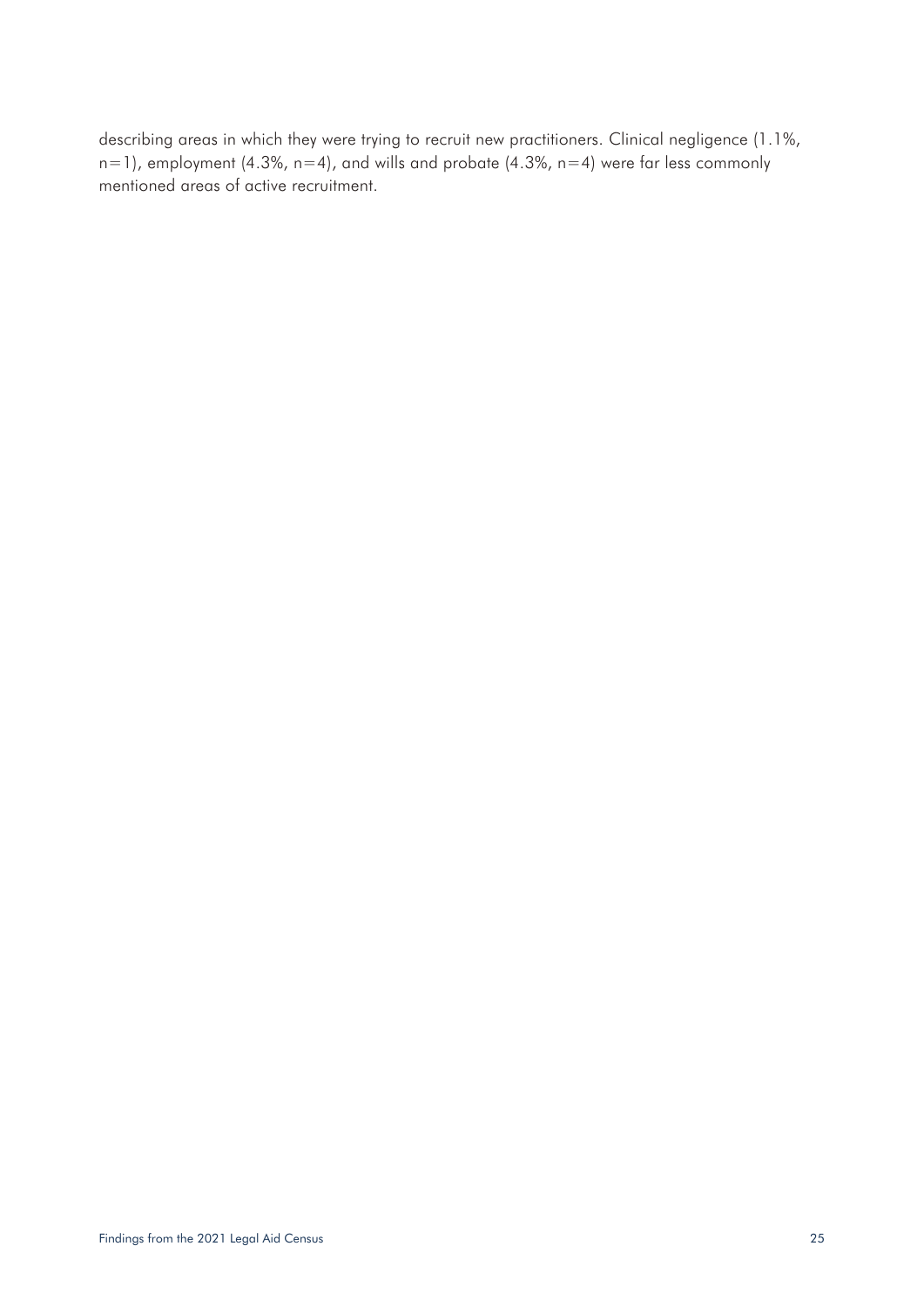# <span id="page-25-0"></span>3. Working in Legal Aid

Census findings indicate that financial remuneration is a significant concern for practitioners with a majority indicating that they felt their salaries were unfair and that they frequently needed to work beyond set hours to meet demands. Notwithstanding this, most practitioners expressed satisfaction with their choice of career in legal aid largely because it enabled them to make a contribution to social justice, widening access to justice and/or helping others.

## 3.1 Working Hours

Almost all practitioners reported working in their free time. Only 3.0 per cent (n=35 of 1179) did not work in their free time and around two thirds (62.0%, n=731) reported working in their free time every day. Over a quarter (26.8%, n=316) worked in their free time less frequently but still at least once or twice a week, whilst 8.2 per cent (n=97) worked in their free time once or twice a month. The extent to which practitioners worked in their free time varied by role-type, with heads of department, barristers, practice managers and heads of chambers more often reporting having to work in their free time nearly every day.<sup>46</sup> Legal aid work is therefore strongly characterised by a need to work beyond set working hours in order to meet demands.

# 3.2 Challenges and Stressors

When asked to identify client-related stresses and challenges, as shown in Table 3.1 the most frequent stressor/challenge selected by 67.7 per cent (n=795 of 1175) of respondents was the challenge of supporting clients with complex legal and other needs. This was followed by 50 per cent (n=588) who identified 'providing a quality service within the available time and resources', 49.7 per cent (n=584) who identified 'abusive, threatening or difficult clients', and 48.1 per cent (n= 565) who identified 'worry about client outcomes' in their responses. Only a small minority (3.1%, n=36) of practitioners specified that they did not face any of these challenges or stressors in their work.<sup>47</sup>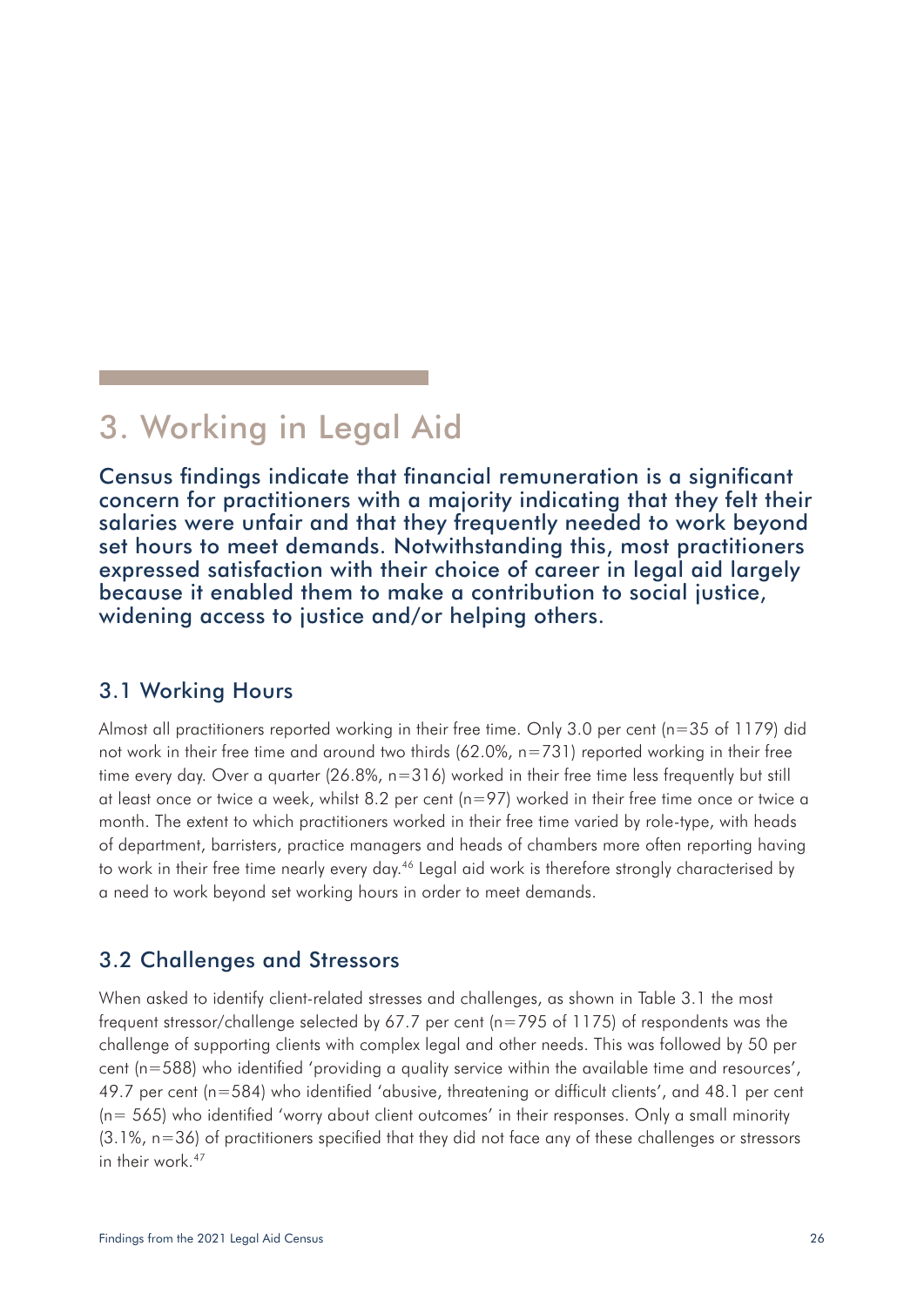As it relates to more general stressors in their work, four key stressors were selected by more than half of the respondents: the under-resourced justice system (71.8%, n=837 of 1166), managing work life balance (65.7%, n=766), dealing with the Legal Aid Agency (59.7%, n=696) and meeting tight deadlines (50.5%, n=589).<sup>48</sup>

When given the opportunity to offer an open-ended response to 'other' client or general stresses faced, 53 practitioners provided further commentary. Coding of these responses revealed a number of additional issues, the most frequently mentioned being financial sustainability for the practitioner or their practice and the requirement to perform non-remunerated work  $(41.5\%$ , n=22).<sup>49</sup>

|                        |                                                                                                 | $\overline{\mathsf{N}}$ | %    |
|------------------------|-------------------------------------------------------------------------------------------------|-------------------------|------|
| <b>Client-Related</b>  | Clients with complex legal/other needs                                                          | 795                     | 67.7 |
| $(n=1175)$             | Providing quality with the available time and resources                                         | 588                     | 50.0 |
|                        | Abusive, threatening or difficult clients                                                       | 584                     | 49.7 |
|                        | Worry about client outcomes                                                                     | 565                     | 48.1 |
|                        | Complexity and severity of clients' legal matters                                               | 546                     | 46.5 |
| General<br>$(n=1166)$  | Under resourced justice system                                                                  | 837                     | 71.8 |
|                        | Managing work life balance                                                                      | 766                     | 65.7 |
|                        | Dealing with the Legal Aid Agency                                                               | 696                     | 59.7 |
|                        | Meeting tight deadlines                                                                         | 589                     | 50.5 |
|                        | <b>Fluctuating workload</b>                                                                     | 356                     | 30.5 |
| Other<br>$(n=53)^{50}$ | Financial Sustainability/requirement to perform<br>non-remunerated work                         | 22                      | 41.5 |
|                        | Failures in other elements of the system that adversely<br>impact client outcomes               | 11                      | 20.8 |
|                        | Unrealistic expectations of judiciary/bullying judges/<br>inconsistent judicial decision making | 11                      | 20.8 |

## Table 3.1. Client-related, general and other challenges and stressors identified by practitioners in relation to their work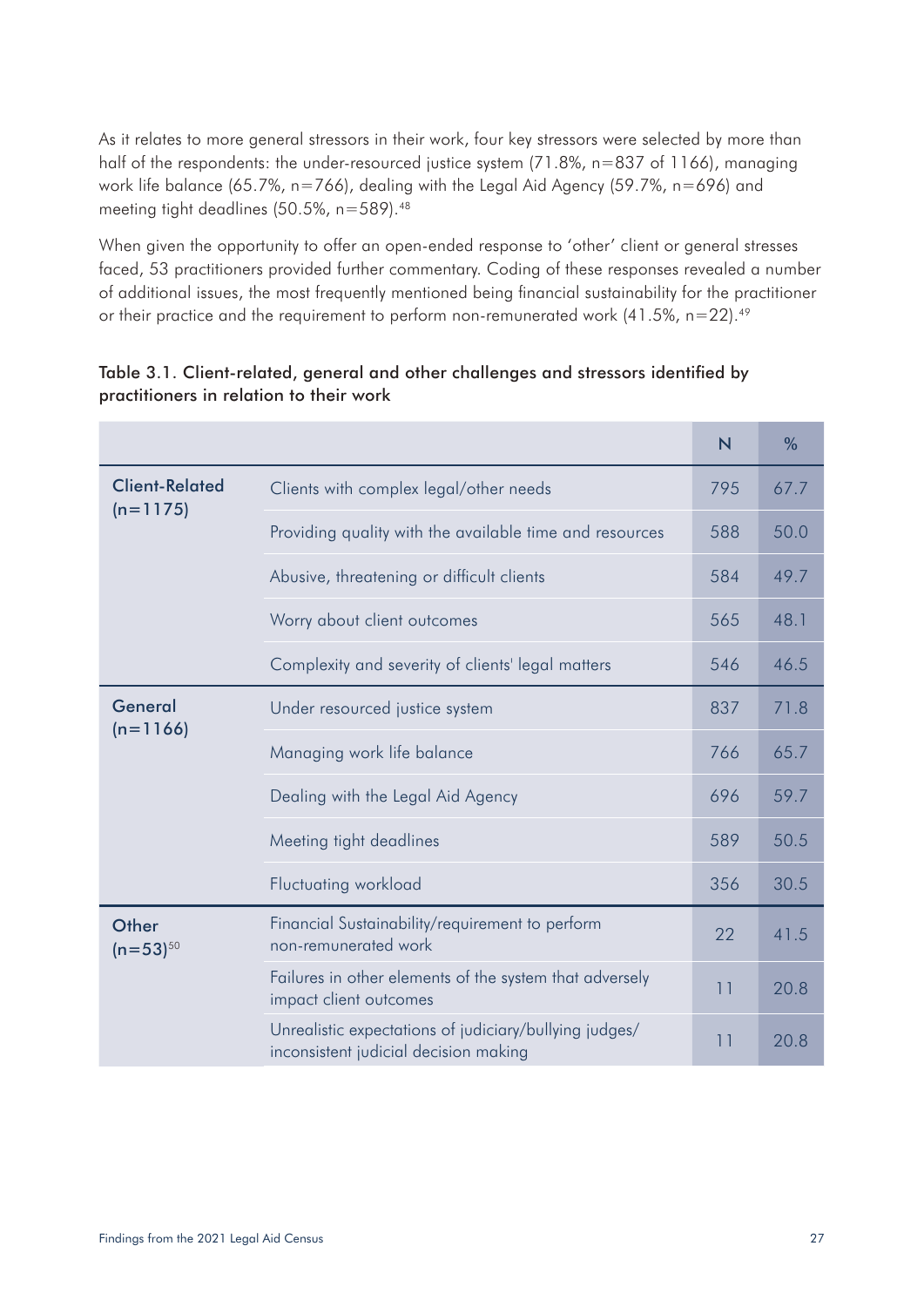<span id="page-27-0"></span>

| Administrative battles with LAA/financial management<br>of legal aid files/inability to get paid in a timely fashion/<br>inability to secure legal aid funding for clients |  |
|----------------------------------------------------------------------------------------------------------------------------------------------------------------------------|--|
| Client mental health problems                                                                                                                                              |  |

The responses suggest that current legal aid practitioners face a broad range of challenges and stressors which relate to both their relationships with clients as well as the wider working conditions within the sector. Importantly, it is possible to draw parallels between the financial sustainability issues cited as reasons for leaving legal aid by legal aid leavers and the challenges that continue to be faced by current legal aid practitioners. These issues will be discussed further in Section 7.

# 3.3 Wellbeing

The practitioner survey also revealed the impact of legal aid work on the mental wellbeing of current legal aid professionals. Almost half of practitioners claimed their work in legal aid had an overall negative effect, with 39.3 per cent (n=463 of 1179) identifying work as having a 'negative' impact on their mental wellbeing, and 9.7 per cent  $(n=114)$  reporting it having an 'extremely negative effect'. These responses compare to 27.8 per cent (n=328) who cited work as having a neutral impact, 1.4 per cent  $(n=17)$  who indicated that they did not know, and less than a quarter citing work as having a positive impact (20.0%, n=236), or an 'extremely positive' impact (1.8%,  $n=21$ ).

When asked to further explain the impact of their work on their mental wellbeing, 534 respondents provided context via an open-ended question. Whilst many of the responses simply reasserted the impact of work on mental wellbeing, a number of more substantive responses provide insight into the factors contributing towards diminished wellbeing. 10.1 per cent (n=54 of 534) of respondents, for instance, indicated that their work had caused them anxiety or stress, or had exacerbated their anxiety or stress. Similarly, 23.0 per cent  $(n=123)$  indicated that the workload is too large, leading to 'burnout', and 18.0 per cent (n= 96) reported that balancing work and their personal life caused stress, since "*the actual legal work and representing clients is incredibly rewarding but working in an under resourced system is extremely negative.*"51 Another respondent added the following: "*[h]igh levels of stress and traumatic content, self employed status i.e. no reliable salary, non-delegable duties and cab rank rule [are a] pretty toxic combination. It is very hard to prioritise time off to keep myself fit for work and fit to engage with my family.*"52

Worryingly, 7.1 per cent (n=38) of respondents indicated that they found the subject matter of their work traumatising, whilst 10.9 per cent ( $n=58$ ) indicated that the financial aspects of the job (mainly concerns regarding being paid, dealing with the LAA, or low salary) was stressful. It is also reassuring to note, however, that while  $18.0$  per cent ( $n=96$ ) indicated that work was sometimes stressful or hard, overall they found their work enjoyable or satisfying.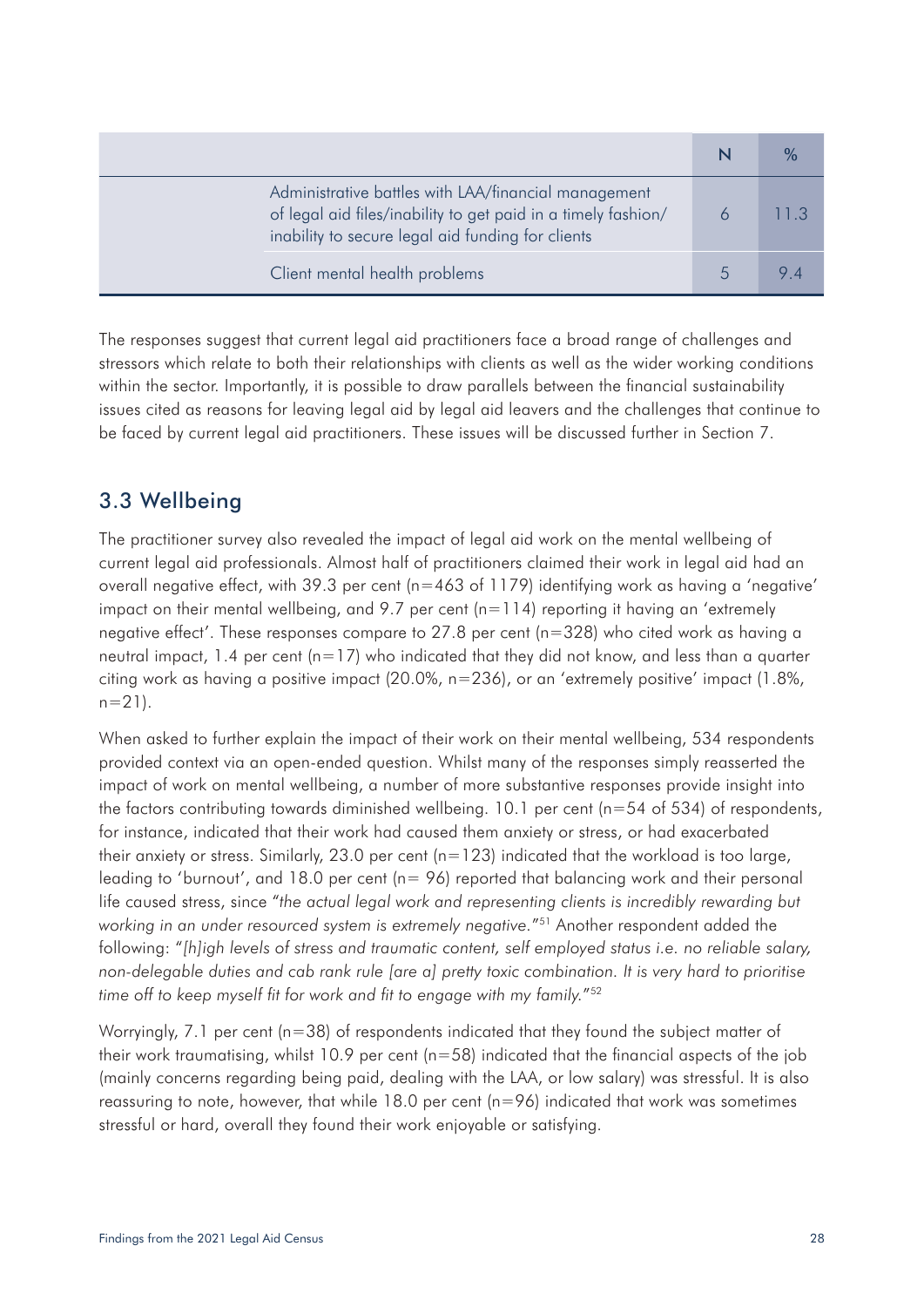# <span id="page-28-0"></span>3.4 Salary and Working Arrangements

The full time equivalent salary (FTE) of legal aid practitioners ranged from under £9,999 to over £240,000. Most practitioners indicated a salary level of between £30,000 - £39,999 (19.3%, n=228 of 1185) as shown in Figure 3.1. As revealed in Figure 3.1 more than half of legal aid practitioners (57.6%) earn less than £49,999. It is notable that 8.2 per cent (n=97) of practitioners earn less than £19,999.





Of those earning less than £19,999, at least 17.5 per cent (n=17 of 97) are solicitors and several act as heads of department. Conversely, those practitioners who reported earning £240,000 or more (1.9%, n=23), were largely barristers (87.0%, n =20), with 8.7 per cent (n=2) indicating they were 'head of chambers' and only one respondent (4.3%) holding the role of solicitor.

Very few practitioners earning above £100,000 provided only legal aid services. This included four practitioners earning between £100,000- £149,999 and one practitioner earning over £240,000, all of whom were barristers. Therefore, out of the 188 practitioners earning more than £100,000, only five (2.7%) provided legal-aid services in isolation and all were barristers.

It is also important to note that barristers' rates of pay are subject to a reduction in earnings by way of rent payable to chambers. Of 392 barrister respondents who supplied rent information, the average proportion of salary payable to chambers was 16.6 per cent of earnings. At the top end, the maximum amount of chambers rent paid was 30 per cent of earnings. Where practitioners indicated that they paid zero per cent in rent, this was due to either being a pupil and not currently incurring the normal rent levy, or being given a six month reprieve from payment due to recently joining the chambers.

When it came to practitioner's perspectives on their salary and working arrangements, cumulatively more than half of 1128 respondents either disagreed (33.2%, n=375) or strongly disagreed (22.8%, n=257) with the proposition that the salary and working arrangements for their role were fair, with just over a quarter either strongly agreeing (6.3%, n=71) or agreeing (20.7%, n=234)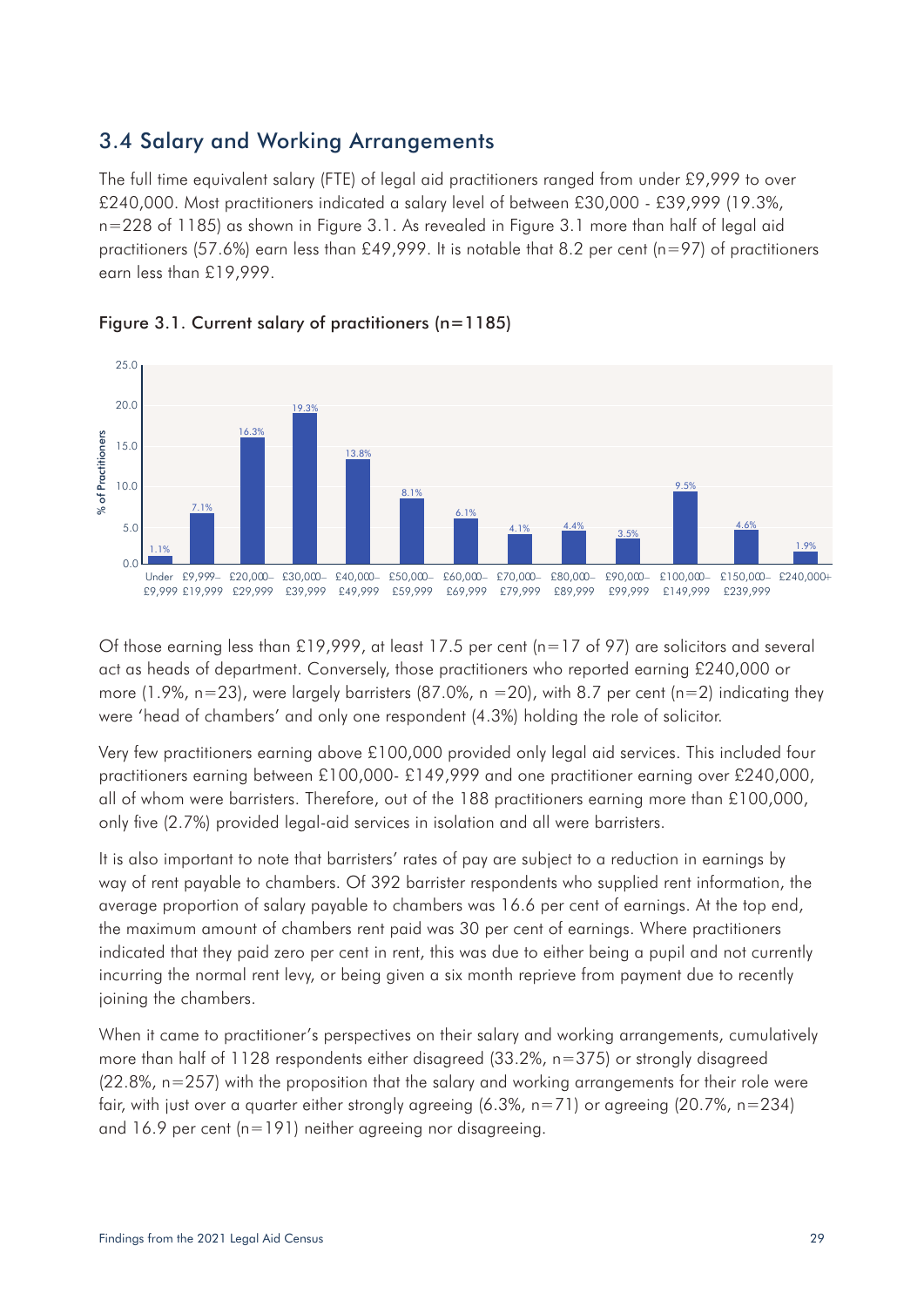<span id="page-29-0"></span>When asked to express in their own words why they agreed or disagreed that their salary and working arrangements were fair, practitioners most often indicated that remuneration was unfair given the difficulty of legal aid work. For instance, respondents stated that "*I work really hard and only just being able to scrape by in London on trainee minimum salary makes me feel immensely undervalued and demoralised*"53 and "*[i]f I calculate the hours I put in, to the salary I receive, I'm paid around the minimum wage.*"54

Table 3.2 shows the five most common themes that emerged in the open-ended responses provided by practitioners. It reveals that  $31.4$  per cent (n=164 of 523) of responses alluded to the level of remuneration as being unacceptable or insulting, 17.6 per cent ( $n=92$ ) indicated that "remuneration does not factor in the difficulties/stress of the job, including difficult clients, unsociable hours or being on stand-by", 15.7 per cent (n=82) stated that their "remuneration is inadequate or some work is unpaid" or that the "remuneration does not reflect how hard we work", and 13.8 per cent ( $n=72$ ) indicated that their remuneration is less compared to similar roles in the private sector.

#### Table 3.2. Five most common reasons practitioners gave when agreeing/disagreeing that their salary/working conditions were fair  $(n=523)^{55}$

| The level of remuneration is unacceptable/insulting                                                                                     | 164 | 31.4 |
|-----------------------------------------------------------------------------------------------------------------------------------------|-----|------|
| Remuneration does not factor in the difficulties/stress of the job, including<br>difficult clients, unsociable hours, being on stand-by | 92  | 17 6 |
| Remuneration is inadequate or some work is unpaid                                                                                       | 82  | 15.7 |
| Remuneration does not reflect how hard we work                                                                                          | 82  | 15.7 |
| Compared to other similar roles in the private sector my remuneration is less                                                           | 72  | 13.8 |

# 3.5 Job Satisfaction

Notwithstanding the degree of concern expressed by practitioners in respect of their remuneration, the majority of current practitioners expressed satisfaction with their choice of career in legal aid. In total, 22.0 per cent ( $n=253$  of 1149) were very satisfied and 41.2 per cent ( $n=473$ ) were satisfied with their choice of career in legal aid, while  $18.4$  per cent (n=211) were neither satisfied/ unsatisfied, 12.3 per cent (n=141) were unsatisfied and 6.2 per cent (n=71) were very unsatisfied.

There were a number of common responses respondents gave when asked to identify in their own words what they liked most about working in legal aid. Key themes emerging from the coding of these responses shown in Table 3.3 found that over half of the 692 respondents who provided an answer (56.2%, n=389) emphasised "making a difference in people's lives/helping vulnerable people" as the aspect of legal aid work they found most gratifying. One respondent expressed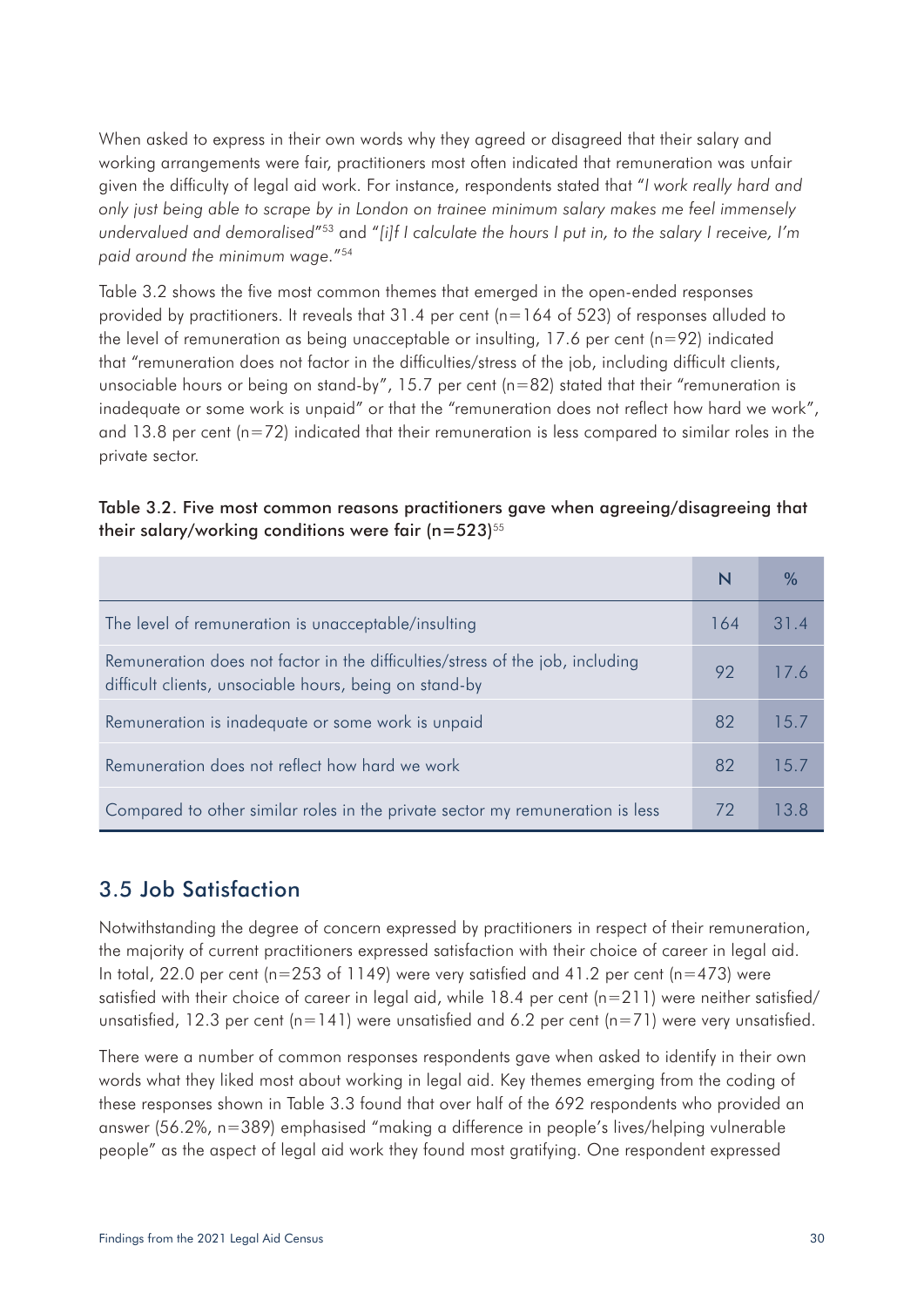satisfaction with being able to "*truly make a difference in the lives of my clients, some of whom have had the most difficult lives and have never had anyone in their corner fighting for them*."56 Another practitioner noted that there was a sense of responsibility to help others that was meaningful:

*"Clients often come to us when everything else has failed and we're often the last person to help the client before they fall out of the system or become destitute/ homeless/feel like they cannot go on any longer. It's a huge responsibility but by applying our knowledge of the law, common sense and sign posting a client to get the help they need to sustain better long term outcomes and by resolving their legal matter or overturning a negative decision, it makes it all so worthwhile."*<sup>57</sup>

In addition to the satisfaction derived from helping people, just over a quarter of respondents  $(29.9\%$ , n=207) claimed to generally enjoy their work, and just under a quarter  $(21.8\%$ , n=151) cited the opportunity to work on interesting or challenging cases.

|                                                                 | $\overline{\mathsf{N}}$ | %    |
|-----------------------------------------------------------------|-------------------------|------|
| Making a difference in peoples' lives/helping vulnerable people | 389                     | 56.2 |
| Helping to provide access to justice                            | 113                     | 16.3 |
| Working on interesting/challenging cases                        | 151                     | 21.8 |
| Job satisfaction/I enjoy my job                                 | 207                     | 29.9 |
| Holding the government/public sector/organisations to account   | 41                      | 5.9  |
| Face-to-face client work                                        | 99                      | 14.3 |
| Camaraderie with like-minded lawyers                            | 79                      | 11.4 |
| Attending court                                                 | 7                       | 1.0  |
| Nothing/not much                                                | 17                      | 2.5  |

|  | Table 3.3. What practitioners like most about working in legal aid (n=692) |  |  |  |  |
|--|----------------------------------------------------------------------------|--|--|--|--|
|  |                                                                            |  |  |  |  |

For some, the satisfaction derived from their role helped to counteract the wider challenges of working in legal aid. As one practitioner explained:

*"I like the sense of achievement from managing to do a good job for a client, the implications of which can be huge. I have today just succeeded in ensuring that someone who has been sleeping in a cemetery over the last few days is provided with accommodation by the council and the decision that the homeless duty has been discharged has been withdrawn. It has been snowing over the last few days. The client's*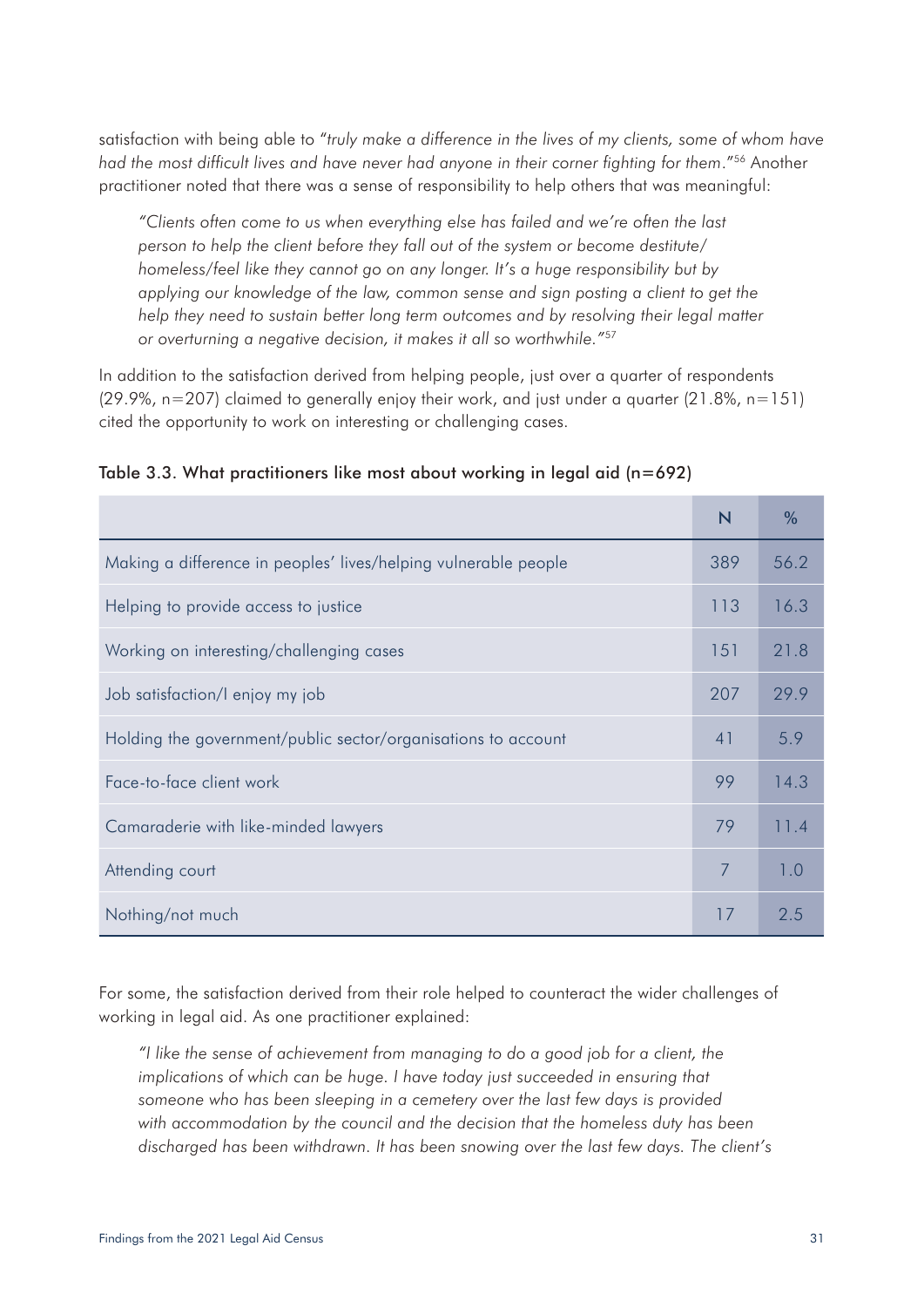*mental and physical health has been impacted as a result and there was a risk that he would become one of the many entrenched rough sleepers. This has been avoided [because of] my advocacy and representations. It is [the] moments like this that make all of the stress and bureaucracy worthwhile."*<sup>58</sup>

Some practitioners noted that their passion for the work compensated for the impact it had on their work-life balance, whilst others acknowledged that in spite of their passion for the work itself, the lack of career progression did take a toll:

*"I continue to undertake legal aid work as I feel passionate about helping vulnerable members of society. A lot of my work is from local domestic violence charities - these are relationships I have secured through my commitment to providing a good level of service for their referrals. However, over the years it has been disheartening with the legal aid cutbacks and seeing colleagues in other non-legal aid departments have salary and career progressions."*<sup>59</sup>

It is interesting to note the continuity between why respondents entered the profession and their motivation to stay. The sentiment expressed here parallels the findings set out in Section 2, wherein a majority of respondents indicated that they were most attracted to legal aid work due to a desire to "help those facing economic, cultural or social disadvantage", "make access to justice more equitable", "have a positive impact on society", "improve access to justice", and/or "apply my skills to help others". These findings suggest that it is possible for practitioners to achieve the ambitions that had originally motivated them to pursue a career in legal aid, though not without making significant sacrifices and/or balancing a number of other challenges.

These sacrifices and challenges were explored in greater depth via an open-ended question asking practitioners 'What do you like least about working in legal aid?'. Table 3.4 reports on the ten most common themes emerging from the responses. As shown, nearly half (42.0%, n=305 of 726) identified poor remuneration as a factor they least liked about working in legal aid. For example, practitioners referenced "*[t]he remuneration, the stress and the unrealistic expectations of clients/ judges/other stakeholders as to what can be achieved within the current system*"60 and "*[t]he lack of job security, and the fear that the government can make a series of quick decisions that could make your practice area unsustainable to work in*"61 as significant drawbacks.

A further 32 per cent (n=232) of respondents observed issues associated with remuneration, namely excessive auditing by the Legal Aid Agency, too much administrative work required to obtain payment, and constant battles with the Legal Aid Agency for payment:

*"The audits. I am diligent, committed and run legal aid at a loss. At audit, all the work is nit-picked over and I am viewed with suspicion. The actual quality of what is provided to the clients appears irrelevant...The auditors seem to think we spend our lives focusing on the vast, complicated and sometimes changing landscape of legal aid requirements. It is a struggle to spin this plate alongside our actual work which is complicated and demanding."*<sup>62</sup>

*"The lack of job security, and the fear that the government can make a series of quick decisions that could make your practice area unsustainable to work in."*63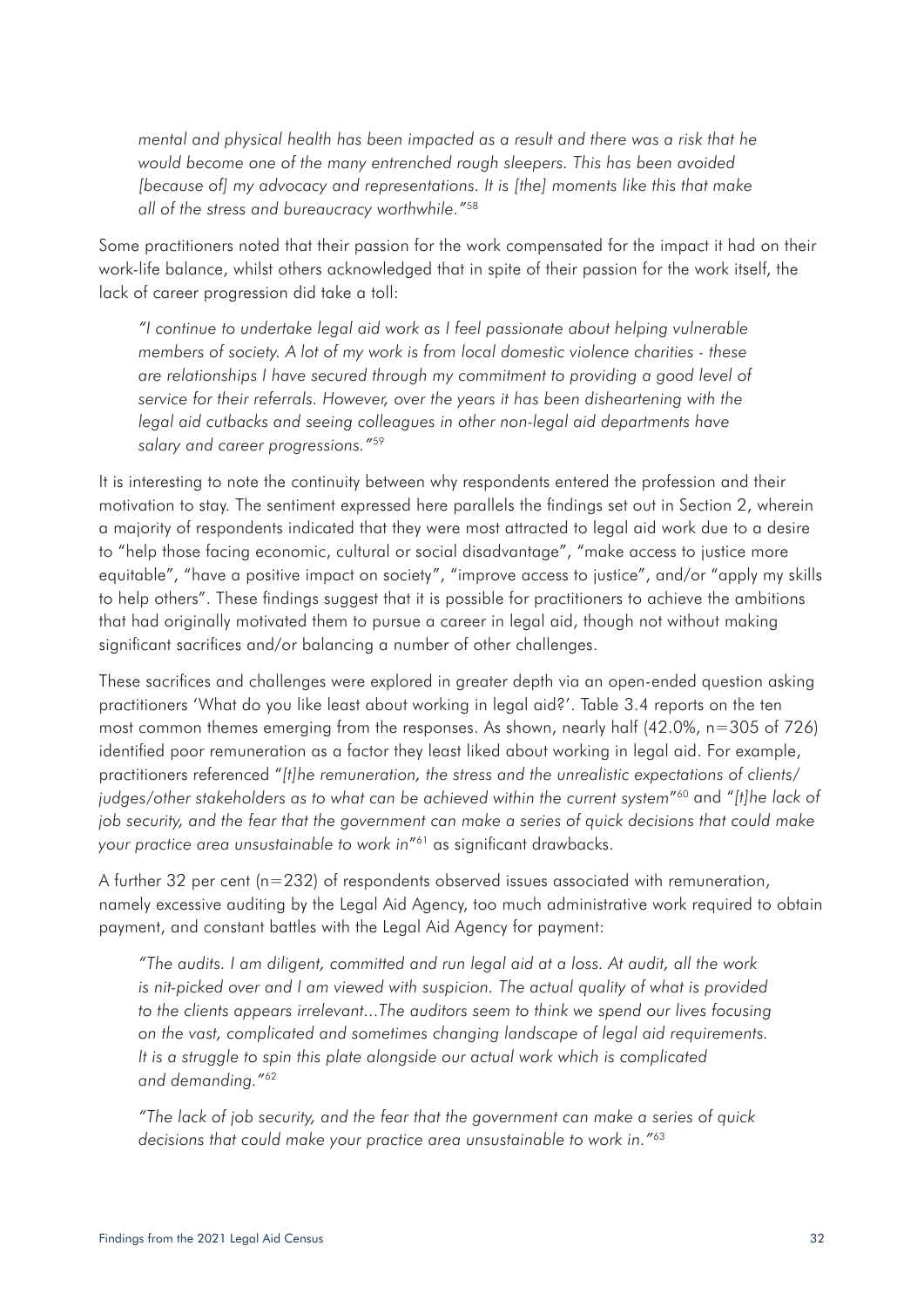*"The Legal Aid Agency - it is without a doubt the most stressful part of the job. On three occasions over the last year I have found myself in tears solely because of unreasonable decisions / actions of the [LAA]. In each case, I challenged the LAA and got the funding sorted in the end, but the stress and anxiety to get to that point was enormous as you are forced to work at risk or face not getting paid (at already*  ridiculously low rates) or exposing your client to adverse costs because funding is not in *place. It now feels harder to get legal aid than it does to win the actual case."*<sup>64</sup>

These remuneration issues had flow-on effects to workload, with 15.2 per cent of practitioners (n=110) citing an unsustainably large workload, burnout and/or long hours.

|                                                                        | N   | %    |
|------------------------------------------------------------------------|-----|------|
| Poor remuneration/for the complexity of work                           | 305 | 42.0 |
| Too many audits/administrative work/battling LAA for payment           | 232 | 32.0 |
| Unsustainably large workload/'burnout'/long hours                      | 110 | 15.2 |
| The Legal Aid Agency/Ministry of Justice/CCMS                          | 95  | 13.1 |
| Lack of resources/funding for LA and related bodies (eg. CCMS, Courts) | 94  | 12.9 |
| Poor fees/amount of work needed to do to get paid a decent salary      | 80  | 11.0 |
| Impact on mental health e.g. stress, anxiety, vicarious trauma         | 78  | 10.7 |
| Feeling undervalued/poor public perception of LA work                  | 74  | 10.2 |
| Lack of client eligibility/scope of LA too narrow                      | 45  | 6.2  |
| No work-life balance/impacts on personal time                          | 44  | 6.1  |

Table 3.4. Ten most common least-liked aspects of working in legal aid  $(n=726)^{65}$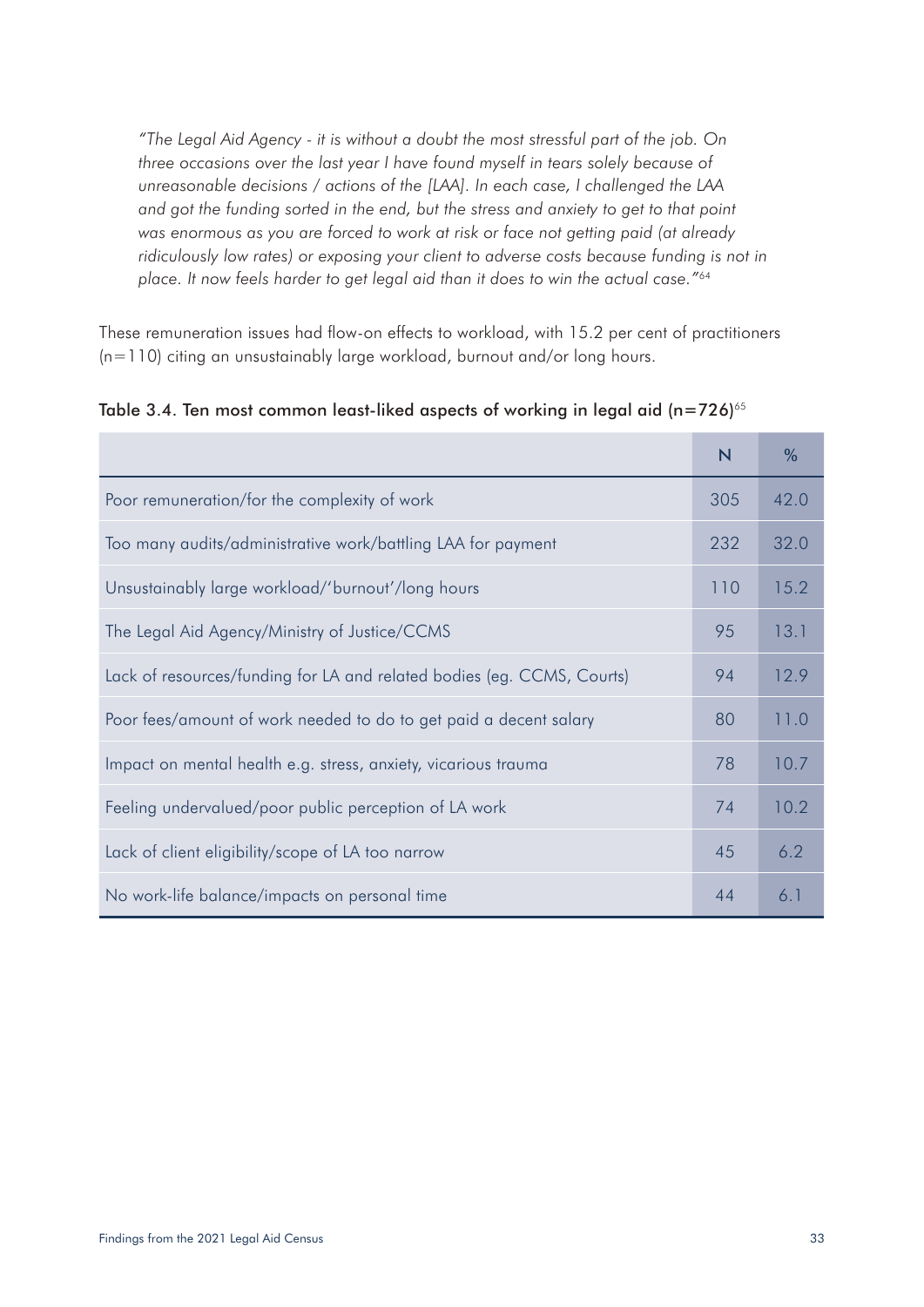# <span id="page-33-0"></span>4. Fixed Fees

Census findings indicate that the majority of practitioners considered that fixed fees arrangements were unsustainable, with practitioners working 106 minutes for every 60 minutes of remuneration on average. Whilst for some nothing could be done because client needs had to be met, other practitioners engaged in a range of different compensatory activities to mitigate the financial loss associated with fixed fee work, such as taking on private work, or working longer hours (beyond what they are contracted to work).

# 4.1 Working Under Fixed Fees

The most common form of arrangement under which individual practitioners were paid was fixed fees. A total of 70.1 per cent (n=829) of 1182 practitioners worked under fixed fee arrangements, compared to 29.9 per cent (n=353) who did not. The most common areas for fixed fees were crime (33.5%,  $n = 273$ ), public family law (25.9%,  $n=211$ ) and private family law (24.3%, n= 198) (See Table 4.1).

Table 4.1. Range of fixed fee areas in which practitioners worked  $(n=814)$ 

|                      | N   | %    |                     | N  | %   |
|----------------------|-----|------|---------------------|----|-----|
| Crime                | 273 | 33.5 | Court of Protection | 11 | 1.4 |
| Family (public)      | 211 | 25.9 | Welfare benefits    | 10 | 1.2 |
| Family (private)     | 198 | 24.3 | Education           | 9  | 1.7 |
| Housing              | 116 | 14.3 | Mediation           |    | 0.9 |
| Immigration & asylum | 93  | 11.4 | Other               |    | 0.9 |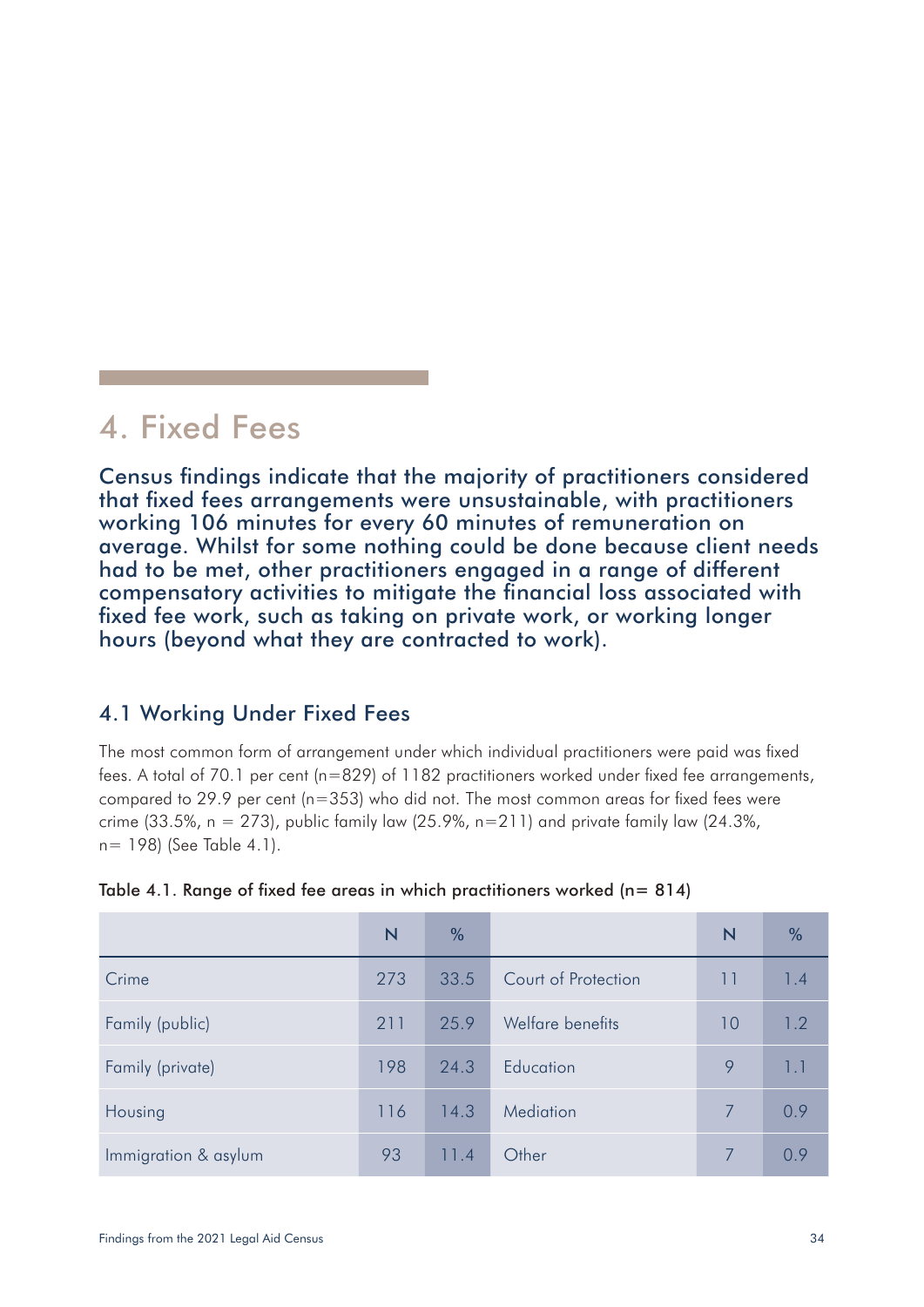|                                   | N  | %    |                     | N              | %   |
|-----------------------------------|----|------|---------------------|----------------|-----|
| Public law                        | 83 | 10.2 | Debt                | 5              | 0.6 |
| Community care                    | 46 | 5.7  | Discrimination      | 4              | 0.5 |
| Mental health                     | 44 | 5.4  | Inquests            | 3              | 0.4 |
| Prison law                        | 27 | 3.3  | Employment          | $\overline{2}$ | 0.2 |
| Claims against public authorities | 26 | 3.2  | Clinical negligence |                | 0.1 |

Excluding those who did not provide a clear indication of which fixed fees applied to their work in their response,<sup>66</sup> a high proportion of responses (94.1%,  $n=333$  of 354) indicated that the fixed fee cited by the practitioner did not adequately cover the number of hours actually worked to complete a fixed fee task. A far smaller proportion of responses indicated that it took less time to complete a fixed fee case than the number of hours afforded under the fixed fee regime  $(2.8\% , n=10)$  whilst 3.1 per cent of responses  $(n=11)$  indicated that the number of hours covered under the fixed fee matched the number of hours it took to complete the work.

In total, the responses indicated that 100 per cent of the fixed fee work conducted in the areas of public family law, welfare benefits, prison law, discrimination, education and actions against the police were reported as taking more hours to complete than was paid. Areas where responses indicated that fixed fee work took less or the same number of hours as was paid are listed in Table 4.2.<sup>67</sup> Whilst the vast majority of responses indicated that fixed fee work took more hours to complete than practitioners were paid, there were a small number of responses in relation to crime, private family law, immigration & asylum and housing which pointed to practitioners being paid for longer than they worked. Further, there were some responses in relation to crime, immigration & asylum, community care, mental health and public law which indicated that the time paid was equivalent to the time worked.<sup>68</sup>

| Table 4.2. Practice areas where responses indicated being paid for a longer period of |  |
|---------------------------------------------------------------------------------------|--|
| hours than was worked, or for the same number of hours as worked                      |  |

|                      | <b>Work longer</b><br>than paid |               | Paid for longer<br>than worked |     | Paid for the same<br>time as worked |      |
|----------------------|---------------------------------|---------------|--------------------------------|-----|-------------------------------------|------|
|                      | N                               | $\frac{0}{6}$ | N                              | %   | N                                   | %    |
| Crime                | 36                              | 81.8          | 3                              | 6.8 | 5                                   | 11.4 |
| Family (private)     | 19                              | 90.5          | $\mathcal{D}$                  | 9.5 | $\overline{0}$                      | 0.0  |
| Immigration & asylum | 50                              | 90.9          | 4                              | 7.3 |                                     | 1.8  |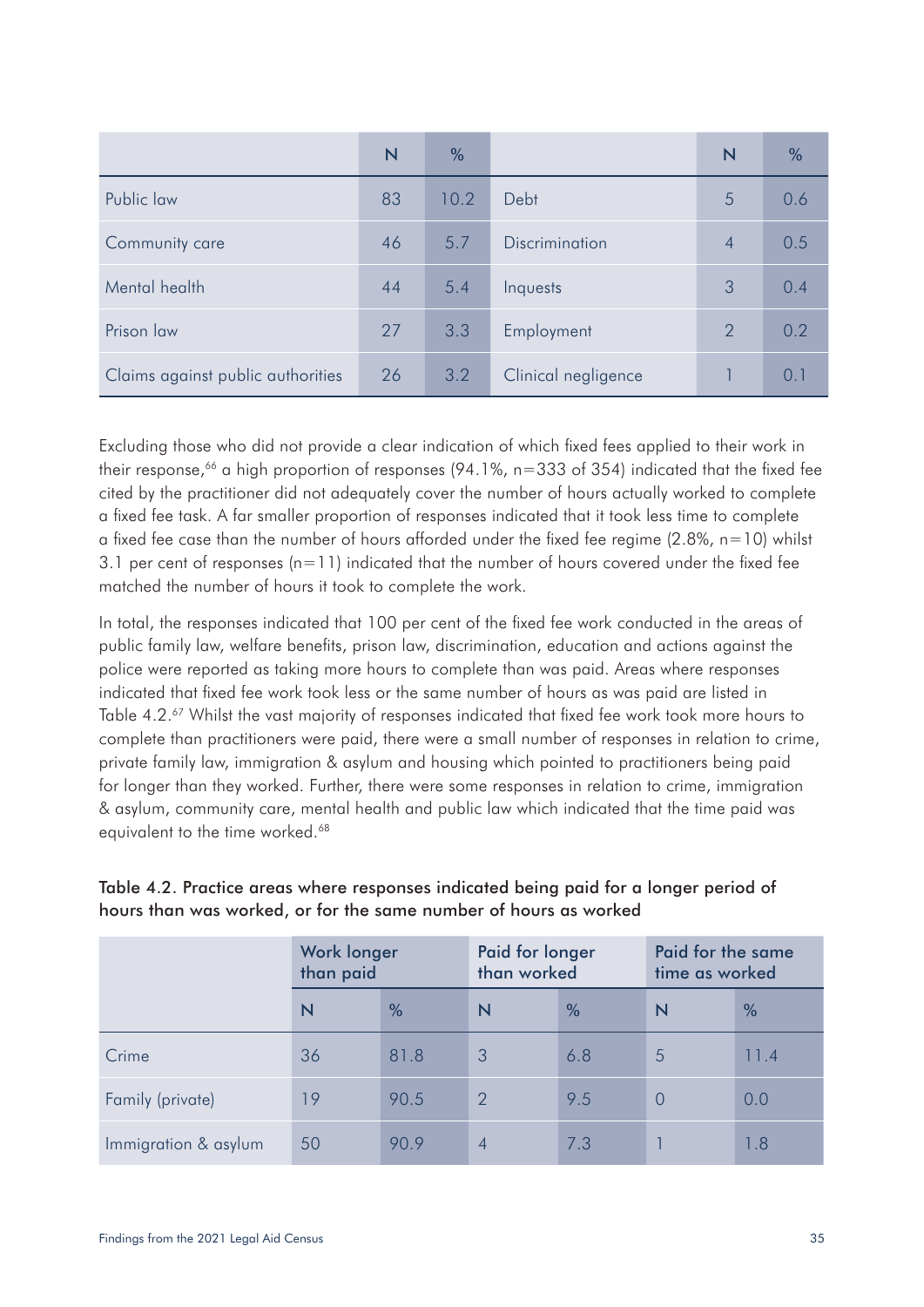|                | <b>Work longer</b><br>than paid |      | Paid for longer<br>than worked |     | Paid for the same<br>time as worked |      |
|----------------|---------------------------------|------|--------------------------------|-----|-------------------------------------|------|
|                | $\overline{\mathsf{N}}$         | %    | $\overline{\mathsf{N}}$        | %   | N                                   | $\%$ |
| Housing        | 64                              | 98.5 |                                | 1.5 | $\overline{0}$                      | 0.0  |
| Community care | 18                              | 94.7 | $\overline{0}$                 | 0.0 |                                     | 5.3  |
| Mental health  | 10                              | 83.3 | $\overline{0}$                 | 0.0 | $\overline{2}$                      | 16.7 |
| Public law     | 33                              | 97.1 | $\Omega$                       | 0.0 |                                     | 2.9  |

Of the ten responses claiming that practitioners were paid more than they worked (provided by six respondents), one response referred to the time taken to complete a straight forward divorce. Two responses provided by a single respondent indicated that with regards to the asylum legal help fixed fee and the asylum controlled representation fixed fee at Stage 1, the fixed fee covered between 8-9 hours whilst the work under the fixed fee could be completed in 8 hours.

A response provided by a different practitioner relating to the same Stage 1 fixed fee work estimated that the fixed fee covers 10-15 hours of work yet the work itself can take approximately seven to eight hours. Another response - one of three provided by the practitioner - referred to fees for a magistrates' court trial as covering five hours although the work could be completed in four to five hours. It is notable that this was the only one of the three responses provided by this practitioner which was seen as being capable of completion in fewer hours than afforded under the fixed fees. Of the other fees referred to by this practitioner, the magistrate's guilty plea fixed fee was deemed to take a greater number of hours to complete than was paid, whilst the police station attendance fee took the same number of hours to complete as was paid.

Table 4.3 (with outliers removed) shows the differences between hours worked and hours remunerated under the fixed fee scheme. The data in the table reflects the responses which indicated that the number of hours taken to complete work under the fixed fee exceeded the number of hours paid (n=224). Relying on the median (the best measure of central tendency), the data revealed the fixed fee amount as covering 4.5 hours of work, with the work performed under that fixed fee actually amounting to 10 hours. With a ratio of number of hours worked for every hour paid at 2.1:1, only 57 minutes of every two hours of work performed is remunerated under the fixed fee regime.<sup>69</sup> Alternatively, this can be understood as requiring 106 minutes of work for every 60 minutes of remuneration.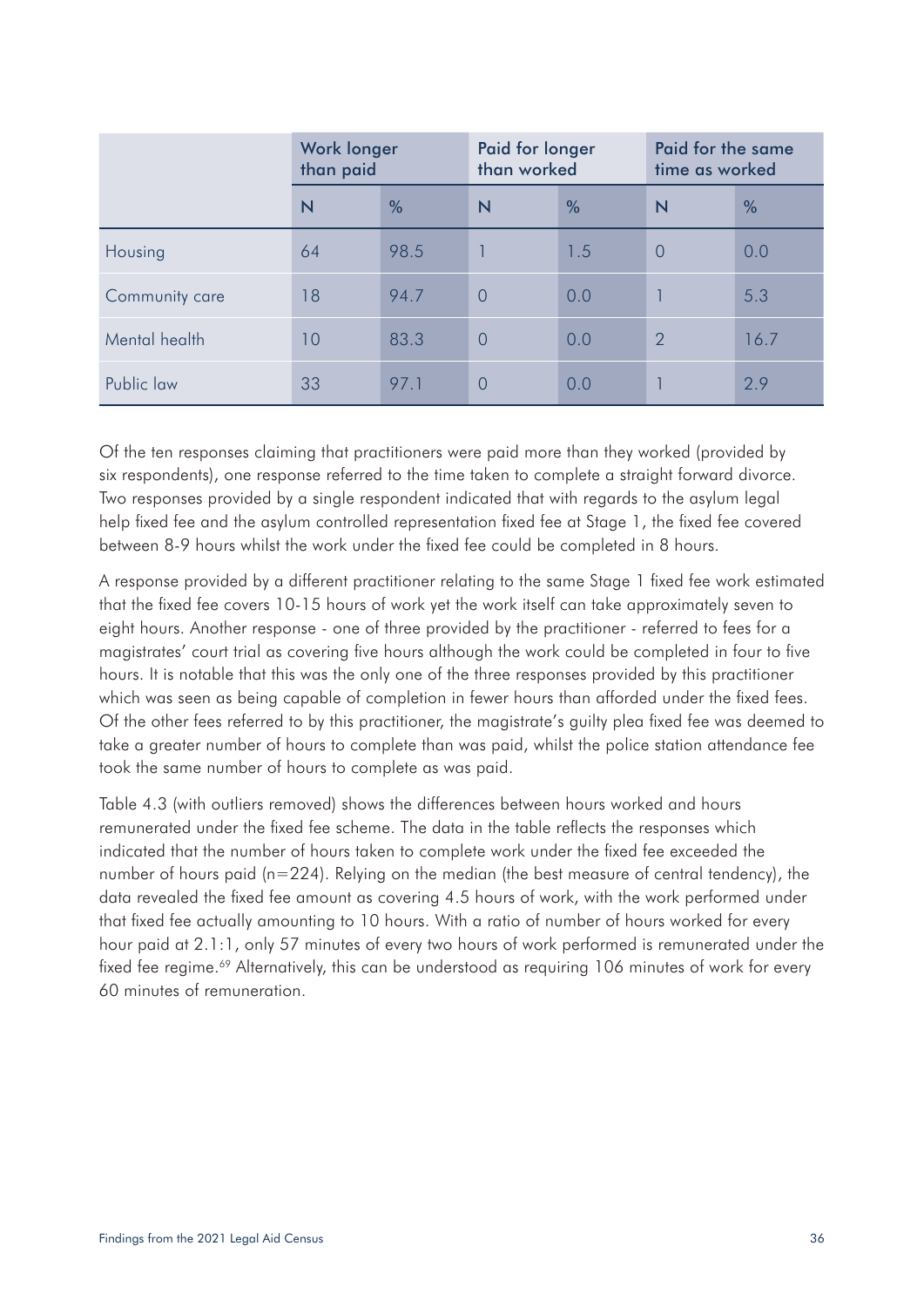Table 4.3. Summary statistics in relation to hours worked and hours remunerated under the fixed fee scheme (outliers removed)  $(n=224)^{70}$ 

|           | Number of hours<br>paid for under the<br>fixed fee | Number of hours taken<br>to complete work<br>under the fixed fee | Number of hours<br>worked for every<br>hour paid |
|-----------|----------------------------------------------------|------------------------------------------------------------------|--------------------------------------------------|
| Mean (SD) | 5.1(2.6)                                           | 12.0(7.2)                                                        | 2.5(1.1)                                         |
| Median    | 4.5                                                | 10.0                                                             | 2.1                                              |
| Mode      | 3.0                                                | 10.0                                                             | 2.0                                              |

Breaking these statistics down by practice area revealed which areas attracted a discrepancy well above the norm of 2.1:1. As detailed in Table 4.4, these included welfare benefits work (which attracted a ratio of 4.3 hours worked for every 1 hour remunerated), community care work (which attracted a ratio of 2.5 hours worked for every 1 hour remunerated), and public law work (where the ratio was 2.3 hours of work for every hour remunerated). Private family, immigration & asylum, and housing work attracted a ratio of 2.2:1, or only slightly above the overall median of 2.1:1. Only education was associated with a ratio that was more than 0.1 below the overall ratio at 1.8; however the veracity of this discrepancy is constrained by the low number of responses provided for this practice area.

Table 4.4. Median number of hours worked and hours remunerated under the fixed fee scheme by area of law (outliers removed)  $(n=224)^{71}$ 

|                      | Hours paid for<br>under the fixed fee |        | Hours taken to<br>complete work<br>under the fixed fee |        | Hours worked for<br>every hour paid |               |  |
|----------------------|---------------------------------------|--------|--------------------------------------------------------|--------|-------------------------------------|---------------|--|
|                      | $\overline{\mathsf{N}}$               | Median | $\overline{\mathsf{N}}$                                | Median | N                                   | <b>Median</b> |  |
| Family (public)      | $\overline{7}$                        | 6.0    | 7                                                      | 9.0    | 7                                   | 2.0           |  |
| Crime                | 30                                    | 4.0    | 30                                                     | 8.5    | 30                                  | 2.0           |  |
| Family (private)     | 12                                    | 3.0    | 12                                                     | 10.0   | 12                                  | 2.2           |  |
| Welfare benefits     | 3                                     | 3.5    | 3                                                      | 15.0   | 3                                   | 4.3           |  |
| Immigration & asylum | 33                                    | 8.0    | 33                                                     | 20.0   | 33                                  | 2.2           |  |
| Housing              | 57                                    | 3.0    | 57                                                     | 7.5    | 57                                  | 2.2           |  |
| Prison law           | 7                                     | 5.0    | 7                                                      | 10.0   | 7                                   | 2.0           |  |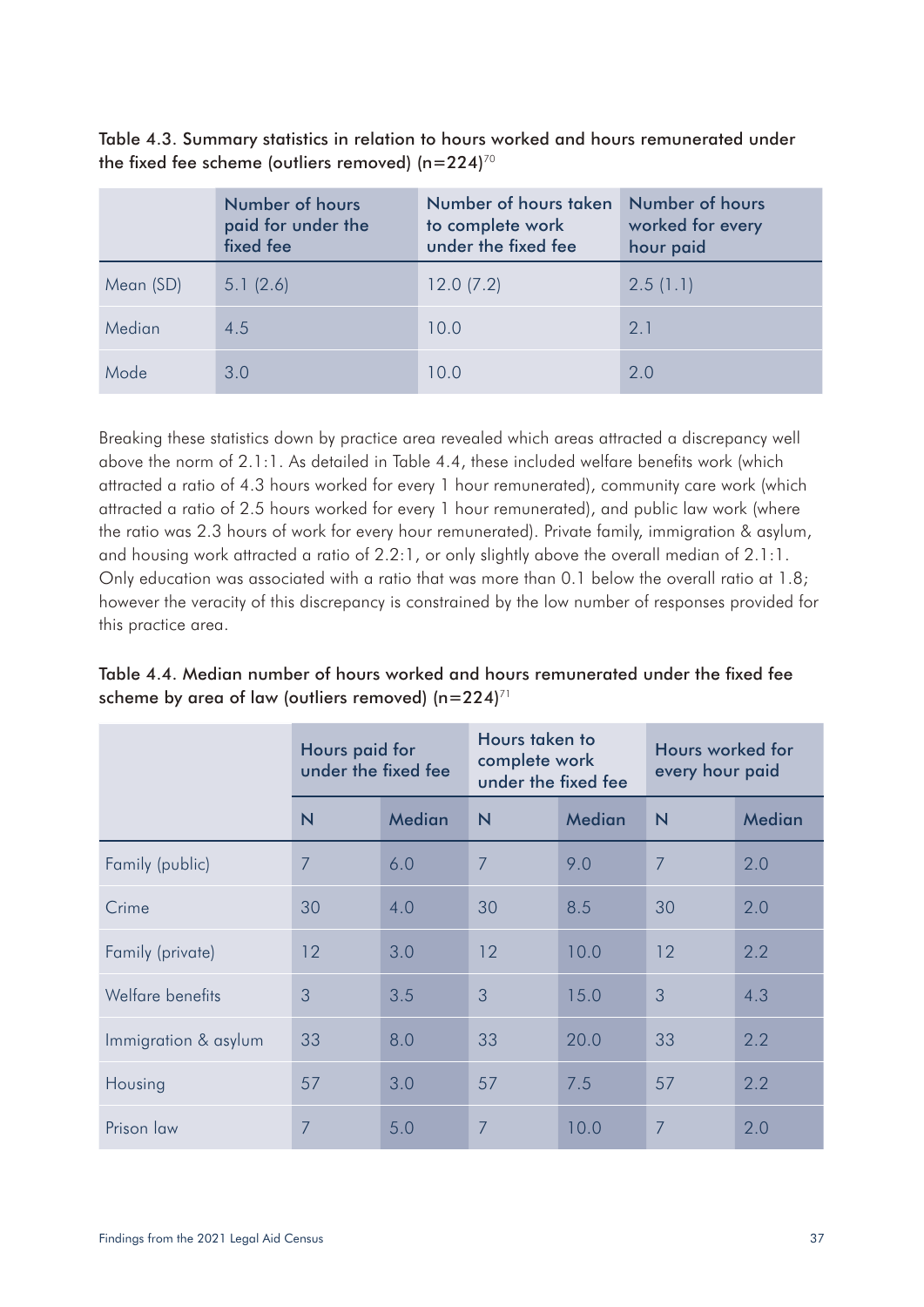|                | Hours paid for<br>under the fixed fee |        | Hours taken to<br>complete work<br>under the fixed fee |        | Hours worked for<br>every hour paid |        |
|----------------|---------------------------------------|--------|--------------------------------------------------------|--------|-------------------------------------|--------|
|                | $\overline{\mathsf{N}}$               | Median | N                                                      | Median | $\overline{\mathsf{N}}$             | Median |
| Community care | 13                                    | 5.0    | 13                                                     | 10.0   | 13                                  | 2.5    |
| Mental health  | 9                                     | 7.0    | 9                                                      | 15.0   | 9                                   | 2.0    |
| Public law     | 26                                    | 5.0    | 26                                                     | 13.5   | 26                                  | 2.3    |
| Education      |                                       | 5.5    |                                                        | 10.0   |                                     | 1.8    |
| AAP            | 5                                     | 6.0    | 5                                                      | 15.0   | 5                                   | 2.1    |

## 4.2 The Viability of Fixed Fees

The survey responses indicate that current practitioners perceive there to be a wide range of issues and challenges inherent in the fixed fee regime. In total, 85.8 per cent (n=659 of 768) did not think the fixed fee regime was sustainable. A smaller number of respondents said they did not know  $(8.5\%$ , n=65) and 6.1 per cent (n=47) thought that the regime was sustainable.<sup>72</sup>

Practitioners elaborated on their responses in their own words and a number of common themes were identified. Table 4.5 below details the ten most common substantive explanations given by practitioners to explain their view on the sustainability of fixed fees. A majority of respondents identified that the levels of pay were simply too low or were not sufficiently motivating (28.0%,  $n=115$ ) and a further 20.4 per cent ( $n=84$ ) commented that cases took much longer than provided for by the fixed fee regime. In total, 18.2 per cent ( $n=75$ ) referenced that the rates had not been increased in some time, 13.6 per cent ( $n=56$ ) said they could not break even or otherwise had concerns in relation to profit and loss and 9.5 per cent ( $n=39$ ) set out challenges in relation to how several different types of costs had to be subtracted from fixed fee rates. As one practitioner notes, "*[t]he level of work required per case is not reflected in the fee. In order to earn sufficiently, we need to take on more and more work which is unsustainable and crippling.*"73

Other responses included concerns about how to sustain the profession in view of poor rates of pay under fixed fee arrangements (17.0%,  $n=70$ ) as well as concerns that the structure of the fee system did not adequately ensure that legal aid practitioners could meet client needs (5.8%, n=24). Many highlighted the extent to which legal aid clients required increased levels of support - for instance, due to mental or physical ill-health conditions. Practitioners explained further:

*"A domestic abuse case is £507. This kind of work includes meeting an extremely vulnerable client for the first time, seek[ing] their confidence to open up about traumatic abuse, prepar[ing] a detailed statement and application, serv[ing] papers, attend[ing] potentially two hearings, liais[ing] with [them,] etc. I would say these cases generally require around 25-30 hours of work."*74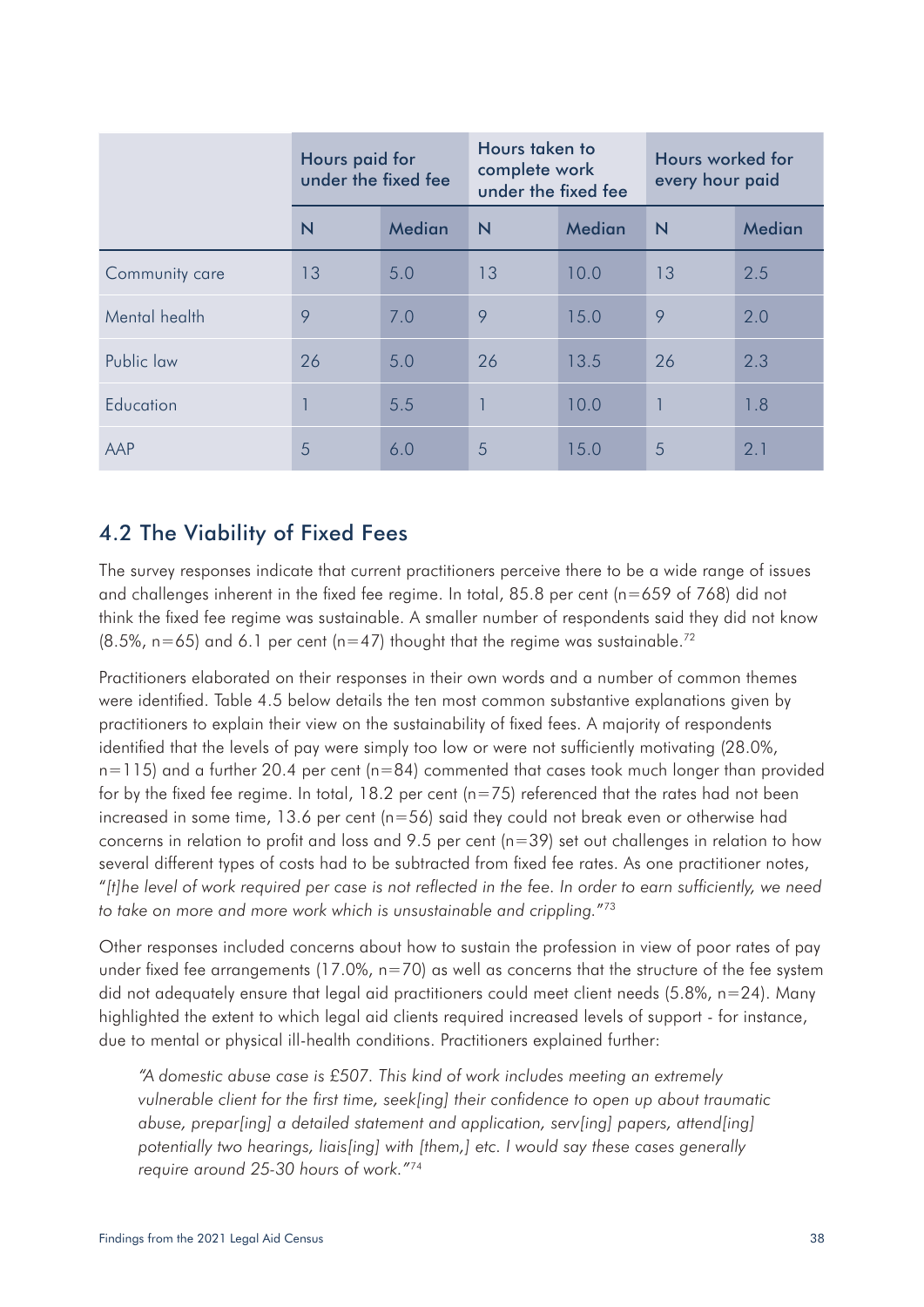*"The fee paid per hour is not reflective of the experience required to conduct cases that are complex. The clients can often be very demanding with mental and physical illnesses..."*<sup>75</sup>

A fixed fee of £507 for 25 hours work for example, would equate to £20.28 per hour. Notable other examples referenced in responses but not detailed in Table 4.5 included the view of 5.4 per cent (n=22) of practitioners that rates forced a reduced service or quality offering, and the belief of 1.2 per cent of practitioners ( $n=5$ ) that the rates of pay forced reliance on family members for financial support.

#### Table 4.5 Ten most common responses given by practitioners as to why fixed fees were not sustainable (n=770)

|                                                                              | N   | $\%$ |
|------------------------------------------------------------------------------|-----|------|
| Poor rates of pay                                                            | 115 | 28.0 |
| Cases take longer than fixed regime suggests                                 | 84  | 20.4 |
| Lack of increase in rates                                                    | 75  | 18.2 |
| Practitioners leaving/refusing to do legal aid work                          | 70  | 17.0 |
| Cannot break even/cases make a loss                                          | 56  | 13.6 |
| Ignores other costs (e.g. tax/waiting/rent/admin/hiring other practitioners) | 39  | 9.5  |
| Problems with escape fee/claims procedures                                   | 32  | 7.8  |
| Needing to subsidise with other work                                         | 31  | 7.5  |
| Needing to work long hours for volume/must work hard to make it work         | 26  | 6.3  |
| Cannot attend to needs of clients                                            | 24  | 5.8  |

A majority of practitioners generally expressed a sense of exasperation in terms of what is 'expected' of them under the fixed fee regime; for instance, one practitioner observed that "*[n]obody else would be expected to work for the fixed fee work. The work is complicated, the clients are vulnerable*  and it can often take significant time going through documents and dealing with the *issues.*"<sup>76</sup>

In the criminal legal aid context, many respondents also noted the problem of time spent waiting - often due to delays in the system - which are unremunerated. Several referenced that even within the context of remote hearings these 'delays' are still challenging:

*"Fixed fee for a police station attendance varies due to day and time. Travel time and cost is only occasionally chargeable. Delays out of my control, i.e. no interpreter/ appropriate adult/nurse practitioner/mental health assessment available, increase the*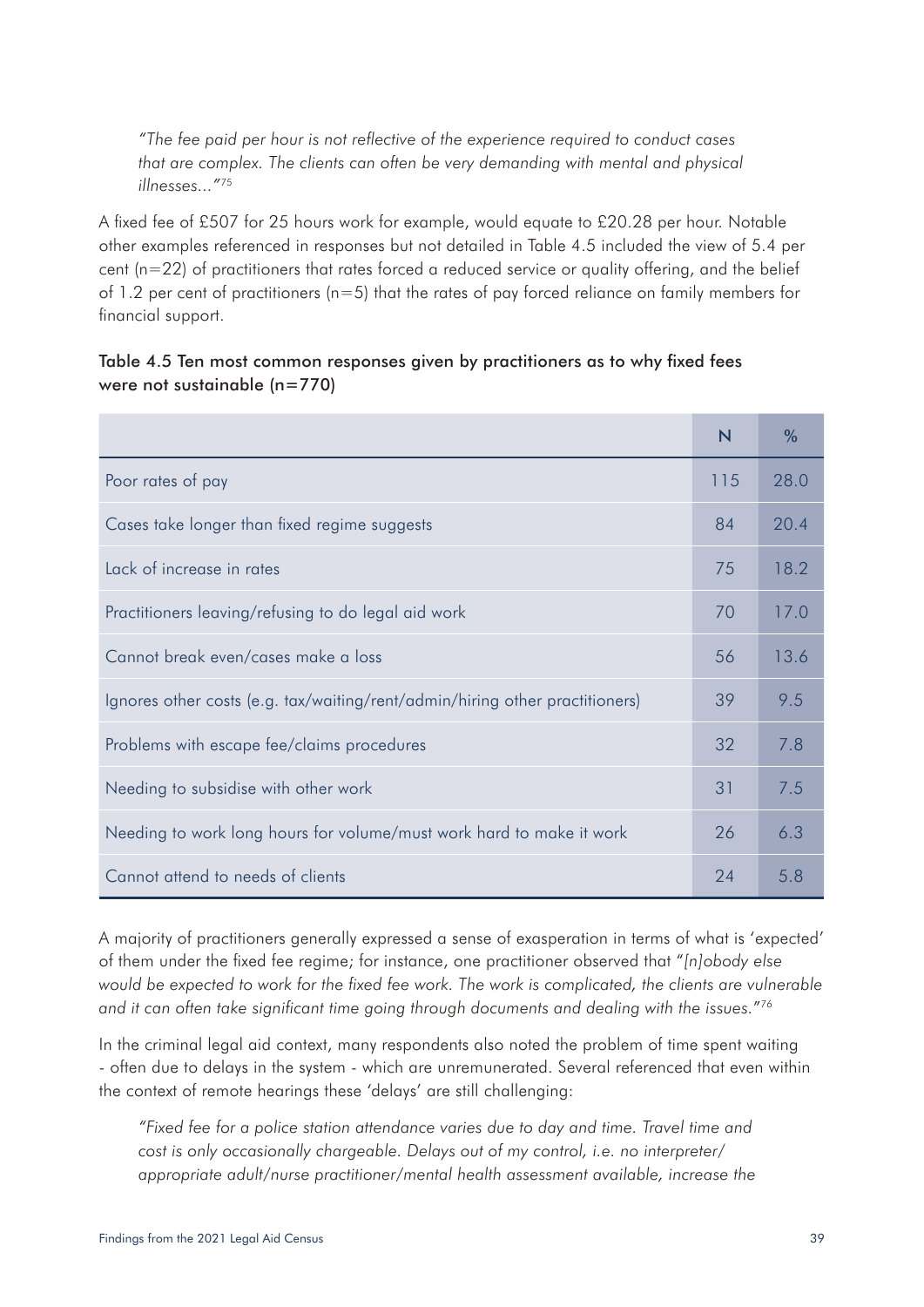*hours I am required in attendance… I may spend hours waiting around, unable to deal with anything. Equate the time spent to the fixed fee and it is very little..."*<sup>77</sup>

Some respondents (7.8%, n=32) referenced the time-consuming nature of claiming for legal aid or dealing with the Legal Aid Agency. Several respondents elaborated on this point with reference to Legal Help in particular:

*"The reality is the time spent on the paperwork signing someone up for Legal Help and then reporting on it to the LAA exceeds the costs recoverable under the fixed fees. So essentially all work is carried out at a loss. It is worth taking this risk if we think that there is a viable chance of the matter proceeding to litigation but we have to limit the advice and assistance we offer to ensure that we have a viable practice. Often we don't even bother signing a client up for Legal Help and just do the initial work 'at risk' because it saves time and expense...."*<sup>78</sup>

Some senior practitioners expressed concern that the hourly rates are 'a fraction' of that which is paid privately and will as such 'drain' the profession in future. In a similar vein, others lamented the lack of progression given stagnant rates of pay:

*"I am a very experienced QC in practice for nearly 35 years. I love the work I do but have to work extremely hard. I am fortunate to have been able to supplement the legal aid work I have done with privately paid work. That is not always possible. I am conscious that many people would consider I earn a lot of money but would be horrified by the number of hours I have to work to do so..."*<sup>79</sup>

*"Pay rates have remained the same for the last 20 years or so. Our income has not kept pace with inflation & increases in the cost of living. Staff wages & overheads have continued to increase but our income has not kept up with increases outlined earlier. As a 64 year old solicitor who qualified in 1981 I earn less now than I earned 15 years ago for the same return."*<sup>80</sup>

As shown in Table 4.6, whilst the majority of respondents indicated that they did not think fixed fees were sustainable, a higher proportion of 'I don't know' responses was noted in relation to public and private family law, education and court of protection work relative to the number of respondents saying 'yes' or 'no'. A higher proportion of respondents in family law and undertaking inquest work also considered that fixed fees were sustainable. Whilst 100 per cent of respondents indicated that the fixed fees for employment law were sustainable, the low number of respondents  $(n=1)$  limits the inferences that can be drawn in relation to this practice area.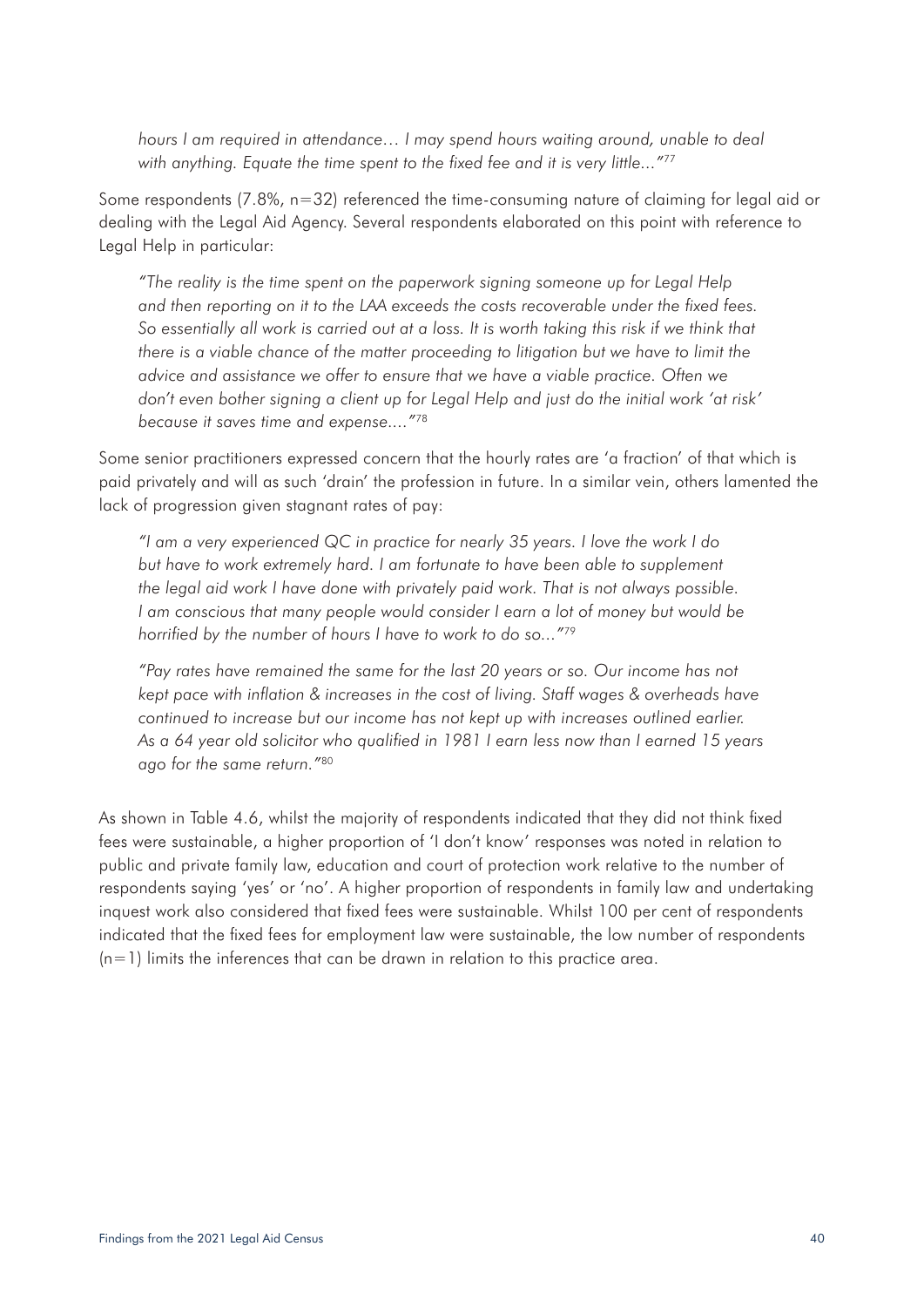|                                      | Yes                     |       | <b>No</b>               |       | Don't know              |      |
|--------------------------------------|-------------------------|-------|-------------------------|-------|-------------------------|------|
|                                      | $\overline{\mathsf{N}}$ | %     | $\overline{\mathsf{N}}$ | %     | $\overline{\mathsf{N}}$ | %    |
| Crime                                | 11                      | 4.1   | 247                     | 91.5  | 14                      | 5.2  |
| Prison law                           | 3                       | 7.3   | 36                      | 87.8  | $\overline{2}$          | 4.9  |
| Claims against public<br>authorities | 3                       | 4.5   | 61                      | 91.0  | $\overline{4}$          | 6.0  |
| Community care                       | 1                       | 1.4   | 64                      | 92.8  | $\overline{4}$          | 5.8  |
| Debt                                 | $\theta$                | 0.0   | 8                       | 100.0 | $\overline{0}$          | 0.0  |
| Discrimination                       | $\overline{2}$          | 5.9   | 32                      | 94.1  | $\overline{0}$          | 0.0  |
| Education                            | 1                       | 6.3   | 13                      | 81.3  | $\overline{2}$          | 12.5 |
| Mediation                            | $\overline{0}$          | 0.0   | $\,8\,$                 | 100.0 | $\overline{0}$          | 0.0  |
| Housing                              | $\overline{2}$          | 1.6   | 117                     | 91.4  | 9                       | 7.0  |
| Immigration & asylum                 | $\mathcal{S}$           | 3.0   | 91                      | 91.0  | 6                       | 6.0  |
| Family (public)                      | 26                      | 11.6  | 169                     | 75.4  | 31                      | 13.8 |
| Family (private)                     | 20                      | 9.7   | 156                     | 75.4  | 32                      | 15.5 |
| Clinical negligence                  | $\mathbf 0$             | 0.0   | 3                       | 100.0 | $\mathbf 0$             | 0.0  |
| Mental health                        | $\overline{4}$          | 7.1   | 46                      | 82.1  | 6                       | 10.7 |
| Public law                           | 6                       | 3.5   | 153                     | 88.4  | 14                      | 8.1  |
| Welfare benefits                     | $\theta$                | 0.0   | 23                      | 95.8  | $\mathbf{1}$            | 4.2  |
| CoP                                  | $\overline{2}$          | 3.1   | 53                      | 81.5  | 10                      | 15.4 |
| Inquests                             | 1                       | 25.0  | $\sqrt{3}$              | 75.0  | $\theta$                | 0.0  |
| <b>AATP</b>                          | $\theta$                | 0.0   | 1                       | 100.0 | $\overline{0}$          | 0.0  |
| Employment                           | $\mathbb{I}$            | 100.0 | $\mathbf 0$             | 0.0   | $\theta$                | 0.0  |

Table 4.6 Whether practitioners viewed fixed fees as sustainable by practice area (n=765)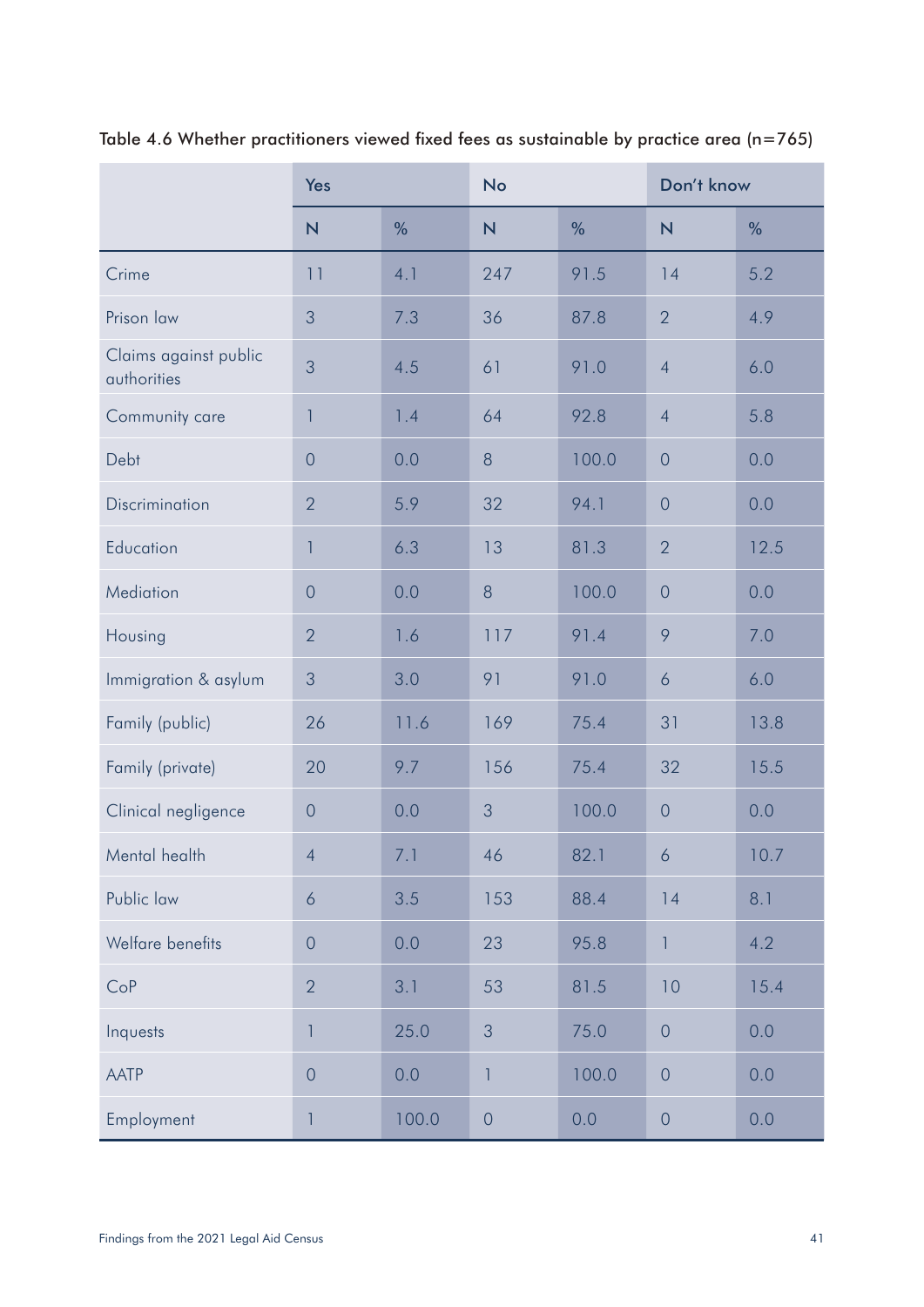Notably, no respondents holding positions as heads of department, directors or practice managers considered the fixed fee arrangements to be sustainable. Across practitioner roles, a majority of solicitors (86.6%, n=258), barristers (84.2%, n=192) and caseworkers (100.0%, n=30) all found the fixed fee arrangements to be unsustainable.

### 4.3 Mitigating Losses under Fixed Fees

Some practitioners acknowledged that they try to mitigate losses under fixed fee arrangements, while others did not think it was possible to do so. The verbatim responses revealed that the majority did not think anything could be done to mitigate loss because clients' needs had to be met and/or the best interests of clients had to be served (34.0%, n=109 of 321). A number of respondents also indicated the need to take on private work as a way of compensating for loss (18.4%, n=59), or to work longer hours or otherwise increase the volume of work in order to mitigate losses (13.1%, n=42). For example, one practitioner commented: "*I have to work longer hours and take less annual leave than my privately funded counterparts. I sacrifice my weekends and evenings regularly. I cannot afford to take prep days unless I really have to.*"82

A total of 11.5 per cent of respondents ( $n=37$ ) said they tried to change the fee type in some way, with the majority of responses within this group saying their cases commonly reach the escape fee limit.

Whilst the fixed fee regime was introduced with the intention of removing the incentive for practitioners to accumulate hours unnecessarily on hourly paid work, it is notable that so few respondents  $(5.9\% , n=19)$  identified efficiency or time management as feasible mitigation strategies. Troublingly, almost double the number of respondents (11.2%, n=36) indicated that they limited the fixed fee cases they took on or elected not to undertake fixed fee cases likely to lose money. For example:

*"[We] take on fewer legal aid cases [and] avoid cases where we think they will be unprofitable because of the fixed fee."*<sup>83</sup>

 *"We have had to stop accepting some legal help work because the fixed fees were even lower and we would make a loss on our time and they are heavily audited.*  It is not worth the time doing the work for money and with an expectation of *exceptional service."*<sup>84</sup>

*"To mitigate these losses we minimise the number of cases we take on which involve early stage advice. We have to ensure that the bulk of our work is actual litigation (in a costs shifting regime) to have any chance of viability."*<sup>85</sup>

A total of 4.7 per cent  $(n=15)$  of respondents - those predominantly working in law centres and charities - indicated that they were able to mitigate losses by having different forms of grant funding to supplement their work. For example, "*[a]s a Law Centre we have been lucky to be able to secure non LAA funding. My last legal aid high street private practice firm closed as it was not possible to mitigate against such losses (together with other problems surviving on [legal aid] income).*"86

In response to an open-ended question, practitioners offered a number of suggestions for how to improve the viability of the fixed fee regime. Table 4.7 highlights the five most common responses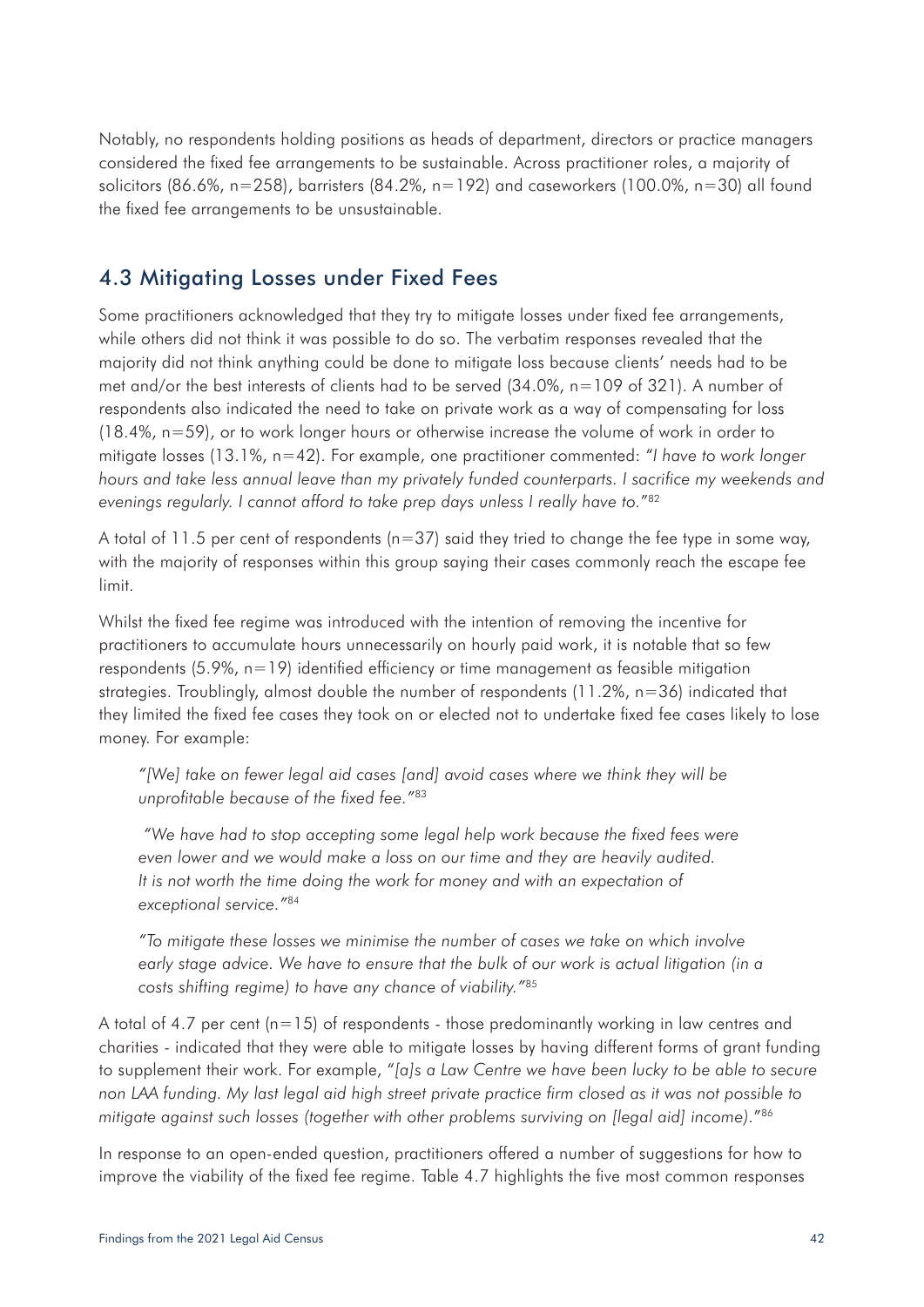provided by practitioners. Over half of these suggestions (51.7%, n=237 of 458) involved a general comment on the need to raise fees. Practitioners also commonly suggested a return to hourly rates (13.3%, n=61) or abandoning fixed fees altogether (13.1%, n=60). This was followed by making a range of suggestions for reform designed to increase accessibility including lower thresholds, making it easier to access the escape or generally reducing complexity in the system (12.7%, n=58). Whilst not among the five most common suggestions, some practitioners (8.5%, n=39) explicitly referenced the need for fixed fees to be subject to annual increases or to track rates of inflation. Others commented on the need for fixed fee arrangements to be more flexible in order to adequately capture the complexity of cases  $(6.1\%, n=28).^{87}$ 

#### Table 4.7 Five most common responses given by practitioners to improve the viability of the fixed fee regime  $(n=458)^{88}$

|                                                                                                              |     | $\%$ |
|--------------------------------------------------------------------------------------------------------------|-----|------|
| Increase fees                                                                                                | 237 | 51.7 |
| Return to hourly rates                                                                                       | 61  | 13.3 |
| Abandon fixed fees                                                                                           | 60  | 13.1 |
| Wider reforms (e.g. lower threshold for hourly rates, easier to access escape<br>fee cases, less complexity) | 58  | 12.7 |
| Remunerate additional work (e.g. administration, preparation, travel, meetings)                              | 44  | 9.6  |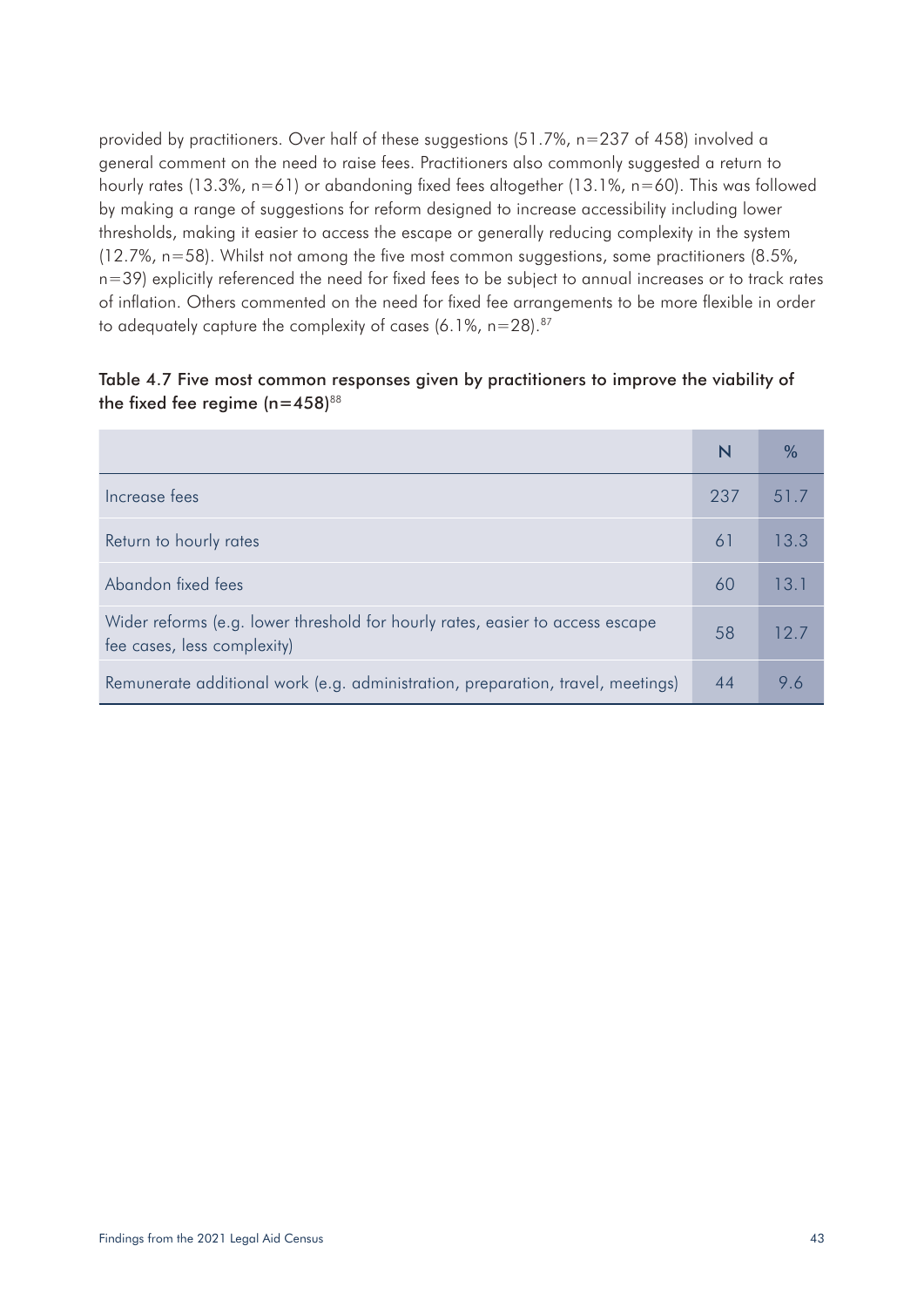# 5. Hourly Rates

As with fixed fees, a majority of practitioners reported that legal aid hourly rates were unsustainable, with practitioners working 90 minutes for every 60 minutes of remuneration. Unpaid work often involved case preparation (including time spent preparing documents, conducting legal research and bundle preparation), making applications to the Legal Aid Agency and handling Agency compliance issues, and responding to clients.

### 5.1 Working Under Hourly Rates

When asked how many hours the average case takes under hourly rates and how many hours they are paid (excluding those who did not provide a clear indication in their response), the vast majority who answered<sup>89</sup> indicated that they worked more hours than they were paid by the Legal Aid Agency  $(85.2\%$ , n=231 of 271). A far smaller proportion (13.3%, n=36) of practitioners indicated that they claimed the hours worked, yet recognised that the claim might ultimately be rejected by the Legal Aid Agency  $(1.5\% , n=4)$ .

Table 5.1 (outliers removed) shows the differences between hours worked and hours claimed under the hourly rates scheme for those practitioners who indicated that the number of hours taken on the average case exceeded the number of hours claimed and who provided clear indications of what those hours were  $(n=173)$ . Relying again on the median as the best measure of central tendency, the number of hours claimed on the average case was ten, while the number of hours taken on the average case was 20. The median number of hours spent relative to hours claimed was 1.5:1, meaning that for every 90 minutes worked, practitioners can claim for only 60 of those minutes.<sup>90</sup>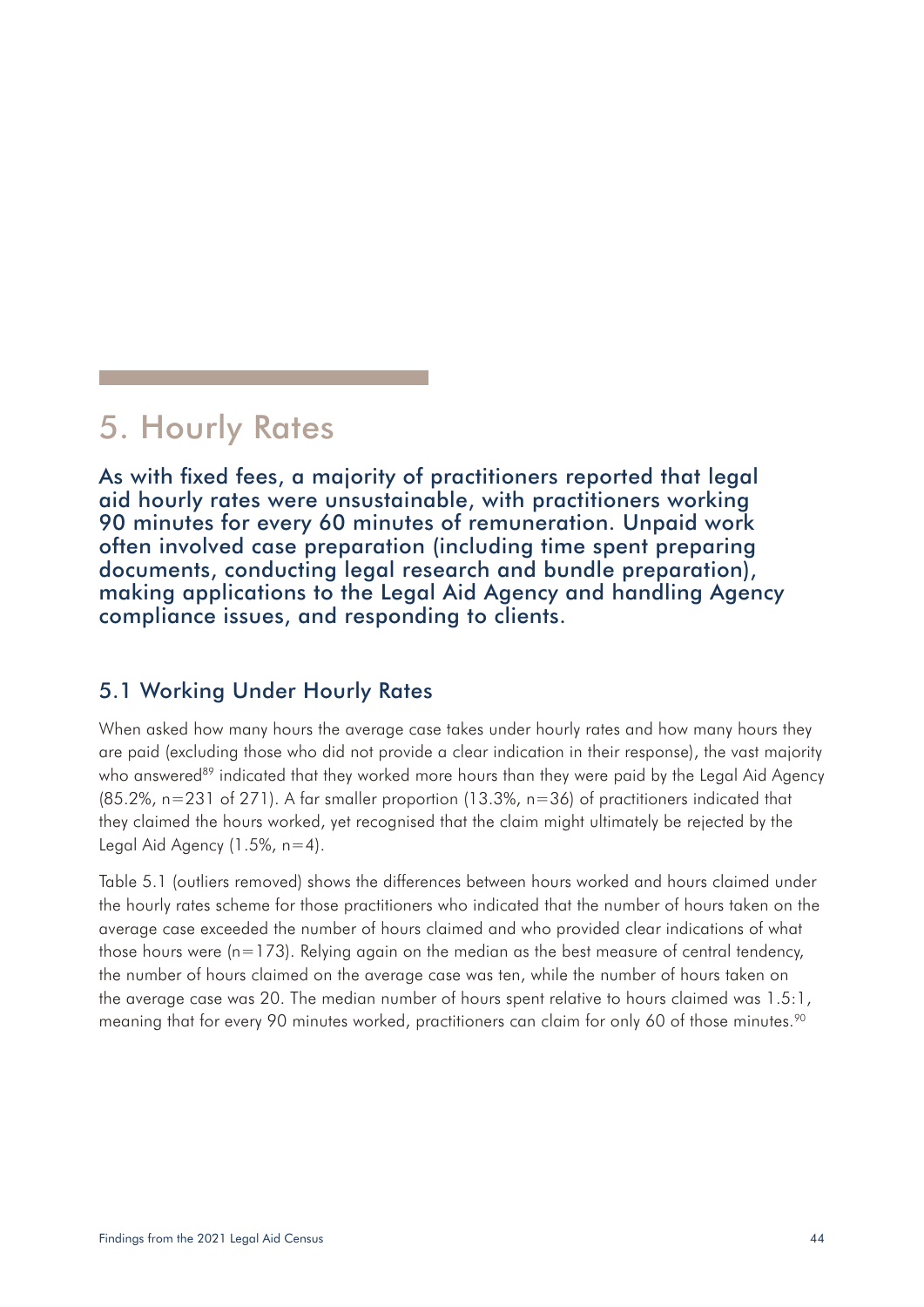Table 5.1. Summary statistics in relation to hours worked and hours remunerated under the hourly rate scheme (outliers removed)  $(n=173)^{91}$ 

|           | Number of hours<br>claimed from LAA<br>on average case | Number of hours<br>spent on average case | Number of hours<br>worked for every<br>hour claimed |
|-----------|--------------------------------------------------------|------------------------------------------|-----------------------------------------------------|
| Mean (SD) | 19.3(18.7)                                             | 28.1(25)                                 | 1.6(0.4)                                            |
| Median    | 10.0                                                   | 20.0                                     | 1.5                                                 |
| Mode      | 10.0                                                   | 15.00                                    | 1.5                                                 |

Unlike the fixed fee data, it was not possible to link the hourly rate data to a particular area of law. As such, differences across practice areas could not be identified.

## 5.2 Unpaid Work

Table 5.2 below sets out the most significant costs that go unremunerated under hourly rates according to the coded open-ended responses of 682 practitioners.<sup>92</sup> Most practitioners (39.3%, n=268) indicated that case preparation - including time spent on preparing documents, conducting legal research and bundle preparation - was the most significant unremunerated cost. Other practitioners referenced the time it takes to manage Legal Aid Agency applications and compliance issues (19.1%, n=130). A number of practitioners also referenced the time-consuming nature of dealing with clients that could not be remunerated (15.8%, n=108), and the burden of unpaid general administration (14.8%, n=101) and time spent travelling or waiting at court (13.6%, n=93). The general under-remuneration of legal aid work in certain types of cases (such as immigration and judicial review cases) as well as specific concerns about unpaid work related to liaising with individuals (such as experts or interpreters) or dealing with complaints were also referenced.

| Case preparation/documents/research/bundles | 268 | 39.3 |
|---------------------------------------------|-----|------|
| Legal aid application and compliance issues | 130 | 19.1 |
| Dealing with clients/conferences            | 108 | 15.8 |
| Administration                              | 101 | 14.8 |
| Travel and waiting/wasted time at court     | 93  | 13.6 |

| Table 5.2. Most significant cost not remunerated (n=682) |  |  |
|----------------------------------------------------------|--|--|
|----------------------------------------------------------|--|--|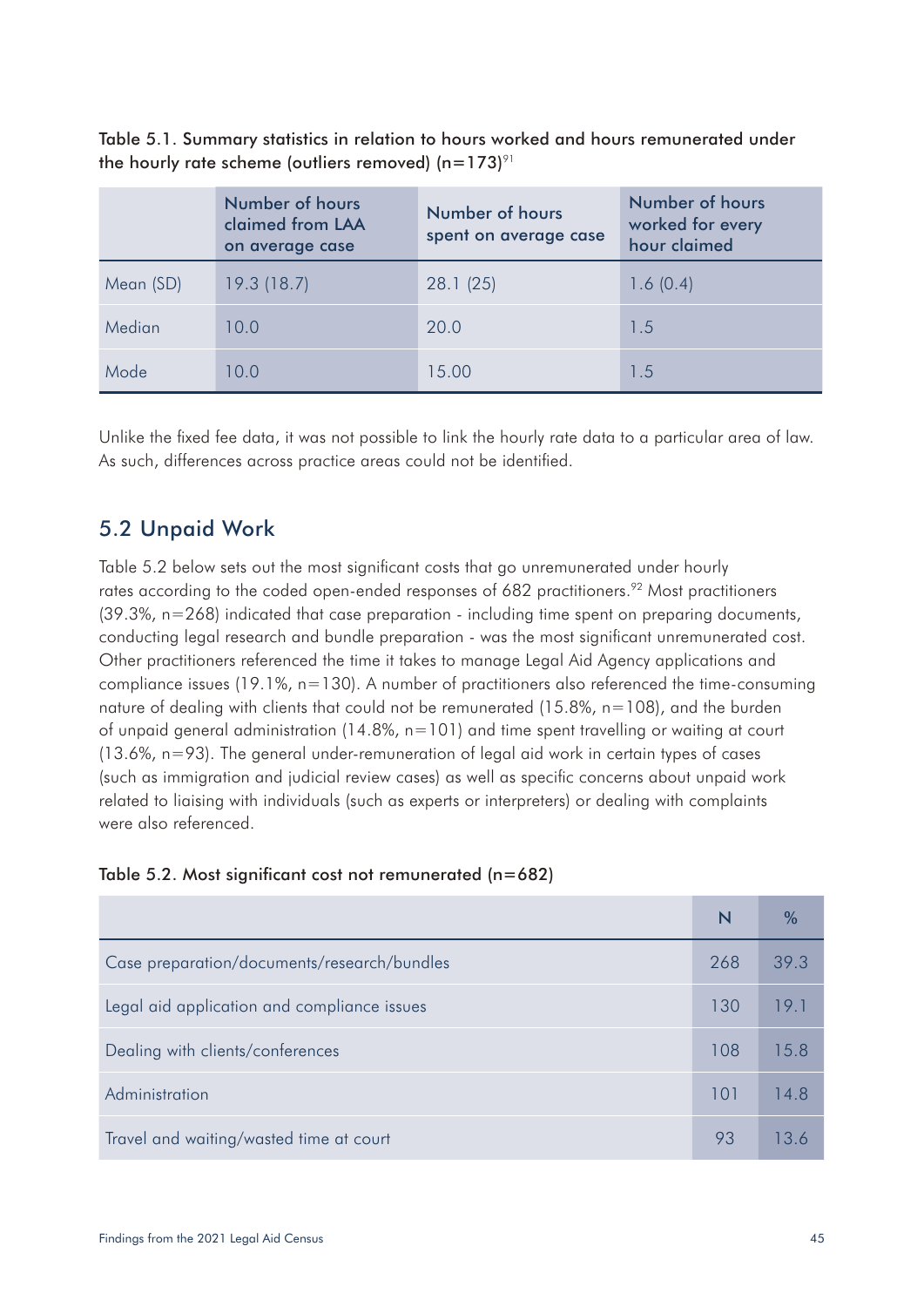| Additional advice above the fee/out of scope work/signposting                                                            | 91 | 13.3 |
|--------------------------------------------------------------------------------------------------------------------------|----|------|
| General under-remuneration of legal aid work                                                                             | 90 | 13.2 |
| Correspondence/chasing other parties                                                                                     | 47 | 6.9  |
| Other (e.g.being on call, experts, interpreters, complaints, damages, Crown<br>Court cases, IT, problems with solicitor) | 24 | 3.5  |
| Supervision/training                                                                                                     | 18 | 2.6  |
| Cases not going ahead/missed cases                                                                                       | 9  |      |

In addition, a high proportion of practitioners acknowledged that often they did not claim for legal aid work because it was too time consuming to do so. In total, 43.0 per cent of respondents (n=441 of 1028) said they avoided claiming for certain work as compared to 38.6 per cent  $(n=394)$  who said they did not and 18.9 per cent  $(n=193)$  who said they were unsure. The likelihood of carrying out work that was not claimed for was particularly high in the areas of clinical negligence (57.1%, n=8), immigration & asylum (54.3%, n=57), prison law (53.8%, n=28), crime  $(53.9\%$ , n=166) and mental health (50.0%, n=39). In addition, a slightly higher proportion of solicitors (49.9%,  $n=182$ ) than barristers (39.5%,  $n=137$ ) reported being likely to work but not receive pay for that work under the hourly rates of pay. Those at more senior levels (such as heads of department and directors) were also more likely to report working without pay than those in more junior positions, such as caseworkers and paralegals. Similarly, there is a steady rise in the number of respondents likely to undertake work they do not claim for commensurate with the number of years in practice.

Aside from the most significant unremunerated work, practitioners also noted other general tasks undertaken but not claimed for under hourly rates. The five most commonly mentioned tasks are captured in Table 5.3 below. As with the most significant costs not remunerated, several practitioners revealed that tasks relevant to making applications for legal aid again made up a large proportion of unremunerated work (40.3%, n=124). For example, one practitioner noted: "*[s]ometimes I will help a client but not apply for funding as the process is too arduous with legal aid or because the rules are so difficult to meet that it is not worth the risk that you may not be able to tick all the boxes.*"93 Another commented: "*[w]e can only claim 48 mins for a legal aid application when in reality it can take all day chasing clients and having to re-enter information. Plus amending rejected applications is even worse.*"94

Some practitioners (29.9%, n=92) also noted the unpaid nature of different forms of case preparation, including drafting, legal research or considering evidence. For example, "*[t]elephone calls often aren't charged as it is administratively too cumbersome to record every discussion - a*  synopsis is produced instead of multiple calls. As this is not evidence of itemised work it becomes *non chargeable.*"95 Others referenced dealing with correspondence or chasing clients (10.4%,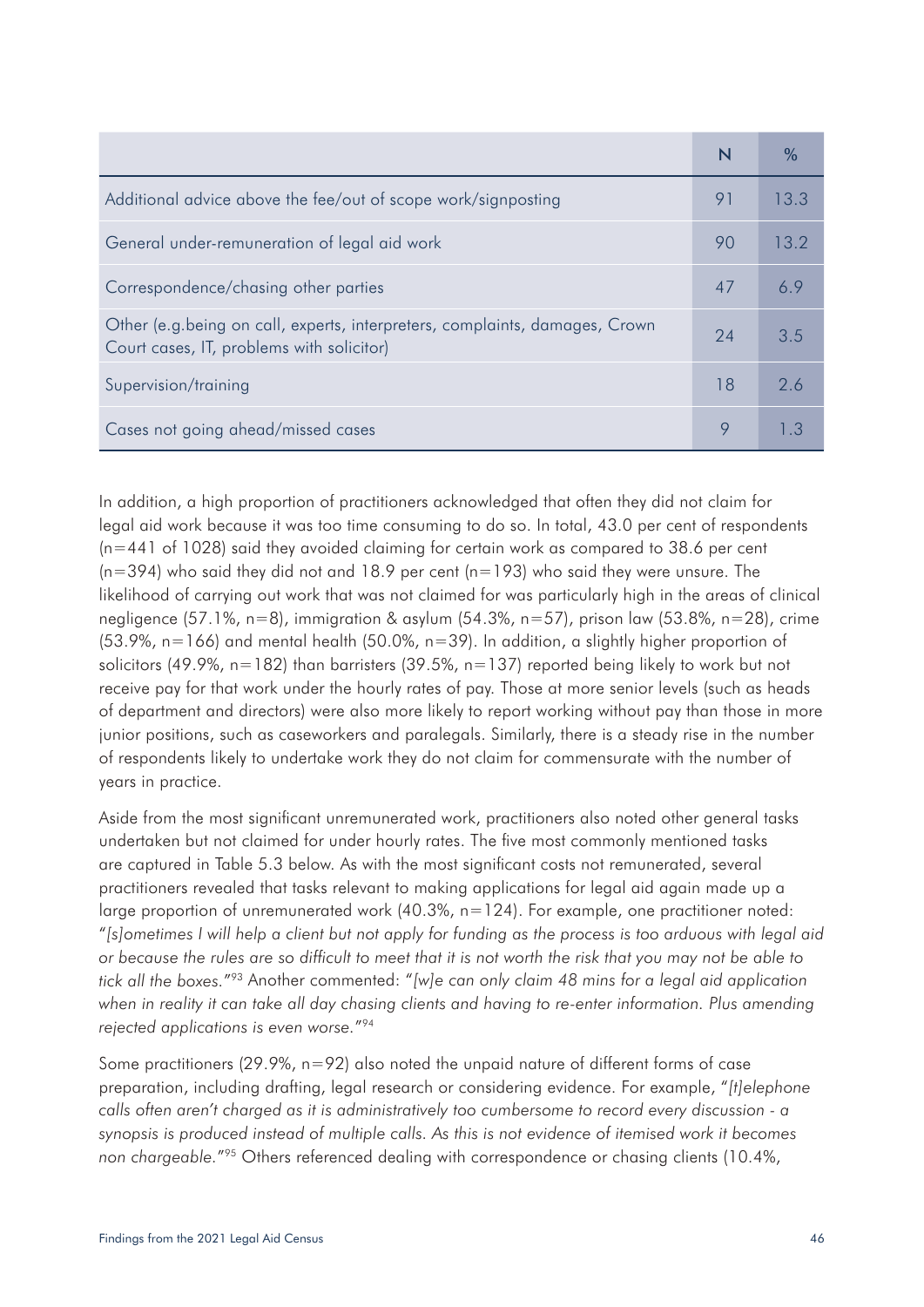n=32), or described "other" work including dealing with specific individuals (e.g special guardians or hospital managers) or issues relevant to cases including committals, prison matters or civil breaches (8.8%, n=27). Forms of work that fell outside of the five most common included unremunerated work in particular areas of practice, including family law (specifically divorce cases and domestic violence), judicial review and police station attendance.<sup>96</sup>

|  |  |  |  |  |  | Table 5.3. Five most common forms of work carried out but not claimed for (n=308) $\frac{97}{ }$ |
|--|--|--|--|--|--|--------------------------------------------------------------------------------------------------|
|  |  |  |  |  |  |                                                                                                  |

|                                                            |     | %    |
|------------------------------------------------------------|-----|------|
| Legal aid applications/compliance/escape fees/exceptional  | 268 | 39.3 |
| Case funding                                               | 124 | 40.3 |
| Preparation/drafting/legal research/considering evidence   | 92  | 29.9 |
| Correspondence/chasing other parties/responding to clients | 32  | 10.4 |
| Other                                                      | 27  | 8.8  |
| Investigative work prior to legal aid application          | 26  | 84   |

Practitioners provided more detail on other types of non-billable work in relation to hourly rates in an open-ended format. The five most common responses are detailed in Table 5.4. As detailed, the most prevalent non-billable work was providing support to clients (41.1%, n=209). Many practitioners referenced again the particular needs of legal aid clients, while others (32.1%, n=163) commented on the nature of legal aid applications and other wider tasks in relation to billing:

*"Any legal aid lawyer knows that we are dealing with disadvantaged people - and we are probably the only professionals they come into contact with who might give them some time - so one becomes a part time social worker...it's the myriad of things people ask us to do that we cannot get paid for."*<sup>98</sup>

*"[It]is very time consuming [to claim for work]. When you have clients who may lose their home, liberty or rights imminently, then the legal work has to take priority. This means time recording will take a back seat and tasks or time will be missed…"*<sup>99</sup>

*"If a case goes three times the value, you can bill it on hourly rates but the forms and sorting out the file is time consuming and I don't have anyone to assist me."*<sup>100</sup>

Practitioners often cited legal research and case preparation  $(27.8\% , n=141)$  and correspondence  $(14.6\%$ , n=74); this was followed by references to other non-billable work such as general administration  $(14.4\%$ , n=73).<sup>101</sup>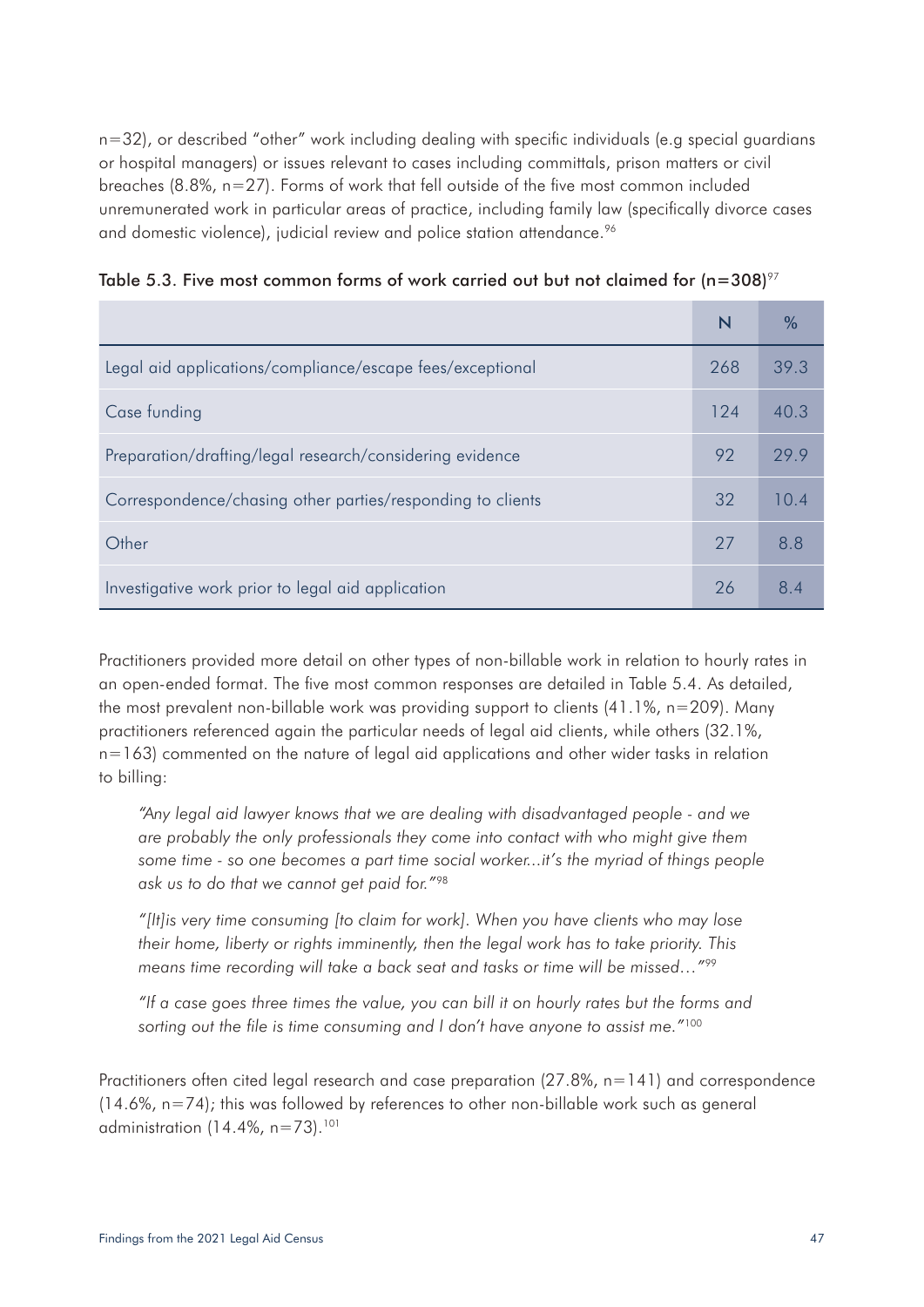|                                                                      | N   |      |
|----------------------------------------------------------------------|-----|------|
| Client support/advice before or after claim/conferences/free advice  | 709 | 41.1 |
| Legal aid applications/compliance/billing                            | 163 | 32.1 |
| Preparation/drafting/bundles/legal research/going through evidence   | 141 | 27 R |
| Correspondence/dealing with and assisting different parties/meetings | 74  | 14.6 |
| General administration                                               | 73  |      |

Table 5.4. Five most common 'other' examples of non-billable work ( $n=516$ )<sup>102</sup>

# 5.3 The Viability of Hourly Rates

As with fixed fees, a large number of practitioners thought that hourly legal aid rates were unsustainable. In total, 78.5 per cent of respondents (n=822 of 1047) considered hourly rates to be unsustainable, while 15 per cent indicated they 'didn't know' ( $n=157$ ) and 7.6 per cent ( $n=80$ ) considered that they were sustainable.

Table 5.5 below indicates whether practitioners thought hourly rates were sustainable by practice area. Practitioners were more likely to find hourly rates unsustainable in the areas of housing (86.7%, n=26) and education (86.7%, n=26), followed by debt (85.7%, n=12) and crime (85.1%, n=257). Whilst 50 per cent of respondents indicated that the hourly rates for actions against police were sustainable and 100 per cent for employment, the low number of respondents  $(n=1)$  limits the inferences that can be drawn in relation to these practice areas. Practitioners were more likely to find hourly rates sustainable in immigration & asylum (17.0%, n=18), mediation (16.7%, n=2) and debt (14.3%,n=2). As with fixed fees, it is interesting to note the highest proportion of 'I don't know' responses was in relation to private (24.7%,  $n=74$ ) and public (24.0%,  $n=77$ ) family law.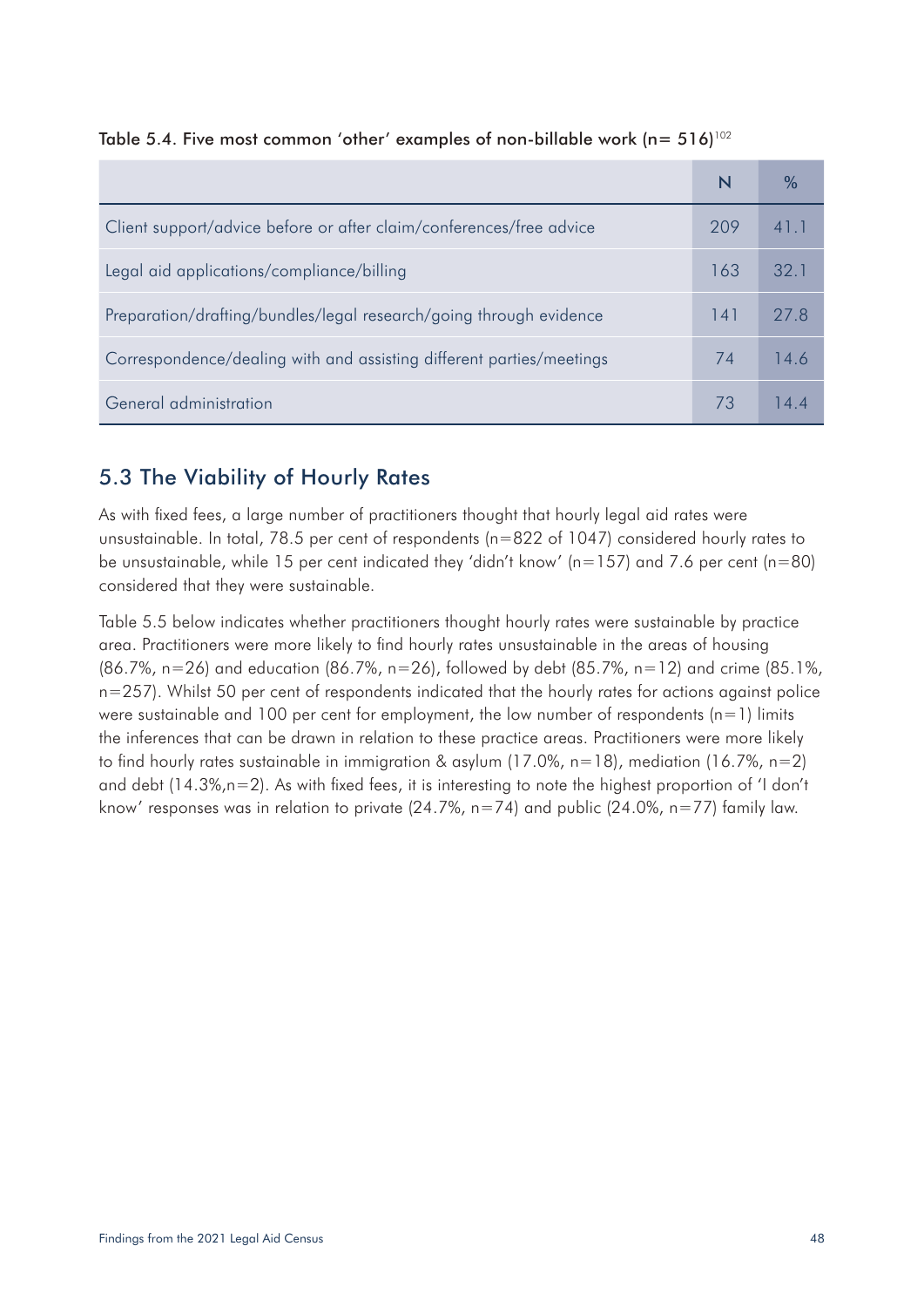|                                      | <b>Yes</b>              |      | <b>No</b>               |      | Don't know               |      |
|--------------------------------------|-------------------------|------|-------------------------|------|--------------------------|------|
|                                      | $\overline{\mathsf{N}}$ | %    | $\overline{\mathsf{N}}$ | %    | $\overline{\mathsf{N}}$  | %    |
| Crime                                | 16                      | 5.3  | 257                     | 85.1 | 31                       | 10.3 |
| Prison law                           | $\overline{4}$          | 7.5  | 43                      | 81.1 | 8                        | 15.1 |
| Claims against public<br>authorities | 6                       | 4.4  | 106                     | 78.5 | 24                       | 17.8 |
| Community care                       | 8                       | 6.1  | 109                     | 82.6 | 16                       | 12.1 |
| Debt                                 | $\overline{2}$          | 14.3 | 12                      | 85.7 | $\mathbf{1}$             | 7.1  |
| Discrimination                       | $\overline{4}$          | 5.8  | 57                      | 82.6 | 10                       | 14.5 |
| Education                            | 3                       | 10.0 | 26                      | 86.7 | $\mathbf{1}$             | 3.3  |
| Mediation                            | $\overline{2}$          | 16.7 | 9                       | 75.0 | $\overline{\phantom{a}}$ | 8.3  |
| Housing                              | 11                      | 5.4  | 176                     | 86.7 | 17                       | 8.4  |
| Immigration & asylum                 | 18                      | 17.0 | 74                      | 69.8 | 17                       | 16.0 |
| Family (public)                      | 28                      | 8.7  | 218                     | 67.9 | 77                       | 24.0 |
| Family (private)                     | 29                      | 9.7  | 200                     | 66.7 | 74                       | 24.7 |
| Clinical negligence                  | $\overline{2}$          | 13.3 | 11                      | 73.3 | $\overline{2}$           | 13.3 |
| Mental health                        | 9                       | 11.5 | 54                      | 69.2 | 16                       | 20.5 |
| Public law                           | 16                      | 5.7  | 235                     | 83.6 | 32                       | 11.4 |
| Welfare benefits                     | 3                       | 6.7  | 37                      | 82.2 | 6                        | 13.3 |
| Court of Protection                  | 16                      | 12.6 | 95                      | 74.8 | 17                       | 13.4 |
| Other                                | 1                       | 12.5 | $\overline{7}$          | 87.5 | 1                        | 12.5 |
| Inquests                             | $\overline{2}$          | 12.5 | 13                      | 81.3 | $\mathbf{1}$             | 6.3  |
| <b>ACTP</b>                          | 1                       | 50.0 | 1                       | 50.0 | $\overline{0}$           | 0.0  |
| Employment                           | 1                       | 33.3 | $\mathsf{O}\xspace$     | 0.0  | $\overline{2}$           | 66.7 |

Table 5.5. Whether practitioners thought hourly rates were sustainable by area of practice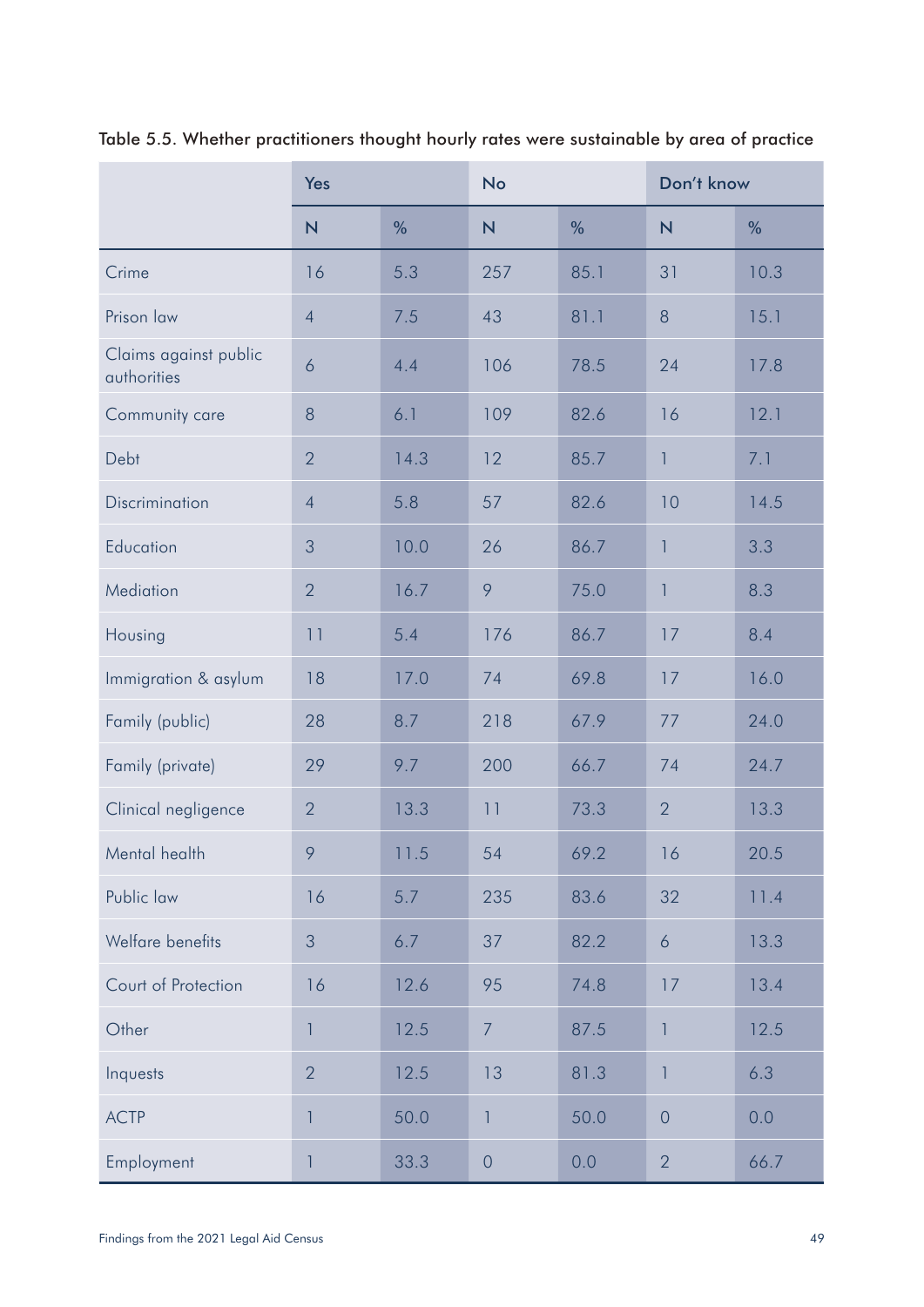As with fixed fees, higher proportions of senior practitioners found the rates to be unsustainable. For example, 95.7 per cent ( $n=44$ ) of heads of department and 90.0 per cent ( $n=36$ ) of directors of organisations thought hourly rates were not viable as compared to 69.6 per cent ( $n=78$ ) of trainees, legal apprentices and pupils and 70.0 per cent ( $n=14$ ) of paralegals. A higher proportion of barristers (10.9%, n=37) than solicitors (3.9%, n-=15) considered that hourly rates were sustainable.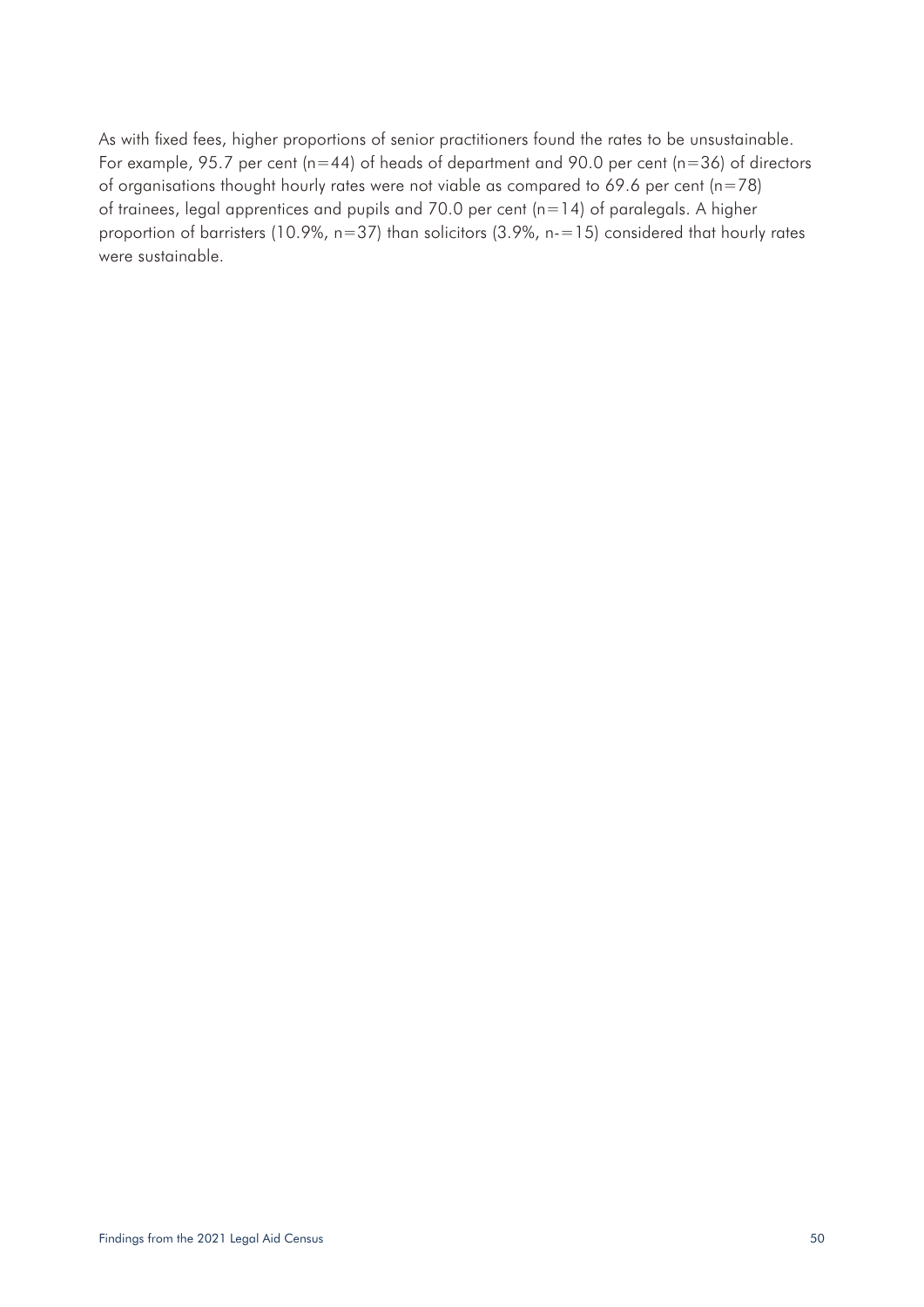# 6. Exiting Practice Areas

Many current practitioners reported no longer practising in some areas of legal aid, notably crime, private family law and public family law. Whilst often this was a result of specialisation, a third of respondents indicated that they left as it was no longer a financially viable area of practice. In addition, over half of organisations indicated that there were areas for which they used to but no longer provide legal aid services with over half of these organisations attributing this to it not being profitable or economically viable to undertake the work. Respondent sets of chambers also identified difficulties accepting work in the areas of crime and family law, often because of financial issues.

### 6.1 Practitioners

As reported in Table 6.1, practitioners worked across all areas of legal aid practice, with the majority working in public family law (31.9%, n=384 of 1205) followed by crime (29.6%, n=357) and private family law (29.0%, n=349). These were also the most populous areas of former practice areas for current practitioners, with crime (42.6%, n=270 of 634) most common, followed by private (30.0%,  $n=190$ ), and public (20.8%,  $n=132$ ) family law. Whilst just over a fifth of respondents had ceased working in housing law (22.4%, n=142) and just under a fifth of current practitioners had ceased working in welfare benefits (18.1%, n=115).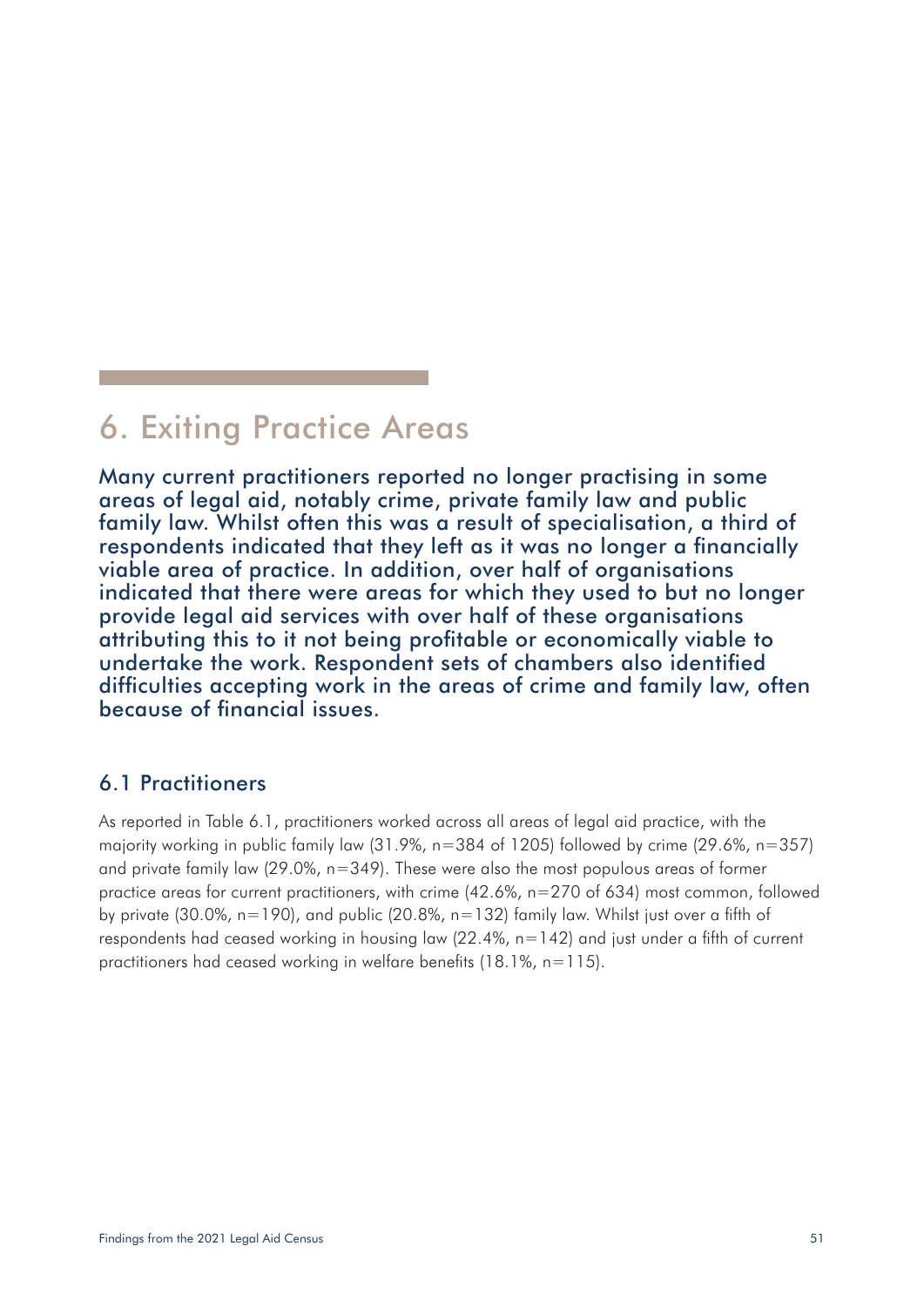|                                   | <b>Current Practice</b><br>Areas $(n=1205)$ |      | <b>Previous Practice</b><br>Areas ( $n=634$ ) |      |
|-----------------------------------|---------------------------------------------|------|-----------------------------------------------|------|
|                                   | $\overline{\mathsf{N}}$                     | %    | $\overline{N}$                                | %    |
| Crime                             | 357                                         | 29.6 | 270                                           | 42.6 |
| Immigration & asylum              | 123                                         | 10.2 | 91                                            | 14.4 |
| Family (public)                   | 384                                         | 31.9 | 132                                           | 20.8 |
| Family (private)                  | 349                                         | 29.0 | 190                                           | 30.0 |
| Clinical negligence               | 15                                          | 1.2  | 59                                            | 9.3  |
| Mental health                     | 85                                          | 7.1  | 68                                            | 10.7 |
| Public law                        | 299                                         | 24.8 | 44                                            | 6.9  |
| Welfare benefits                  | 49                                          | 4.1  | 115                                           | 18.1 |
| CoP                               | 141                                         | 11.7 | 36                                            | 5.7  |
| Other                             | 8                                           | 0.7  | 10                                            | 1.6  |
| Inquests                          | 18                                          | 1.5  | 3                                             | 0.5  |
| Prison law                        | 59                                          | 4.9  | 101                                           | 15.9 |
| <b>AATP</b>                       | $\overline{2}$                              | 0.2  | ٠                                             | ٠    |
| Employment                        | 3                                           | 0.2  | 18                                            | 2.8  |
| Claims against public authorities | 147                                         | 12.2 | 64                                            | 10.1 |
| Community care                    | 139                                         | 11.5 | 64                                            | 10.1 |
| Debt                              | 14                                          | 1.2  | 81                                            | 12.8 |
| Discrimination                    | 74                                          | 6.1  | 26                                            | 4.1  |
| Education                         | 33                                          | 2.7  | 37                                            | 5.8  |
| Mediation                         | 13                                          | 1.1  | 13                                            | 2.1  |

# Table 6.1 The current and former legal aid practice areas of current practitioners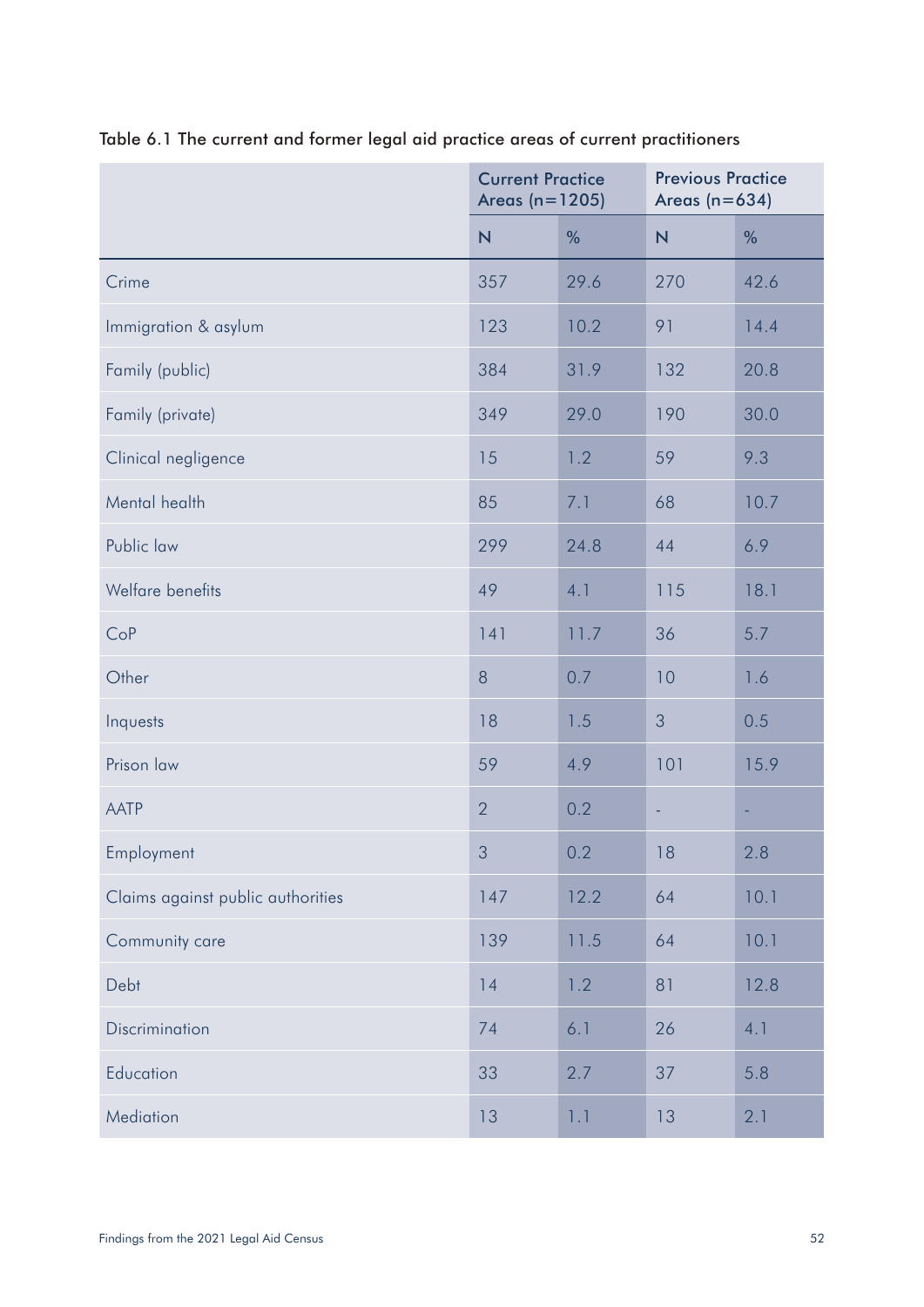|                          | <b>Current Practice</b><br>Areas $(n=1205)$ |      | <b>Previous Practice</b><br>Areas ( $n=634$ ) |      |
|--------------------------|---------------------------------------------|------|-----------------------------------------------|------|
|                          | N                                           | %    | N                                             | %    |
| Housing                  | 222                                         | 18.4 | 142                                           | 22.4 |
| General civil/litigation | -                                           | ۰    | 11                                            | 1.7  |
| Personal Injury          | -                                           |      | 14                                            | 2.2  |

When practitioners were asked why they no longer worked in these areas of legal aid (Table 6.2), analysis of 585 open-ended responses revealed that leaving an area of practice was most commonly attributed to pursuing specialisation in a different area (56.6%, n=331 of 585). However, a third of respondents indicated that they exited the area as it was no longer a financially viable area of practice (36.8%, n=215) and just under a quarter reported that they were forced to exist the area as it had been taken out of the scope of legal aid (24.6%, n=144). A further 12.8 per cent (n=75) indicated that they had changed employers or that their employer had moved away from undertaking legal aid work. An additional 5.5 per cent (n=32) reported that the legal aid contract held was terminated, not renewed, given up or could not be secured.<sup>103</sup>

#### Table 6.2 Five more common reasons given by practitioners as to why they had left legal aid practice areas (n=585)

|                                                                  | N   | ℅    |
|------------------------------------------------------------------|-----|------|
| Pursued specialisation in a different area                       | 331 | 56.6 |
| No longer financially viable                                     | 215 | 36.8 |
| Taken out of scope for legal aid                                 | 144 | 24.6 |
| Changed employer/employer moved away from legal aid services     | 75  | 12.8 |
| LA contract terminated/not renewed/given up/could not be secured | 32  | 55   |

Some practitioners were motivated to leave an area because of the problems of legal aid administration. As one respondent who changed firms explained: "*I hope not to have to deal directly with the [Legal Aid Agency]. Within a year I hope not to be working in law at all. My experiences of legal aid have been highly stressful and off putting.*"104

The same amount (4.6%, n=27) attributed their exit to 'personal preference'. A very slightly higher number (4.8%, n=28) indicated that they found it difficult to sustain balancing family and caring responsibilities with work. There were additional family-related pressures such as the unpredictability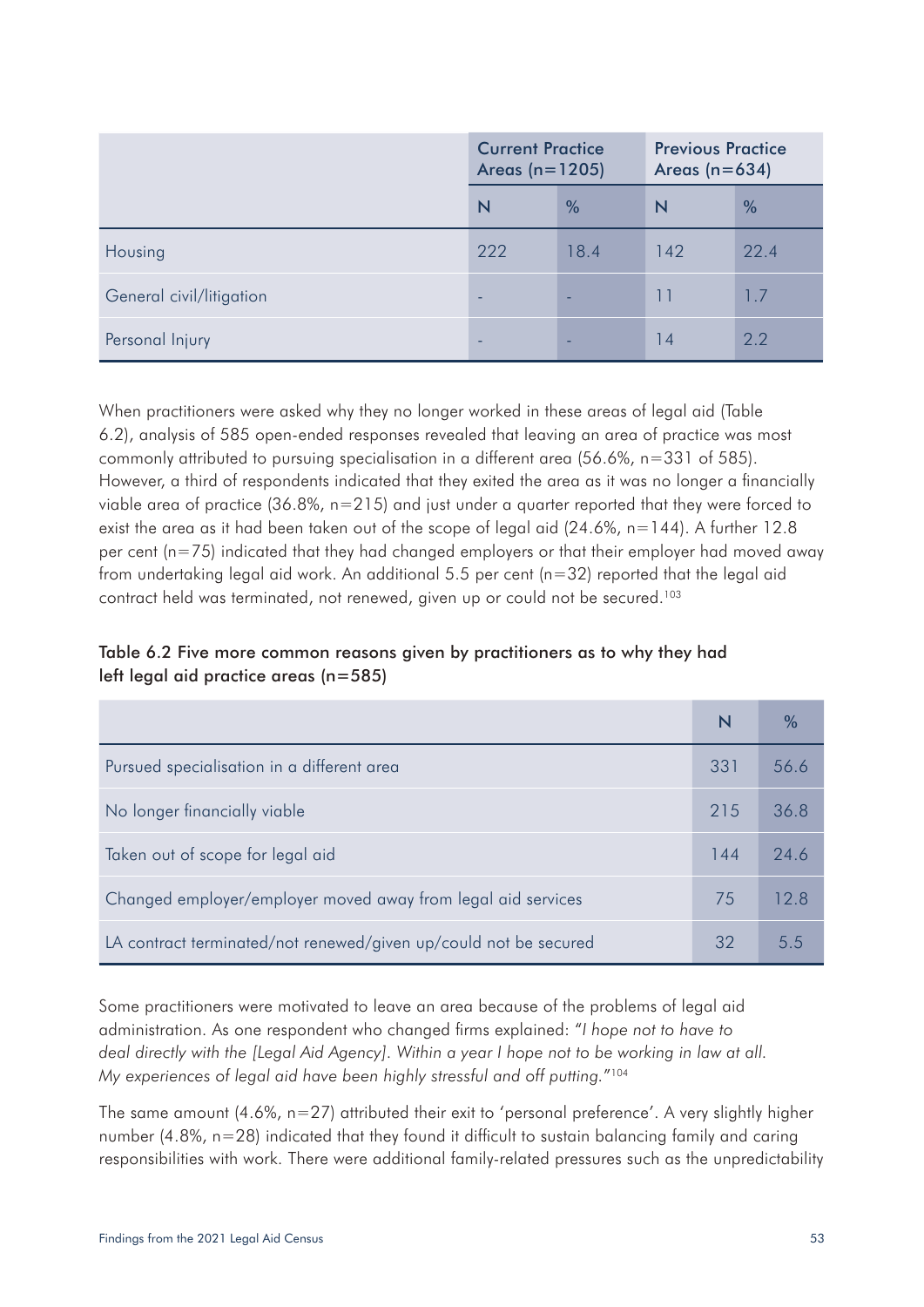of some areas of legal work such as crime: "*[r]e crime, as a mother I couldn't guarantee being able to pay childcare if a trial didn't go ahead and that happened frequently.*"105

The reasons provided by practitioners did vary by practice area. Whilst pursuing specialisation in a different area remained the most common explanation across nearly all practice areas, it is notable that just under half (49.4%, n=127) of crime practitioners reported leaving this area of practice because it was no longer financially viable. This speaks to criminal lawyers' concerns about the lack of a fee rise since the 1990s and the reduction of fees by 8.75 per cent in 2014.

There could also be a domino effect as practitioners leave their original area of legal aid for another but then find similar problems in the new area. Such is the experience of one respondent who reported: "*[I] [g]ave up crime to focus on my family practice [and] [g]ave up legal aid private family work due to the appalling rates of pay.*"106

The effect of LASPO in removing large areas of legal aid from scope can also be seen when looking at those areas of law where 'pursuing specialisation in a different area' was not the response of the majority. For debt, welfare benefits and employment, the area being taken out of legal aid scope was provided as an explanation as frequently as or more frequently than pursuing a different specialisation (53.9%,  $n=41$  for debt; 50.9%,  $n=55$  for welfare benefits; and 52.9%,  $n=9$ for employment).

# 6.2 Organisations

As indicated in Section 1, 6.9 per cent ( $n=25$  of 362) of organisations reported that they did not hold a legal aid contract, whilst 93.1 per cent (n=337) did.

All organisations were asked if there were areas of legal aid where they no longer provided legal aid services. 50.1 per cent (n=183 of 365) of organisations indicated that there were areas where they used to but no longer provided legal aid services.<sup>107</sup> As shown in Table 6.3, the areas of debt (29.8%,  $n=54$  of 181), welfare benefits (29.8%,  $n=54$ ), and housing (23.8%,  $n=43$ ) were most commonly cited as those where organisations used to provide legal aid services but no longer did so.

|                  | N  | %    |                                      | N  | %   |
|------------------|----|------|--------------------------------------|----|-----|
| Debt             | 54 | 29.8 | Mental health                        | 16 | 8.8 |
| Welfare benefits | 54 | 29.8 | Education                            | 12 | 6.6 |
| Housing          | 43 | 23.8 | Claims against public<br>authorities | 9  | 5   |
| Crime            | 42 | 23.2 | Public law                           | 8  | 4.4 |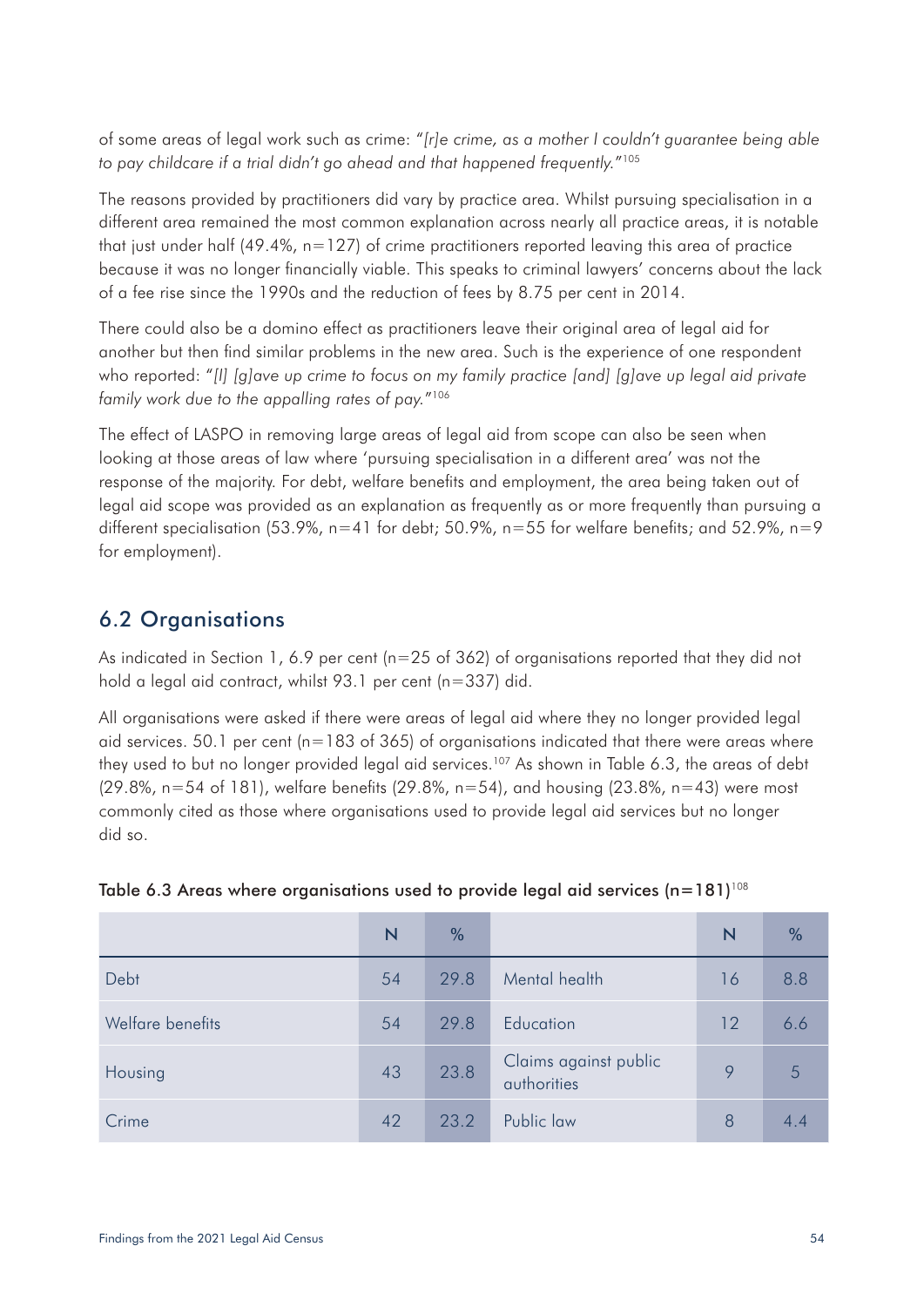|                      | N  | %    |                     | $\overline{\mathsf{N}}$ | %   |
|----------------------|----|------|---------------------|-------------------------|-----|
| Prison law           | 34 | 18.8 | Employment          | 7                       | 3.9 |
| Family (private)     | 25 | 13.8 | Mediation           | 6                       | 3.3 |
| Community care       | 24 | 13.3 | Discrimination      | 5                       | 2.8 |
| Immigration & asylum | 24 | 13.3 | Other               | 5                       | 2.8 |
| Family (public)      | 24 | 13.3 | Court of Protection | $\overline{2}$          | 1.1 |
| Clinical negligence  | 18 | 9.9  | Personal injury     | $\overline{2}$          |     |

When asked to explain why their organisation had moved away from certain areas of legal aid practice, the open-ended responses given by 164 organisations reinforced the prominence of financial concerns. The five most common explanations given are detailed in Table 6.4. The majority (61%, n=100 of 164) explained their exit from certain areas of practice as owing to the fact that it was not profitable or economically viable to undertake the work. The difficulties involved in making the contract work financially was expressed by one organisational representative as follows: "*[t]he solicitors could not generate enough income to cover their salaries, let alone their employment costs and made no contribution to office costs.*"109

Over a third (37.2%, n=61) of organisations also reported that they were not working in areas of legal aid because they had their contract terminated or the area had moved out of scope following LASPO.<sup>110</sup>

#### Table 6.4 Why organisations were no longer working/did not retain contracts in certain areas of legal aid  $(n=164)$

|                                                                                        | N   | $\%$          |
|----------------------------------------------------------------------------------------|-----|---------------|
| Not profitable/financially viable to undertake this work                               | 100 | 61 O          |
| Contract terminated/not renewed or awarded/area of law out of scope<br>following LASPO | 61  | 37.2          |
| Contract requirements could no longer be meet                                          | 40  | 24.4          |
| Couldn't recruit sufficiently qualified staff/staff left                               | 31  | 18.9          |
| LAA payment delays/too much red tape or auditing                                       | Q   | $\mathcal{L}$ |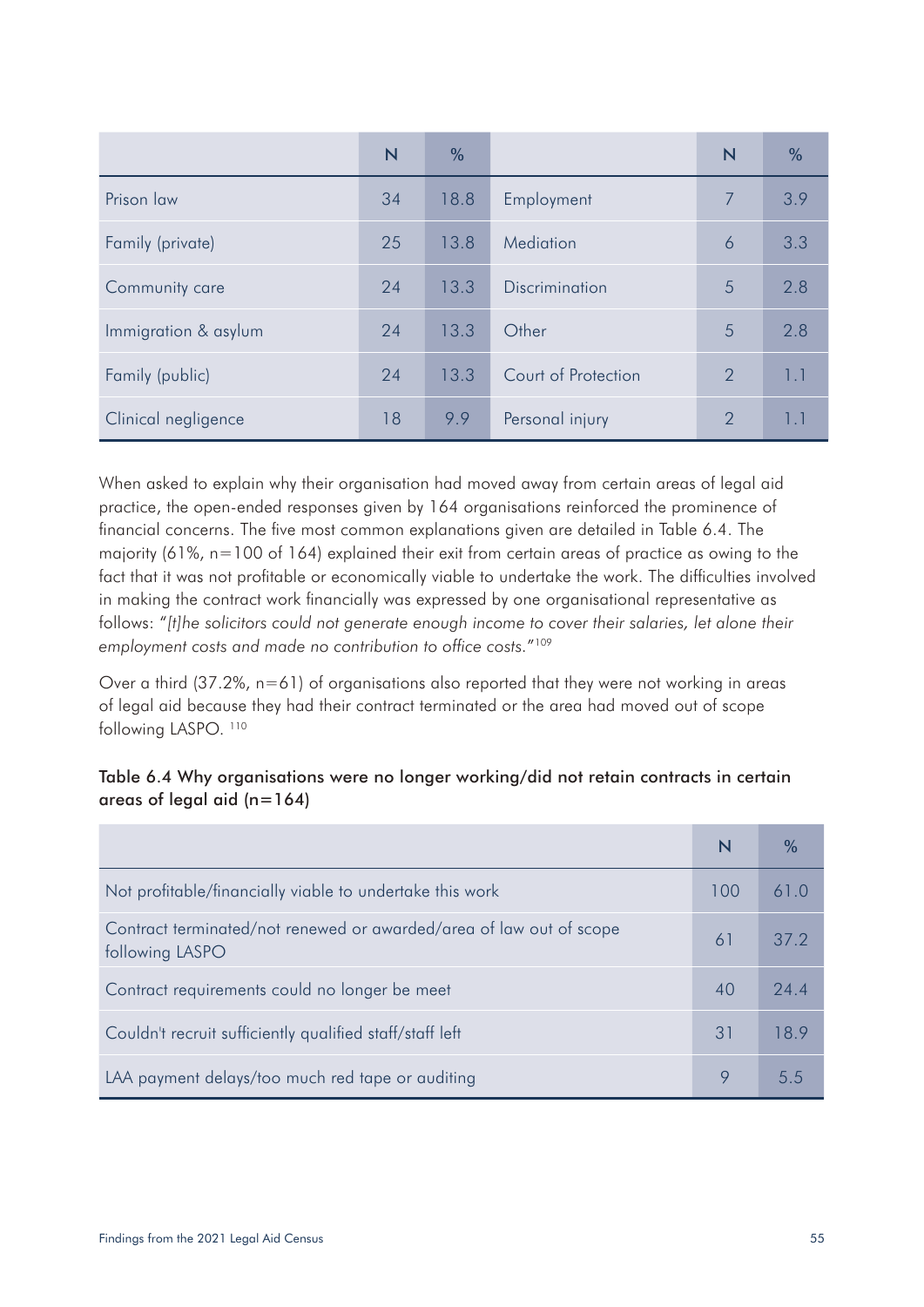In addition to those organisations discussed above who reported explicitly having exited certain practice areas, the data revealed that some organisations remained in practice areas by continuing to hold a contract in that area; in reality, however, they found it difficult to provide services under the contract due to concerns around financial viability. Of the organisations holding a legal aid contract, 27.5 per cent  $(n=91 \text{ of } 331)$  said that there were types of work under their legal aid contract(s) where they do not routinely offer services and/or refer clients elsewhere because it is not cost effective to undertake the work, compared to 72.5% (n=240) who said that they did not experience this problem.

When asked to indicate the type of work they do not routinely offer because it is not cost effective to do so, as summarised in Table 6.5, the most common response was 'private family law or family legal help work' (27.1%, n=19 of 70). As one organisation made clear, organisations were discerning with the number of cases of a certain type they were able to take on: "*[w]e take on a small number of private law children cases, but send the rest away. We could probably have 6 fee earners at least doing private law family full time to meet demand we turn away, but it is not economic to do so.*"111

The number of organisations indicating that they did not routinely offer services and/or they referred clients elsewhere because it was not cost effective for them to undertake the work was also higher in relation to 'appeals' (18.6%,  $n=13$ ), housing (11.4%,  $n=8$ ) and civil/non-family legal help (11.4%, n=8). A number of organisations also referenced 'other' work which included education, confiscation, costs, debt and financial relief (18.6%, n=13).

While responses generally focused on the problems of specific areas not being cost effective, some highlighted broader issues such that it was now "*impossible to provide quality due to cost in some areas.*"112 Others mentioned that legal aid's cost inefficiency means that "*most legal aid work is now referred elsewhere.*"113

| Table 6.5 Areas where legal aid contract-holding organisations do not routinely offer     |  |
|-------------------------------------------------------------------------------------------|--|
| services and/or refer clients elsewhere because it is not cost effective to undertake the |  |
| work ( $n=70$ ). $114$                                                                    |  |

|                                                                                                                    | N  | %    |
|--------------------------------------------------------------------------------------------------------------------|----|------|
| Private family law/legal help                                                                                      | 19 | 27.1 |
| Appeals                                                                                                            | 13 | 18.6 |
| Other (including adjudication, confiscation, education, financial relief, debt,<br>damages, meditation, mortgages) | 13 | 18.6 |
| Housing                                                                                                            | 8  | 11.4 |
| Civil/non-family legal help                                                                                        | 8  | 11.4 |
| Prison law                                                                                                         |    |      |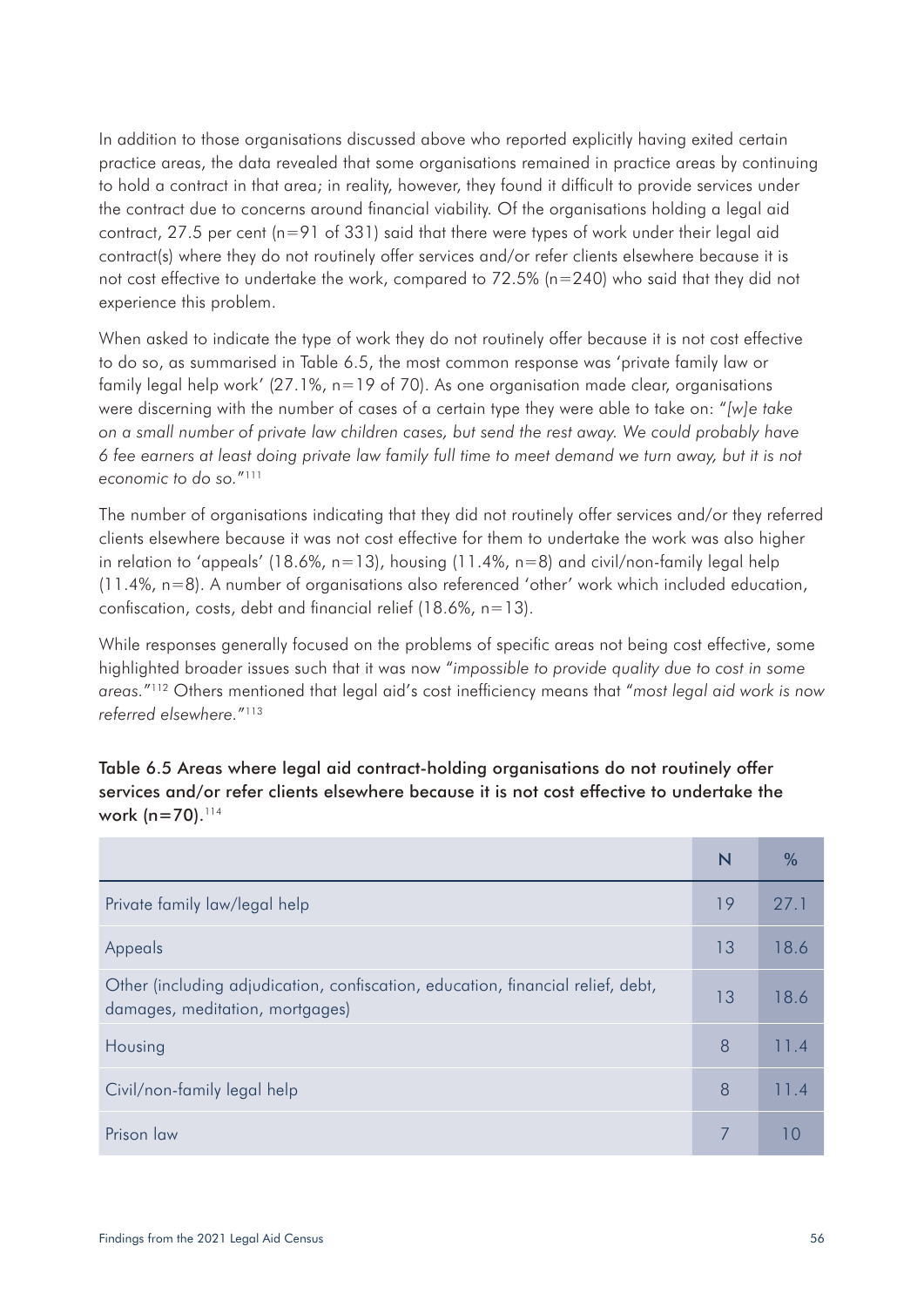|                                       | N | %   |
|---------------------------------------|---|-----|
| Exceptional case funding applications |   |     |
| Immigration                           | 5 | 7.1 |
| Broader criminal legal aid            | 4 | 5.7 |
| Welfare benefits                      | 3 | 4.3 |
| All legal aid work                    |   |     |

Organisations who held a contract were also asked to indicate whether they found work under that contract cost effective (Table 6.6). Quantitative coding of these 64 open-ended responses revealed that the majority reported rates of legal aid pay were simply too low (60.9%, n=39 of 64) or, similarly, that the profit margins were too low (39.1%, n=25). Others referenced the problem of administrative burdens being too high (28.1%, n=18) or being unable to claim work because it is not in scope (28.1%, n=18). Other organisations referenced issues such as the impact of the Covid-19 pandemic or problems associated with delay in the justice system (e.g. court listings, clients failing to attend, etc.).

#### Table 6.6 Reasons organisations provided for why legal aid contract work was not cost effective  $(n=64)^{115}$

|                                                                                                                              | N  | $\%$ |
|------------------------------------------------------------------------------------------------------------------------------|----|------|
| Rates of pay too low                                                                                                         | 39 | 60.9 |
| Low profit margin/not economical                                                                                             | 25 | 39.1 |
| Administrative burdens too high                                                                                              | 18 | 28.1 |
| Some work cannot be claimed/areas not in scope                                                                               | 18 | 28.1 |
| Court listing/defendant attending problems                                                                                   | 6  | 9.4  |
| Other (including police station/court closures, payment regime, too<br>complicated to add extra work, used as a loss leader) | 6  | 9.4  |
| Travel/time out of office                                                                                                    | 5  | 7.8  |
| Impact of Covid-19                                                                                                           | 5  | 7 8  |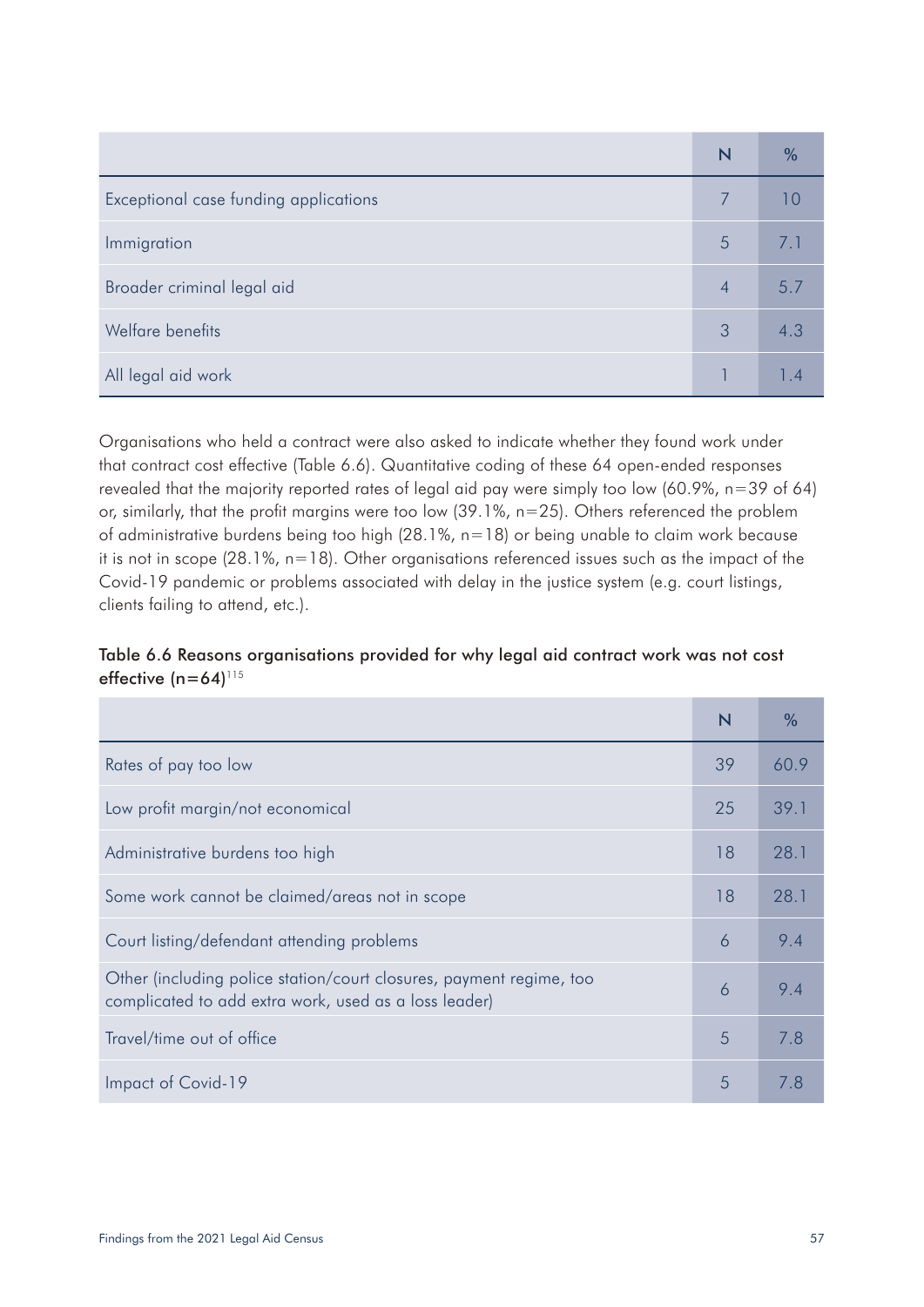| Must subsidise fees    |  |
|------------------------|--|
| Fees do not make sense |  |

Practitioners spoke about their concerns regarding contracts: "*[t]his contract is run at a loss and is subsidised by other funds but we have continued it for the benefit of the clients.*"116 As discussed in Section 8, the impact of Covid-19 could prove a final tipping point for some organisations, considering how difficult it was to justify holding contracts already: "*[p]rofit margins [are] so slim, the financial impact of Covid (and disappearance of almost all Crown Court trial work) means [that the] only way to continue is through personal debt. LAA contractual demands are burdensome and expensive.*"117

Thus three cohorts emerge: those who have exited certain areas, those who have exited in practice but not in principle and those who are at risk of exiting. The financial inadequacy of legal aid work in its many forms - most notably relating to rates of pay, profit margins and the removal of areas from scope - alongside the excessive burdens of legal aid administration result in organisations not providing services or being at risk of exiting the sector.

# 6.3 Chambers

As with practitioners and organisations, chambers reported a retreat from service provision in certain areas of legal aid practice (see Table 6.7). When asked which areas of legal aid the chamber found it challenging to accept instructions for (as a result of a reduction or lack of instructions, or due to the area being removed from scope), crime was most commonly identified  $(39.3\%$ , n=11 of 28) followed by private family work  $(32.1\%$ , n=9) and public family work  $(28.6\%$ , n=8). A quarter of chambers indicated challenges regarding housing (25.0%, n=7) and just over a fifth noted challenges relating to immigration & asylum (21.4%, n=6) and claims against public authorities  $(21.4\%$ , n=6).

|                                   | N              | %    |                     | N             | %    |
|-----------------------------------|----------------|------|---------------------|---------------|------|
| None                              | 5              | 17.9 | Family (private)    | 9             | 32.1 |
| Crime                             | 11             | 39.3 | Clinical negligence | 3             | 10.7 |
| Prison law                        | $\overline{4}$ | 14.3 | Mental health       | $\mathcal{P}$ | 7.1  |
| Claims against public authorities | 6              | 21.4 | Public law          | 5             | 17.9 |

| Table 6.7. Practice areas where chambers found it challenging to accept instructions (n=28) |  |  |  |  |  |
|---------------------------------------------------------------------------------------------|--|--|--|--|--|
|---------------------------------------------------------------------------------------------|--|--|--|--|--|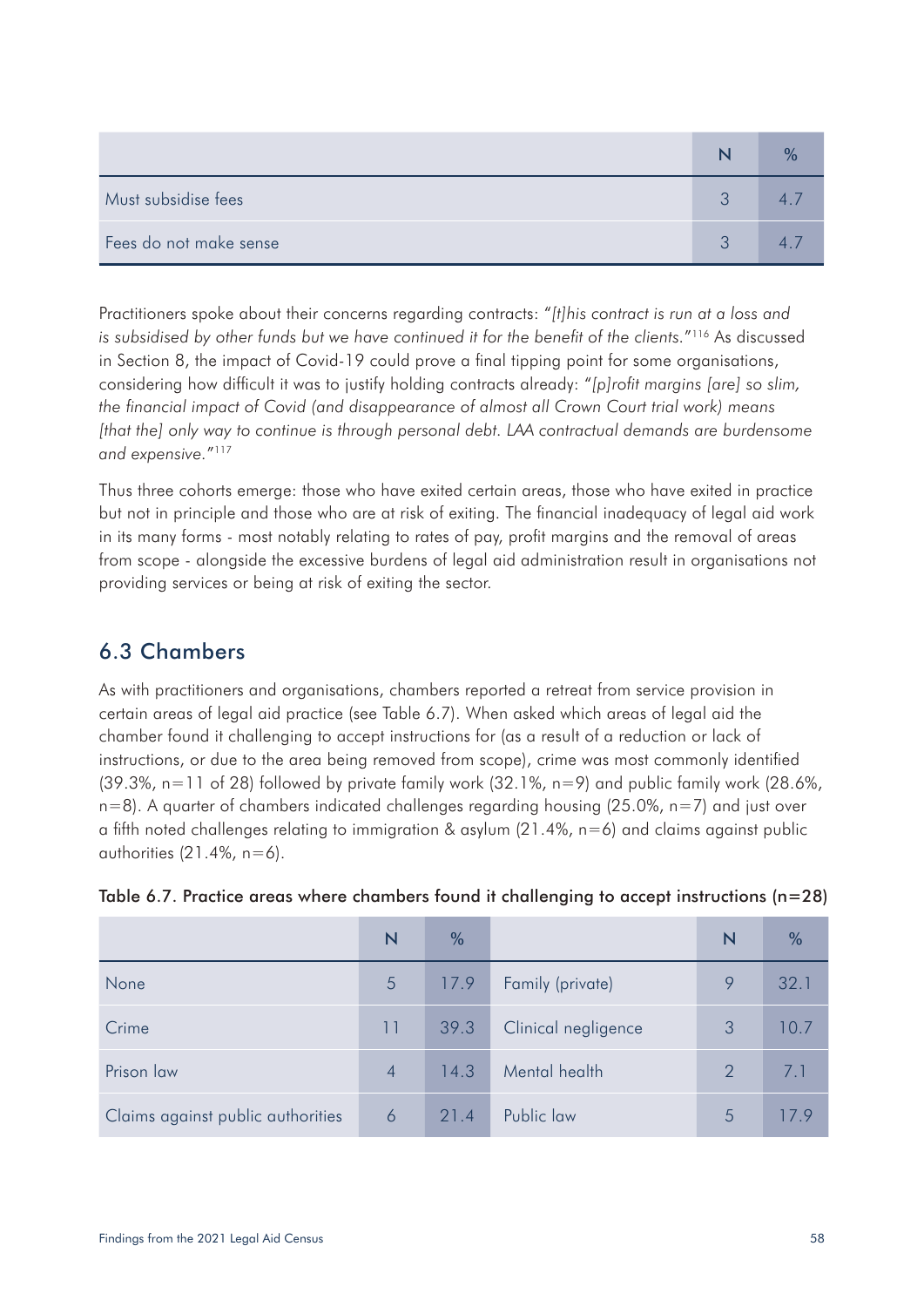|                      | N              | %    |                                  | $\overline{\mathsf{N}}$ | %    |
|----------------------|----------------|------|----------------------------------|-------------------------|------|
| Community care       | $\overline{4}$ | 14.3 | Welfare benefits                 | 3                       | 10.7 |
| Debt                 |                | 3.6  | Court of Protection              | 3                       | 10.7 |
| Discrimination       | 2              | 7.1  | Other                            |                         | 3.6  |
| Education            | $\overline{4}$ | 14.3 | Employment                       | $\overline{4}$          | 14.3 |
| Housing              | $\overline{7}$ | 25.0 | <b>Exceptional funding</b>       |                         | 3.6  |
| Immigration & asylum | 6              | 21.4 | Inquests and public<br>inquiries | 3                       | 10.7 |
| Family (public)      | 8              | 28.6 | Mediation                        | $\overline{0}$          | 0.0  |

When asked to explain in their own words why it was particularly challenging to accept instructions in these areas, three quarters  $(75.0\%$ , n=12 of 16) of chambers cited financial issues. Here, financial issues did not simply relate to income, but also pertained to chambers' ability to recruit and train junior staff. As explained by one chambers, "*[t]he fees are so low that it is very difficult for us to recruit sufficient junior members to undertake the work.*" 118 Another noted that:

*"The fees level for private children act work are such that only our most junior practitioners would accept it as proper remuneration...There used to be junior level work at legal aid rates for practitioners to establish an expertise in before moving onto privately paying work, but that legal aid is no longer available. That means that we cannot grow the area in the way we used to, as practitioners do not have the more junior level cases to build on."* <sup>119</sup>

The availability of legal aid in certain areas was identified as the cause of challenges for 43.8 per cent (n=7) of chambers. An additional 12.5 per cent (n=2) observed a reduced volume of work and/or greater competition for work, whilst 6.3 per cent (n=1) identified the pandemic as a factor.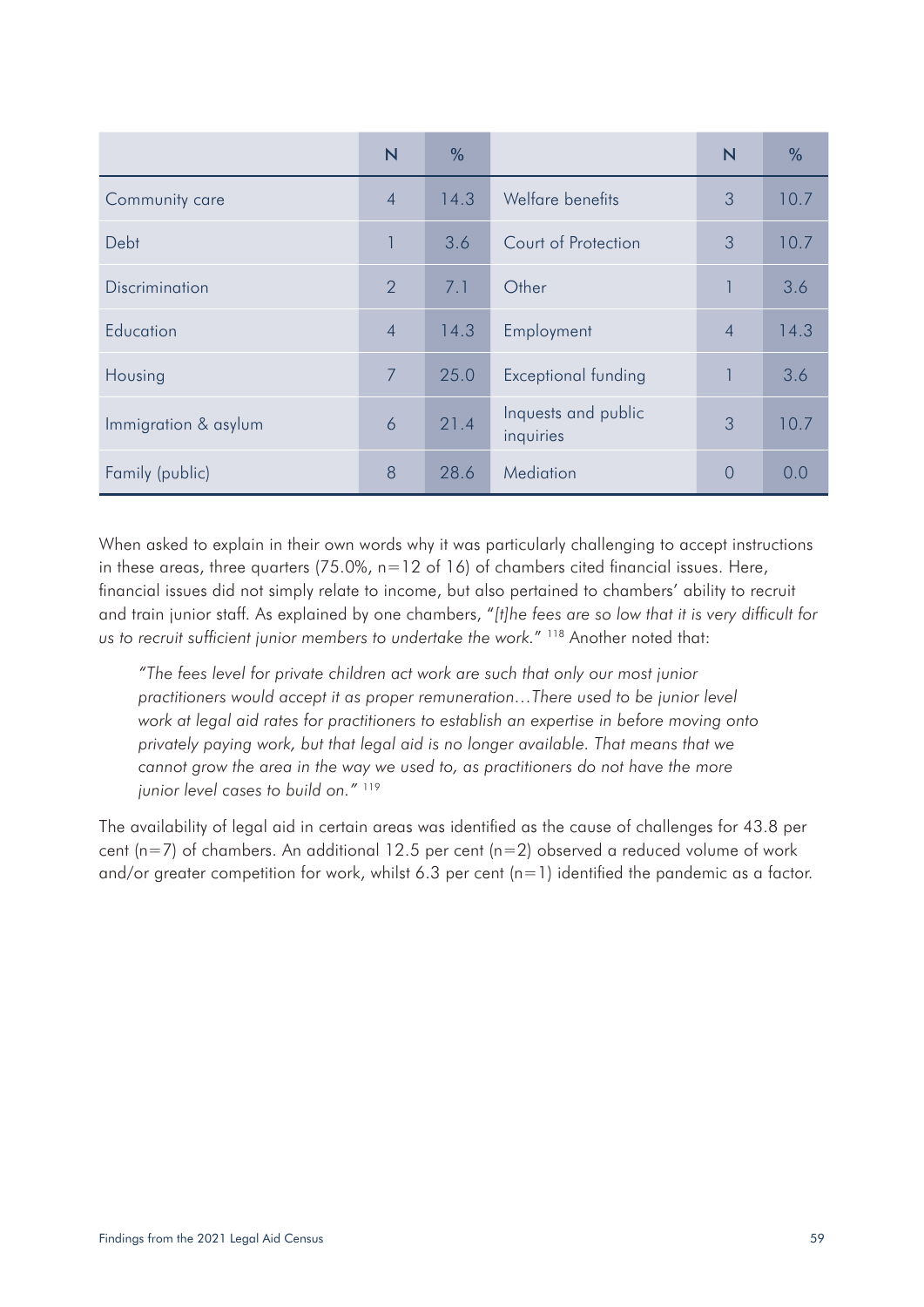# 7. Exiting the Sector

Over half of legal aid leavers left the profession for better pay, working conditions and entitlements. Other commonly cited reasons included advancing career opportunities or prospects or pursuing an easier or less stressful position. A majority of current practitioners indicated that they were likely to remain in legal aid in the next three years, however, if they were to leave legal aid it would be in order to secure better pay, working conditions or entitlements.

### 7.1 Former Practitioners

For those practitioners who had completely exited legal aid as opposed to simply exiting a particular area of legal aid practice ('legal aid leavers'), a broad range of justifications were given for their decision. Table 7.1 below sets out the responses given by leavers and includes both pre-defined, prompted reasons as well as unprompted reasons that emerged when respondents were given the option to elaborate by way of an open-ended question.

Leavers tended to leave for better prospects in other sectors, with over half (58.5%, n=145 of 248) of leavers identifying better pay, working conditions or entitlements as a factor when prompted. A further 39.9 per cent (n=99) left to advance career opportunities or prospects, and 31.9 per cent  $(n=79)$  left for an easier or less stressful position. This leaver summed up the position of many: "*[a]bsolutely no prospects, earning potential or work-life balance.*"120 A range of wider reasons were also reported.<sup>121</sup> The unprompted responses also pointed towards issues of working conditions: 11.7 per cent (n=29) were frustrated by Legal Aid Agency bureaucracy; 8.9 per cent (n=22) complained of hours and workload; 8.1 per cent (n=20) felt emotionally burnt out, and; 7.7 per cent ( $n=19$ ) felt motivated by work-life balance.<sup>122</sup>

It is also significant to note that a quarter  $(25.4\% , n=63)$  of leavers suggested that they left because their area of practice fell out of scope for legal aid, while 8.5 per cent (n=21) left because their firm closed or lost their contract. This suggests that not all practitioners can respond to the contraction in legal aid availability by pivoting to a different practice area.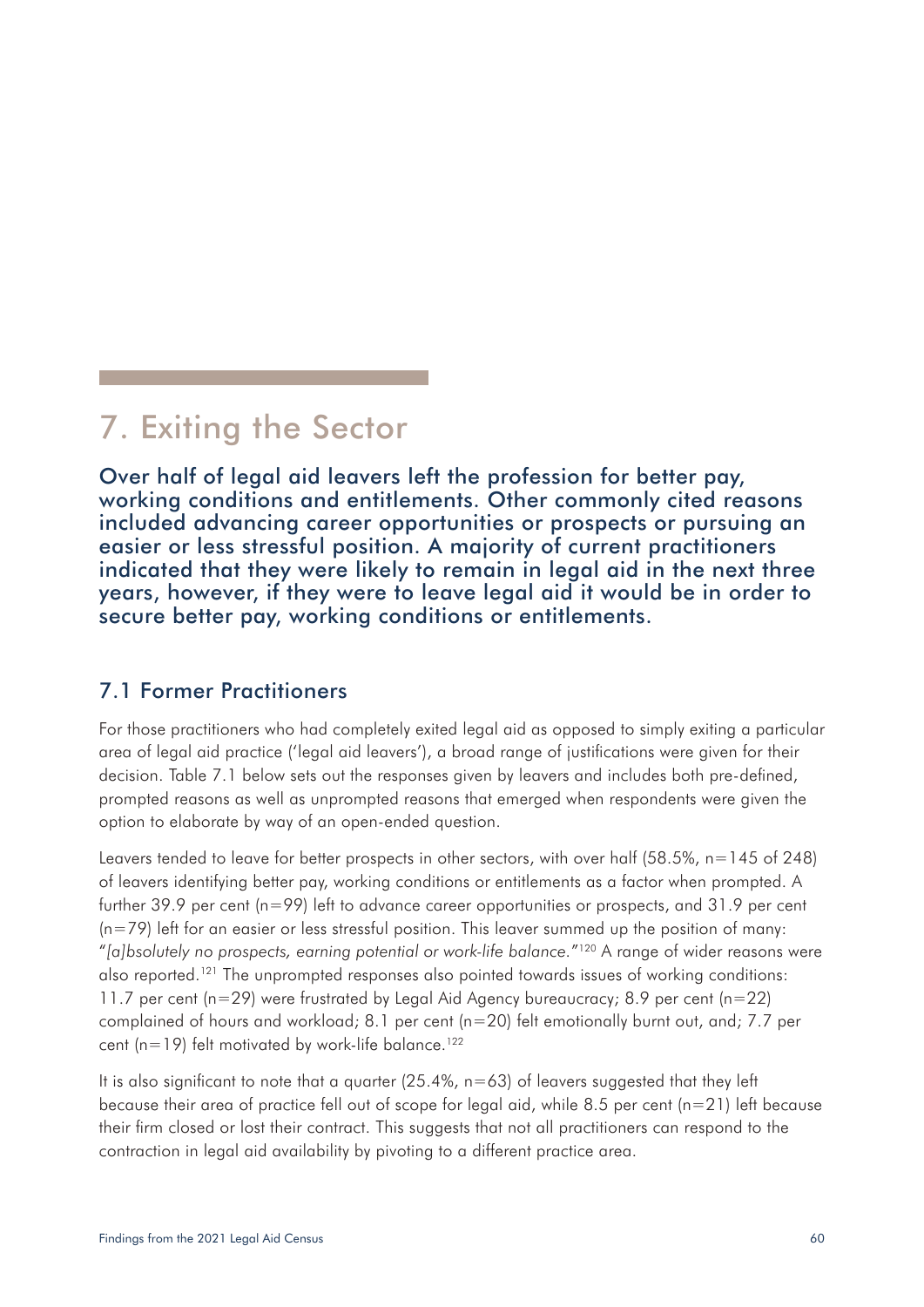|                                                  |                                                                                  | N   | %    |
|--------------------------------------------------|----------------------------------------------------------------------------------|-----|------|
|                                                  | Better pay, working conditions and entitlements                                  | 145 | 58.5 |
|                                                  | To advance career opportunities or prospects                                     | 99  | 39.9 |
| <b>Prompted reasons</b><br>selected by leavers   | I wanted an easier / less stressful position                                     | 79  | 31.9 |
|                                                  | Area of practice fell out of scope for legal aid                                 | 63  | 25.4 |
|                                                  | It was time to move on                                                           | 45  | 18.1 |
|                                                  | LAA bureaucracy                                                                  | 29  | 11.7 |
|                                                  | Hours/workload required to keep firm/me solvent                                  | 22  | 8.9  |
| <b>Unprompted reasons</b><br>provided by leavers | Firm closed/firm lost contract or funding/current firm<br>does not have contract | 21  | 8.5  |
|                                                  | Emotional toll of work/burnout                                                   | 20  | 8.1  |
|                                                  | Work-life balance                                                                | 19  | 7.7  |

Table 7.1. Five most common reasons given as to why former legal aid practitioners left legal aid (n=248)

# 7.2 Current Practitioners

Although it is clear from the preceding discussion that current practitioners face a number of challenges in their work, the majority indicated that they were likely (29.0%, n=332 of 1146) or very likely (40.7%, n=466) to remain in legal aid in the next three years, compared to 11.0 per cent ( $n=126$ ) reporting that they were unlikely to remain, 7.3 per cent ( $n=84$ ) who were very unlikely to remain and 12.0 per cent  $(n=138)$  indicating that they were neither likely nor unlikely to remain.

Those practitioners planning to leave legal aid practice were invited to select one or more reasons for their desire to leave from a set of fifteen pre-defined (prompted) reasons. The five most common of these reasons - along with the five most common unprompted reasons elicited from a follow-up open-ended question, are listed in Table 7.2. It should be noted that whilst these questions were directed at those who had indicated they planned to leave legal aid, the questions also attracted responses from some of those who indicated they were unlikely to leave.

When looking at all responses (including those provided by respondents who indicated they were unlikely to leave the sector) 'better pay, working conditions or entitlement' was the single most influential factor as selected by 60.7% (n=321 of 529) of practitioners. This was followed by 'the desire for an easier or less stressful position' (34.2%, n=181), and the desire 'to advance career opportunities or prospects' (25.3%,  $n=134$ ).<sup>123</sup> Notably, these were the same three reasons that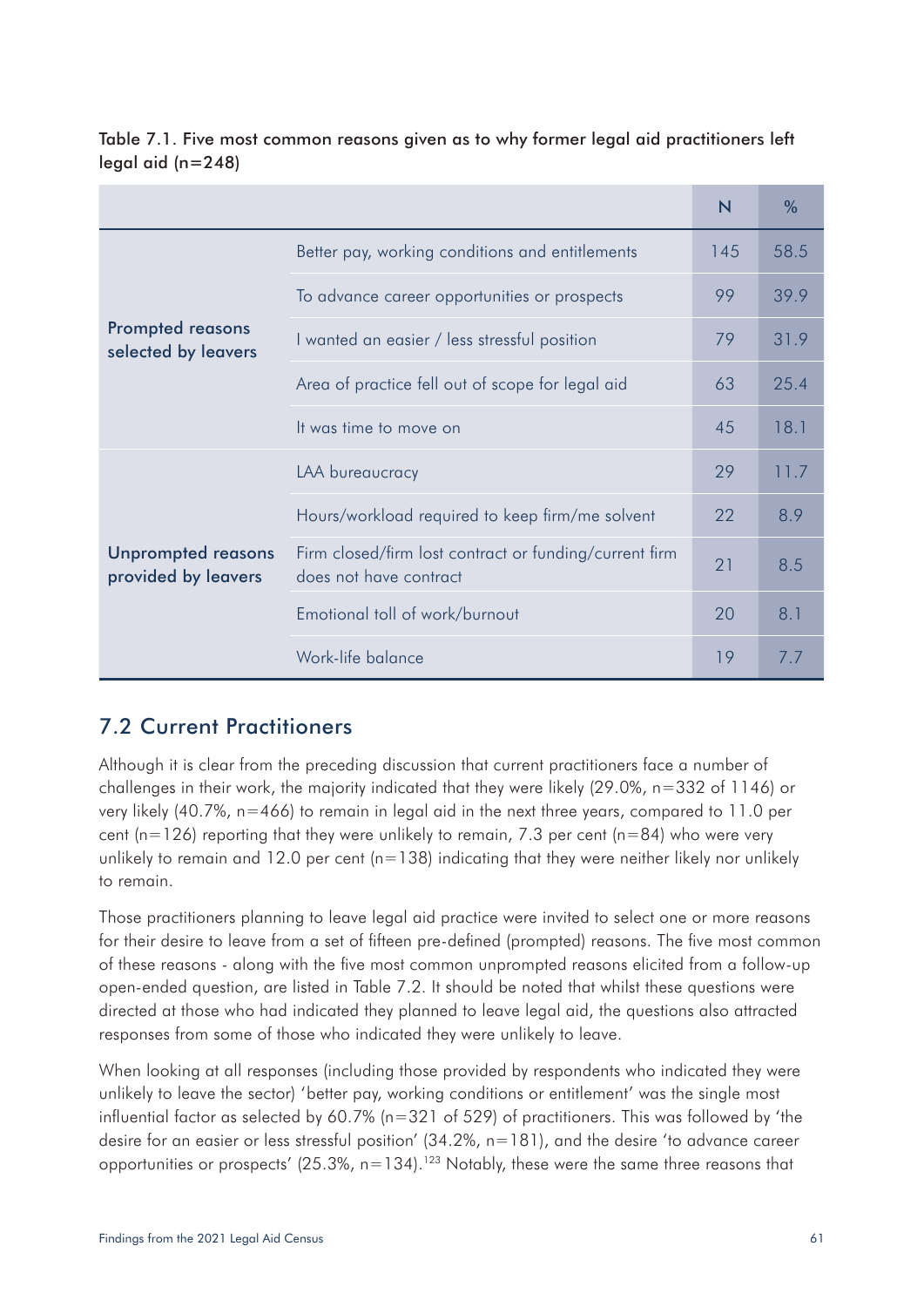were most influential among those who had left legal aid (as discussed above). The influence of these factors was explained by one practitioner as follows:

*"I have been in practice for 31 years and during that time I have seen my role be increasingly unappreciated and my remuneration effectively reduced significantly. The levels of stress are increasing as the cases and clients are more complex. I feel that this is causing me more damage and I don't really enjoy the job any more. It's not all about money, but with current levels of remuneration I can't take 'breathing space', whether to prepare cases within reasonable working hours or to have sufficient time for a reasonable work-life balance."* <sup>124</sup>

Of the unprompted reasons, retirement or reaching retirement age was the most commonly mentioned reason (11.3%,  $n=60$ ).<sup>125</sup> This highlights the importance of recruitment and retention, considering a significant number of practitioners in the sector are looking towards retirement. However the unprompted reasons also reinforce that the financial situation and working conditions of the sector are a prominent concern. For example, mental health problems, exhaustion and other health reasons comprised the second most common unprompted response overall (5.7%, n=30) and legal aid not being sustainable was the third most common unprompted response (5.1%, n=27). Problematically, for some, financial issues precluded retirement, even in circumstances where continuing in the sector was presenting a clear mental health burden. As one respondent evocatively expressed it: "*I am aged 68. I feel that my mental health has collapsed but cannot leave the business at present. I only have a State Pension and the local food bank.*"126

|                                                     |                                                    | N   | %    |
|-----------------------------------------------------|----------------------------------------------------|-----|------|
|                                                     | Better pay, working conditions or entitlements     | 321 | 60.7 |
| <b>Prompted reasons</b>                             | I want an easier or less stressful position        | 181 | 34.2 |
| selected by                                         | Advance career opportunities or prospects          | 134 | 25.3 |
| practitioners                                       | Seek new challenges                                | 87  | 16.4 |
|                                                     | It's time to move on                               | 70  | 13.2 |
|                                                     | Retirement or reaching retirement age              | 60  | 11.3 |
| <b>Unprompted reasons</b><br>given by practitioners | Mental health/exhaustion/health Problems           |     | 5.7  |
|                                                     | LA not sustainable                                 |     | 5.1  |
|                                                     | Work-life balance                                  | 24  | 4.5  |
|                                                     | Planning to reduce the amount of LA work I take on | 22  | 4.2  |

| Table 7.2. Reasons provided by practitioner respondents as to why they would leave legal |  |  |
|------------------------------------------------------------------------------------------|--|--|
| aid (n=529)                                                                              |  |  |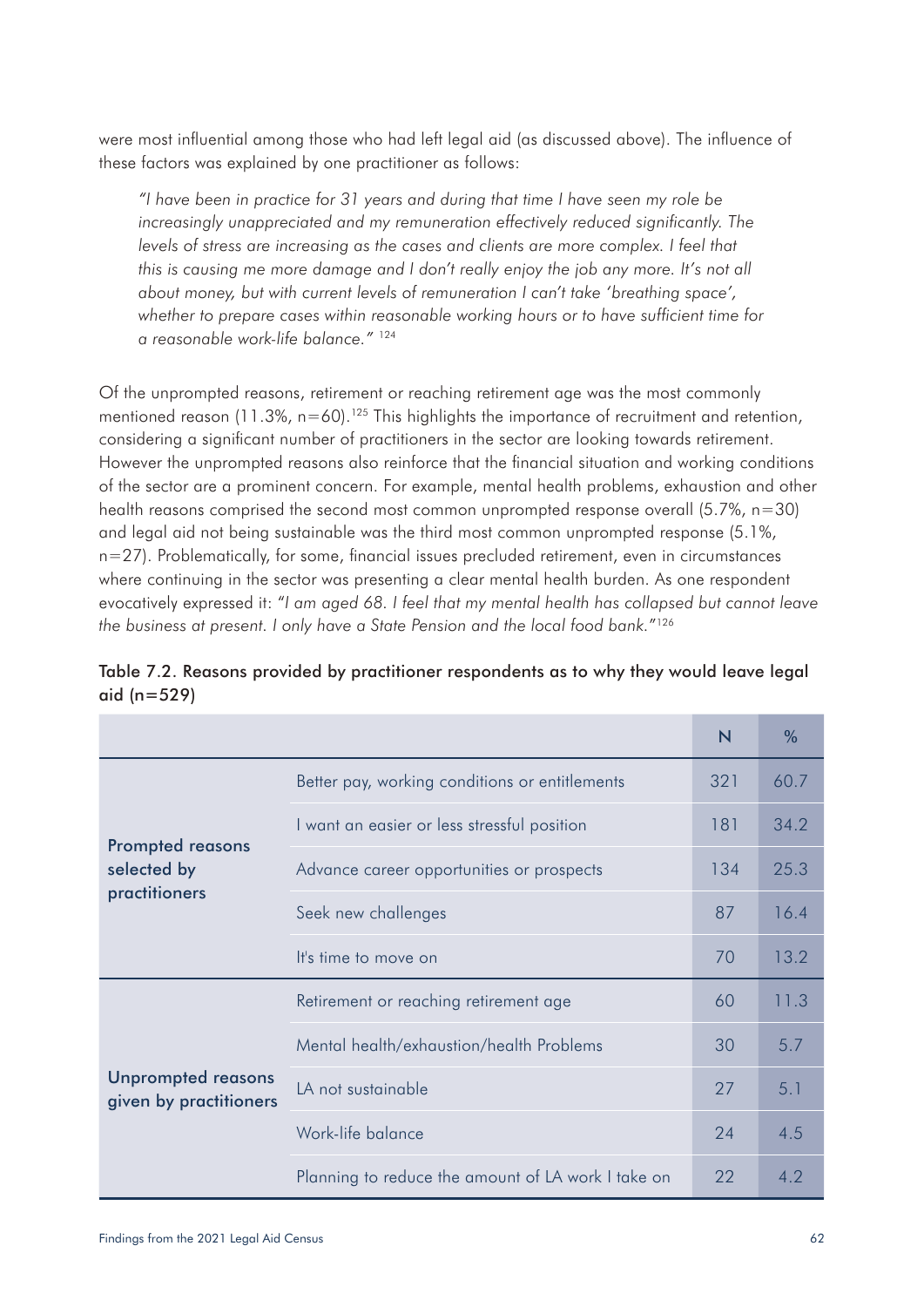# 7.3 Organisations

Unlike practitioners, organisations were not asked specifically whether they intended to continue providing legal aid services. However, the responses of organisations in relation to questions relating to office and department closures provide some insight into the number who may be intending to leave the sector. When asked whether they had closed any offices or departments in the last 12 months or were planning to, a number of organisations gave open-ended responses that indicated an exit from legal aid work. Quantitative coding of responses that directly addressed the issue of office/department closures (n=73) revealed that 35 organisations (47.9%) were planning to stop offering services in certain practice areas, 24 organisations (32.9%) had or were reducing/ selling or otherwise winding down areas of practice or departments, 18 organisations (24.7%) had closed offices, 13 (16.8%) reported permanent changes to size/number of offices were planned or likely and 11 organisations (15.1%) had given up legal aid contracts or were intending to refuse to undertake further legal aid work. A further 10 (13.7%) reported they had reductions in staff/ members, four (5.5%) cited general overhead reductions and 4.1 per cent ( $n=3$ ) indicated that the firm was likely to close.<sup>127</sup>

Of these 73 organisations, whilst 21 (28.8%) did not attribute these changes to a specific cause, 29 organisations (39.7%) indicated that the changes were a reflection of their general financial situation, four organisations (5.4%) attributed the changes to non-payment or over auditing by the Legal Aid Agency and 12 organisations (16.4%) attributed the changes to their inability to recruit into the sector or the retirement of existing practitioners. A further seven organisations (9.6%) cited the impact of Covid-19 which is discussed in further detail in Section 8.

In addition, a question directed at assessing whether organisations could be sustained on legal aid funding alone - coupled with a follow-up, open-ended question which allowed organisations to provide further details - revealed a number of factors that could be perceived as putting organisations at risk of exiting legal aid.

Overall, the vast majority of respondents (83.0%, n=302 of 364) indicated that they did not believe their organisations would be sustainable solely on legal aid as compared to 17.0 per cent  $(n=62)$  who did. The five most common reasons given for this, as provided by organisations via a subsequent open-ended question, are provided in Table 7.3 below. Unsurprisingly given the themes raised in the data and reported on to date, most explanations pointed to the impact of fees, funding, and the bureaucracy of the legal aid process. A total of 56.8 per cent (n=151 of 266) of organisations referenced challenges with the legal aid fee regime (for instance, fees were too low or did not meet overheads, fees did not keep pace with inflation rates, or practitioners were ultimately working at a loss); 40.2 per cent ( $n=107$ ) of respondents noted that legal aid work required subsidisation through other work or grant funding; and 21.1 per cent (n=56) of respondents referenced issues with the legal aid application process, contract requirements, and/or delays in funding.<sup>128</sup>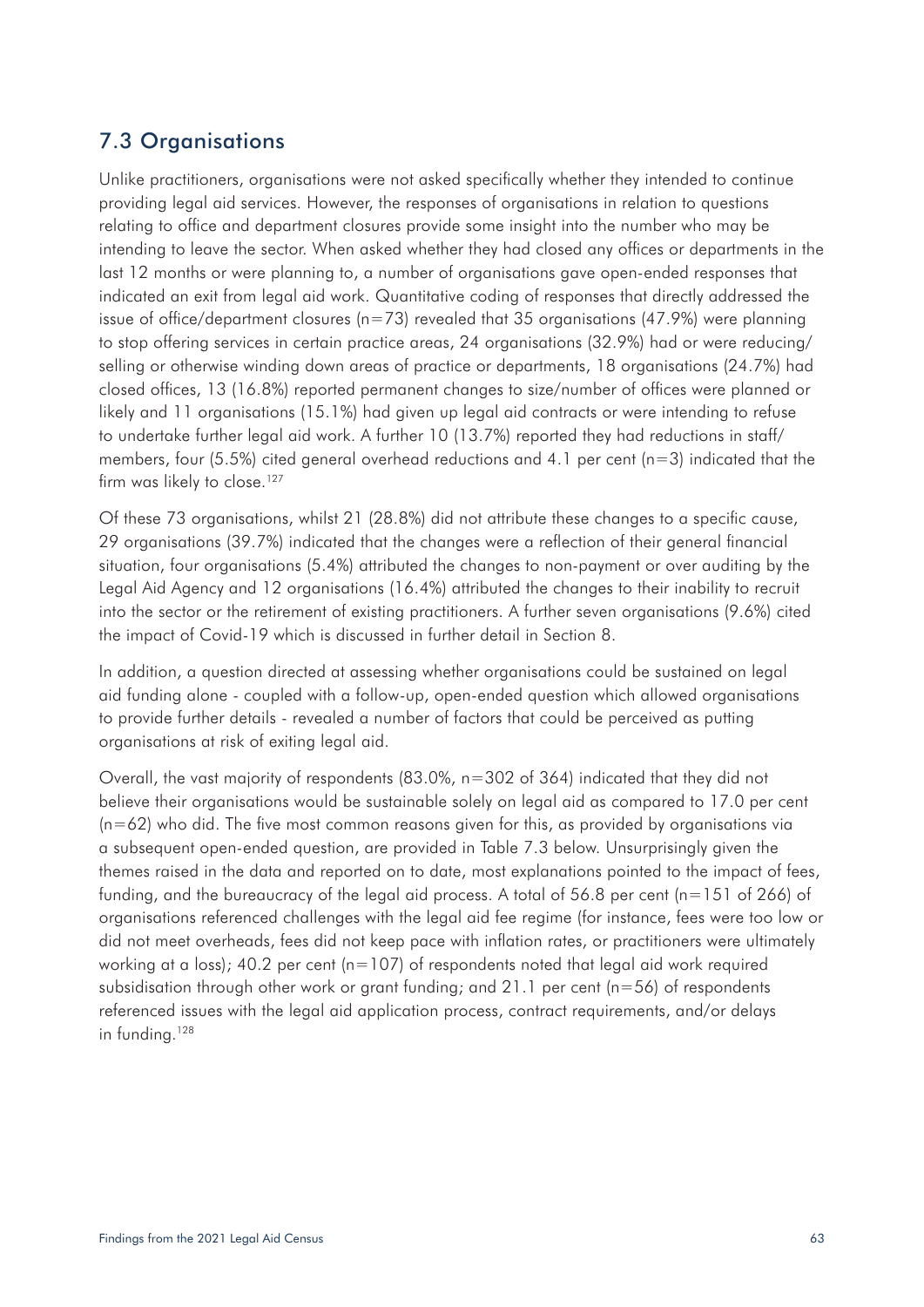| Table 7.3 Five most common reasons organisations provided as to why it was not     |  |
|------------------------------------------------------------------------------------|--|
| sustainable for them to rely solely on legal aid income (n= $266$ ) <sup>129</sup> |  |

|                                                                                        | N   |      |
|----------------------------------------------------------------------------------------|-----|------|
| Fees are too low/do not meet overheads/not kept up with inflation/working<br>at a loss | 151 | 56.8 |
| Subsiding with other work/requires grant funding                                       | 107 | 40.2 |
| Problems with legal aid application process/delays in funding/contract<br>requirements | 56  | 21 1 |
| It can be sustainable                                                                  | 32  | 12 O |
| Needs a high volume/a lot of hard work to make it economic                             | 31  |      |

These organisational responses indicate that there are significant concerns about the sustainability of legal aid practice, as many organisations reported working at a loss if they attempted to sustain their practice on legal aid contracts alone. These assertions echo the doubts about the sustainability of current funding structures raised by practitioners in Sections 4 and 5. The issues raised by organisations feed into a broader narrative that has emerged in the responses of legal aid leavers, current practitioners and chambers around financial concerns and onerous administration. Cumulatively, they paint a worrying picture about the sustainability of legal aid work for those who provide it.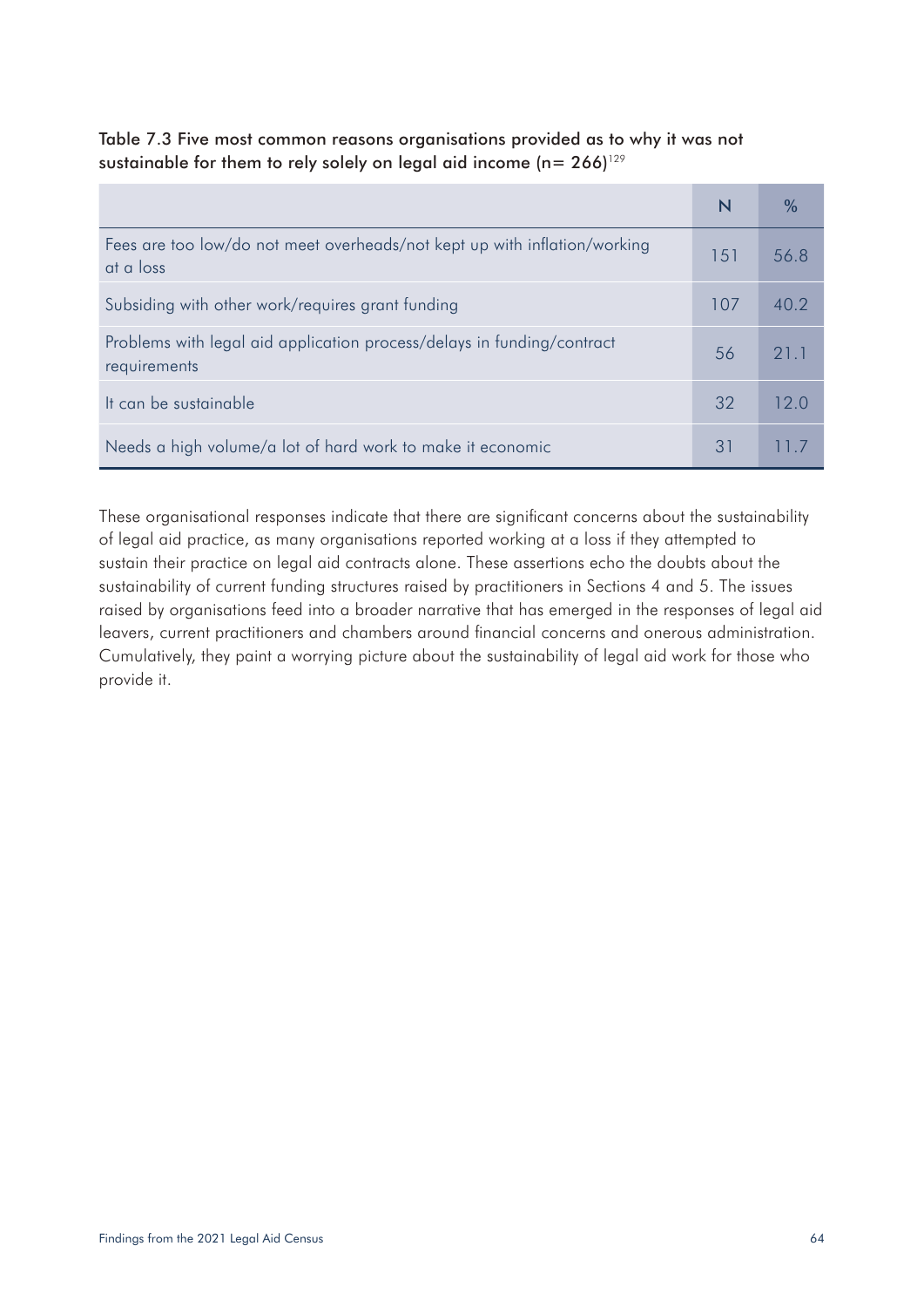# 8. The Impact of Covid-19

Covid-19 has had specific impacts with respect to service demand, the methods and efficacy of service delivery, and the financial sustainability of organisations and chambers. A reduction in matterstarts, coinciding with increased legal need, greater client complexity, remote working, an increase in redundancies and the furloughing of staff have seen workloads increase for remaining staff resulting in a corresponding decrease in work/life balance. These issues co-exist with concerns regarding the quality of advice and representation that it is possible to provide remotely, and the importance of keeping services afloat in order to meet legal needs.

## 8.1 Service Demand

In order to determine the impact of the pandemic on the work of current legal aid practitioners, the survey collected initial baseline pre-pandemic data. This baseline data took the form of how many new matters the practitioner would have opened, or how many new instructions they would have received in a typical month. This was coupled with post-March 2020 data, the date which marked the commencement of the first lockdown in England and Wales.<sup>130</sup>

As Figure 8.1 below indicates, the most obvious impact of the Covid-19 pandemic was a decrease in the number of new matters or instructions. The pre-March 2020 data indicates that most practitioners would have taken on between one and 15 new instructions per month, with the majority taking on between one and five per month.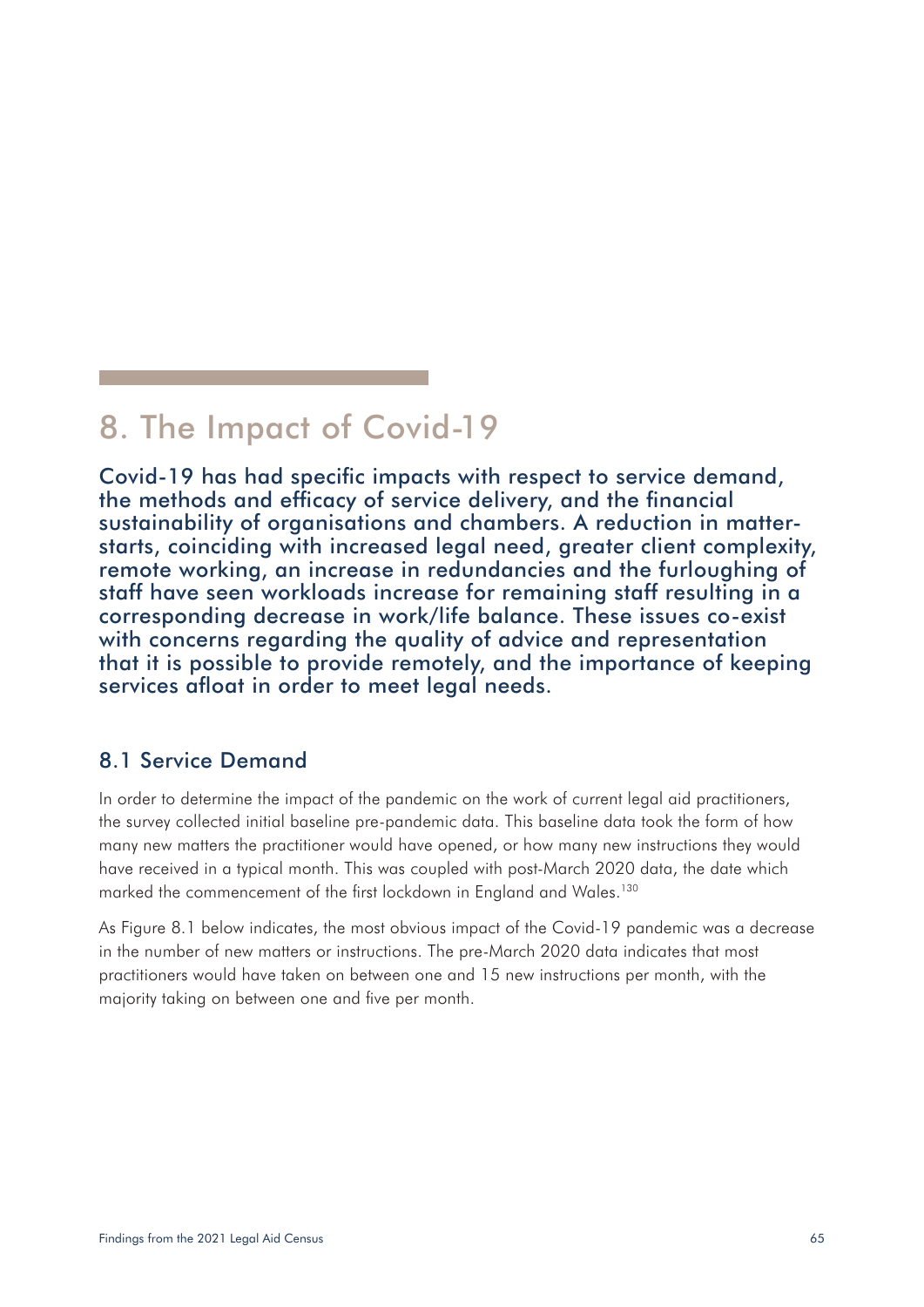

Figure 8.1. Number of new matters/instructions opened per month by legal aid practitioners before and after the Covid-19 pandemic

From March 2020, this distribution shifted. The number of practitioners taking on more than 6 matters per month decreased, with the most notable decrease occurring among the minority of practitioners who would have typically taken on high numbers (26+) of new matters. Additionally, the number of practitioners who reported that they would not take on any new instructions in a typical month more than doubled. On the whole, practitioners reported starting fewer matters per month than they did before the outbreak of the pandemic.

Although practitioners reported a lower number of new matter starts after the outbreak of Covid-19, there was an overwhelming consensus that actual workloads had significantly increased since the beginning of the pandemic. Practitioners reported that levels of client demand had increased significantly during the pandemic with demand for services and/or the complexity of client needs the fifth most commonly raised issue (15.5%, n=136 of 875) in respect of the impact of Covid-19 on their work.<sup>131</sup>

Nearly two thirds of practitioners (62.3%, n=706 of 1133) indicated that they were seeing an increased demand for legal aid services as compared to one third who were not (37.7%, n=427). As shown in Figure 8.2, practitioners especially emphasised increased demand for public (38.2%,  $n=264$  of 691) and private (36.6%,  $n=253$ ) family legal aid, followed by crime (24.7%,  $n=171$ )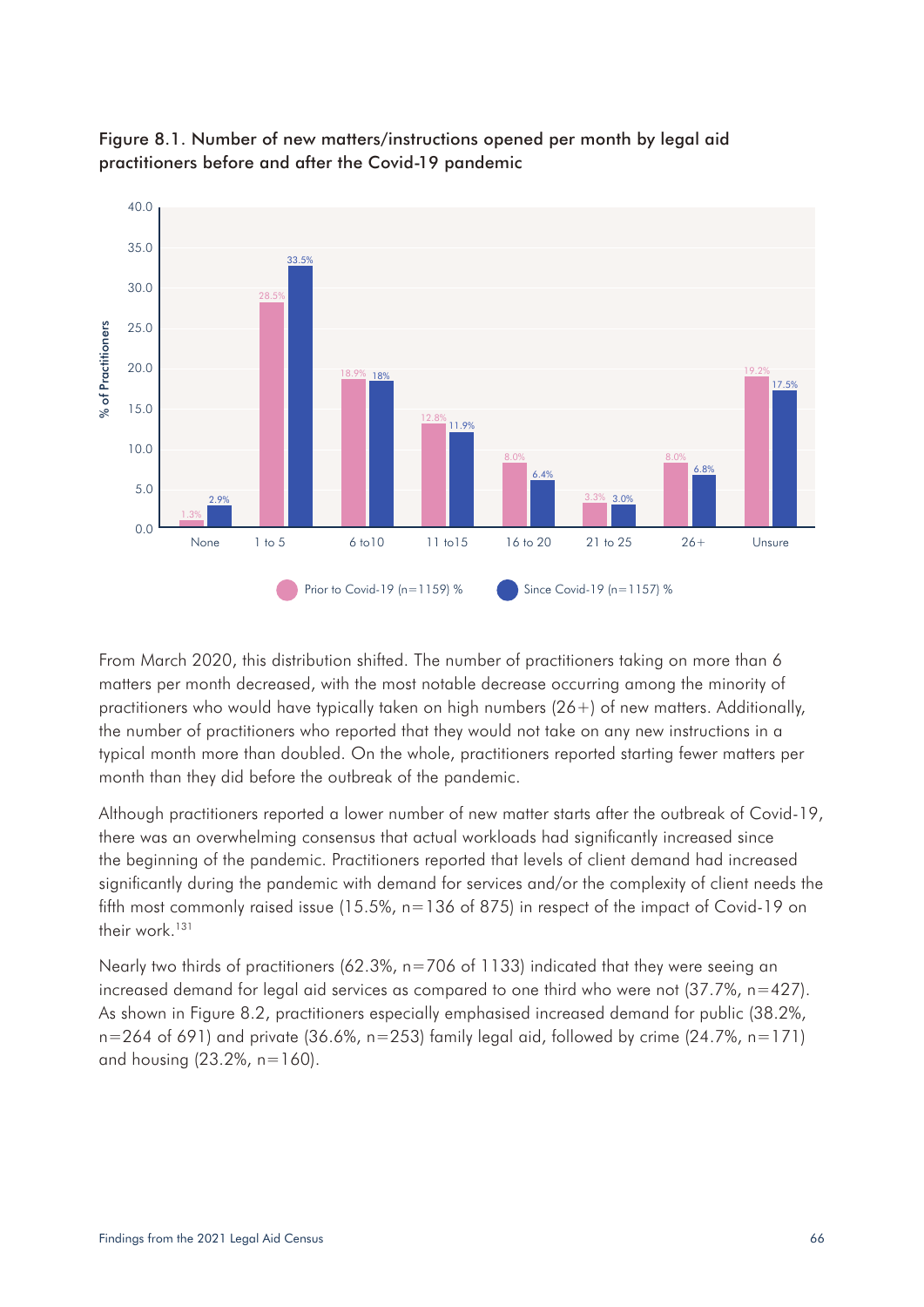#### Figure 8.2. Increased demand for legal aid services observed by practitioners over the last 12 months by area of law (n=691)



An exploration of the responses of barristers and solicitors revealed some variability in the rate at which increased demand was perceived. For example, 67.2 per cent (n=270 of 402) of solicitors indicated that demand had increased whilst  $32.8$  per cent ( $n=132$ ) observed that it had not. This compared to 50.6 per cent of barristers ( $n=190$  of 376) perceiving an increase in demand and 49.4 per cent ( $n=186$ ) who did not.

Insights provided by practitioners in response to open-ended questions help reconcile the seemingly incongruous finding of fewer matter starts coinciding with a perceived increase in workload. These insights suggest that although the pandemic has resulted in fewer matter starts, it has also led to an influx of people who are experiencing legal need, several of whom are seeking legal assistance for the first time. Addressing these enquiries requires a great deal of work from practitioners in terms of collecting relevant information, narrowing down issues, identifying any urgent matters,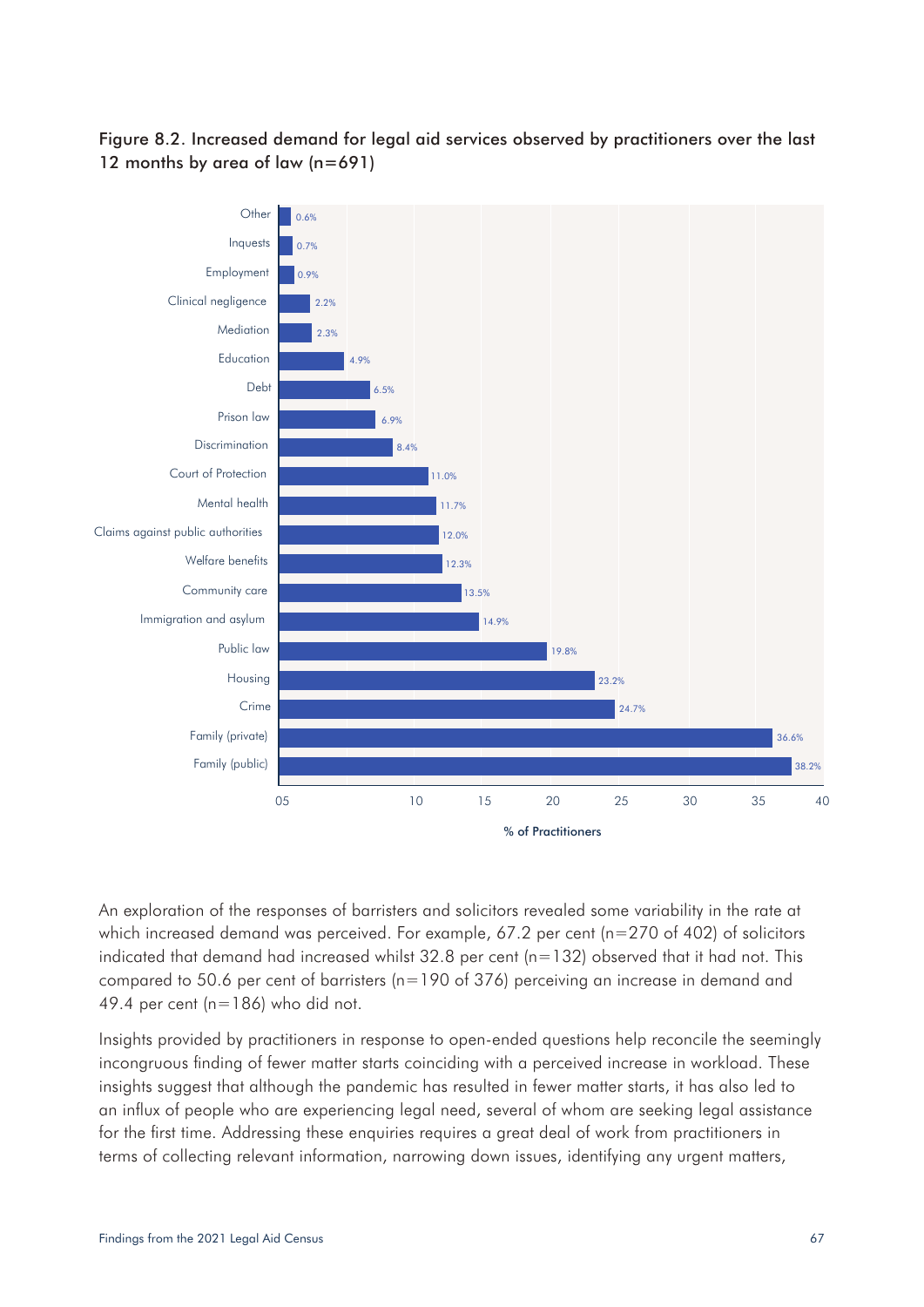and assessing eligibility for legal aid, all of which are rendered invisible by the apparent decrease in new matter starts. As two practitioners explained:

*"It has increased demands from clients and led to new clients coming in, while adding an extra layer of complexity to each matter given the vulnerabilities of most clients and the logistics involved with staying Covid secure. The time spent on these issues has not always been billable, meaning there is additional pressure to put more hours in on top."* <sup>132</sup>

*"There was an overwhelming burden of homelessness assistance, an entirely overwhelming burden of work around suitability of homelessness placement, a very high volume of benefits work synced to pandemic problems, a large volume of domestic violence linked immigration cases... Staff went above and beyond contractual duty but I anticipate a fallout."*<sup>133</sup>

In addition to facing an increased number of enquiries, practitioners also reported that the task of responding to these enquiries was often more complex and time-consuming than before the pandemic. This was attributed to both the shift to and limits of remote working and the changing expectations of clients and courts.

Workloads were also affected by the high rate of furloughed staff and the prevalence of staff redundancies within organisations and chambers. As one practitioner explained:

*"We had to furlough a lot of staff which left those left working under extreme pressure. There was very low morale with people working crazy hours to try and service the contract. Resentment built up between those working and those on furlough."*<sup>134</sup>

Overall 12.0 per cent ( $n=105$  of 875) of practitioners indicated that they were struggling to cope with the increased level of administration and pressure that resulted from other staff members within their organisations being furloughed or made redundant.<sup>135</sup>

## 8.2 Service Delivery

When asked generally about the impact of Covid-19 on their work, 27.3 per cent of practitioners (n=239 of 875) raised that a major challenge they faced during the pandemic was accessing or using technology to do their work.<sup>136</sup> Whilst 29.1 per cent of organisations (n=92 of 316)<sup>137</sup> and 23.8 per cent of chambers ( $n=5$  of 21)<sup>138</sup> reported that the need to source equipment and adapt to the new role of technology had the most significant impact on their ability to manage their organisations during the pandemic.

Even once 'work from home' practices had been established, several practitioners still found it difficult to give effective advice without being able to meet their clients face-to-face. Practitioners frequently reported that conducting client consultations remotely made it more difficult to gain a full view of the relevant circumstances. This was compounded by the fact that practitioners could not gain an understanding of their client's situation by looking through relevant documents or letters that would usually have been brought by their clients to meetings. Meeting clients in person, especially for the first point of contact, was perceived as important for establishing a positive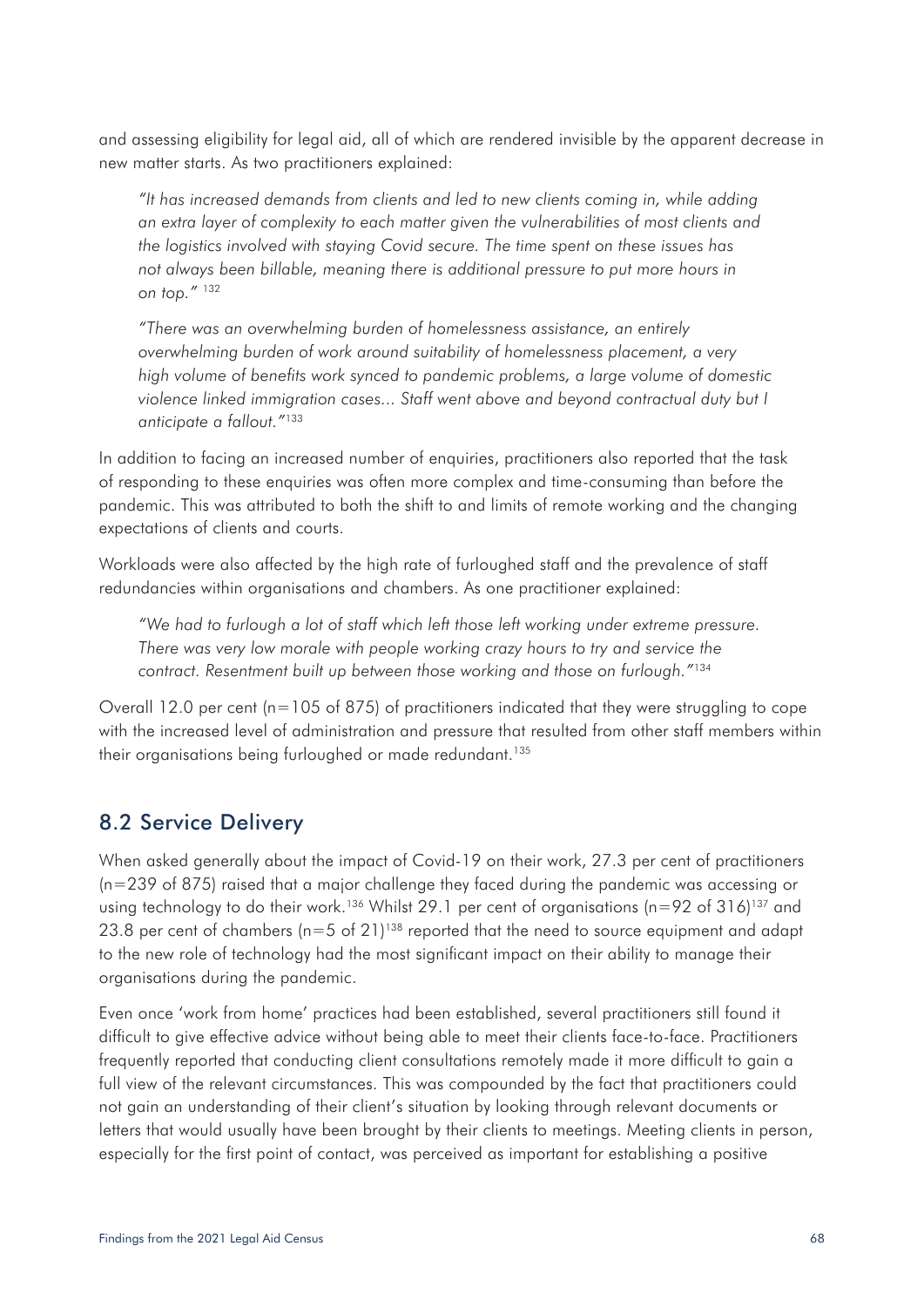and productive ongoing client relationship, allowing for a more pragmatic approach to quickly identifying relevant information and evidence, especially when dealing with vulnerable clients.

Practitioners also raised several concerns regarding their ability to build sufficient rapport with clients, and the consequences arising from an inability to rely on non-verbal cues to determine whether a client is comfortable, holding back, or fully understanding the advice being given:

*"I can do my job on a laptop but my clients struggle with telephone calls and Zoom, sometimes you need the cup of tea and the face-to-face. I don't think the pandemic has made me a better lawyer, but I think I have become less supportive to my clients as a result of not being able to see them."*<sup>139</sup>

The value of emotional support and 'being there' for clients was expressed by several practitioners as a casualty of the move to remote working, especially as many legal aid practitioners are used to supporting clients who are coping with legal problems that involve significant disruption to their personal lives, such as family breakdowns, housing issues, and problems with social security and benefits.

Survey responses from practitioners therefore frequently expressed concerns about how remote advice provision had impacted the effectiveness of advice for clients. This was deemed particularly relevant for certain client groups who were at risk of struggling to access services remotely because they faced barriers in securing consistent access to technology and demonstrating the capacity necessary to use it. As several practitioners explained:

*"It's really difficult with my clients who are already vulnerable due to physical and mental health problems. They have little IT skills so signing documents is hard. I have had to meet client's in the park (depending on Covid rules at the time). Clients also take out their frustration more on you as a solicitor to improve their living conditions during the pandemic."*<sup>140</sup>

*"Remote working with a client base that has little money and limited access to technology or free WiFi has been a challenge. I know some clients have given up trying to fight their case purely because they did not have the technical experience or equipment to present their case or prove legal help eligibility."*<sup>141</sup>

Practitioners are, of course, not alone in having adapted their services and pivoting to remote working. Court services, the police, social services and relevant government departments have also shifted their working practices in response to the pandemic. For example, the initial stay on possession proceedings and varied approach to hosting court hearings for different case types in the civil and family justice systems meant that practitioners were expected to navigate procedures subject to frequent change during 2020 and 2021. This created additional challenges for practitioners in terms of signposting individuals to relevant services and providing appropriate support to those who enquired about a legal problem, especially when processes were adapted inconsistently or sporadically.

The difficulties expressed by practitioners in respect of the remote provision of advice were also echoed in (if not exacerbated by) the shift to remote court hearings. As one barrister explained: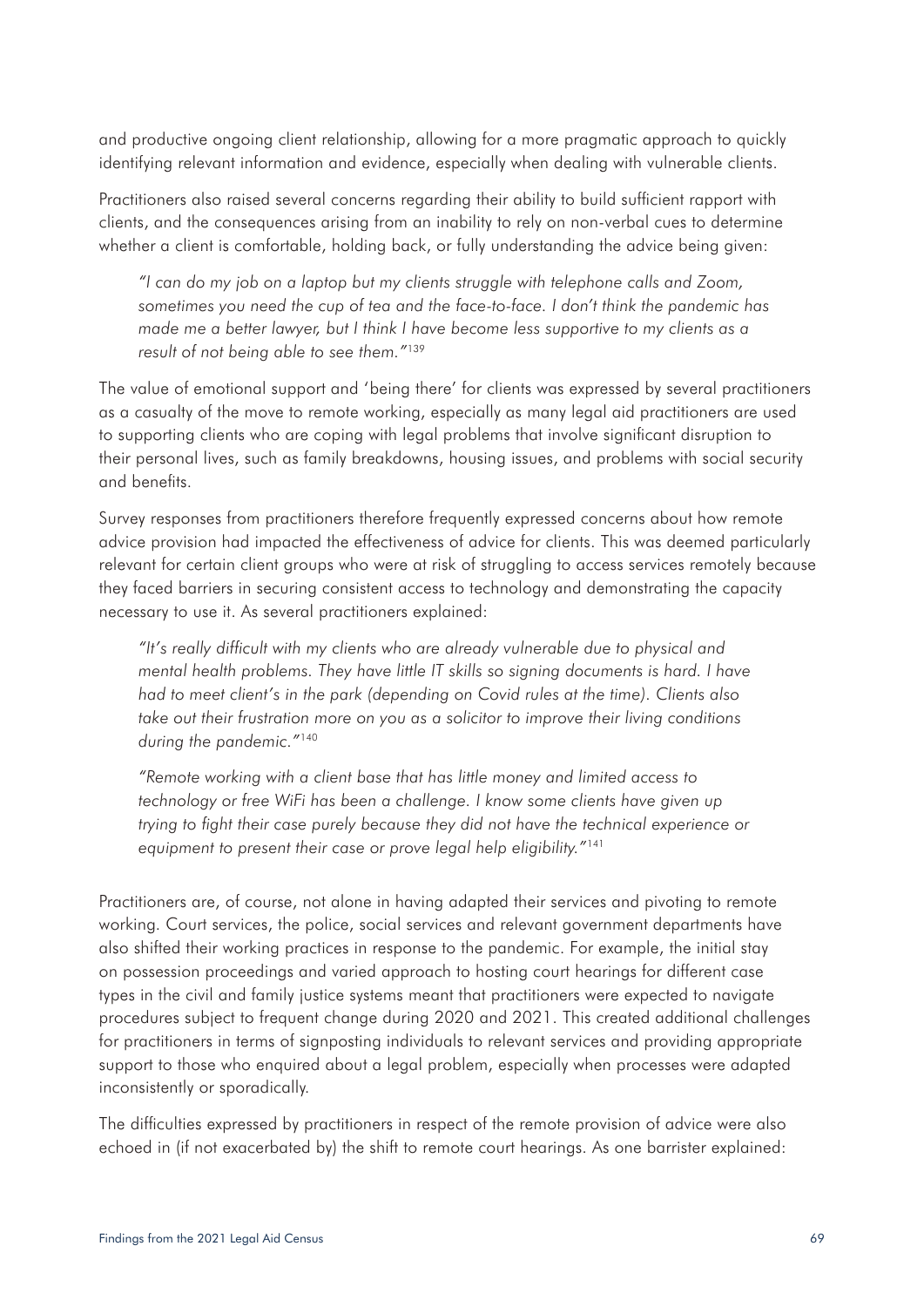*"Initially, it had a huge impact on workload as the family court switched to remote*  hearings overnight, without having the infrastructure in place to facilitate the same. It *has also caused difficulty with our clients, who by very virtue of being legal aid clients, tend to be on very low incomes and often may have their own vulnerabilities, such as cognitive difficulties, [which makes] the process of remote hearings difficult and stressful for all involved. The Court[s] have seemed to put an onus on solicitors to resolve issues associated with this, for example providing 'spare' electronic devices for clients to attend court hearings which as legal aid firms we do not have. It has also been necessary to prepare hard-copy bundles for clients who are not able to access e-bundles, more often than not because they do not have enough devices to attend the remote hearing as well as to access an e-bundle. We have also had difficulty with Courts stating in some cases that attending remotely using a phone is insufficient and the client needs a laptop or tablet, which often they do not have, nor do they have the resources to obtain such device."*<sup>142</sup>

As well as the difficulty of representing a client remotely, practitioners reported that the onus was frequently placed on them to ensure that court services remained accessible to clients, with 22.4 per cent ( $n=196$  of 875) indicating that this had an impact upon their work.<sup>143</sup> Practitioners reported that they were often required to go above and beyond their usual roles to find 'workaround' solutions, such as providing technology or a quiet space for clients to join hearings.

Moreover, remote working was seen to have a significant burden on the work/life balance of an already overstretched profession. As one practitioner put it:

*"We are now expected to be available 24/7 and to move between hearings during the day seamlessly, whereas in the past travel time at least had to be allowed for. It is now relentless with meetings from 8am and back to back hearings during the day. There is a serious risk of burn out and exhaustion."*<sup>144</sup>

The intermeshing of work and personal life coupled with the increased demands placed on practitioners by clients may go some way to explaining why  $12.8$  percent (n=112 of 875) of practitioners reported difficulties with burnout and work-life balance during Covid-19.145 Despite these significant challenges, remote working was not perceived negatively by all, with 15.9 per cent (n=139 of 875) of practitioners observing that remote working had increased their productivity by negating the need for commuting.<sup>146</sup> In the context of remote hearings specifically, practitioners frequently reported the benefits of being able to spend more time on preparing cases and conducting pre-hearing negotiations with the other side, instead of travelling long distances to hearings in different areas across England and Wales. These views were expressed by three respondents (all of whom were barristers) as follows:

*"The volume of work has increased and I have been able to get to more cases as time is not wasted on travelling which makes legal aid work much more viable."*<sup>147</sup>

*"Personally, the pandemic has had a positive impact on my work practice because most court hearings are now online. I am more efficient because I am not traveling to and from court so have more hours in the day to work on cases."*148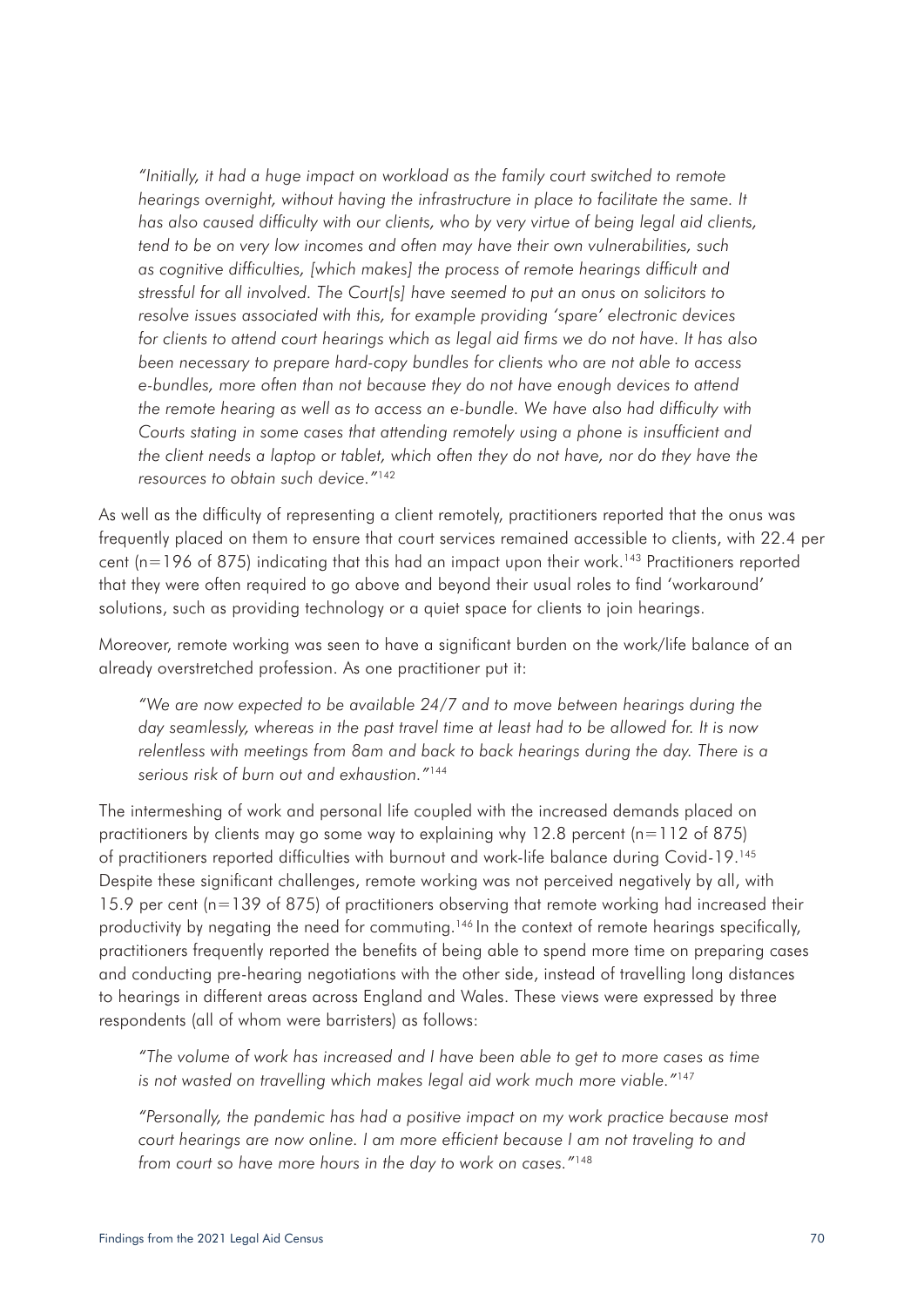*"In some respects, the pandemic has forced the system to reflect on its practice. Remote hearings in many cases are more cost effective and allow more time for advocates to prepare and work."*<sup>149</sup>

The ability to attend multiple hearings in the same day was described by several practitioners as a benefit of the shift to remote hearings. The basis for this was that work can be done more efficiently, and unnecessary travel and waiting times at court can be avoided. However, the increased efficiency reported by practitioners co-existed alongside significant concerns about their ability to support and effectively represent their clients when attending hearings via phone or online. Taken together, almost half of practitioners reported strongly agreeing (13.7%, n=158 of 1157) or agreeing (32.9%, n=381) that they had 'struggled to meet the demands of clients since the beginning of the Covid-19 pandemic in March 2020'. This compared to 22.7 per cent (n=263) who neither agreed nor disagreed, 21.4 per cent ( $n=248$ ) who disagreed and 9.2 per cent ( $n=107$ ) who strongly disagreed.

## 8.3 Financial Sustainability

Concerns about income and cash flow were reported by 52.4 per cent  $(n=11$  of 21) of those who responded to the survey on behalf of chambers,<sup>150</sup> and 31.0 per cent ( $n=98$  of 316) of those who responded on behalf of organisations<sup>151</sup>. As shown in Table 8.1 (which includes organisations and chambers who did not express concerns about income and cash flow as well as those who did) a range of different actions were taking in response to the pandemic, including sourcing alternative interim funding, restructuring staff working hours and reducing staff pay, and deferring pupillages and training contracts. Additionally, 22.6 per cent ( $n=7$ ) of chambers and 20.1 per cent ( $n=69$ ) of organisations reported being forced to make staff redundant during the pandemic. Overwhelmingly, the most common response to financial difficulties was to place staff on furlough, with 93.5 per cent ( $n=29$ ) of chambers and 79.1 per cent ( $n=272$ ) of organisations reporting that they made use of furlough.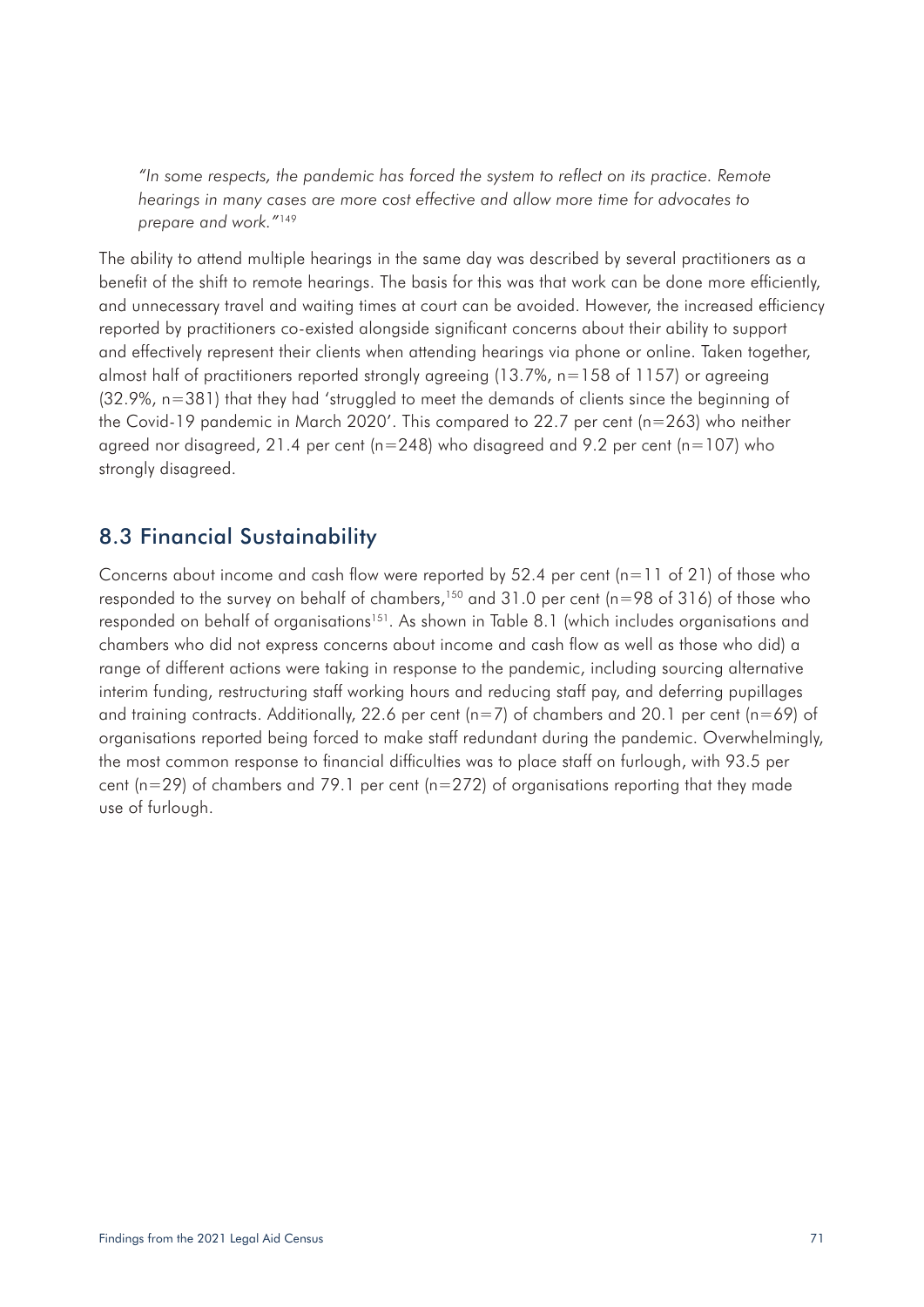|                                             | <b>Organisations</b><br>$(n=344)$ |      | <b>Chambers</b><br>$(n=31)$ |      |
|---------------------------------------------|-----------------------------------|------|-----------------------------|------|
|                                             | $\overline{\mathsf{N}}$           | %    | N                           | %    |
| Bank loan applied for                       | 74                                | 21.5 | 5                           | 16.1 |
| Covid-19 charitable grants                  | 69                                | 20.1 | 1                           | 3.2  |
| Deferred Tax/VAT payments                   | $\overline{2}$                    | 0.6  |                             |      |
| Directors/equity partners reduced income    | $\overline{2}$                    | 0.6  |                             |      |
| Government loan applied for                 | 128                               | 37.2 | 11                          | 35.5 |
| Mortgage or rent holiday on premises        | 51                                | 14.8 | 10                          | 32.3 |
| Other                                       | 10                                | 2.9  | $\overline{1}$              | 3.2  |
| Other grants applied for                    | 6                                 | 1.7  |                             |      |
| Payments on account                         | 82                                | 23.8 | 3                           | 9.7  |
| Staff furloughed                            | 272                               | 79.1 | 29                          | 93.5 |
| Staff made redundant                        | 69                                | 20.1 | $\overline{7}$              | 22.6 |
| Staff reduction in hours                    | 59                                | 17.2 | 9                           | 29.0 |
| Staff reduction in pay                      | 35                                | 10.2 | 9                           | 29.0 |
| Staff work from home (reduce running costs) | 11                                | 3.2  |                             |      |
| Training contracts/pupillages deferred      | 35                                | 10.2 | 11                          | 35.5 |
| Working hours restructured                  | 119                               | 34.6 | 14                          | 45.2 |

Table 8.1 Measures taken by organisations and chambers in response to the Covid-19 pandemic

Of those organisations that reported having to place staff on furlough, most commonly between two to five staff members (46.0%, n=115), six to ten staff members (16.4%, n=41) or one staff member (14.4%, n=36) were furloughed. However just over a fifth of organisations furloughed ten or more staff members, as shown in Figure 8.3.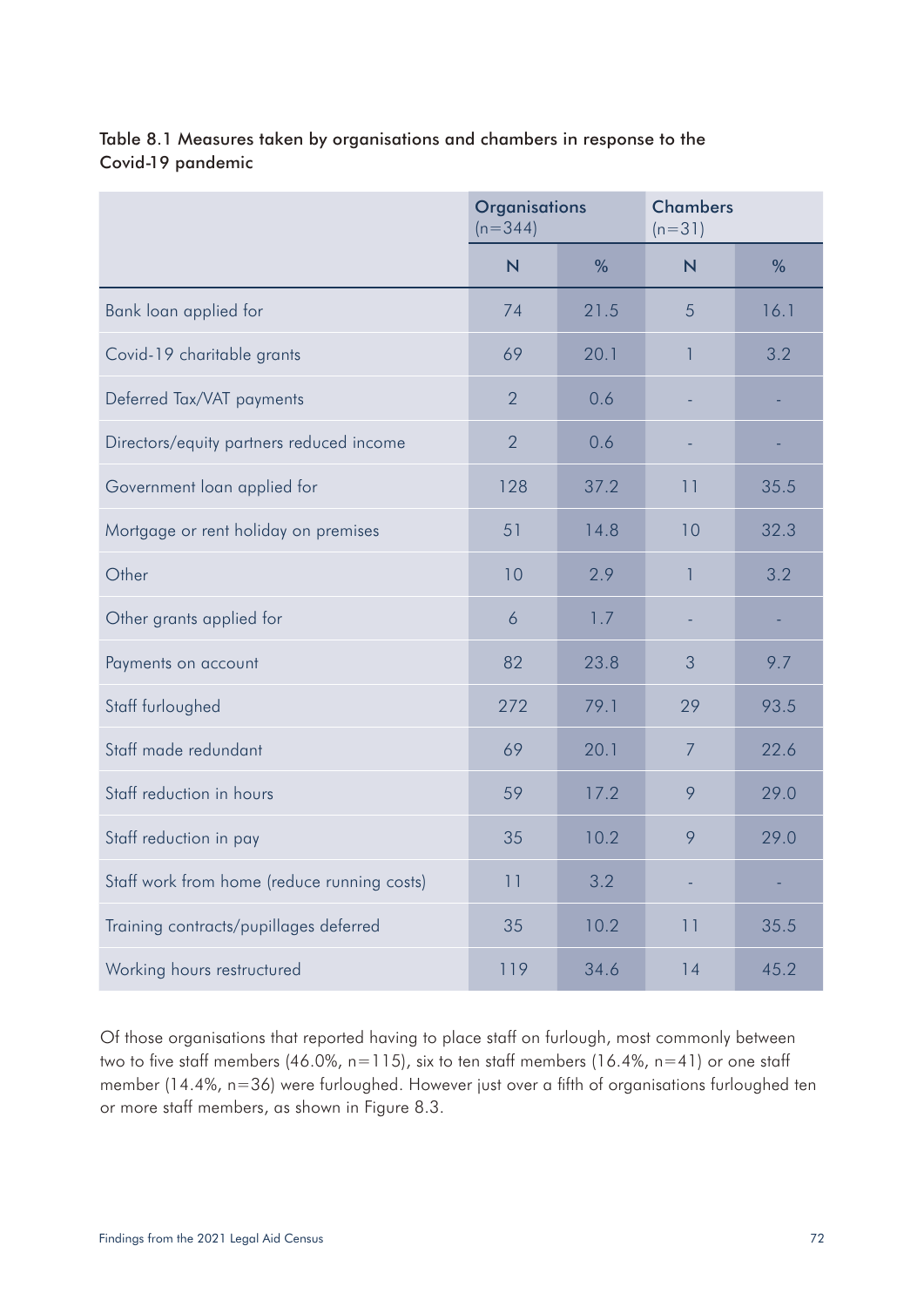



In addition to those who placed staff on furlough, 23.5 per cent of organisations (n=85 of 361) reported that they had to make some of their staff redundant between April 2020-April 2021. Whilst these redundancies were not reported as a specific response to the pandemic (unlike the data in Table 8.1) and thus may have arisen as a result of non-pandemic events, this data is valuable because it was coupled with a follow-up open-ended question which asked organisations to indicate which staff were made redundant.

Quantitative coding of these open-ended responses revealed that administration and support staff were disproportionately impacted by redundancies, with 73.7 per cent (n=28 of 38) of redundancies being of administration and support staff. This compared to 18.4 per cent ( $n=7$ ) of organisations reporting having made caseworkers, advisors, and paralegals redundant, 10.5 per cent ( $n=4$ ) who made solicitors/legal executives or counsel redundant and 2.6 per cent ( $n=1$ ) who made other staff redundant.

Organisations were divided on whether they would need to make further redundancies in the future. While 20.4 per cent (n=74 of 363) stated they were very unlikely and 37.7 per cent (n=137) stated they were unlikely to make redundancies in the next 12 months, 17.1 per cent  $(n=62)$  of organisations expected it was likely and 9.4 per cent  $(n=34)$  expected it was very likely that they would need to make redundancies in the next year. A further  $15.7$  per cent (n=57) remained unsure.

As previously detailed a number of organisations indicated that they had closed or intended to close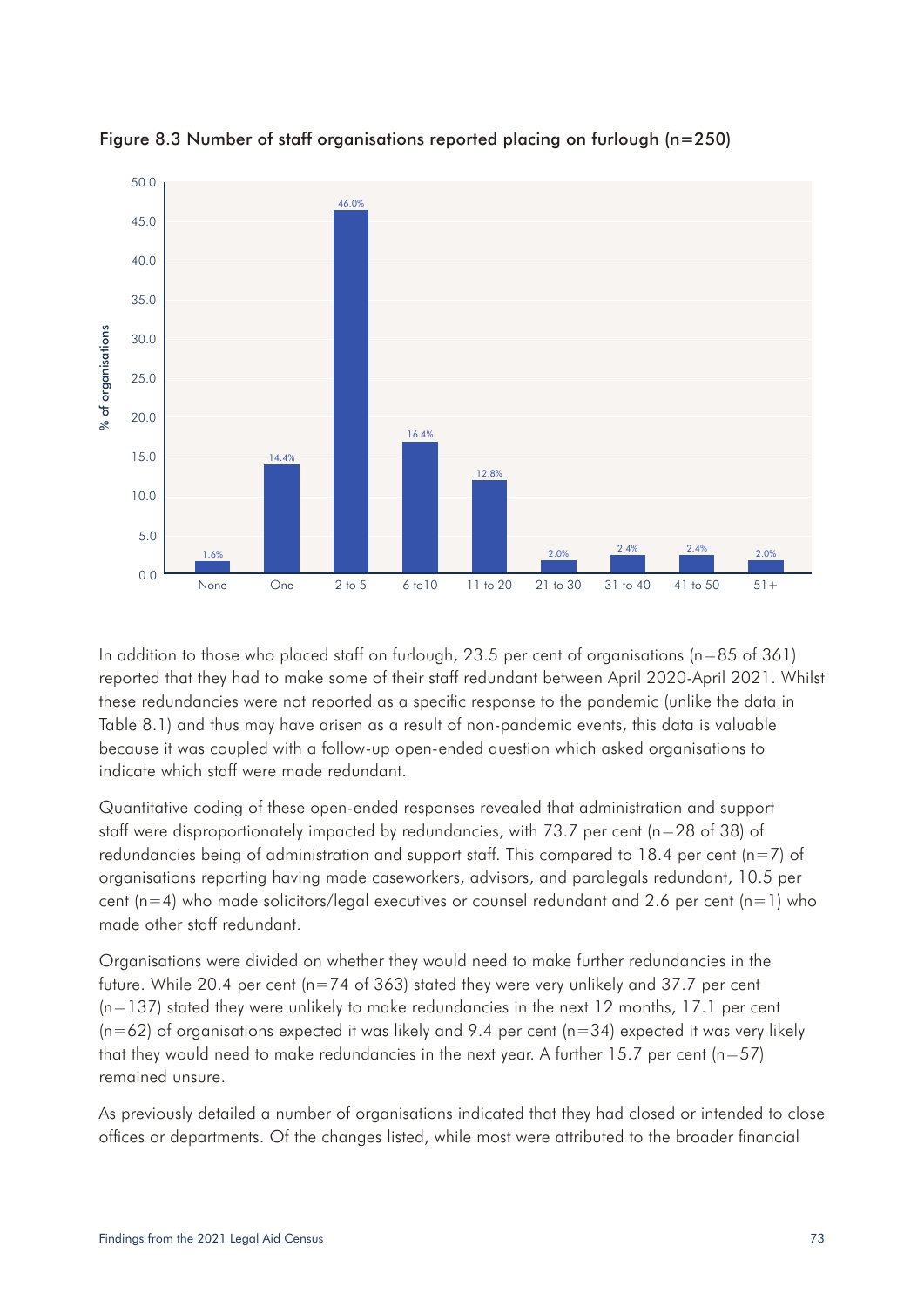instability of the legal aid sector, a small number of organisations attributed the changes directly to the impact of Covid-19.

Organisations also specified whether they had other income sources aside from legal aid or private legal work. What emerged from these responses was that most organisations did not receive any other form of funding (76.4%,  $n=272$  of 356). A total of 21.3 per cent ( $n=76$ ) received other forms of grant funding from trusts and foundations,  $14.6$  per cent ( $n=52$ ) received local government funding and a small proportion (7.0%, n=25) received central government funding.

Of the 76 organisations who reported receiving other forms of grant funding from trusts and foundations, only a small number  $(7.9\%$ ,  $n=6$ ) reported that the sources of funding were quite certain for the future. Most organisations reported that the funding was either quite uncertain  $(38.2\%$ , n=29) or very uncertain  $(25.0\%$ , n=19) with a further 28.9 per cent (n=22) indicating that they were neither certain or uncertain.

For those organisations supported by charitable grants in addition to legal aid funding, organisations listed 80 different sources from charitable trusts and foundations. The National Lottery (50.7%, n=36 of 71) funded the highest number followed by the Legal Education Foundation  $(40.8\%$ , n=29). The Access to Justice Foundation  $(22.5\%$ , n=16), the Community Justice Fund (22.5%, n=16), Trust for London (21.1%, n=15) and AB Charitable Trust (19.7%, n=14) also funded higher numbers of organisations. The next most commonly identified sources of funding were City Bridge Trust, the London Legal Support Trust, the charitable foundations of city law firms and the Baring Foundation.<sup>152</sup>

The impact on staffing within chambers appeared to be much less significant than the impact on organisations, with 61.3 per cent ( $n=19$  of 31) of chambers reporting no changes to their staffing levels within the last three years, including the initial year of the pandemic during April 2020 - April 2021. In comparison, 38.7 per cent  $(n=12)$  of chambers reported that their staffing levels had changed.

A follow-up open-ended question designed to allow chambers to explain the changes to staffing levels, found that half of chambers reported expanding their staff levels (50.0%, n=5 of 10), whilst half reported their staff levels contracting  $(50.0\% , n=5)$ .

In addition, 46.9 per cent ( $n=15$  of 32) of chambers reported that they intended to change or reduce the size of their premises due to the financial impact of Covid-19, compared to 53.1 per cent (n=17) who did not. Analysis of a follow-up open-ended question designed to allow chambers to explain the reasons for reducing the size of their premises revealed that reductions in response to Covid-19 were overwhelmingly attributed to changes in working practices and a reduced need for office space.

The high rate of furloughed staff and the prevalence of staff redundancies within organisations and chambers has also had knock-on effects for employment conditions - over and above the impact of remote working. With administrative and support staff disproportionately affected by redundancies and furloughing, the work of these individuals was distributed amongst the remaining workforce. As one practitioner explained: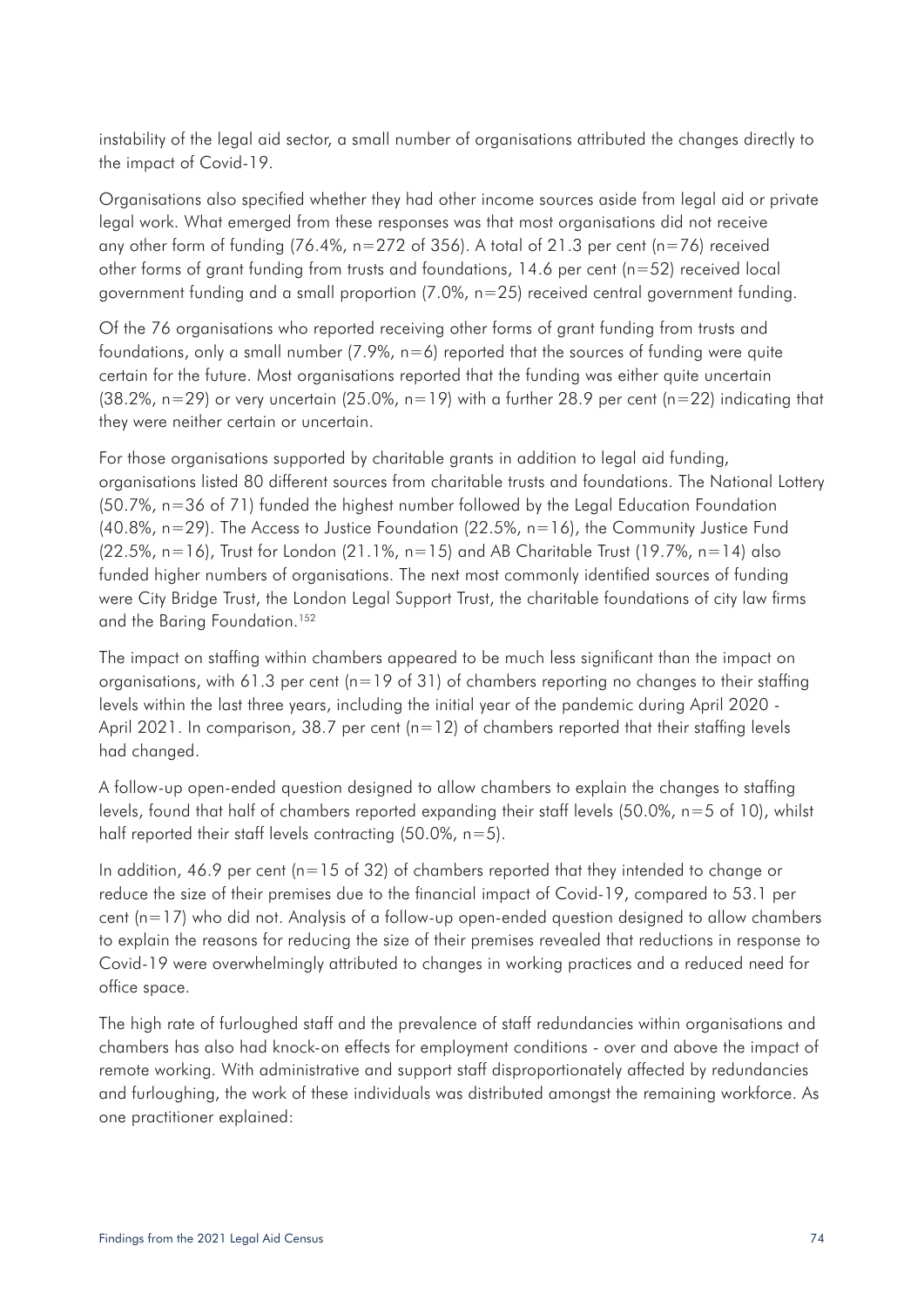*"We had to furlough a lot of staff which left those left working under extreme pressure. There was very low morale with people working crazy hours to try and service the contract. Resentment built up between those working and those on furlough. The way the media talk about legal aid generally really gets people down and at a time like this it made things far worse."*<sup>153</sup>

Such concerns were not isolated. When asked about the impact of Covid-19 on their work, 12.0 per cent (n=105 of 875) of practitioners indicated that they were struggling to cope with the increased level of administration and pressure that resulted from other staff members within their organisations being furloughed or made redundant.<sup>154</sup>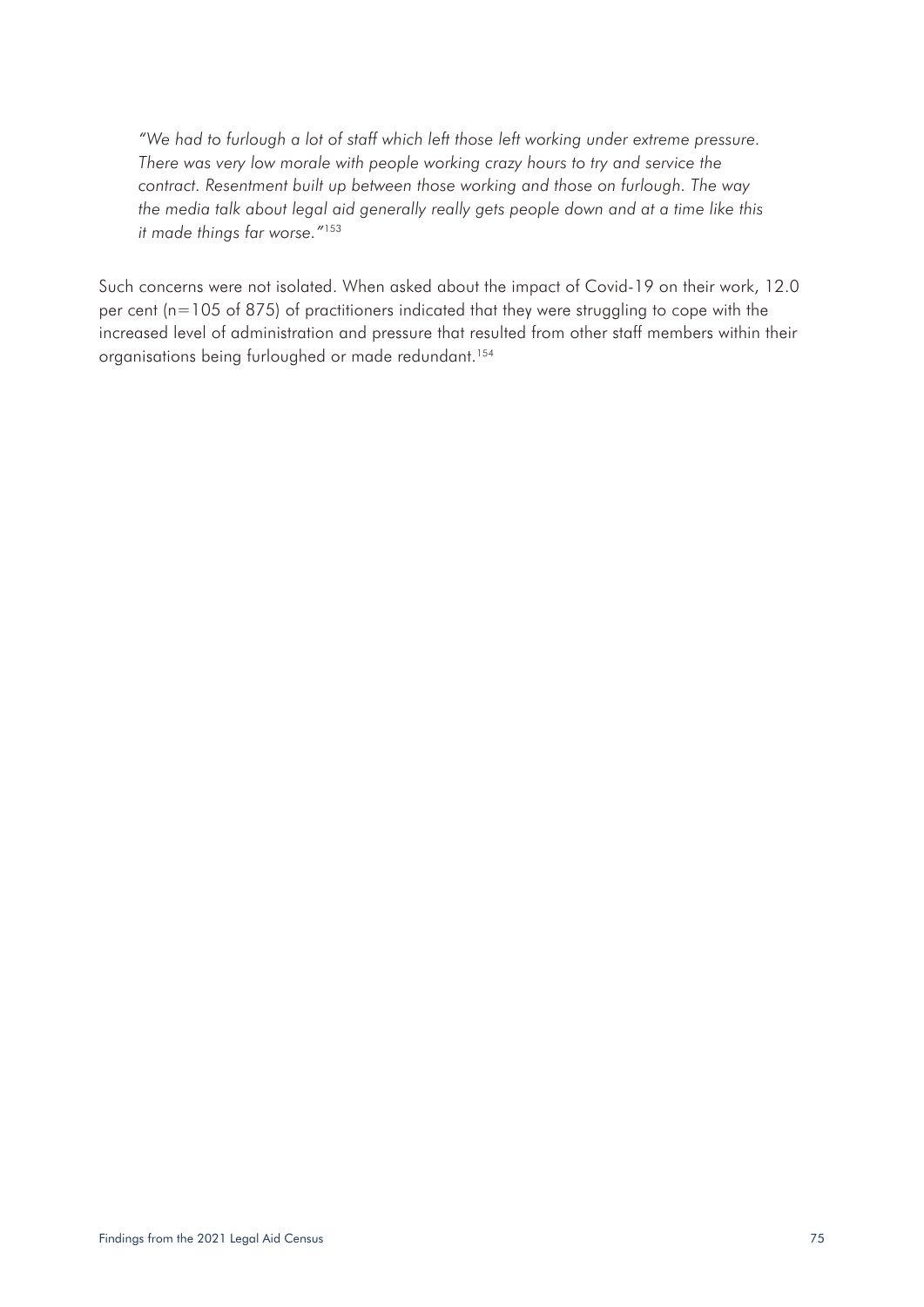# 9. Facing the Future of Legal Aid

Findings from the census make clear that in the view of the sector, the issues that arise are a function of systemic underfunding coupled with the onerous bureaucratic requirements that currently accompany the administration of legal aid. Taking the findings as a whole, there is a view that legal aid is heavily subsidised by the goodwill of professionals, many of whom are required to contribute their time 'pro bono' in order to effectively serve each client as a result of the current fee scheme. As the challenges of training, recruitment, burnout make clear, this is not sustainable.

### 9.1 Challenges Faced

The findings from the Legal Aid Census and reported in the preceding sections make clear that whilst financial matters are low on the list of motivations for pursuing a career in legal aid, the financial difficulties of practising within the current fee system and the corresponding impact this has on practitioner wellbeing, work/life balance and quality of service provision quickly come to occupy an outsized influence in the lives of legal aid practitioners, and the running of legal aid organisations and chambers. The difficulties associated with the funding of legal aid and its attendant obligations (e.g. LAA administration) and ramifications (workload, wellbeing) are also plainly reflected in the responses provided by practitioners when asked for their general views on what they saw as the most significant challenges facing the legal aid profession.

As shown in Table 9.1, financial challenges are at the forefront of practitioners' minds, with practitioners most concerned with chronic austerity measures and funding cuts at 40.6 per cent ( $n=339$  of 836) and poor remuneration (36.8%,  $n=308$ ). While the top two issues identified were explicitly financial in nature, the three that followed - recruiting lawyers and staff  $(21.2\%, n=177)$ , lack of resources or support from the government (18.3%, n=153), and retaining lawyers (14%, n=117) - were implicitly financial. Specifically, an inability to recruit and retain practitioners may be seen as a direct consequence of the precarious financial position so many legal aid organisations find themselves in, and this raises key issues as to the sustainability of the sector as a whole.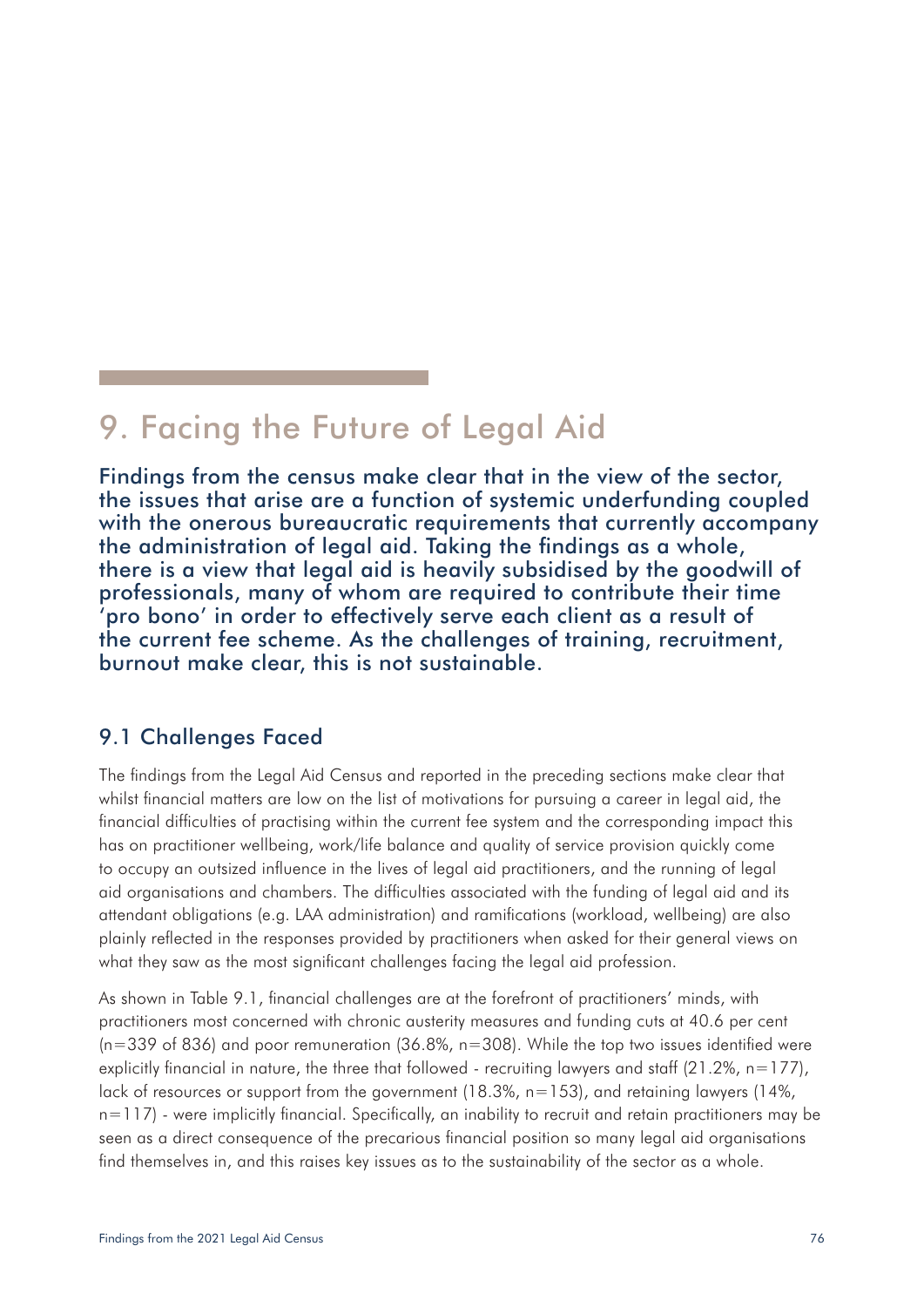In line with many of the motivations expressed by practitioners upon first entering into the profession, the responses detailed in Table 9.1 also reinforce the commitment of practitioners to the provision of access to justice, as reflected in the concerns regarding the emergence of advice deserts/closing down of legal aid services/cost of maintaining a legal aid practice (9.1%, n=76) and the threshold requirements imposed on clients (4.3%, n=36). The challenges identified by practitioners also pointed to concerns regarding the extent to which altruistic motivations for entering into the profession could continue to persist in the face of unsustainably large workload/'burn out' (10.3%, n=86) and negative public/media attitudes towards the profession  $(5.5\%, n=46)$ .

#### Table 9.1. The most significant challenges facing the legal aid profession identified by practitioners (n=836)

|                                                                                                                   | $\overline{\mathsf{N}}$ | $\frac{0}{0}$ |
|-------------------------------------------------------------------------------------------------------------------|-------------------------|---------------|
| Austerity measures/funding cuts                                                                                   | 339                     | 40.6          |
| Poor remuneration                                                                                                 | 308                     | 36.8          |
| Recruiting lawyers/staff                                                                                          | 177                     | 21.2          |
| Lack of resources/support from the Government                                                                     | 153                     | 18.3          |
| Retaining lawyers                                                                                                 | 117                     | 14.0          |
| Unsustainably large workload/'burn out'                                                                           | 86                      | 10.3          |
| Unsustainability of legal aid practice                                                                            | 76                      | 9.1           |
| Administrative issues related to other components of the justice system<br>(including Legal Aid Agency and HMCTS) | 57                      | 6.8           |
| Negative public/media attitudes towards the profession                                                            | 46                      | 5.5           |
| Remuneration not commensurate with inflation                                                                      | 37                      | 4.4           |
| The threshold requirements are too high for clients to access justice/concerns<br>about accessibility of justice  | 36                      | 4.3           |
| Lack of diversity in the legal aid sector                                                                         | 23                      | 2.8           |

Financial concerns were also a significant challenge facing organisations, albeit these concerns lagged behind a concern with administration. When asked to select the five main challenges facing their organisations (the ten most frequently selected of which appear in Table 9.2 below), issues pertaining to the Legal Aid Agency administration (75.8%, n=273 of 360), funding and resources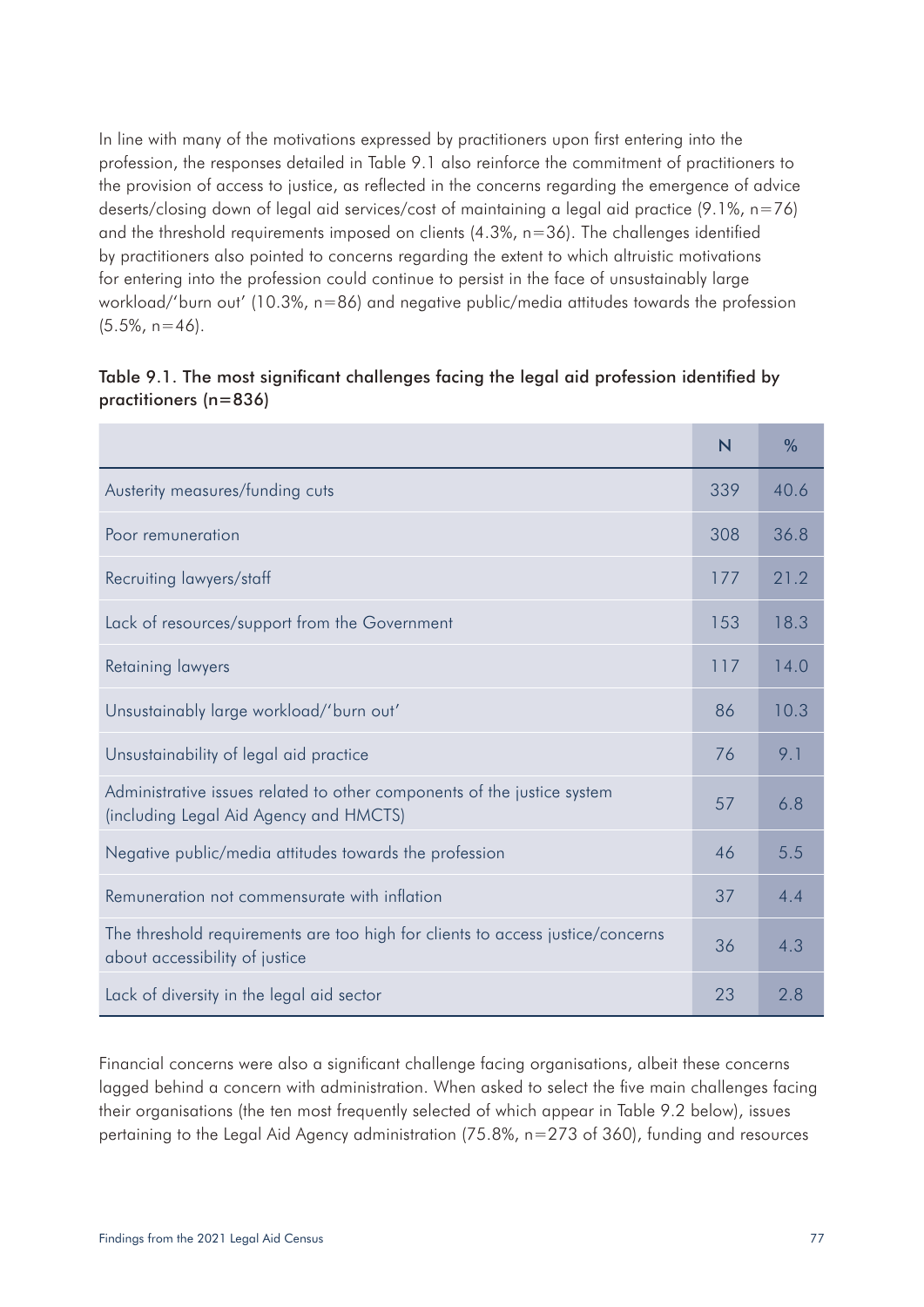(58.3%, n=210) staff recruitment (42.2%, n=152), budgeting (27.5%, n=99), and capacity of service providers to meet community and client needs (27.2%, n=98) dominated.

|                                                    | $\overline{\mathsf{N}}$ | %    |
|----------------------------------------------------|-------------------------|------|
| Legal Aid Agency administration                    | 273                     | 75.8 |
| Funding and resources                              | 210                     | 58.3 |
| Staff recruitment                                  | 152                     | 42.2 |
| <b>Budgeting</b>                                   | 99                      | 27.5 |
| Capacity of service to meet community/client needs | 98                      | 27.2 |
| Staff retention                                    | 84                      | 23.3 |
| Managing staff health and wellbeing                | 81                      | 22.5 |
| Political environment                              | 66                      | 18.3 |
| Accommodations and premises                        | 50                      | 13.9 |
| Strategic planning                                 | 45                      | 12.5 |

|  | Table 9.2 Ten organisational challenges most frequently selected by organisations (n=360) <sup>155</sup> |  |  |
|--|----------------------------------------------------------------------------------------------------------|--|--|
|  |                                                                                                          |  |  |

Organisations explained the factors underpinning these challenges in a follow-up open-ended question. These responses revealed that the challenges were largely attributed by organisations to funding, profitability and sustainability at 59.4 per cent (n=133 of 207), followed by legal aid contract and claim issues (39.7%, n=89) and issues with recruitment and retention (26.3%,  $n=59$ ).<sup>156</sup>

Financial challenges and challenges related to the administrative burden of working in legal aid were both identified as sector-wide concerns by the profession.

### 9.2 Addressing the Challenges Identified

It is perhaps not surprising then that when asked 'What would make the system more effective' and 'What recommendations do you have to address these or to otherwise improve the sector?' the responses provided by practitioners made clear the need for greater investment to ensure the future sustainability of legal aid. As detailed in Table 9.3 over three quarters (75.7%, n=608 of 803) of practitioner respondents suggested that "more funding/investment to allow for fairer fees/wages'' would improve the legal aid system. Respondents also suggested "more flexibility/less bureaucracy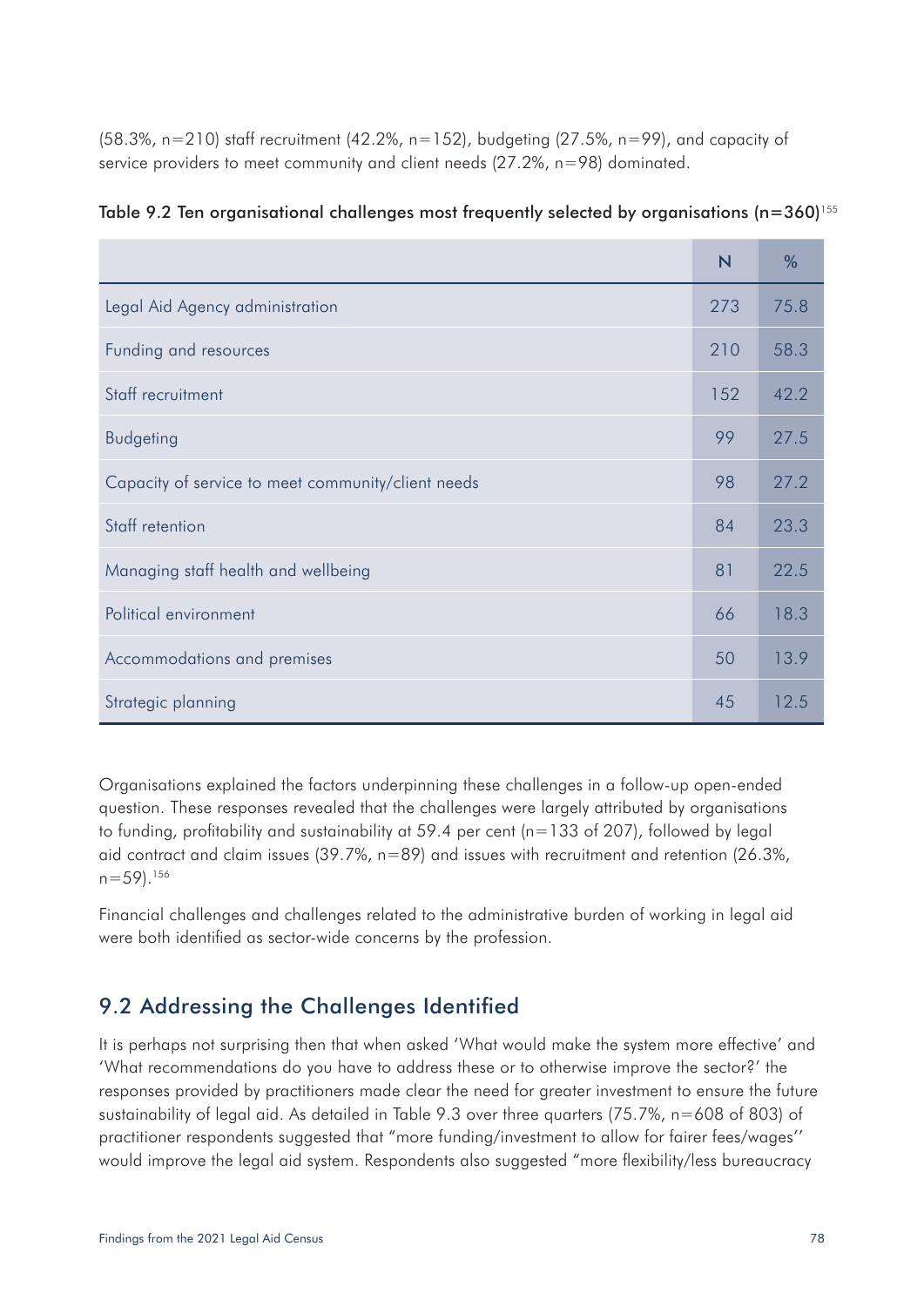and red tape from the LAA" (18.6%,  $n=149$ ), "better understanding[s] of the amount of work that is actually carried out compared to that which is remunerated for"  $(17.6\% , n=141)$ , and "abolish[ing] LASPO changes/expand[ing] eligibility/improv[ing] accessibility of legal aid" (17.1%,  $n=137$ ). These responses point to several recurring themes: the insufficiency of the existing fee regime, challenges relating to the Legal Aid Agency, discrepancies between remuneration and work responsibilities, and the negative effects of the LASPO changes.157

| Table 9.3. Ten most frequent suggestions for improving the legal aid system (n=803) $\,$ |  |
|------------------------------------------------------------------------------------------|--|
|------------------------------------------------------------------------------------------|--|

|                                                                                                                  | $\overline{\mathsf{N}}$ | %    |
|------------------------------------------------------------------------------------------------------------------|-------------------------|------|
| More funding/investment to allow for fairer fees/wages                                                           | 608                     | 75.7 |
| More flexibility/less bureaucracy and red tape from the LAA                                                      | 149                     | 18.6 |
| Better understanding of the amount of work that is actually carried out<br>compared to that which is remunerated | 141                     | 17.6 |
| Abolish LASPO changes/expand eligibility/improve accessibility of legal aid                                      | 137                     | 17.1 |
| More positive portrayal of lawyers in the media/by the government<br>and more appreciation generally             |                         | 13.2 |
| Need for more good quality lawyers                                                                               | 55                      | 6.8  |
| More streamlined claiming processes/simpler fee structures                                                       | 50                      | 6.2  |
| Better IT systems/infrastructure (e.g. improving/replacing CCMS)                                                 | 46                      | 5.7  |
| Better training for professionals                                                                                | 40                      | 5    |
| Greater efficiency/better communication within the courts                                                        | 38                      | 4.7  |

A call for greater investment and funding throughout the sector to address these challenges was also reiterated by the responses of both chambers and organisations. When asked to provide any additional information about their legal aid work, the open-ended responses of chambers most often referenced the need for better funding and fees in legal aid. For example, of the eight chambers who provided an answer, four indicated that legal aid needed better funding. Relatedly, they also emphasised the risks and disadvantages that come with taking on legal aid work, with three sets of chambers suggesting that it is more difficult to receive instructions from solicitors, or that legal aid work may actually pose a risk for the future of their chambers.

A similar open-ended question that allowed organisations to offer additional commentary yielded responses from 118 organisations.<sup>158</sup> In these responses, organisations reiterated that legal aid fees were too low, with 47.5 per cent ( $n=56$ ) of 118 organisations stating that the profession required better funding. Notably, 43.2 per cent  $(n=51)$  of organisations added that they were disincentivised from engaging in legal aid work in the future; specifically, they stated that they would try to avoid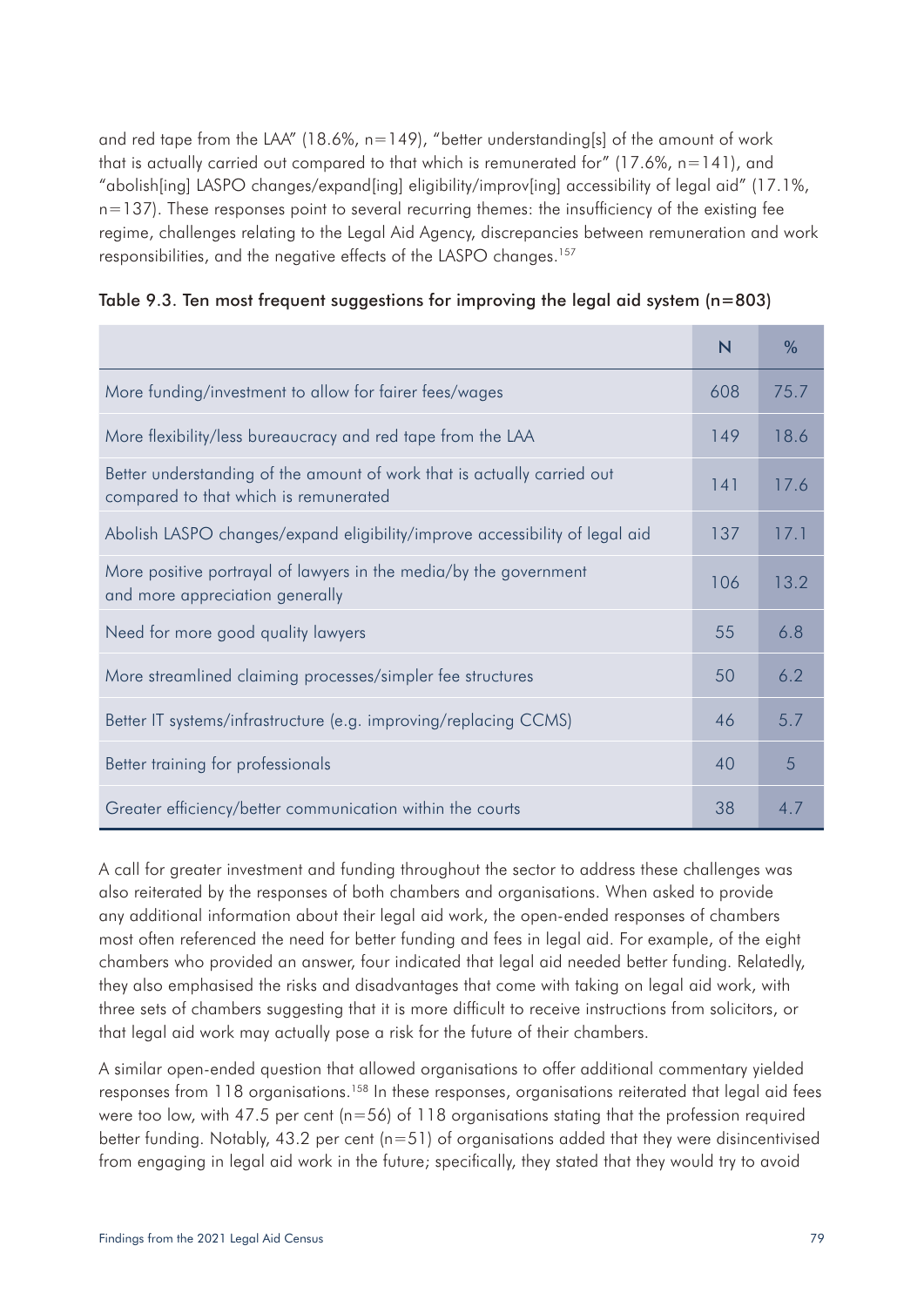legal aid work, they needed to restrict legal aid work at their organisations, legal aid work poses risks for the future, and it was hard to attract solicitors to legal aid. One practitioner asserted that "*[a]t current rates and with the LAA acting as they do we do not see the firm continuing to offer criminal legal aid for very much longer, albeit there is no-one to fill the gap. Altruism only goes so far.*"159 Another practitioner similarly expressed concerns about the viability of renewing legal aid contracts:

*"I have previously worked in law centres and believe that everyone should be able to access justice. I took on the legal aid contract to help those more vulnerable in our community. I knew that I would not have the same salary as solicitors in purely private*  firms but I did not expect to lose money. I did not expect my workload to be so high, the *administration costs and time to be so high and the reward to be so low. If the situation with legal aid does not change then I will have to think about whether I will apply to renew the contract next time."*<sup>160</sup>

The responses of organisations and chambers were therefore closely aligned with the concerns identified by practitioners, and increased funding and investment in the sector was perceived by all as the most significant possible way to address these concerns. A further 26.3 per cent ( $n=31$ ) of organisations reinforced the importance of legal aid work and their commitment to social justice, notwithstanding the 22.0 per cent of organisations  $(n=26)$  who noted problems with the administration/funding of legal aid and the work of the Legal Aid Agency, the 10.2 per cent (n=12) who noted the pressures on fee earners and hard work entailed in providing legal aid services.

Whilst only 10.2 per cent  $(n=12)$  of organisations offered the (unprompted) insight that they were effectively subsidising the cost of the legal aid work they undertook, taking the findings from the census as a whole suggests that this practice is in fact one of the defining features of the current legal aid scheme. By accepting rates significantly below market level once the time taken to complete work is factored in, or by accepting only partial payment for the work they undertake, practitioners and organisations underwrite the legal aid system. This financial gap is either absorbed by the practitioner by working longer hours (in turn reducing their hourly wage) or by supplementing legal aid work with private work. This practice invariably results in some costs being passed on to private clients with implications for middle income access to justice.

When former legal aid practitioners were asked if they had anything else to add concerning their time in legal aid, 79 provided a response. Of these, 44.3 per cent (n=35) said there were too many ancillary problems that take time away from legal work, while 40.5 per cent (n=32) suggested that access to justice has diminished and a lack of funding creates more work for fewer practitioners. Around a quarter (24.1%, n=19) also reported that the remuneration was not commensurate with the effort and responsibility required. These issues all speak to fundamental problems with legal aid, not the appeal of another area or profession.

This is evident in the following quote from a respondent, which indicates that although legal aid work is satisfying, it is also very difficult to sustain:

*"Legal aid work is both immensely satisfying and hugely frustrating. The legal issues which arise are complex and interconnected in a way which legal aid funding isn't. At a first client interview, the issue which the client thinks will be the primary problem*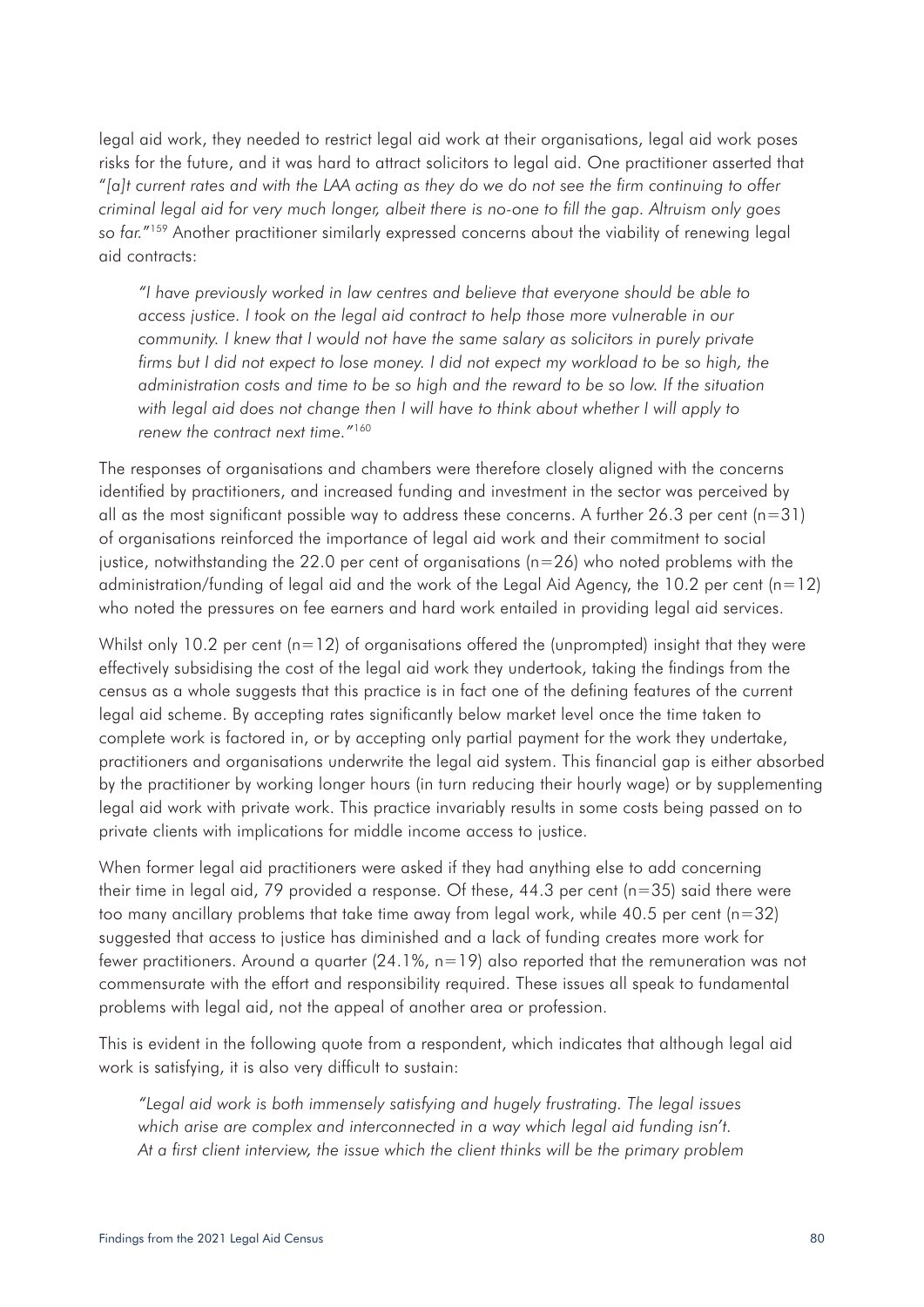*quite often isn't. A housing problem, for example, may be inextricably linked with both community care and welfare benefits but the funding will only address part of the whole. Often it seemed as though cases were a never-ending series of knots; there was rarely a final sense of closure; particularly where there were issues around capacity and access to support services. Many clients had numerous case files across different areas of law and funding. An awful lot of the work required expectation management."*<sup>161</sup>

Leaving legal aid can largely be attributed to a response to the problems that exist in the sector. These practitioners felt pushed out of legal aid rather than pulled to different work. This sentiment is reinforced by a quarter of legal aid leavers  $(25.3\% , n=20)$  who offered further comments noting that they enjoyed legal aid and would go back if it was possible.

#### 9.3 What next for Legal Aid?

This Census has provided the first comprehensive snapshot into the legal aid sector and those who comprise the legal aid workforce in England and Wales. In doing so, it has challenged several narratives which are commonly used in relation to legal professionals, such as the assumption that practitioners only come from privileged socio-economic backgrounds and circumstances, that legal professionals tend to earn significant salaries, or even that the main reason that people pursue careers in legal aid is because they are motivated to increase their own personal wealth. Findings make clear that for the vast majority a career in legal aid is a vocation, not an occupation.

The census findings reveal that the legal aid sector is characterised by significant financial insecurity, which in turn has led to crisis. Nearly every problem identified by respondents could be traced to the inadequacy of legal aid funding. This poses a critical and tangible threat to the ability of legal aid organisations and chambers to operate, the sustainability of the current workforce, the possibilities for recruiting and retaining the future generation of legal aid practitioners, and the accessibility of justice for the individuals and communities that rely upon legal aid services.

While it may be tempting to attribute several of the current problems to the unforeseen circumstances that came with the outbreak of the Covid-19 pandemic, many of these challenges pre-existed this crisis. The challenges facing the sector are also far from new. In fact, the insecurity and threats that were already being faced across the sector, meant that the organisations, chambers and practitioners were less resilient in their ability to withstand the economic, practical, and emotional impact of Covid-19.

Although the resilience, commitment and dedication of those who make up the legal aid sector and those who intend to pursue a career in it is clear, the responses call into question how long it is before this resilience, commitment and dedication is exhausted. The recurring message from the census is the dire need for investment and a shift away from relying on the goodwill of practitioners and (in some cases) the income generated via privately funded work, to subsidise the legal aid scheme. The implicit expectation that practitioners contribute their time 'pro bono' in order to effectively serve each client denies fair remuneration and recognition for work performed. This not only deters new practitioners, and drives out existing ones, it distracts current practitioners from what should be their central focus: providing quality services to those who are (often) most likely to face disadvantage and exclusion in society.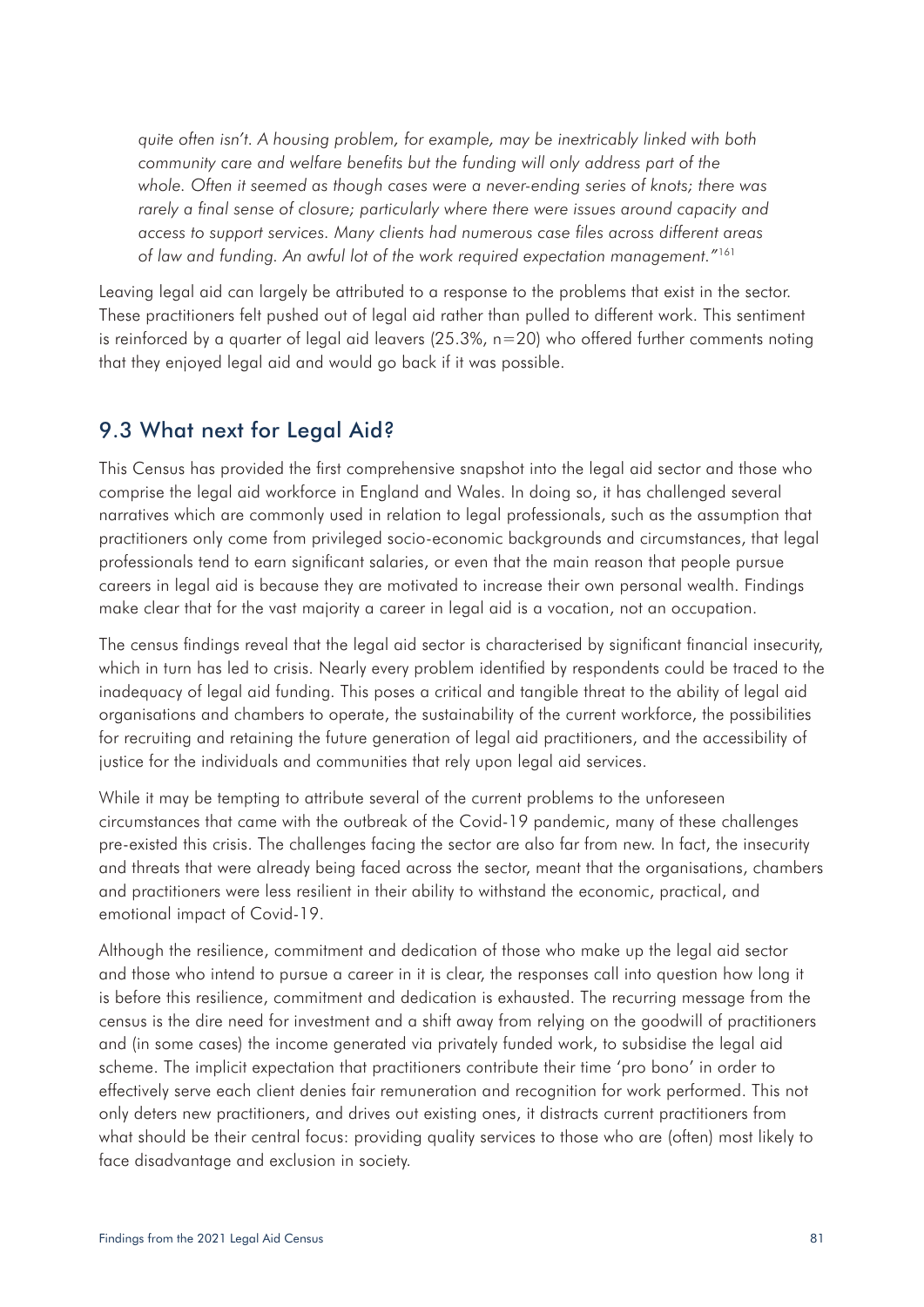# Appendix A Characteristics of Census Respondents

#### Table A.1 Key demographic characteristics of legal aid leavers

|                  |                                            | N   | %    |
|------------------|--------------------------------------------|-----|------|
| Age<br>$(n=254)$ | $22 - 25$                                  | 6   | 2.4  |
|                  | $26 - 30$                                  | 16  | 6.3  |
|                  | $31 - 35$                                  | 23  | 9.1  |
|                  | $36 - 40$                                  | 40  | 15.7 |
|                  | $41 - 50$                                  | 67  | 26.4 |
|                  | $51 - 59$                                  | 60  | 23.6 |
|                  | $60+$                                      | 42  | 16.5 |
| <b>Ethnicity</b> | Asian or Asian British                     | 14  | 5.6  |
| $(n=252)$        | Black, African, Caribbean or Black British | 5   | 2.0  |
|                  | Mixed or multiple ethnic groups            | 11  | 4.4  |
|                  | White British                              | 203 | 80.6 |
|                  | Other ethnic group                         | 19  | 7.5  |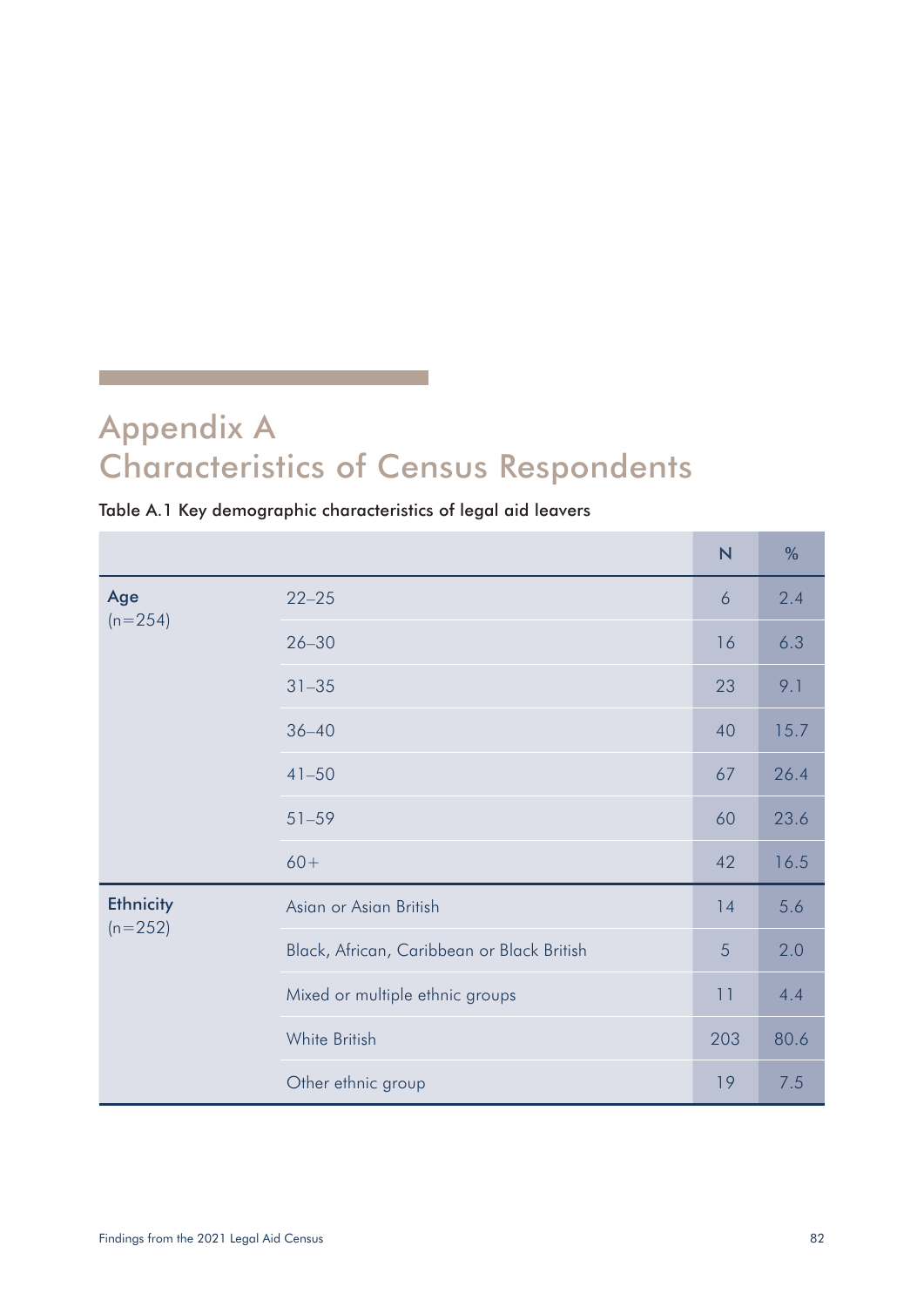|                                    |                                                 | $\overline{\mathsf{N}}$ | %    |
|------------------------------------|-------------------------------------------------|-------------------------|------|
| <b>Disability</b>                  | <b>No</b>                                       | 214                     | 84.6 |
| $(n=253)$                          | Yes                                             | 39                      | 15.4 |
| <b>Disability Type</b><br>$(n=39)$ | Deafness or partial hearing loss                | $\overline{4}$          | 10.3 |
|                                    | Blindness or partial sight loss                 | $\overline{0}$          | 0.0  |
|                                    | Learning disability                             | $\overline{2}$          | 5.1  |
|                                    | Learning difficulty or developmental disorder   | 1                       | 2.6  |
|                                    | Physical disability                             | 8                       | 20.5 |
|                                    | Mental health condition                         | 12                      | 30.8 |
|                                    | Long term/chronic illness, disease or condition | 20                      | 51.3 |
|                                    | Other                                           | 3                       | 7.7  |
| Gender<br>$(n=255)$                | Male                                            | 101                     | 39.6 |
|                                    | Female                                          | 147                     | 57.6 |
|                                    | Non-binary/prefer to self-identify              | $\overline{2}$          | 0.8  |
|                                    | Prefer not to disclose                          | 5                       | 2.0  |
| Role in Legal Aid<br>$(n=255)$     | Solicitor                                       | 127                     | 49.8 |
|                                    | <b>Barrister</b>                                | 70                      | 27.5 |
|                                    | Legal executive                                 | 8                       | 3.1  |
|                                    | Paralegal                                       | 27                      | 10.6 |
|                                    | Other                                           | 1                       | 0.4  |
|                                    | Caseworker                                      | 12                      | 4.7  |
|                                    | Costs lawyer                                    | 5                       | 2.0  |
|                                    | Advisor                                         | $\overline{4}$          | 1.6  |
|                                    | Trainee solicitor                               | $\mathbb{I}$            | 0.4  |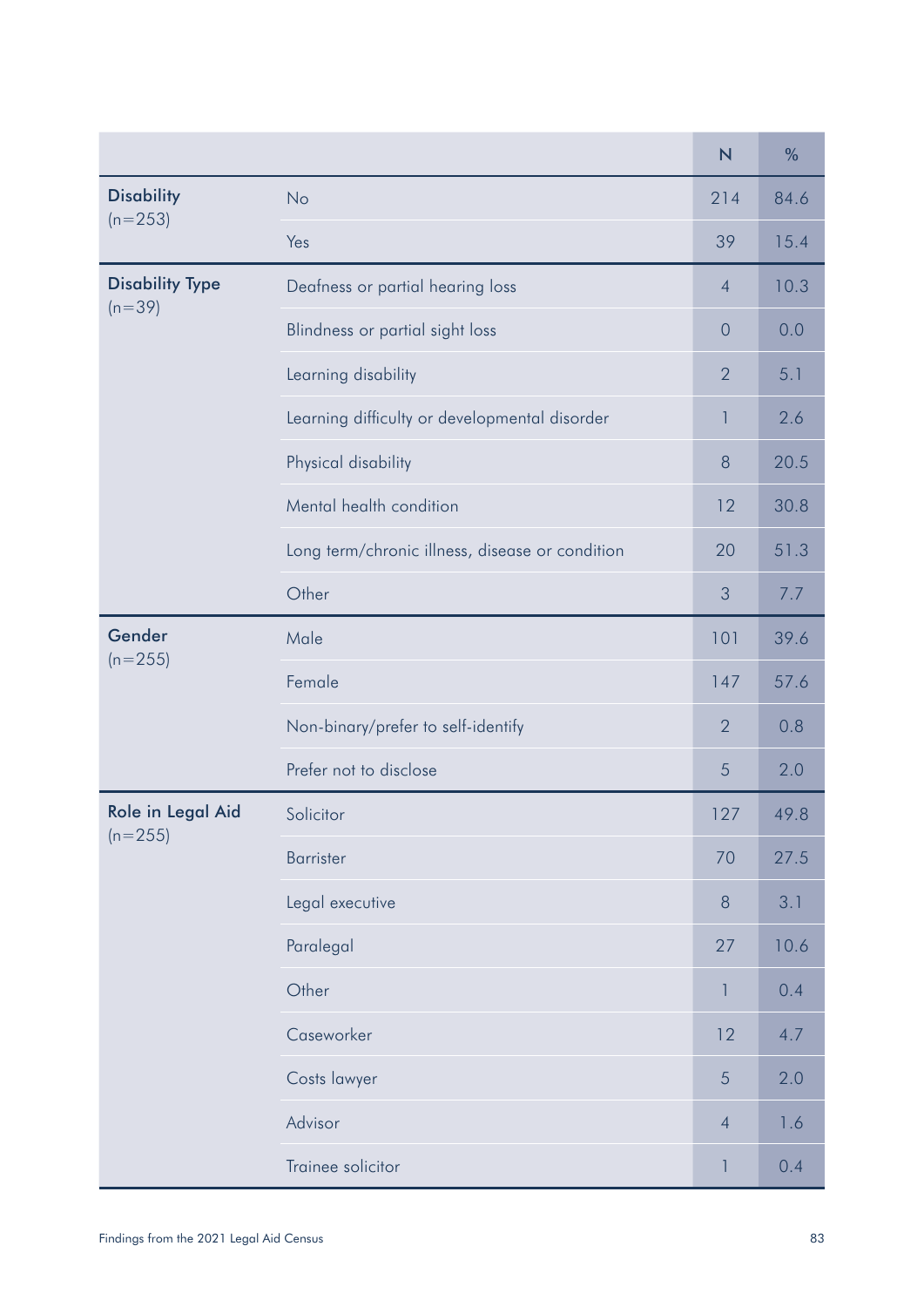|                                    |                                   | $\overline{\mathsf{N}}$ | %    |
|------------------------------------|-----------------------------------|-------------------------|------|
| Location                           | London                            | 122                     | 48.6 |
| $(n=251)$                          | South East England                | 51                      | 20.3 |
|                                    | South West England                | 19                      | 7.6  |
|                                    | English Midlands                  | 23                      | 9.2  |
|                                    | North East England                | 24                      | 9.6  |
|                                    | North West England                | 38                      | 15.1 |
|                                    | North Wales                       | 1                       | 0.4  |
|                                    | <b>West Wales</b>                 | $\mathbf{1}$            | 0.4  |
|                                    | <b>Mid Wales</b>                  | $\overline{O}$          | 0.0  |
|                                    | South Wales                       | 10                      | 4.0  |
| <b>Practice Areas</b><br>$(n=255)$ | Crime                             | 88                      | 34.5 |
|                                    | Prison law                        | 14                      | 5.5  |
|                                    | Claims against public authorities | 16                      | 6.3  |
|                                    | Community care                    | 21                      | 8.2  |
|                                    | Debt                              | 20                      | 7.8  |
|                                    | Discrimination                    | 11                      | 4.3  |
|                                    | Education                         | 9                       | 3.5  |
|                                    | Housing                           | 58                      | 22.7 |
|                                    | Mediation                         | $\overline{2}$          | 0.8  |
|                                    | Inquests                          | $\overline{7}$          | 2.7  |
|                                    | Actions against the police        | 9                       | 3.5  |
|                                    | Immigration & asylum              | 44                      | 17.3 |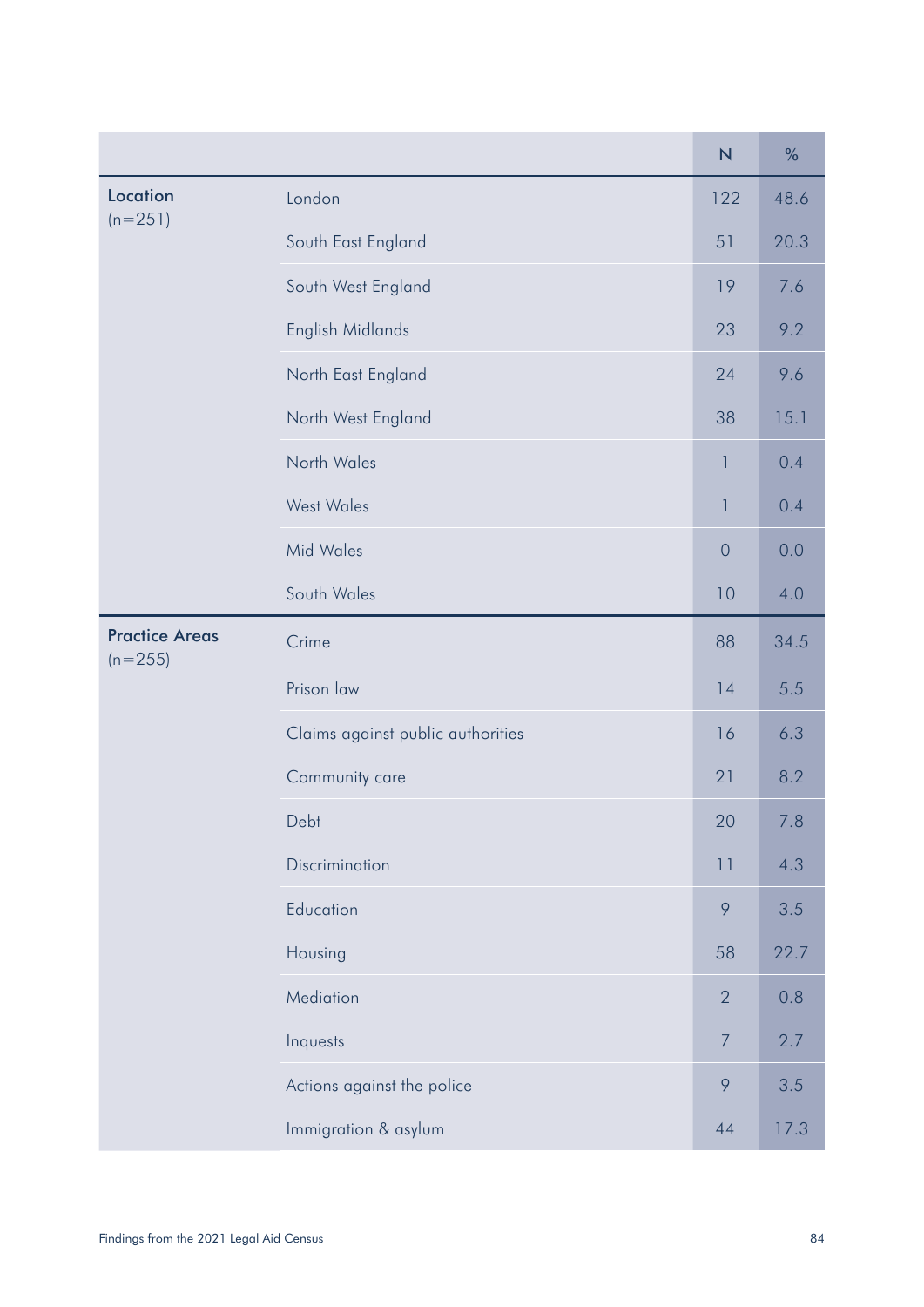|                                    |                     | N  | $\%$ |
|------------------------------------|---------------------|----|------|
|                                    | Family (private)    | 80 | 31.4 |
|                                    | Family (public)     | 66 | 25.9 |
|                                    | Clinical negligence | 13 | 5.1  |
|                                    | Mental health       | 10 | 3.9  |
|                                    | Welfare benefits    | 32 | 12.5 |
|                                    | Court of Protection | 10 | 3.9  |
|                                    | Other               | 17 | 6.7  |
| <b>Time Spent</b><br>in the Sector | Less than year      | 14 | 5.5  |
| $(n=255)$                          | $1-5$ years         | 68 | 26.7 |
|                                    | $6-10$ years        | 59 | 23.1 |
|                                    | $11-20$ years       | 68 | 26.7 |
|                                    | $21 + \gamma$ ears  | 46 | 18.0 |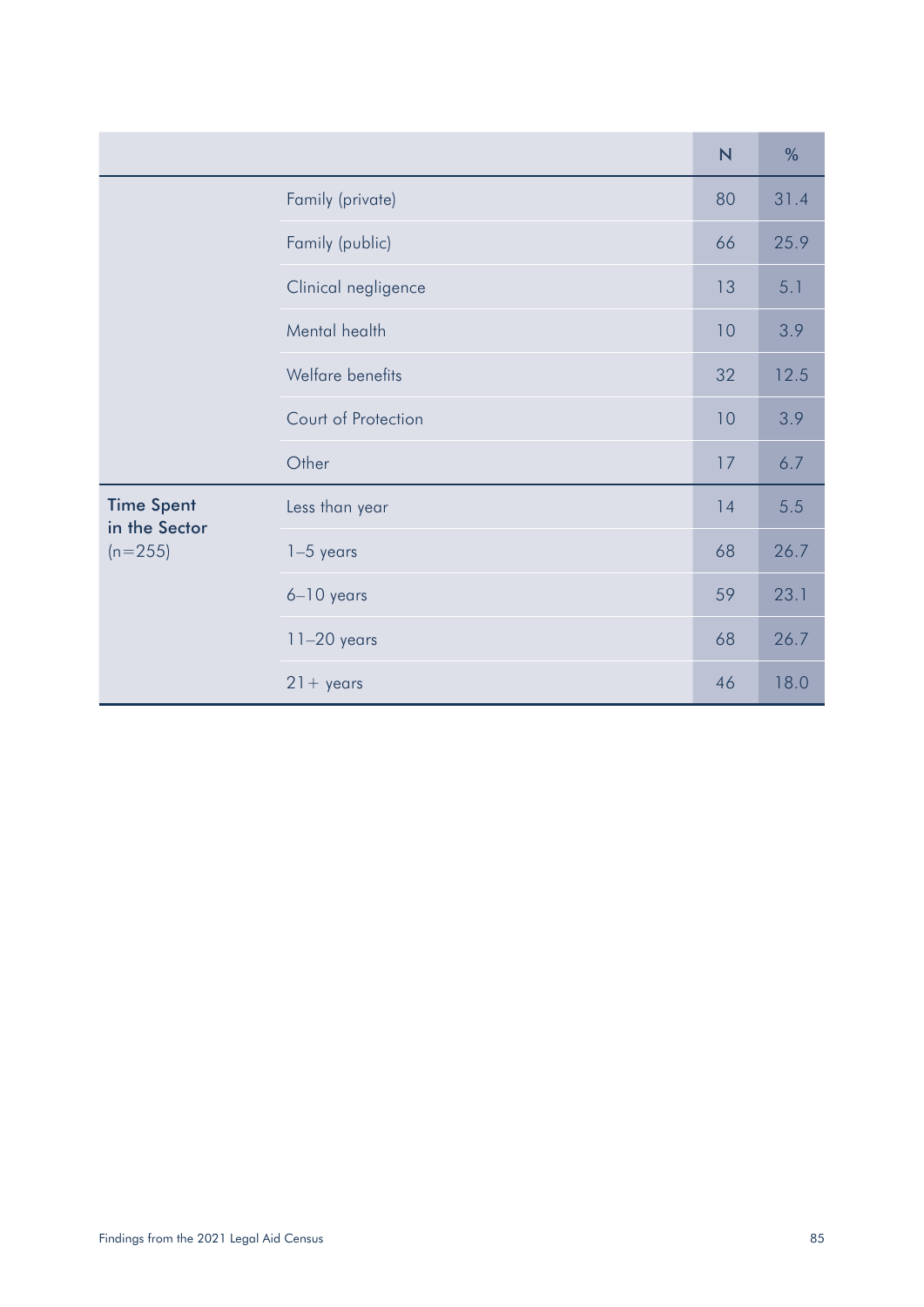|                                     |                                            | $\overline{\mathsf{N}}$ | %    |
|-------------------------------------|--------------------------------------------|-------------------------|------|
| Age                                 | $18 - 21$                                  | $\overline{4}$          | 0.3  |
| $(n=1203)$                          | $22 - 25$                                  | 77                      | 6.4  |
|                                     | $26 - 30$                                  | 165                     | 13.7 |
|                                     | $31 - 35$                                  | 170                     | 14.1 |
|                                     | $36 - 40$                                  | 139                     | 11.6 |
|                                     | $41 - 50$                                  | 273                     | 22.7 |
|                                     | $51 - 59$                                  | 234                     | 19.5 |
|                                     | $60+$                                      | 141                     | 11.7 |
| Gender                              | Male                                       | 460                     | 38.3 |
| $(n=1202)$                          | Female                                     | 732                     | 60.9 |
|                                     | Non-binary/prefer to self-identify         | $\overline{2}$          | 0.2  |
|                                     | Prefer not to disclose                     | 8                       | 0.7  |
| <b>Ethnicity</b><br>$(n=1197)$      | Asian or Asian British                     | 85                      | 7.1  |
|                                     | Black, African, Caribbean or Black British | 33                      | 2.8  |
|                                     | Mixed or multiple ethnic groups            | 56                      | 4.7  |
|                                     | White British                              | 927                     | 77.4 |
|                                     | Other ethnic group                         | 96                      | 8.0  |
| <b>Disability</b><br>$(n=1198)$     | No                                         | 1090                    | 91.0 |
|                                     | Yes                                        | 108                     | 9.0  |
| <b>Disability Type</b><br>$(n=107)$ | Deafness or partial hearing loss           | 6                       | 5.6  |
|                                     | Blindness or partial sight loss            | 6                       | 5.6  |

Table A2. Key demographic characteristics of practitioners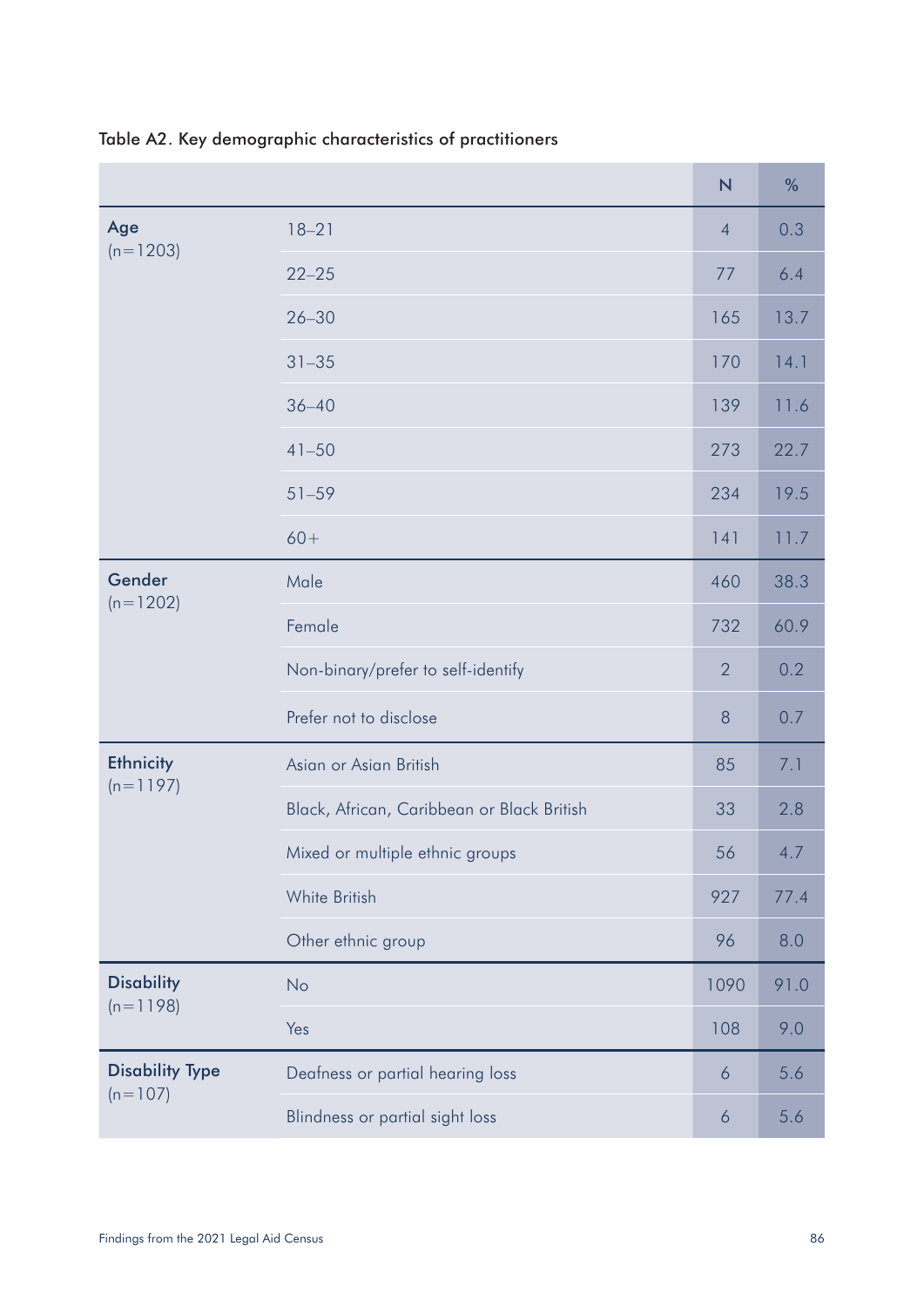|                        |                                                 | N              | %    |
|------------------------|-------------------------------------------------|----------------|------|
|                        | Learning disability                             | 10             | 9.3  |
|                        | Learning difficulty or developmental disorder   | 9              | 8.4  |
|                        | Physical disability                             | 17             | 15.9 |
|                        | Mental health condition                         | 26             | 24.3 |
|                        | Long term/chronic illness, disease or condition | 46             | 43.0 |
|                        | Neurodevelopmental disorder                     | $\overline{2}$ | 1.8  |
|                        | Other                                           | $\overline{2}$ | 1.8  |
| Location<br>$(n=1202)$ | London                                          | 558            | 46.4 |
|                        | South East England                              | 142            | 11.8 |
|                        | South West England                              | 114            | 9.5  |
|                        | English Midlands                                | 138            | 11.5 |
|                        | North East England                              | 134            | 11.1 |
|                        | North West England                              | 125            | 10.4 |
|                        | North Wales                                     | 11             | 0.9  |
|                        | <b>West Wales</b>                               | $\overline{2}$ | 0.2  |
|                        | <b>Mid Wales</b>                                | $\overline{0}$ | 0.0  |
|                        | South Wales                                     | 29             | 2.4  |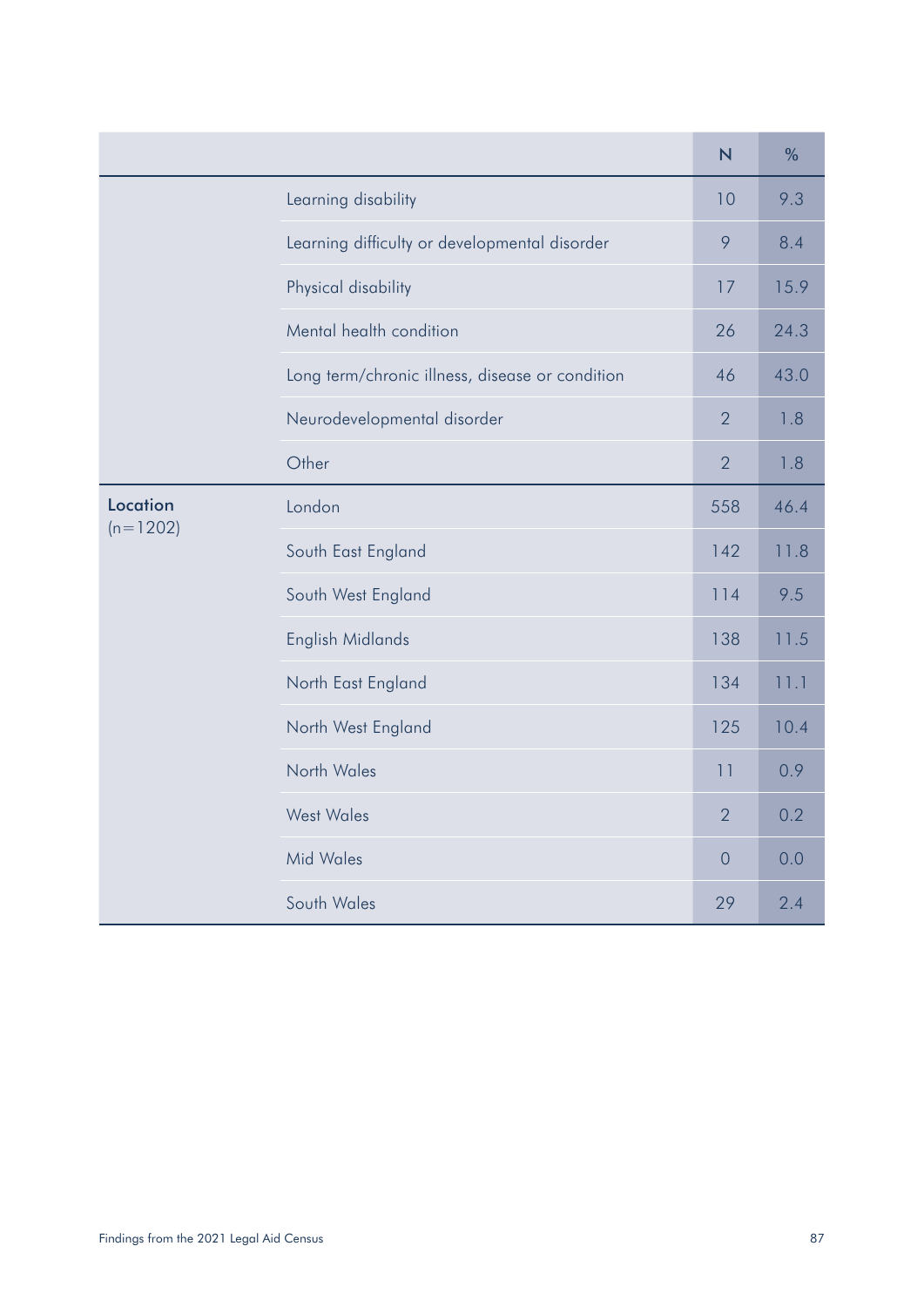|                                                |                                                         | $\overline{\mathsf{N}}$ | %    |
|------------------------------------------------|---------------------------------------------------------|-------------------------|------|
| Length of Time in<br><b>Legal Aid</b>          | Less than 1 year                                        | 66                      | 5.5  |
| $(n=1205)$                                     | $1-5$ years                                             | 289                     | 24.0 |
|                                                | $6-10$ years                                            | 157                     | 13.0 |
|                                                | $11-20$ years                                           | 293                     | 24.3 |
|                                                | $21 + \text{years}$                                     | 400                     | 33.2 |
| <b>Employment Status</b><br>$(n=1203)$         | Permanent                                               | 598                     | 49.7 |
|                                                | Fixed term                                              | 64                      | 5.3  |
|                                                | Ad hoc (in days or hours)                               | $\overline{4}$          | 0.3  |
|                                                | I am self-employed                                      | 533                     | 44.3 |
|                                                | I don't have an employment contract                     | 13                      | 1.1  |
|                                                | Unknown                                                 | 10                      | 0.8  |
| <b>Employer Type</b><br>$(n=1200)$             | Chambers                                                | 424                     | 35.3 |
|                                                | A for-profit firm that has contracts for legal aid work | 580                     | 48.3 |
|                                                | A not-for-profit specialist advice provider             | 64                      | 5.3  |
|                                                | Law centre                                              | 61                      | 5.1  |
|                                                | University law clinic                                   | $\overline{2}$          | 0.2  |
|                                                | Sole practitioner                                       | 16                      | 1.3  |
|                                                | Other                                                   | 53                      | 4.4  |
| Provision of Non-<br><b>Legal Aid Services</b> | Yes                                                     | 108                     | 9.0  |
| $(n=1194)$                                     | Yes                                                     | 1055                    | 88.4 |
|                                                | No                                                      | 139                     | 11.6 |

### Table A3. Employment characteristics of practitioners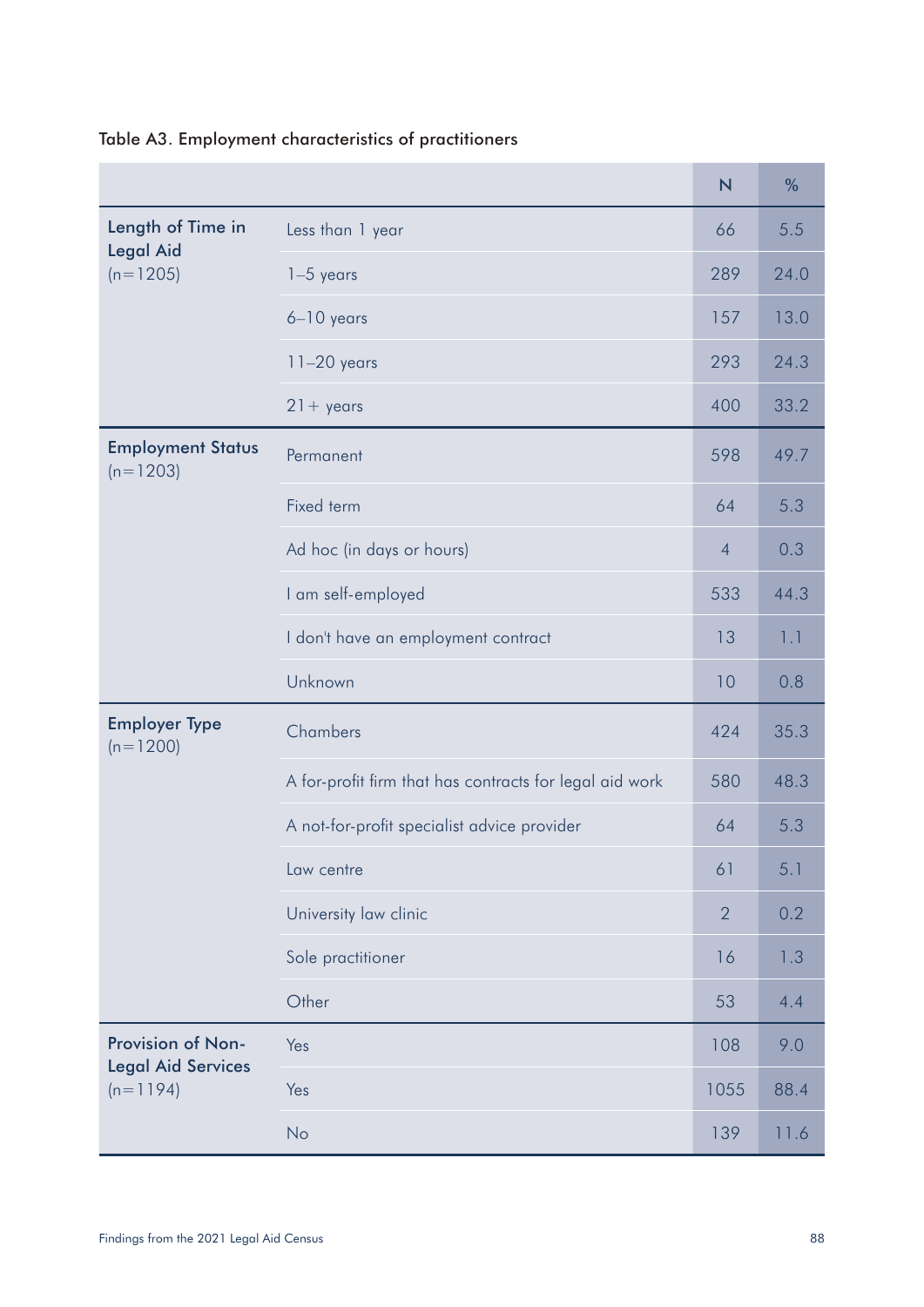|                                         |                                   | $\overline{\mathsf{N}}$ | %    |
|-----------------------------------------|-----------------------------------|-------------------------|------|
| <b>Principal Role</b>                   | Head of department                | 53                      | 4.4  |
| $(n=1206)$                              | Solicitor                         | 424                     | 35.1 |
|                                         | <b>Barrister</b>                  | 407                     | 33.7 |
|                                         | Legal executive                   | 24                      | 2.0  |
|                                         | Trainee/pupil/legal apprentice    | 125                     | 10.3 |
|                                         | Caseworker                        | 43                      | 3.6  |
|                                         | Clerk                             | $\overline{2}$          | 0.2  |
|                                         | Practice manager                  | 12                      | 1.0  |
|                                         | Director                          | 43                      | 3.6  |
|                                         | Head of chambers                  | 10                      | 0.8  |
|                                         | <b>Billing clerk</b>              | 24                      | 2.0  |
|                                         | Other                             | 16                      | 1.3  |
|                                         | Paralegal                         | 23                      | 1.9  |
| <b>Work Schedule</b><br>$(n = 1199)$    | Full-time                         | 795                     | 66.3 |
|                                         | Part-time                         | 121                     | 10.1 |
|                                         | Condensed hours                   | 20                      | 1.7  |
|                                         | Variable hours                    | 262                     | 21.9 |
|                                         | Other                             | 1                       | 0.1  |
| <b>Current Practice</b><br><b>Areas</b> | Crime                             | 357                     | 29.6 |
| $(n=1205)$                              | Prison law                        | 59                      | 4.9  |
|                                         | Claims against public authorities | 147                     | 12.2 |
|                                         | Community care                    | 139                     | 11.5 |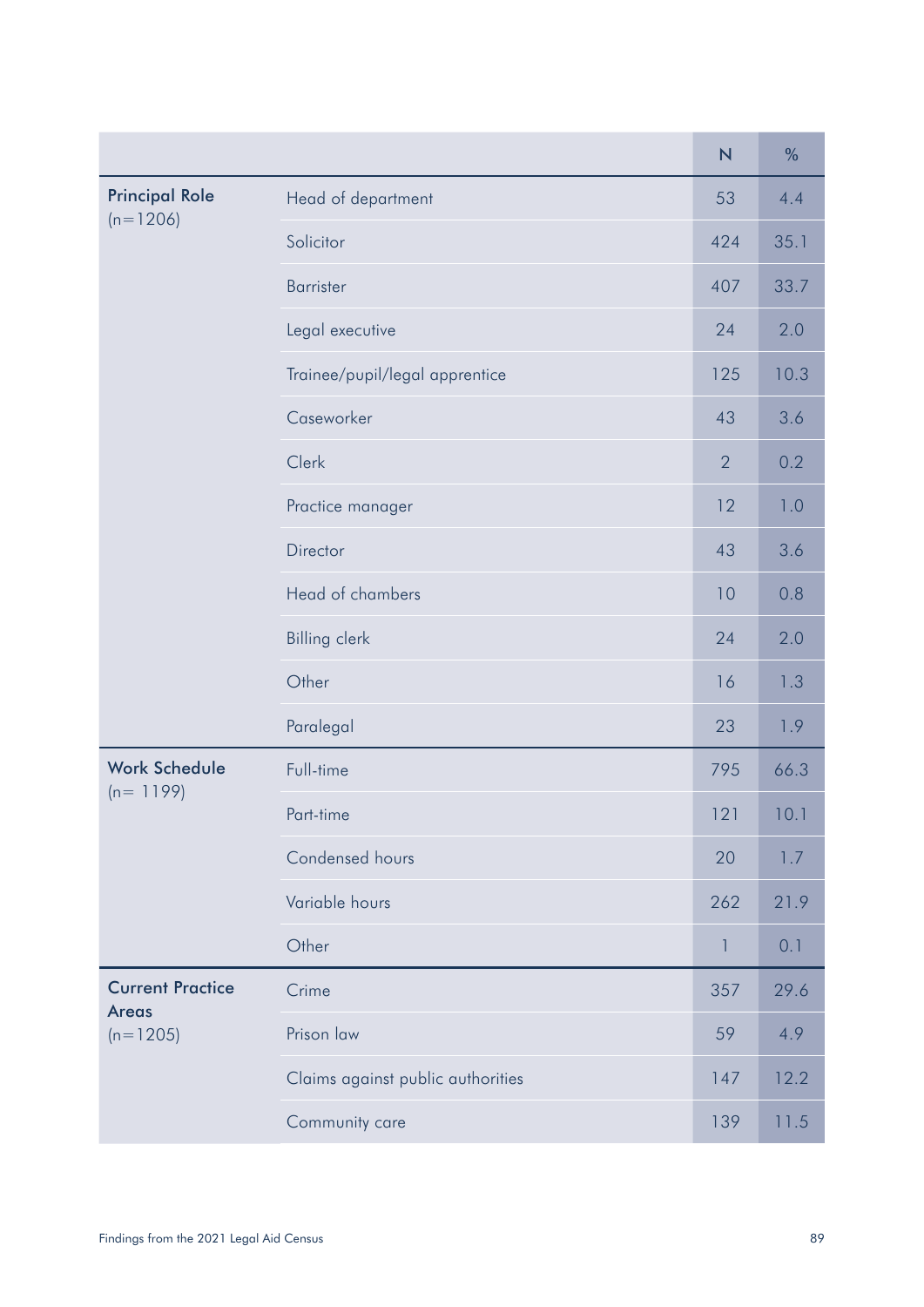|                              | N              | %    |
|------------------------------|----------------|------|
| Debt                         | 14             | 1.2  |
| Discrimination               | 74             | 6.1  |
| Education                    | 33             | 2.7  |
| Mediation                    | 13             | 1.1  |
| Housing                      | 222            | 18.4 |
| Immigration & asylum         | 123            | 10.2 |
| Family (public)              | 384            | 31.9 |
| Family (private)             | 349            | 29.0 |
| Clinical negligence          | 15             | 1.2  |
| Mental health                | 85             | 7.1  |
| Public law                   | 299            | 24.8 |
| Welfare benefits             | 49             | 4.1  |
| Court of Protection          | 141            | 11.7 |
| Other                        | 8              | 0.7  |
| Inquest and public inquiries | 18             | 1.5  |
| <b>AATP</b>                  | $\overline{2}$ | 0.2  |
| Employment                   | 3              | 0.2  |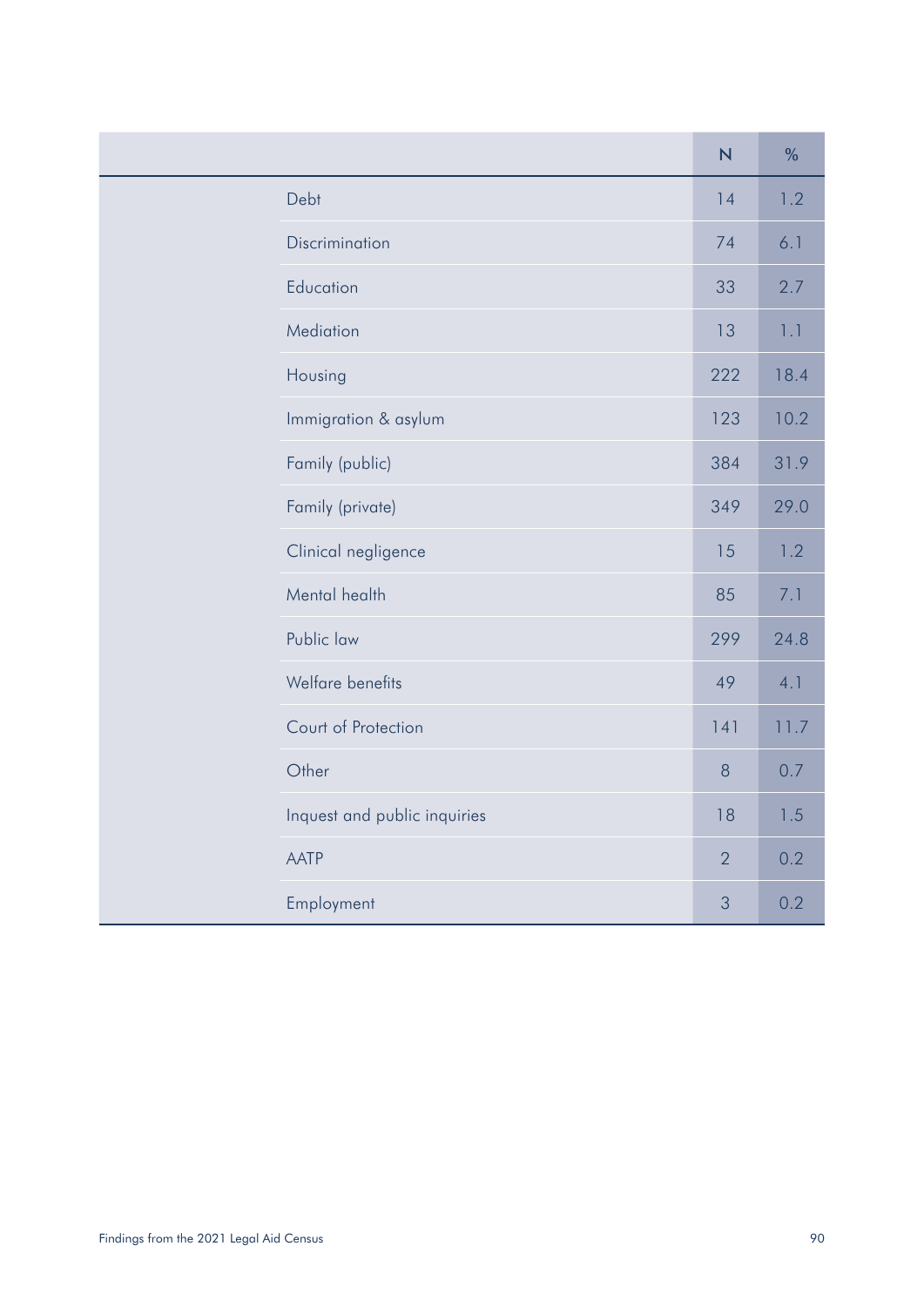|                                                                                      |                                                                  | $\overline{N}$ | $\%$ |
|--------------------------------------------------------------------------------------|------------------------------------------------------------------|----------------|------|
| <b>School Location</b>                                                               | Outside of the UK                                                | 84             | 7.0  |
| $(n=1192)$                                                                           | <b>UK</b>                                                        | 1108           | 93.0 |
| <b>School Type</b><br>$(n=1100)$                                                     | State comprehensive                                              | 705            | 64.1 |
|                                                                                      | Fee-paying independent school                                    | 257            | 23.4 |
|                                                                                      | Grammar school                                                   | 209            | 19.0 |
|                                                                                      | Other                                                            | 29             | 2.6  |
| <b>Attended University</b><br>$(n=1208)$                                             | <b>No</b>                                                        | 75             | 6.2  |
|                                                                                      | Yes                                                              | 1133           | 93.8 |
|                                                                                      | I am self-employed                                               | 533            | 44.3 |
| Undertaking a                                                                        | <b>No</b>                                                        | 785            | 70.2 |
| <b>Graduate Degree</b><br>$(n=1119)$                                                 | $Yes - LLM$                                                      | 274            | 24.5 |
|                                                                                      | Yes - A non-LLM Masters level course<br>in a law-related subject | 60             | 5.4  |
| <b>Eligible for state</b><br>benefits/free school                                    | <b>No</b>                                                        | 976            | 81.5 |
| meals during<br>education $(n=1197)$                                                 | Yes                                                              | 221            | 18.5 |
| Parents /<br>stepparents/carers<br>or guardians<br>attended University<br>$(n=1193)$ | <b>No</b>                                                        | 655            | 54.9 |
|                                                                                      | Yes                                                              | 538            | 45.1 |
| Legal professionals<br>in immediate family                                           | <b>No</b>                                                        | 965            | 80.5 |
| $(n=1199)$                                                                           | Yes                                                              | 234            | 19.5 |

## Table A4. Educational characteristics of practitioners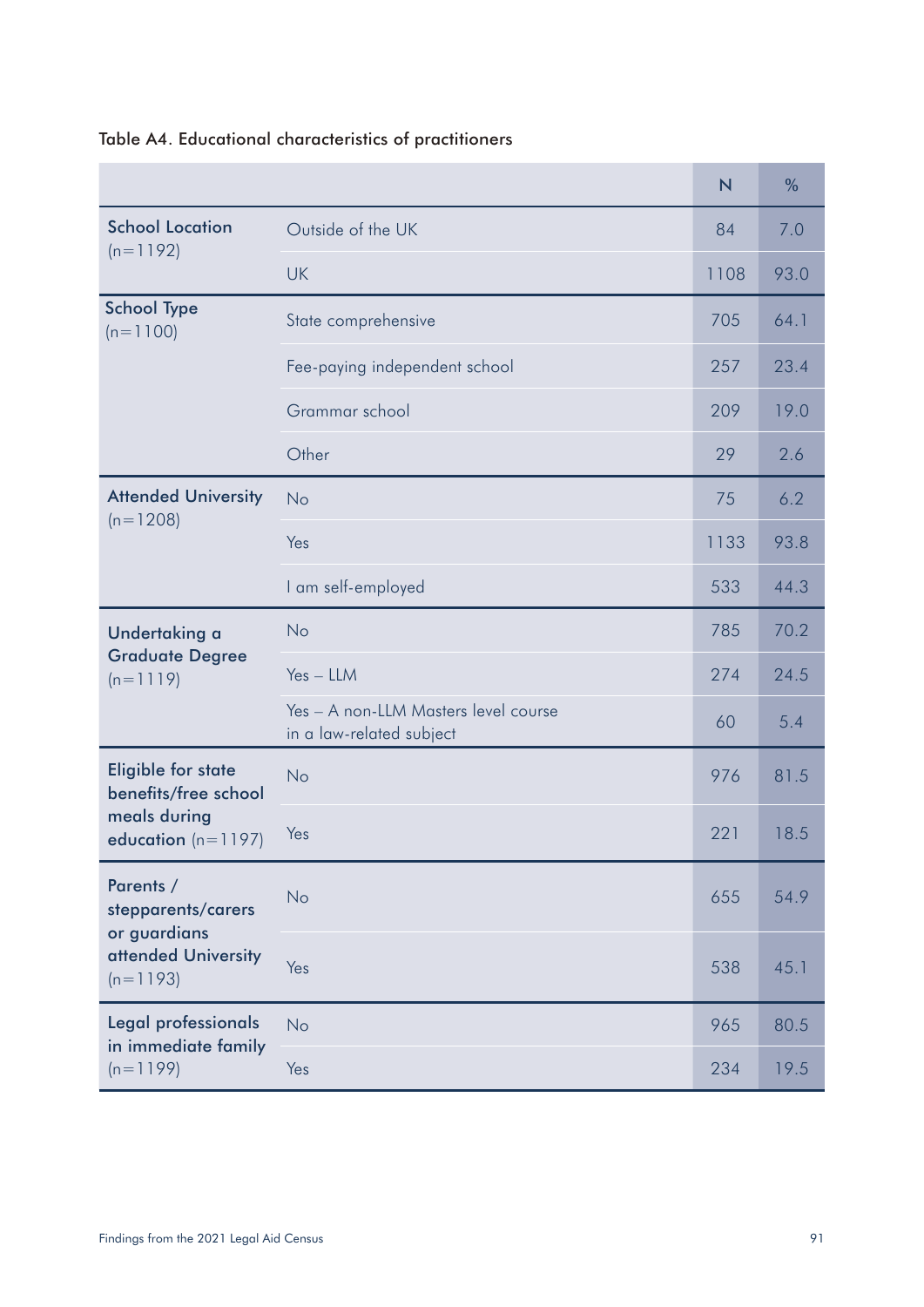|                                                   |                             | N   | %    |
|---------------------------------------------------|-----------------------------|-----|------|
| <b>Route to Current</b><br><b>Role</b> $(n=1189)$ | Training contract           | 381 | 32.0 |
|                                                   | Pupillage                   | 369 | 31.0 |
|                                                   | Paralegal route             | 107 | 9.0  |
|                                                   | Solicitor apprenticeship    | 15  | 1.3  |
|                                                   | <b>CILEx</b> qualifications | 33  | 2.8  |
|                                                   | Other route                 | 284 | 23.9 |

## Table A5. Key demographic characteristics of organisations

|                          |                                                                    | $\overline{\mathsf{N}}$ | $\%$ |
|--------------------------|--------------------------------------------------------------------|-------------------------|------|
| <b>Organisation Type</b> | A for-profit firm providing only legal aid services                | 39                      | 10.6 |
| $(n=369)$                | A for-profit firm providing both private and legal aid<br>services | 250                     | 67.8 |
|                          | A not-for-profit specialist advice provider                        | 30                      | 8.1  |
|                          | Law centre                                                         | 28                      | 7.6  |
|                          | Other                                                              | 22                      | 6.0  |
| Location                 | London                                                             | 116                     | 31.6 |
| $(n=367)$                | South East England                                                 | 57                      | 15.5 |
|                          | South West England                                                 | 37                      | 10.1 |
|                          | English Midlands                                                   | 48                      | 13.1 |
|                          | North East England                                                 | 36                      | 9.8  |
|                          | North West England                                                 | 46                      | 12.5 |
|                          | North Wales                                                        | 5                       | 1.4  |
|                          | <b>West Wales</b>                                                  | 3                       | 0.8  |
|                          | <b>Mid Wales</b>                                                   | 1                       | 0.3  |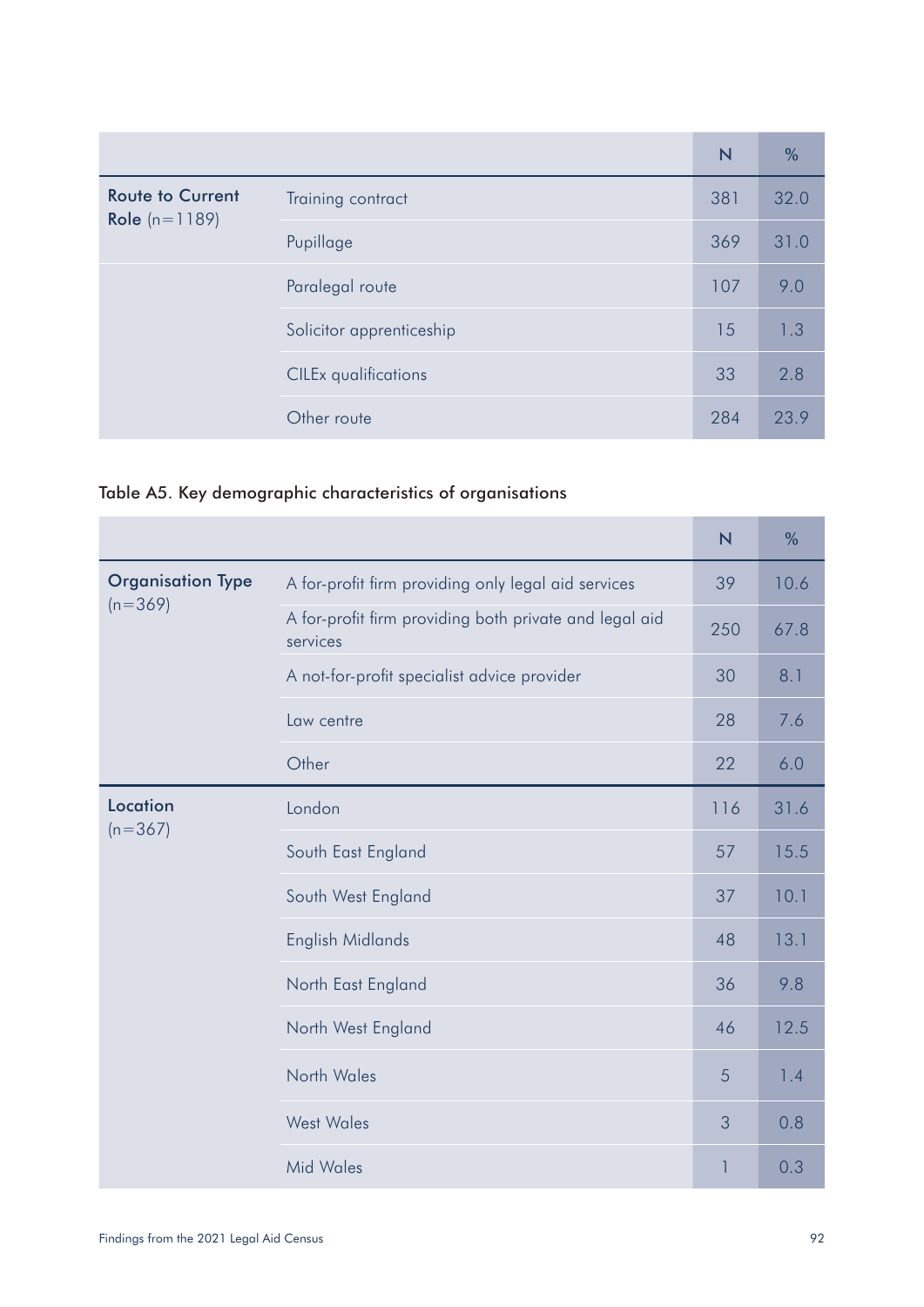|                                                              |                                   | $\overline{N}$ | %    |
|--------------------------------------------------------------|-----------------------------------|----------------|------|
|                                                              | South Wales                       | 18             | 4.9  |
|                                                              | Headcount (n=367)                 | 538            | 45.1 |
|                                                              | $0 - 10$                          | 152            | 41.4 |
|                                                              | $>10-20$                          | 79             | 21.5 |
|                                                              | $21 - 40$                         | 65             | 17.7 |
|                                                              | $41+$                             | 71             | 19.3 |
| <b>Fee Earners</b><br>$(n=364)$                              | None                              | 16             | 4.4  |
|                                                              | $>0$ to 4                         | 164            | 45.1 |
|                                                              | $>4$ to 10                        | 115            | 31.6 |
|                                                              | $>10$ to 30                       | 53             | 14.6 |
|                                                              | $>30$ to $80$                     | 9              | 2.4  |
|                                                              | $>80$ to 140                      | $\overline{7}$ | 1.9  |
| Length of Legal Aid<br><b>Service Provision</b><br>$(n=358)$ | $1-5$ years                       | 42             | 11.7 |
|                                                              | $6-10$ years                      | 19             | 5.3  |
|                                                              | $11-15$ years                     | 42             | 11.7 |
|                                                              | $16-20$ years                     | 47             | 13.1 |
|                                                              | $21 + \gamma$ ears                | 208            | 58.1 |
| <b>Legal Aid Contract</b><br><b>Held</b>                     | Yes                               | 337            | 93.1 |
| $(n=362)$                                                    | No                                | 25             | 6.9  |
| Areas of Law where<br><b>Contracts Held</b>                  | Crime                             | 150            | 44.5 |
| $(n=337)$                                                    | Prison law                        | 24             | 7.1  |
|                                                              | Claims against public authorities | 22             | 6.5  |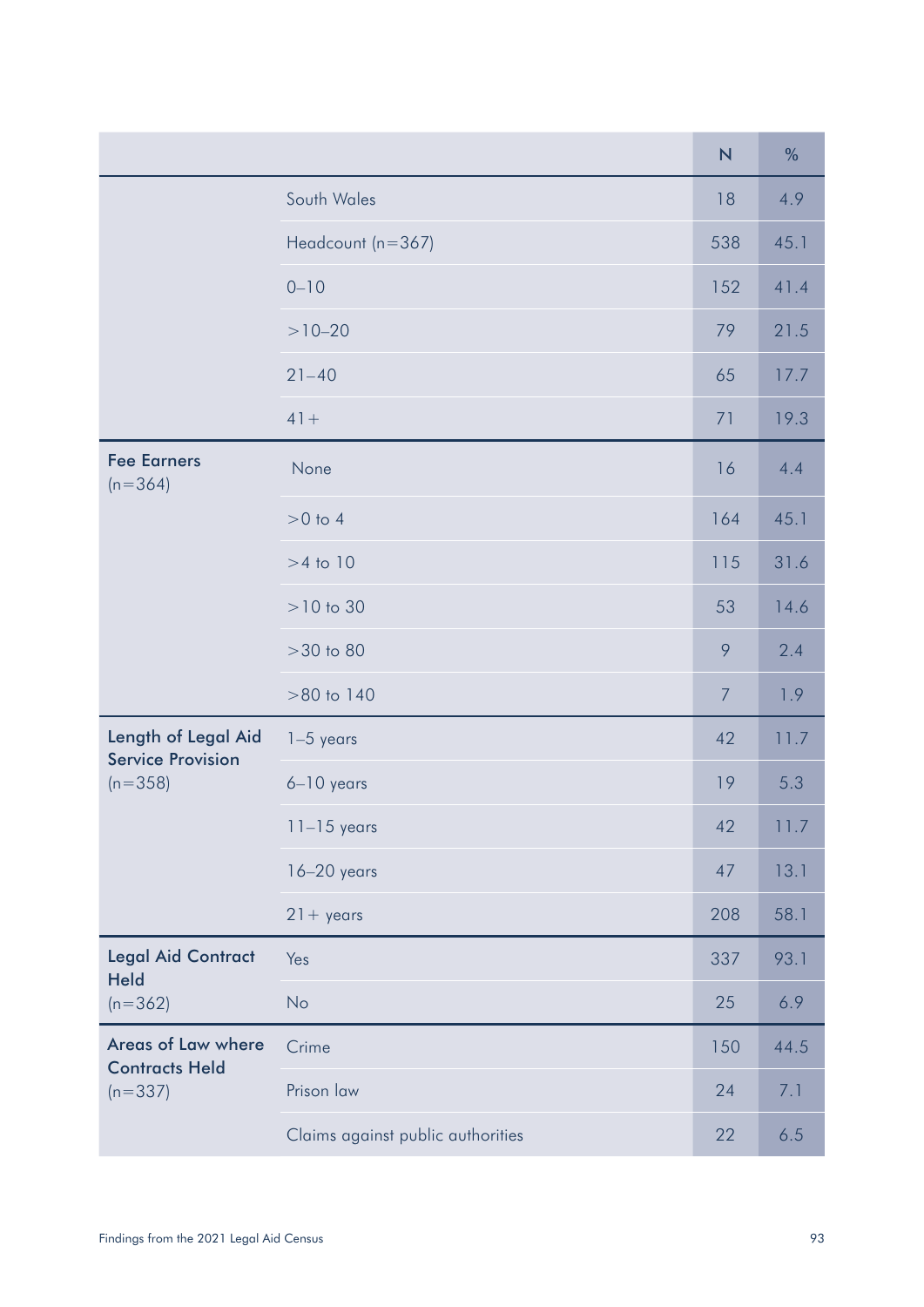|                         |                                                         | $\overline{\mathsf{N}}$ | %    |
|-------------------------|---------------------------------------------------------|-------------------------|------|
|                         | Community care                                          | 28                      | 8.3  |
|                         | Debt                                                    | 23                      | 6.8  |
|                         | Discrimination                                          | 14                      | 4.2  |
|                         | Education                                               | $\overline{4}$          | 1.2  |
|                         | Mediation                                               | 12                      | 3.6  |
|                         | Housing                                                 | 89                      | 26.4 |
|                         | Immigration & asylum                                    | 47                      | 13.9 |
|                         | Family (public)                                         | 134                     | 39.8 |
|                         | Family (private)                                        | 119                     | 35.3 |
|                         | Clinical negligence                                     | 11                      | 3.3  |
|                         | Mental health                                           | 41                      | 12.2 |
|                         | Public law                                              | 44                      | 13.1 |
|                         | Welfare benefits                                        | 16                      | 4.7  |
|                         | Court of Protection                                     | 15                      | 4.5  |
|                         | Other <sup>162</sup>                                    | 6                       | 1.8  |
| <b>Other Contracts</b>  | Housing Possession Court Duty Scheme                    | 37                      | 50.7 |
| <b>Held</b><br>$(n=73)$ | Very High Costs Crime                                   | 30                      | 41.1 |
|                         | Civil Legal Aid Discrimination Contract                 | $\overline{7}$          | 9.6  |
|                         | Civil Legal Aid Education Contract                      | $\overline{2}$          | 2.7  |
|                         | Immigration Telephone Advice Services Contract          | $\theta$                | 0.0  |
|                         | Other (including other telephone advice) <sup>163</sup> | 5                       | 6.8  |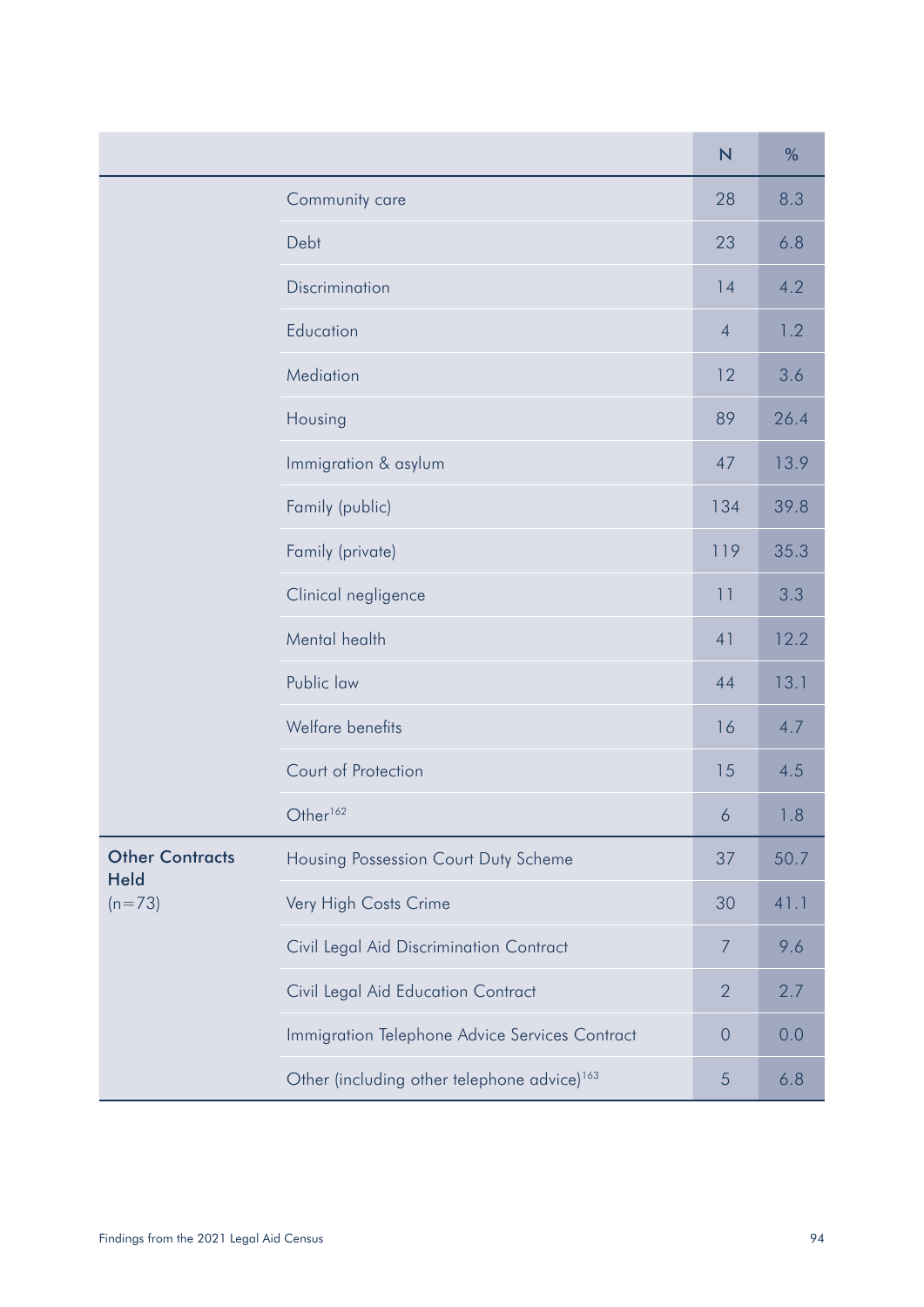|                                   |                                   | $\overline{\mathsf{N}}$ | %    |
|-----------------------------------|-----------------------------------|-------------------------|------|
| Location                          | London                            | 15                      | 46.9 |
| $(n=32)$                          | South East England                | $\overline{0}$          | 0.0  |
|                                   | South West England                | $\overline{4}$          | 12.5 |
|                                   | English Midlands                  | 5                       | 15.6 |
|                                   | North East England                | $\overline{2}$          | 6.3  |
|                                   | North West England                | $\overline{4}$          | 12.5 |
|                                   | North Wales                       | $\overline{0}$          | 0.0  |
|                                   | <b>West Wales</b>                 | $\mathbf{1}$            | 3.1  |
|                                   | <b>Mid Wales</b>                  | $\overline{0}$          | 0.0  |
|                                   | South Wales                       | $\mathcal{I}$           | 3.1  |
| <b>Practice Areas</b><br>$(n=32)$ | Crime                             | 21                      | 65.6 |
|                                   | Prison law                        | 3                       | 9.4  |
|                                   | Claims against public authorities | 9                       | 28.1 |
|                                   | Community care                    | 6                       | 18.8 |
|                                   | Debt                              | $\overline{2}$          | 6.3  |
|                                   | Discrimination                    | $\overline{7}$          | 21.9 |
|                                   | Education                         | 6                       | 18.8 |
|                                   | Mediation                         | $\boldsymbol{6}$        | 18.8 |
|                                   | Housing                           | 10                      | 31.3 |
|                                   | Immigration & asylum              | $\overline{7}$          | 21.9 |

## Table A6. Key demographic characteristics of chambers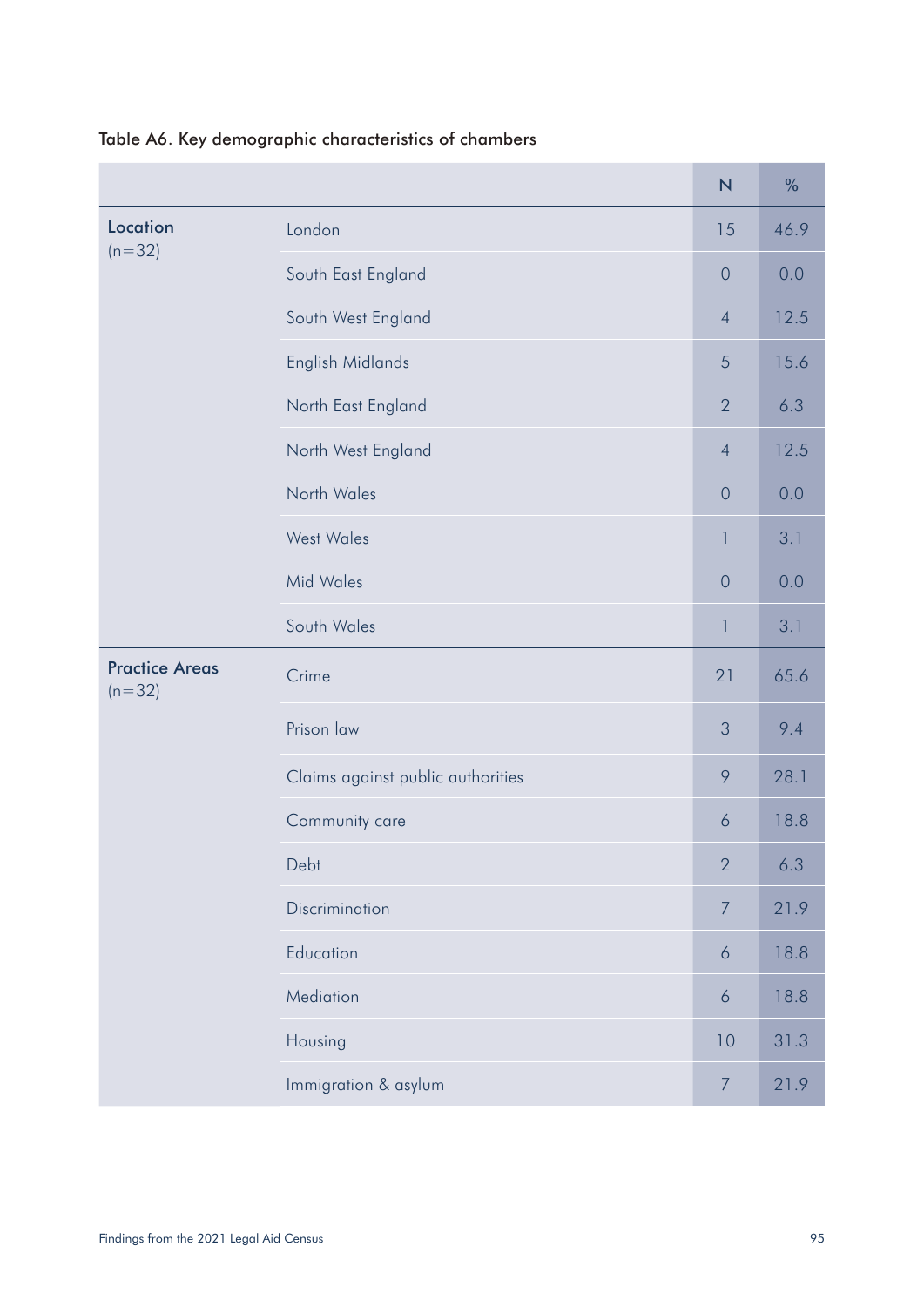|                                         |                              | $\overline{\mathsf{N}}$ | %    |
|-----------------------------------------|------------------------------|-------------------------|------|
|                                         | Family (public)              | 18                      | 56.3 |
|                                         | Family (private)             | 18                      | 56.3 |
|                                         | Clinical negligence          | $\overline{7}$          | 21.9 |
|                                         | Mental health                | 6                       | 18.8 |
|                                         | Public law                   | 11                      | 34.4 |
|                                         | Welfare benefits             | $\overline{2}$          | 6.3  |
|                                         | Court of Protection          | 16                      | 50.0 |
|                                         | Inquest and public inquiries | 13                      | 40.6 |
|                                         | Employment                   | $\mathbf{1}$            | 3.1  |
|                                         | All of these areas           | $\mathbf{I}$            | 3.1  |
| <b>Number of Barristers</b><br>$(n=31)$ | $1 - 10$                     | $\overline{0}$          | 0.0  |
|                                         | $11-20$                      | 3                       | 9.7  |
|                                         | $21 - 40$                    | 8                       | 25.8 |
|                                         | $41 - 60$                    | 8                       | 25.8 |
|                                         | $61 +$                       | 12                      | 38.7 |
| Number of QCs<br>$(n=25)$               | $1 - 5$                      | 17                      | 68.0 |
|                                         | $6 - 10$                     | $\overline{2}$          | 8.0  |
|                                         | $16 - 20$                    | $\overline{2}$          | 8.0  |
|                                         | $21 - 25$                    | $\mathbf{I}$            | 4.0  |
|                                         | More than 26                 | $\mathfrak{S}$          | 12.0 |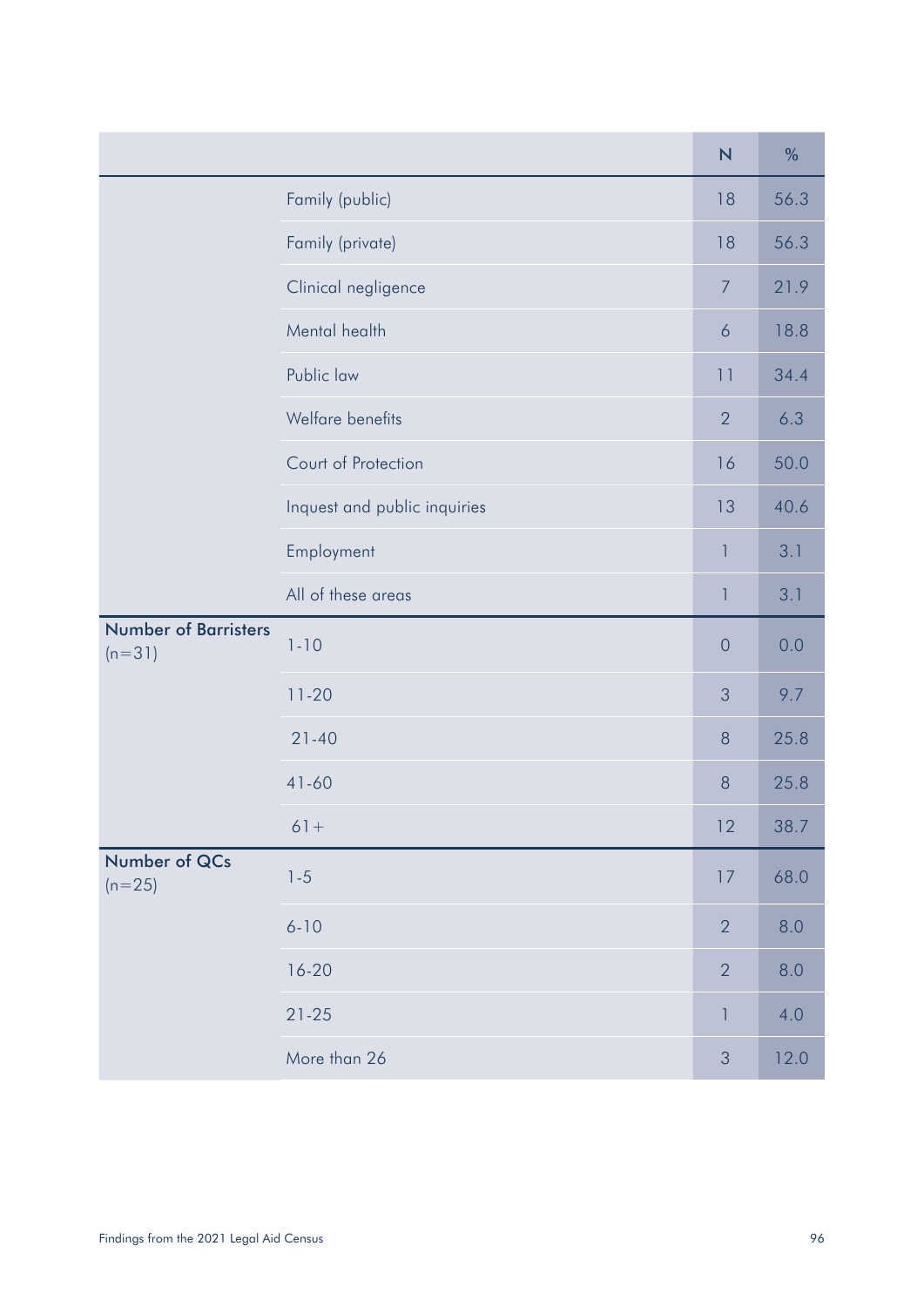|                                       |                                               | N              | %    |
|---------------------------------------|-----------------------------------------------|----------------|------|
| Age                                   | $18-21$                                       | 175            | 46.5 |
| $(n=376)$                             | $22 - 25$                                     | 101            | 26.9 |
|                                       | 26-30                                         | 39             | 10.4 |
|                                       | $31 - 35$                                     | 23             | 6.1  |
|                                       | $36 - 40$                                     | 14             | 3.7  |
|                                       | 41-50                                         | 19             | 5.1  |
|                                       | 51-59                                         | 5              | 1.3  |
|                                       | $60+$                                         | $\overline{0}$ | 0.0  |
| Gender<br>$(n=375)$                   | Male                                          | 90             | 24.0 |
|                                       | Female                                        | 276            | 73.6 |
|                                       | Non-binary/prefer to self-Identify            | 5              | 1.3  |
|                                       | Prefer not to disclose                        | $\overline{4}$ | 1.1  |
| <b>Disability</b>                     | Yes                                           | 54             | 14.4 |
| $(n=375)$                             | No                                            | 304            | 81.1 |
|                                       | Prefer not to disclose                        | 17             | 4.5  |
| <b>Type of Disability</b><br>$(n=54)$ | Deafness or partial hearing loss              | 3              | 5.6  |
|                                       | Blindness or partial sight loss               | 1              | 1.9  |
|                                       | Learning disability                           | 13             | 24.1 |
|                                       | Learning difficulty or developmental disorder | 8              | 14.8 |
|                                       | Physical disability                           | $\overline{7}$ | 13.0 |
|                                       | Mental health condition                       | 32             | 59.3 |

Table A7. Key demographic characteristics of students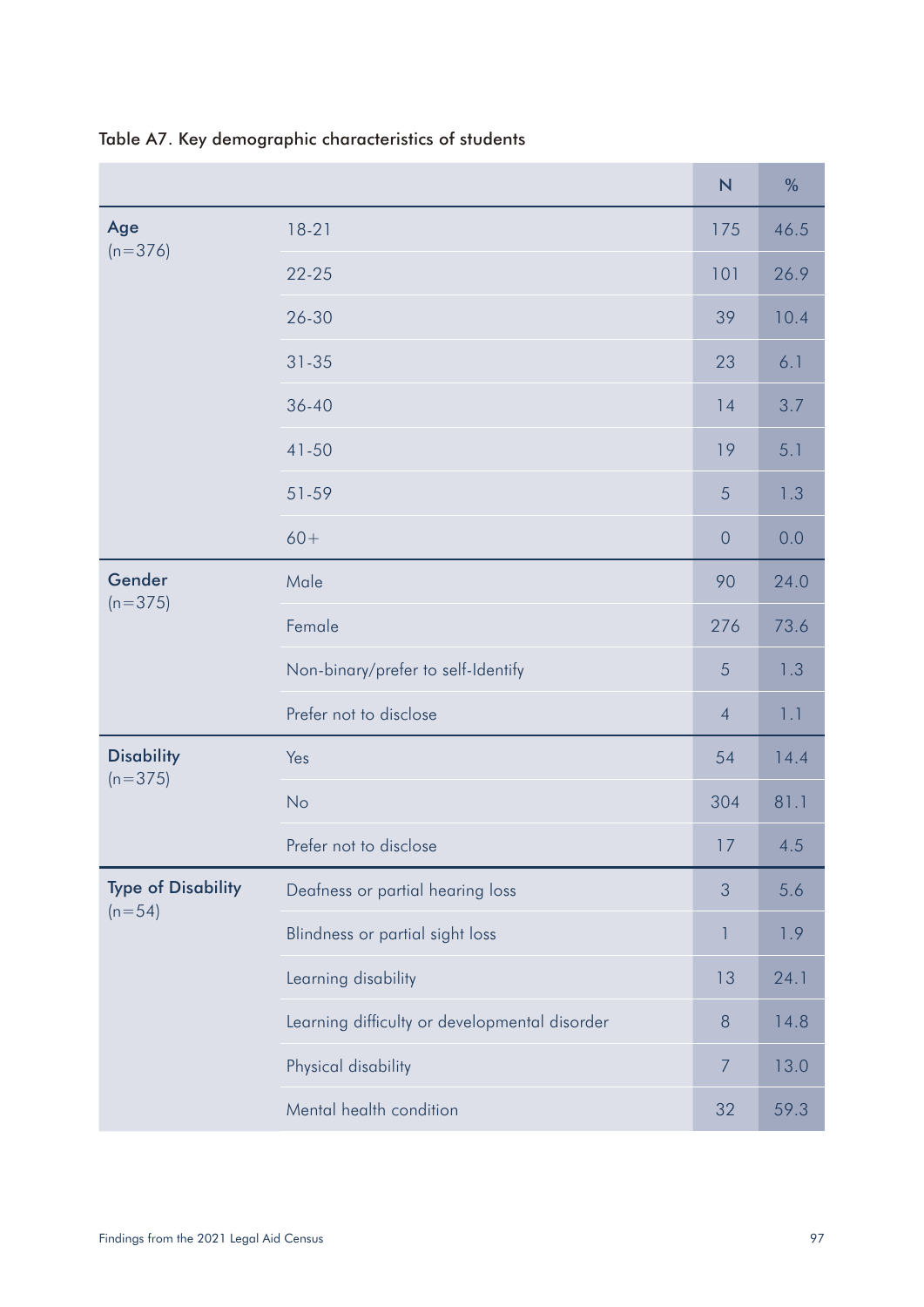|                               |                                                 | $\overline{\mathsf{N}}$ | %    |
|-------------------------------|-------------------------------------------------|-------------------------|------|
|                               | Long term/chronic illness, disease or condition | 25                      | 46.3 |
|                               | Other                                           | $\overline{0}$          | 0.0  |
| <b>Ethnicity</b><br>$(n=376)$ | Asian or Asian British                          | 55                      | 14.6 |
|                               | Black, African, Caribbean or Black British      | 18                      | 4.8  |
|                               | Mixed or Multiple ethnic groups                 | 20                      | 5.3  |
|                               | White British                                   | 216                     | 57.4 |
|                               | White (not British)                             | 47                      | 12.5 |
|                               | Other ethnic group                              | 10                      | 2.7  |
|                               | Prefer not to disclose                          | 11                      | 2.9  |
| Location<br>$(n=365)$         | London                                          | 93                      | 25.5 |
|                               | South East England                              | 59                      | 16.2 |
|                               | South West England                              | 27                      | 7.4  |
|                               | English Midlands                                | 52                      | 14.2 |
|                               | North East England                              | 46                      | 12.6 |
|                               | North West England                              | 57                      | 15.6 |
|                               | North Wales                                     | $\overline{7}$          | 1.9  |
|                               | <b>West Wales</b>                               | $\overline{2}$          | 0.5  |
|                               | <b>Mid Wales</b>                                | 1                       | 0.3  |
|                               | South Wales                                     | 21                      | 5.8  |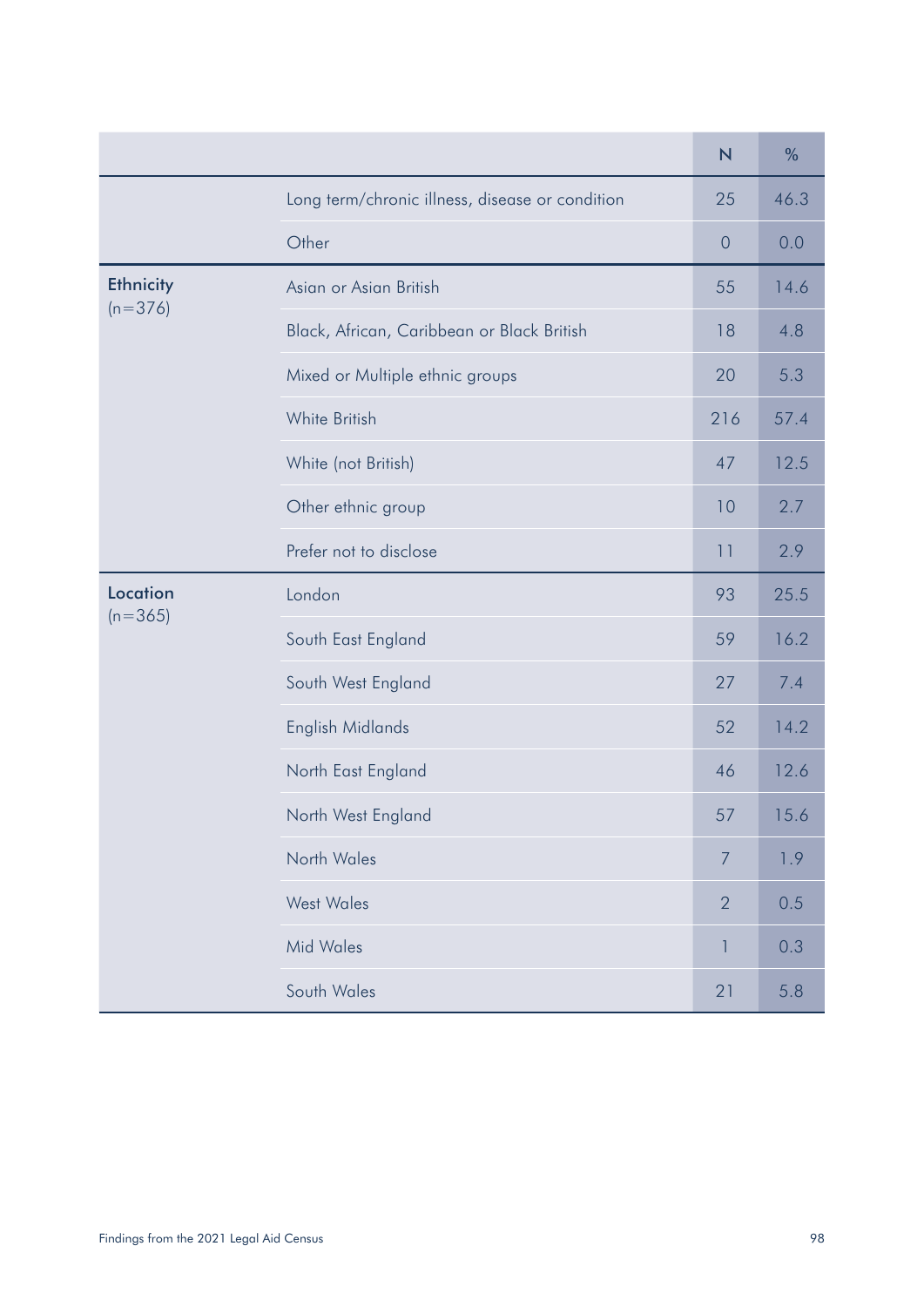|                                                                                     |                                                       | N              | %    |
|-------------------------------------------------------------------------------------|-------------------------------------------------------|----------------|------|
| <b>School Location</b>                                                              | Outside UK                                            | 41             | 20.6 |
| $(n=199)$                                                                           | <b>UK</b>                                             | 158            | 79.4 |
| <b>School Type</b><br>$(n=157)$                                                     | State comprehensive                                   | 126            | 80.3 |
|                                                                                     | Fee-paying independent school (without a scholarship) | 10             | 6.4  |
|                                                                                     | Fee-paying independent school (with a scholarship)    | $\overline{7}$ | 4.5  |
|                                                                                     | Grammar school                                        | 12             | 7.6  |
|                                                                                     | Other                                                 | $\overline{2}$ | 1.3  |
| <b>Current Studies</b><br>$(n=199)$                                                 | <b>LLB</b>                                            | 108            | 54.3 |
|                                                                                     | <b>GDL</b>                                            | 14             | 7.0  |
|                                                                                     | LLM (non-practice)                                    | 15             | 7.5  |
|                                                                                     | Bar course (including combined LLM courses)           | 17             | 8.5  |
|                                                                                     | LPC (including combined LLM courses)                  | 34             | 17.1 |
|                                                                                     | Other undergraduate degree                            | 3              | 1.5  |
|                                                                                     | Other                                                 | 3              | 1.5  |
|                                                                                     | SQE                                                   | $\overline{2}$ | 1.0  |
|                                                                                     | Not specified                                         | 3              | 1.5  |
| <b>Eligible for state</b><br>benefits/free school                                   | <b>No</b>                                             | 139            | 70.6 |
| meals during<br>education ( $n = 197$ )                                             | Yes                                                   | 58             | 29.4 |
| Parents /<br>stepparents/carers<br>or guardians<br>attended University<br>$(n=199)$ | <b>No</b>                                             | 105            | 52.8 |
|                                                                                     | Yes                                                   | 94             | 47.2 |

#### Table A8. Education characteristics of students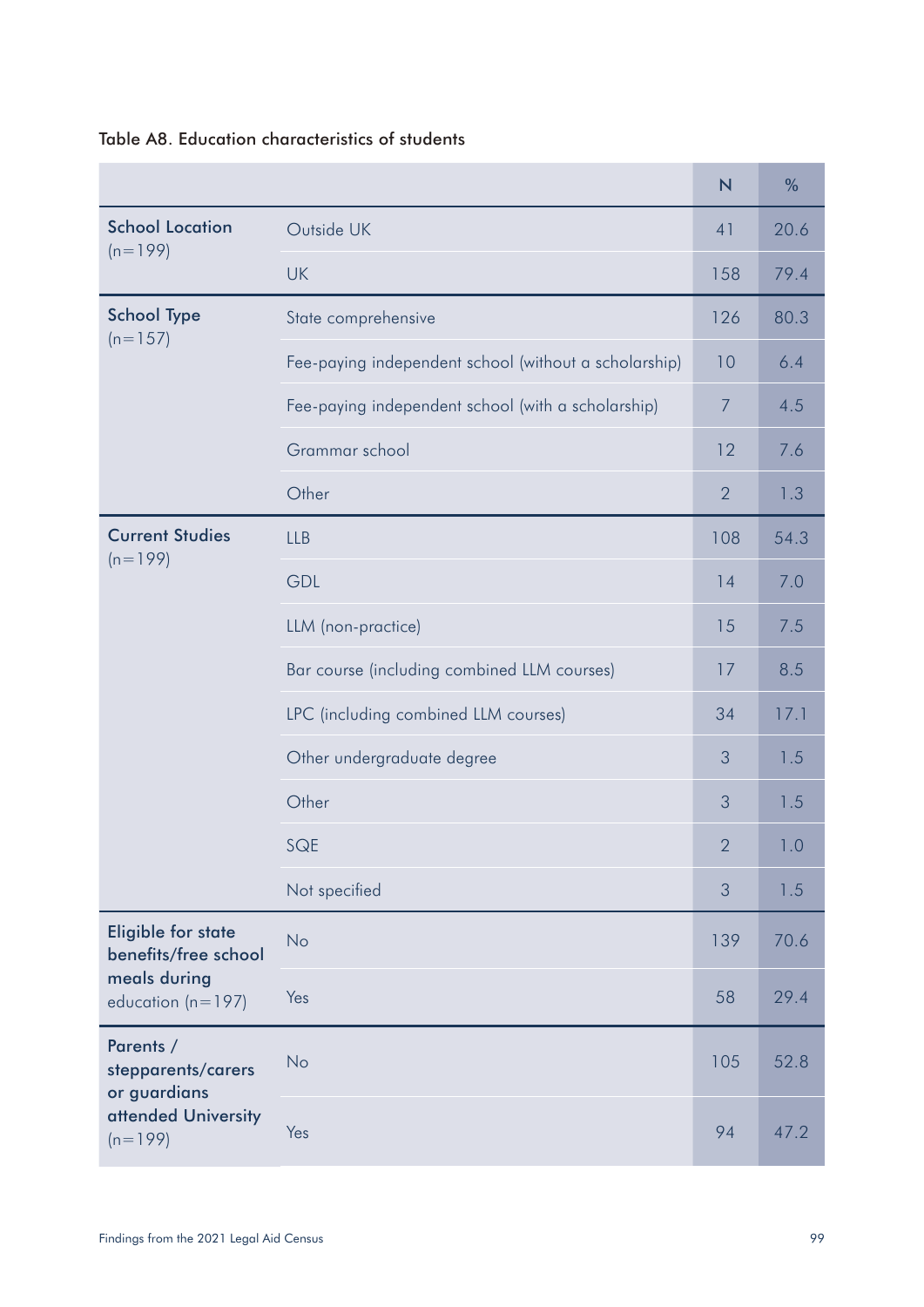## Appendix B **Footnotes**

- 1. The Westminster Commission on Legal Aid, *Inquiry into the Sustainability and Recovery of the Legal Aid Sector* (All-Party Parliamentary Group on Legal Aid, 2021).
- 2. The Law Society of England and Wales, *Law under lockdown: the impact of COVID-19 measures on access to justice and vulnerable people* (The Law Society, September 2020).
- 3. James Organ and Jennifer Sigafoos, *The impact of LASPO on routes to justice* (Equality and Human Rights Commission, 2018).
- 4. House of Commons Justice Committee, *The Future of Legal Aid: Third Report of Session 2021-22* (HMSO, 2021).
- 5. Jack Simson Caird, *Court and tribunal closures* (House of Commons Library, 21 March 2016).
- 6. James Thornton, 'Is Publicly Funded Criminal Defence Sustainable? Legal Aid Cuts, Morale, Recruitment and Retention in the English Criminal Law Professions' (2020) 40(2) *Legal Studies* 230.
- 7. Lord Carter of Coles, 'Legal Aid: A market-based approach to reform (July 2006)'; Department of Constitutional Affairs, *Legal Aid Reform: The Way Ahead* (HMSO, 2006).
- 8. Hilary Sommerlad, 'Reflections on the reconfiguration of access to justice' (2008) 15(3) *International Journal of the Legal Profession* 179, 179.
- 9. Legal Aid, Sentencing and Punishment of Offenders Act 2013, Schedule 1.
- 10. Amnesty International, Cuts that hurt: *the impact of legal aid cuts on access to justice in England and Wales* (Amnesty International UK, 2016).
- 11. Jon Robins and Daniel Newman, *Justice in a Time of Austerity: Stories from a System in Crisis* (Bristol University Press, 2021).
- 12. APPG on Legal Aid, MP Casework Survey Findings (APPG on Legal Aid, 2018) [http://www.apg-legalaid.org/sites/](http://www.apg-legalaid.org/sites/default/files/APPG%20on%20Legal%20Aid%20-%20MP%20casework%20survey%20findings%207%20Sept%202018.pdf) [default/files/APPG%20on%20Legal%20Aid%20-%20MP%20casework%20survey%20findings%207%20Sept%20](http://www.apg-legalaid.org/sites/default/files/APPG%20on%20Legal%20Aid%20-%20MP%20casework%20survey%20findings%207%20Sept%202018.pdf) [2018.pdf](http://www.apg-legalaid.org/sites/default/files/APPG%20on%20Legal%20Aid%20-%20MP%20casework%20survey%20findings%207%20Sept%202018.pdf)
- 13. Roxanna Deghani and Daniel Newman, 'The crisis in legally aided defence in Wales: bringing Wales into discussions of England and Wales' (2021) 41(2) *Legal Studies* 234.
- 14. Legal Services Commission (2013), "Legal Services Commission Annual Report and Accounts 2012-13" (HC337, 31.3.2013) 15 [https://assets.publishing.service.gov.uk/government/uploads/system/uploads/attachment\\_data/](https://assets.publishing.service.gov.uk/government/uploads/system/uploads/attachment_data/file/246661/0337.pdf) [file/246661/0337.pdf](https://assets.publishing.service.gov.uk/government/uploads/system/uploads/attachment_data/file/246661/0337.pdf)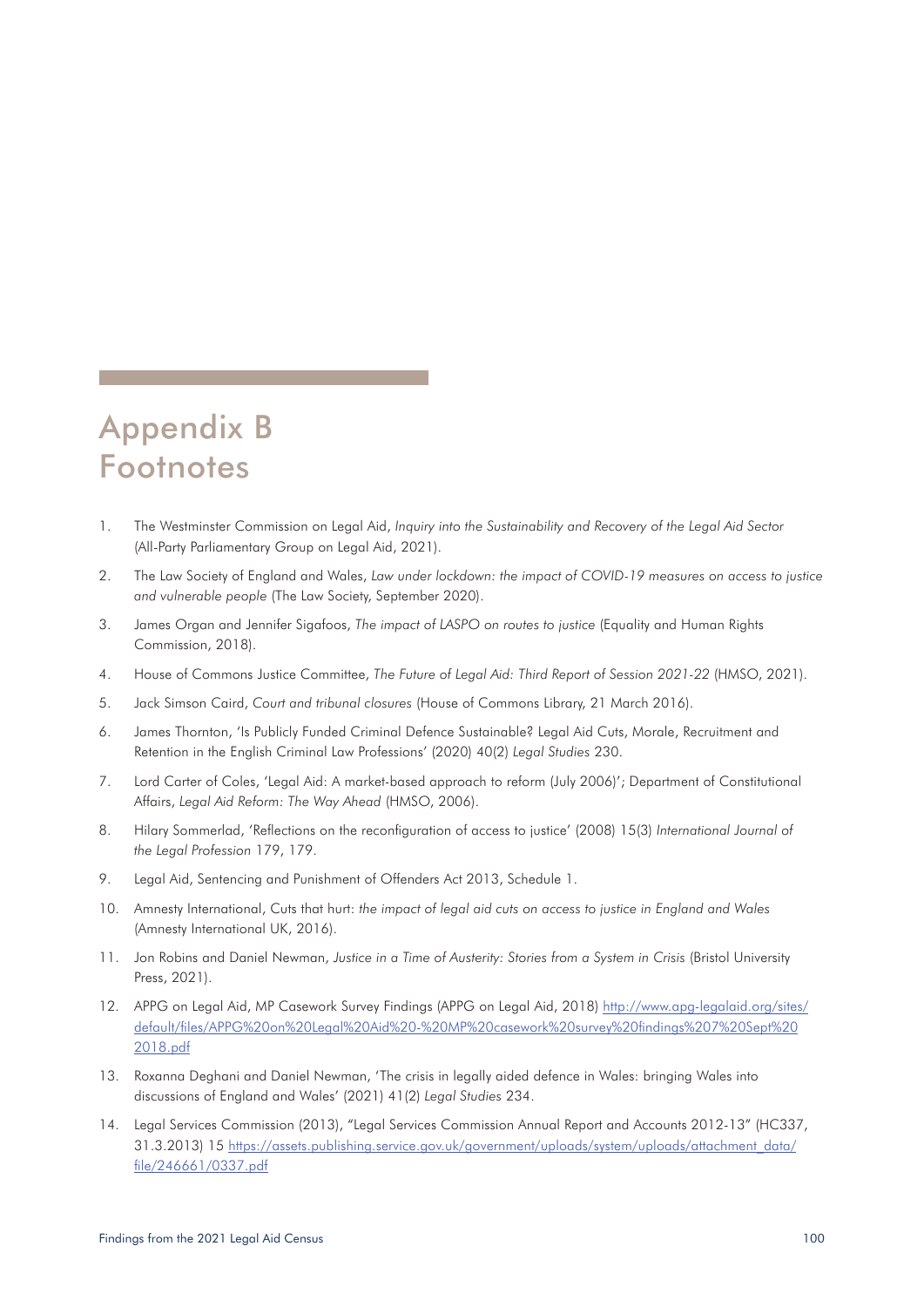- 15. Alex Chalk MP (2021), 'Written Questions: Legal Aid Scheme: Contracts' (UIN 166396, 16.3.2021).
- 16. Otterburn Legal Consulting (2014), 'Transforming Legal Aid: Next Steps A Report for the Law Society of England and Wales and the Ministry of Justice, February 2014,' [https://consult.justice.gov.uk/digital-communications/](https://consult.justice.gov.uk/digital-communications/transforming-legal-aid-next-steps/results/otterburn-legal-consulting-a-report-for-the-law-society-and-moj.pdf) [transforming-legal-aid-next-steps/results/otterburn-legal-consulting-a-report-for-the-law-society-and-moj.pdf](https://consult.justice.gov.uk/digital-communications/transforming-legal-aid-next-steps/results/otterburn-legal-consulting-a-report-for-the-law-society-and-moj.pdf)
- 17. Law Society of England and Wales, *Civil Legal Aid: A review of its sustainability and the challenges to its viability* (The Law Society, 2021).
- 18. Luke Clements, *Clustered Injustice and the Level Green* (Legal Action Group, 2020).
- 19. Jo Wilding, *The Legal Aid Market: Challenges for publicly funded immigration and asylum legal representation* (Policy Press, 2021).
- 20. Anne Barlow et al, *Mapping Paths to Family Justice: Resolving Family Disputes in Neoliberal Times* (London, Palgrave MacMillan) 2017.
- 21. Jess Mant, 'Placing litigants in person at the centre of the post-LASPO court process' (2020) 32(4) *Child and Family Law Quarterly* 421.
- 22. Lizzie Deardon, 'Government attacks on lawyers 'undermine rule of law' says Lord Chief Justice' (*The Independent*, 10th November 2020).
- 23. Jacqueline Kinghan, *Lawyers, Networks and Progressive Social Change: Lawyers Changing Lives* (Hart, 2021) 147 167.
- 24. The Westminster Commission on Legal Aid, Inquiry into the Sustainability and Recovery of the Legal Aid Sector (All-Party Parliamentary Group on Legal Aid, 2021) 19.
- 25. Ibid, 94.
- 26. The Law Society of England and Wales, *Law under lockdown: the impact of COVID-19 measures on access to justice and vulnerable people* (The Law Society, September 2020).
- 27. For the impact of the Covid-19 on the legal profession more widely, see LawCare, *Life in the Law* (LawCare, 2021). Available at<https://www.lawcare.org.uk/life-in-the-law/>
- 28. House of Commons Justice Committee *The Future of Legal Aid: Third Report of Session 2021-22* (HMSO, 2021) 3<https://committees.parliament.uk/publications/6979/documents/72829/default/>
- 29. Ibid, 38. It is notable that the report also referenced frustration at the repeated similar findings of inquiries and reviews into civil legal aid with no sign of change
- 30. House of Lords Select Committee on the Constitution, *Covid-19 and the courts* (HL Paper 257, 2021). 3-4
- 31. Supra, n 24.
- 32. Sir Christopher Bellamy, *Final Report of the Independent Review of Criminal Legal Aid* (HMSO, November 2021), 10.
- 33. This excludes 56 respondents who were removed from the practitioner survey as they either did not complete the survey in its entirety, or were identified as current students who responded to the practitioners survey in error.
- 34. Notwithstanding that it is recognised that changes to the qualifying routes for prospective solicitors are due to be enacted with the commencement of the SQE. See Ben Waters, 'The Solicitors Qualification Examination: something for all? Some challenges facing law schools in England and Wales' (2018) 52(4) The Law Teacher 519.
- 35. In instances where more than three issues were raised, researchers assessed which of those issues were the 'main' issues with reference to the order in which the issues were raised and the level of detail provided.
- 36. Andrew C Montgomery & Katheleen S Crittenden, Improving Coding Reliability for Open-Ended Questions. *The Public Opinion Quarterly* (1977) 41(2) 235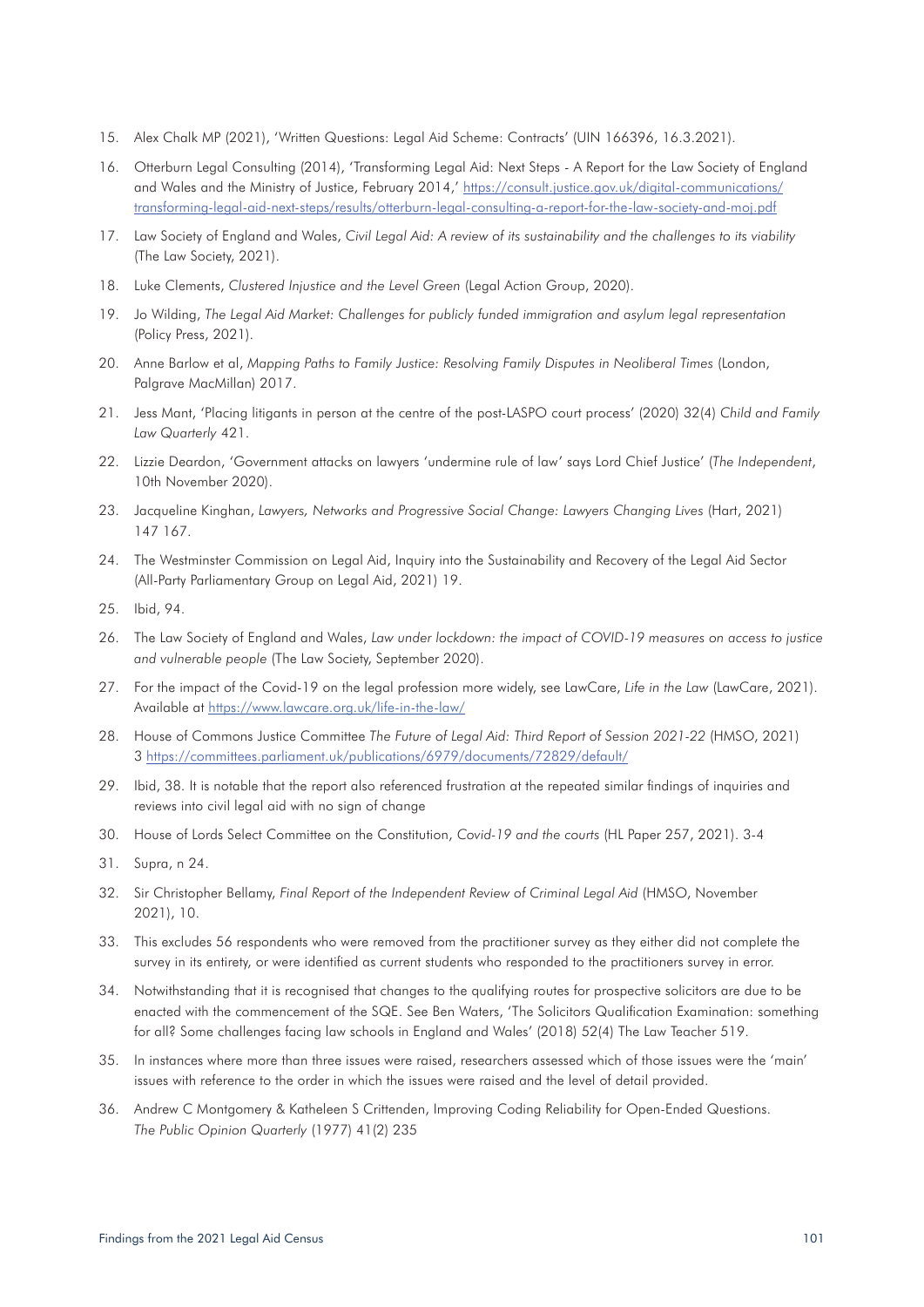- 37. Where less than 50 responses were provided to a question 100 per cent of responses were subject to second coding. Where 50-100 responses were received, between 30-50 per cent of responses underwent second coding.
- 38. Other responses not listed in the table included: Sense of fulfilment or personal reward (n =653, 55.3%); Opportunity to make a fairer society (n=594, 50.3%); Opportunity to enable social change (n=532, 45.1%); Opportunity to make a difference to my community ( $n=497, 42.1\%$ ); Like-minded people ( $n=437, 37.0\%$ ); Opportunity to hold the government accountable ( $n=435$ ,  $36.9\%$ ); Sense of professional obligation ( $n=416$ , 35.3%); Shared values (n=362, 30.7%); Opportunity to change of make better laws (n=345, 29.2%); Sense of community of belonging (n=227, 19.2%); Opportunity to gain experience/get a training contract (n=221, 18.7%); Inclusivity of the sector ( $n=167$ , 14.2%); Flexible working conditions ( $n=118$ , 10.0%); The sector's collective voice  $(n=108, 9.2%)$ ; Only work available in my area of practice/interest  $(n=22, 1.9%)$ ; I fell into it  $(n=10, 0.8%)$ ; I needed an income/I was attracted to the remuneration  $(n=6, 0.5\%)$ ; Other  $(n=4, 0.3\%)$ .
- 39. Other responses not listed in the table included: Opportunity to make a fairer society (n=36, 5.9%); Opportunity to improve access to justice  $(n=31, 5.1\%)$ ; Opportunity to hold the government accountable  $(n=19, 100)$ 3.1%);Opportunity to enable social change (n=16, 2.6%);Opportunity to make a difference to my community  $(n=16, 2.6\%)$ ;Sense of professional obligation  $(n=15, 2.5\%)$ ; Opportunity to gain experience/get a training contract (n=7, 1.1%); Only work available in my area of practice/interest (n=6, 1.0%); Opportunity to change or make better laws ( $n=5$ , 0.8%); Sense of community or belonging ( $n=5$ , 0.8%); Flexible working conditions ( $n=5$ , 0.8%); Like-minded people (n=2, 0.3%); Shared values (n=1, 0.2%); I needed an income/I was attracted to the remuneration  $(n=1, 0.2\%)$ ; Other  $(n=1, 0.2\%)$ .
- 40. Student Respondent Number 250.
- 41. 18.7% when looking only at those practitioners who attended university.
- 42. 46.7% when looking only at those practitioners who attended university.
- 43. Other responses not listed in the table included: Concerns around debt (n=57, 11.0%); Costs incurred through work experience and pupillages (n=51, 9.8%); Reliant on grant, scholarship, apprenticeship or funding (n=50, 9.7%); Other (n=46, 8.9%); Accommodation costs/cost of living (n=40, 7.7%); Reliant on savings (n=28, 5.4%); Not relevant/can't answer/no answer (n=24, 4.6%); Lack of grants and affordable loans (n=23, 4.4%); Lack of family support (n=23, 4.4%); Different areas of law (n=21, 4.1%); Lack of training contracts/sponsorship (n=20, 3.9%); Things used to be easier for legal aid work ( $n=18, 3.5\%$ ); Transport and travel costs ( $n=15, 2.9\%$ ); Welfare benefits (n=10, 1.9%); Impact on family (n=8, 1.5%); Restricted choice of university (n=6, 1.2%); Lack of legal aid work (n=5, 1.0%).
- 44. Student Respondent Number 209.
- 45. Excludes four responses which indicated the question was not applicable.
- 46. Whilst clerks also reported having to work in their free time almost daily at higher rates than other practitioners, it should be noted that only two clerks responded to this question.
- 47. Other responses included: Traumatic nature of the work (including experiences of clients and colleagues etc)  $(n=546, 46.5\%)$ ; Unrealistic client expectations  $(n=523, 44.5\%)$ ; Insufficient resources to provide the help clients need (n=511, 43.5%); Number of incoming referrals (n=350, 29.8%); Not enough staff to meet client demand  $(n=323, 27.5\%)$ ; Limited referral and other service options  $(n=255, 21.7\%)$ ; None of these issues  $(n=36, 3.1\%)$ ; Other (n=29, 2.5%).
- 48. Other responses included: Performance targets (n=299, 25.6%); Limited career pathways or progression (n=240, 20.6%); Tenuous job security (n=202, 17.3%); Lack of opportunity for, or access to, training and support (n=178, 15.3%); Dealing with colleagues (n=165, 14.2%); Working environment (n=149, 12.8%); Safety concerns (n=104, 8.9%); Other 'general' (n=32, 2.7%).
- 49. Other responses not listed in the table included: Language barriers (n=3, 5.7%); Retaining staff (n=2, 3.8%); Public opinion/government rhetoric (n=2, 3.8%); Lack of variety of work (n=1, 1.9%); Seeing how unjust society is (n=1, 1.9%); Lack of supervision (n=1, 1.9%); Gender discrimination (n=1, 1.9%).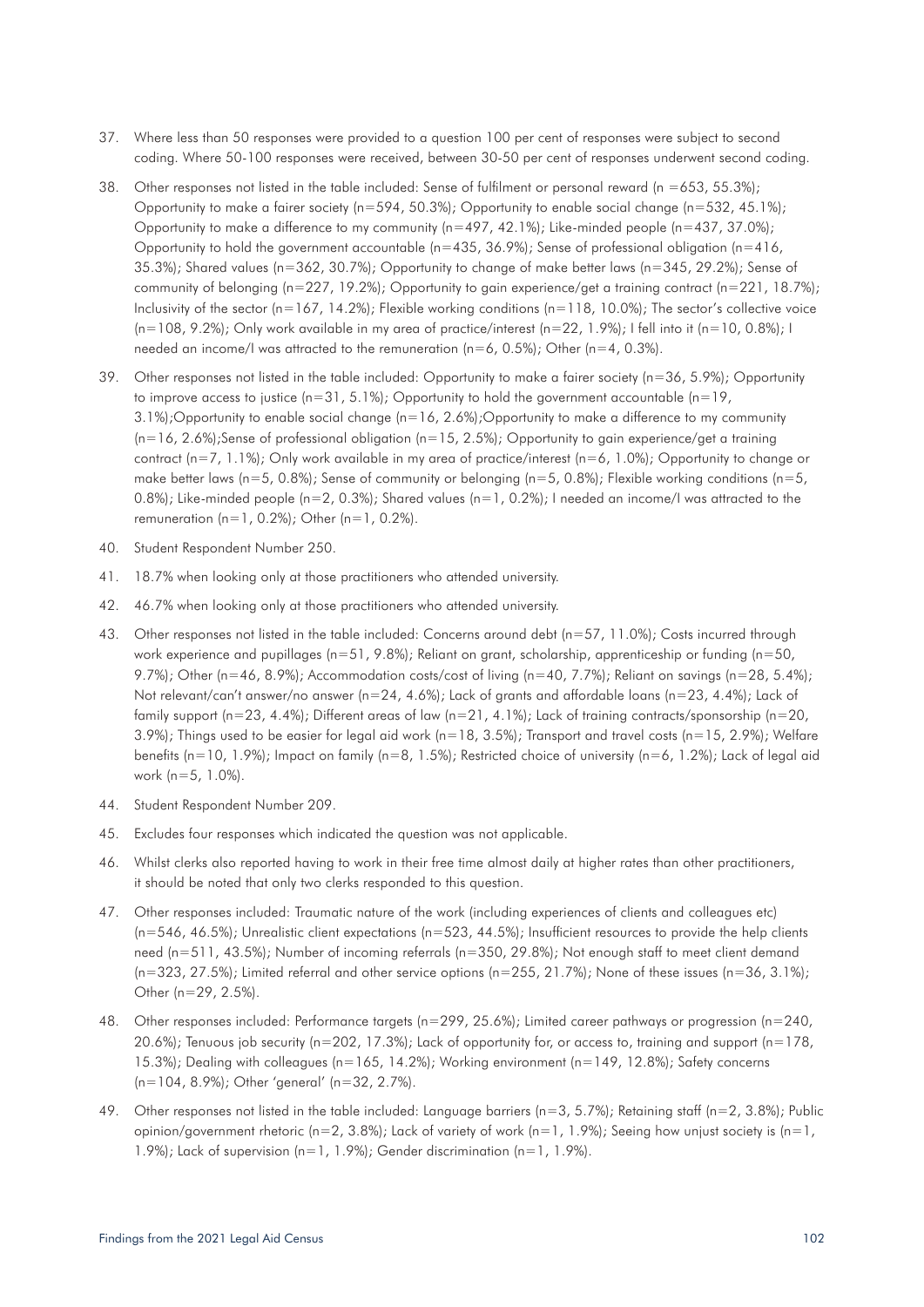- 50. Due to the similarity between 'Other Responses' in relation to the 'Other (Client) Issues' and 'Other (General) Issues' reported by practitioner respondents, 'Other Responses' were coded jointly. Although 29 respondents indicated that there were 'other (Client) stressors' and 32 indicated there were other (General) stressors, the percentages in this table are calculated with a denominator 53 rather than 61 which refers to the number of unique respondents.
- 51. Practitioner Respondent Number 786.
- 52. Practitioner Respondent Number 413.
- 53. Practitioner Respondent Number 307.
- 54. Practitioner Respondent Number 336.
- 55. Other responses not listed in the table included: The level of remuneration makes my life very difficult (n=70, 13.4%); Remuneration does not reflect my qualifications/experience (n=52, 9.9%); My remuneration is acceptable  $(n=40, 7.6\%)$ ; Remuneration has not kept in line with inflation  $(n=37, 7.1\%)$ ; The work I undertake is paid well (n=26, 5.0%); Other (n=24, 4.6%); The hours required to make a living are excessive (n=19, 3.6%); Remuneration is not sufficient to keep people in the job/ does not attract experienced lawyers (n=19, 3.6%); Compared to other legal aid practitioners I am paid fairly well ( $n=19$ , 3.6%); No benefits or work perks or flexibility no pension (n=19, 3.6%); Flexibility/work arrangement is good (n=19, 3.6%); Remuneration has decreased whilst the amount of work has increased (n=13, 2.5%); Remuneration doesnt concern me (n=13, 2.5%); Self employed and happy (n=13, 2.5%); As aboveexplained in my previous answer (n=12, 2.3%); Unknown (n=10, 1.9%); Pay is slow or bureaucratic ( $n=7$ , 1.3%); Preparing the case takes more time and is not paid which is inverse to being in court ( $n=7$ , 1.3%); Well paid but the work is stressful due to intensity and nature ( $n=6$ , 1.1%); Compared to other legal aid practitioners I am paid less ( $n=4$ , 0.8%); I am not awarded a share or a fair share of partnership ( $n=3$ , 0.6%).
- 56. Practitioner Respondent Number 458.
- 57. Practitioner Respondent Number 205.
- 58. Practitioner Respondent Number 846.
- 59. Practitioner Respondent Number 1020.
- 60. Practitioner Respondent Number 1079.
- 61. Practitioner Respondent Number 436.
- 62. Practitioner Respondent Number 745.
- 63. Supra, n 60.
- 64. Practitioner Respondent Number 1155.
- 65. Other responses not listed in the table included: Complex client personal issues (non-law related)/difficult clients (3.9%, n=28); No/slow career progressions/upskilling (3.7%, n=27); No future in Legal Aid/Legal Aid unsustainable (3.0%, n=22).
- 66. 1391 responses were given by practitioners when asked to indicate the specific fixed fees they worked under, the number of hours of work the fixed fee was intended to cover and the number of hours of work that the fixed fee case actually took. Percentages are calculated excluding 1037 responses because they either provided (i) no answer to the number of hours taken and/or the number of hours paid by the LAA, (ii) responses that were unclear, (iii) indicated that each case varied and an average could not be produced or (iv) indicated that they didn't know. The total number of useable responses relied upon to produce these statistics equalled 354.
- 67. There were 21 responses that could not be linked to a specific practice area and are excluded from this analysis.
- 68. Data was not available in respect of debt, mediation, clinical negligence, claims against public authorities, and Court of Protection work.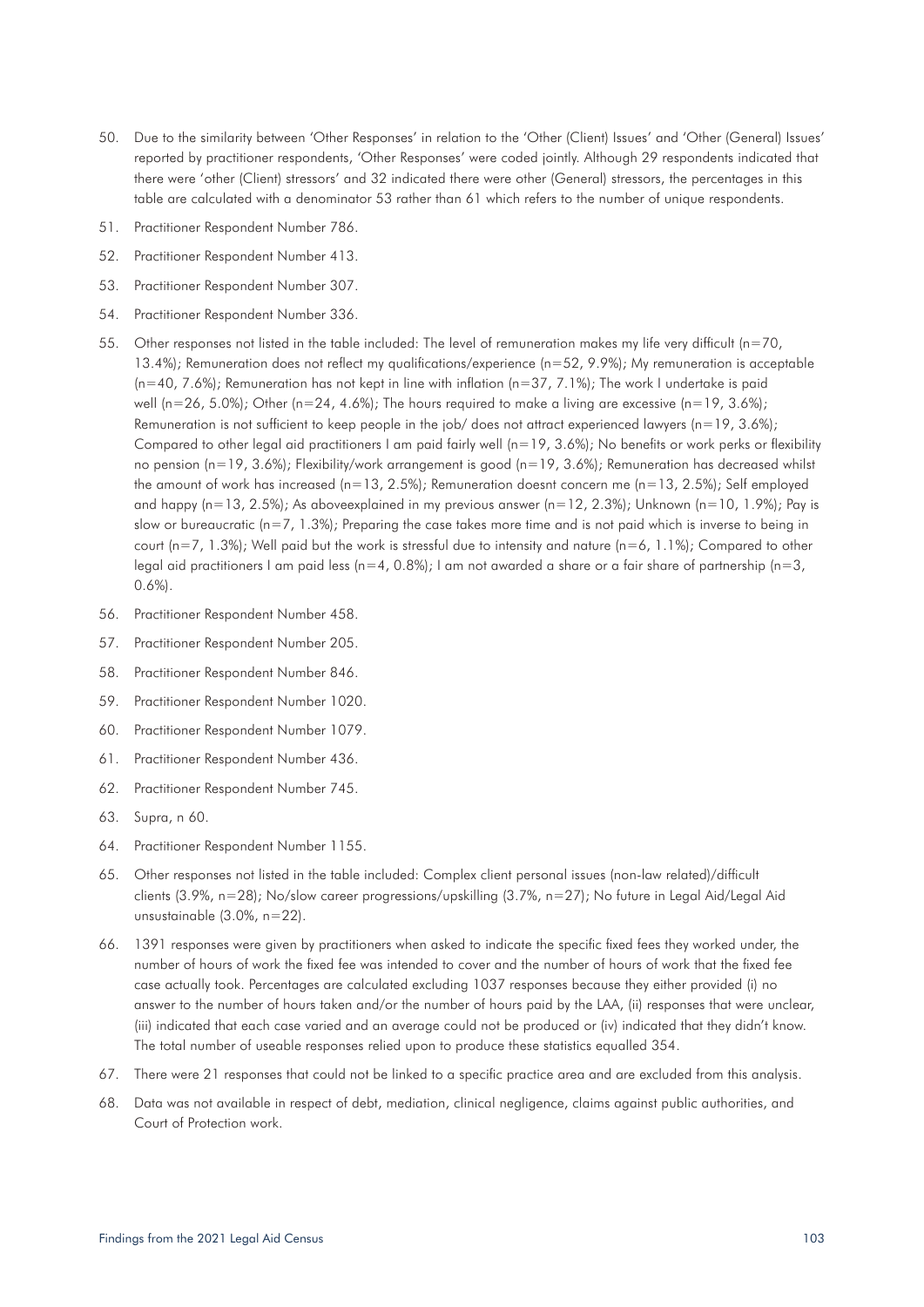- 69. When leaving outliers in (n=283), the medians for the 'Number of hours paid under the fixed fee', the 'Number of hours worked under the fixed fee' and the number of hours worked for every hour paid were 5.0, 12.5 and 2.2 respectively, the modes remained unchanged and the means were higher at 7.6 (8.9), 19.1(18.1) and 3.3(3.3) respectively.
- 70. Outliers were removed using the 1.5 +/- Interquartile Range (IQR) method. In addition to removing outliers, these statistics also exclude those who did not provide answers in respect of both (i) the number of hours covered by the fixed fee and the (ii) number of hours taken on average to complete that fixed fee work. 224 refers to the number of responses not the number of unique respondents ( $n = 163$ ), recognising that a single practitioner may provide information in respect of more than one fixed fee.
- 71. Data was not available in respect of debt, mediation, clinical negligence, claims against public authorities, and Court of Protection work. 21 responses that could not be linked to a practice area were not included in this table.
- 72. Three practitioners answered yes and no to this question, and then qualified their response in an open-ended follow-up question by indicating that they were referring to two separate areas of law. See further Table 4.6.
- 73. Practitioner Respondent Number 514.
- 74. Practitioner Respondent Number 1037.
- 75. Practitioner Respondent Number 1159.
- 76. Practitioner Respondent Number 205.
- 77. Practitioner Respondent Number 123.
- 78. Practitioner Respondent Number 1066.
- 79. Practitioner Respondent Number 259.
- 80. Practitioner Respondent Number 51.
- 81. Practitioner Respondent Number 870.
- 82. Practitioner Respondent Number 1139.
- 83. Practitioner Respondent Number 249.
- 84. Practitioner Respondent Number 1054.
- 85. Practitioner Respondent Number 1066.
- 86. Practitioner Respondent Number 849.
- 87. Other responses not listed in the table included: Increase pay (n=41, 9%); Annual increases tracking inflation  $(n=39, 8.5\%)$ ; Increase hourly rates  $(n=37, 8.1\%)$ ; Increase rates for serious or complex cases and / or more flexibility (n=28, 6.1%); Other (e.g. change time periods, criticism of LAA, belief legal aid practice is unsustainable)  $(n=20, 4.4\%)$ ; Review fees  $(3.5\%, n=16)$ ; Improvements to application/payment process  $(3.1\%, n=14)$ ; Government should invest in legal aid/change attitude towards it (2.6%, n=12); Recognise the experience of lawyers (1.7%, n=8), change rates to align with the market/commercial rates or CPS fees (1.5%, n=7); Bring back legal aid into certain areas (1.3%, n=6); Provide more pay for out of hours (0.9%, n=4); Introduce salaried lawyers/block funding of firms (0.7%, n=3).
- 88. Excludes three responses where the practitioner indicated that they couldn't answer or that the question was not relevant.
- 89. Excluding 937 respondents. Excluded respondents either provided (i) no answer to either the number of hours taken and/or the number of hours paid by the LAA, (ii) responses that were unclear, (iii) simply indicated that they could not provide an estimate as it was too hard to say, (iv) indicated that they didn't know, or (v) referred to private rates of pay, rather than hourly rates under the legal aid scheme.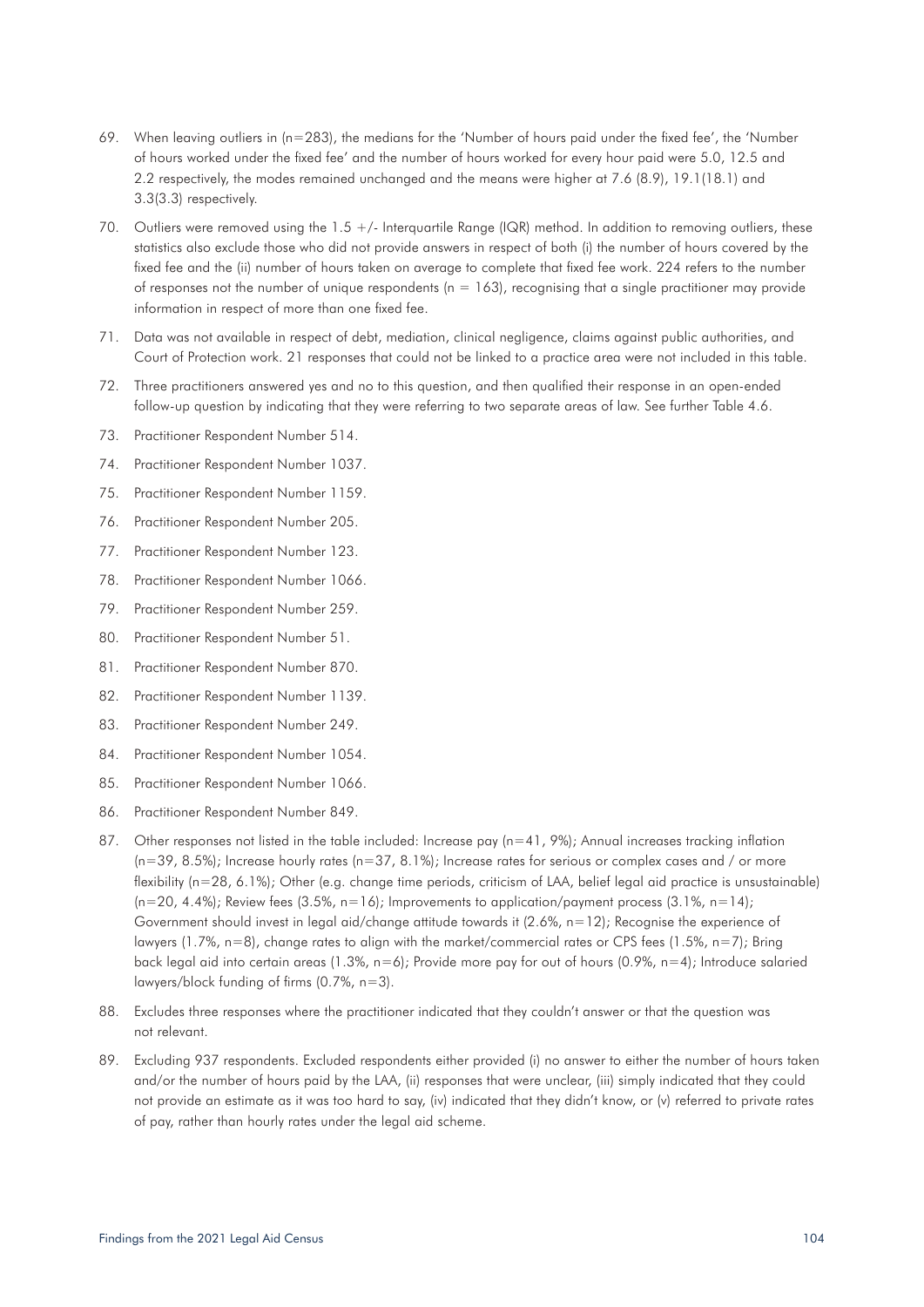- 90. When leaving outliers in (n=206), the medians for the 'Number of hours claimed from the LAA on the average case', the 'Number of hours worked on the average case' and the number of hours worked for every hour paid were 12.5, 20.0 and 1.5 respectively, the modes remained unchanged and the means were higher at 32.4 (53.9), 54.5(128.7) and 1.8(1.1) respectively.
- 91. Outliers were removed using the 1.5 +/- Interquartile Range (IQR) method. In addition to removing outliers, these statistics also exclude those who did not indicate that the number of hours worked exceeded the number of hours paid, and who did not provide answers for both (i) the number of hours claimed from the LAA on the average case and the (ii) number of hours spent on the average case.
- 92. Excludes the responses of 23 practitioners who responded that they could not answer the question or that it was not relevant.
- 93. Practitioner Respondent Number 1054.
- 94. Practitioner Respondent Number 723.
- 95. Practitioner Respondent Number 1075.
- 96. Other responses not listed in the table included: Legal help (n=25, 8.1%); Meetings with other practitioners/ experts/conferences (n=20, 6.5%); Police station pre and post matters/client forms/telephone advice (n=19, 6.2%); Family/divorce/domestic violence (n=16, 5.2%); Specific housing/welfare benefit/debt/visa assistance (n=14, 4.5%); Travel and waiting (n=6, 1.9%); Judicial review (n=5, 1.6%); Appeals (n=3, 1%); Training/supervision  $(n=2, 0.6\%)$ .
- 97. Excludes the responses of four practitioners who responded that they couldn't not answer the question or that it was not relevant.
- 98. Practitioner Respondent Number 355.
- 99. Practitioner Respondent Number 1177.
- 100. Practitioner Respondent Number 169.
- 101. Other responses not listed in the table included: Training/supervision/supporting colleagues/managerial responsibilities (n=30, 5.9%); Travel/waiting (n=26, 5.1%); Work that does not go ahead/delayed (n=26, 5.1%); Work before and after court hearing/police station attendance (n=23, 4.5%); Other (e.g. attending forums, complaints, archiving, general tasks outside court or police station, forms for professional bodies, cases to ombudsman, being on call) (n=17, 3.3%); Dealing with families of clients (n=6, 1.2%).
- 102. Excludes the responses of eight practitioners who indicated that they could not answer the question or it was not relevant.
- 103. Other responses not listed in the table included: Childcare/family/personal needs or better work/life balance (4.8%, n=28); Personal preference (4.6%, n=27); Got sick of chasing fees from LAA/all of the unpaid aspects of the work/ having to work with LAA/couldn't meet the contract requirements (4.6%, n=27); Changed area of practice following qualification/or had to switch areas as part of qualification/training (2.1%, n=12); Changing client needs (1.7%, n=10); Emotional toll/stress of work (1.5%, n=9); Social/moral/ethical reasons (0.9%, n=5); No future in Legal Aid  $(0.3\% , n=2)$ ; Recruitment issues  $(0.3\% , n=2)$ .
- 104. Practitioner Respondent Number 723.
- 105. Practitioner Respondent Number 648.
- 106. Practitioner Respondent Number 523.
- 107. 46.8 per cent (n=171) said no and 3.0 per cent (n=11) did not know.
- 108. The percentages in this table exclude two organisations who did not indicate which area of law their contract covered.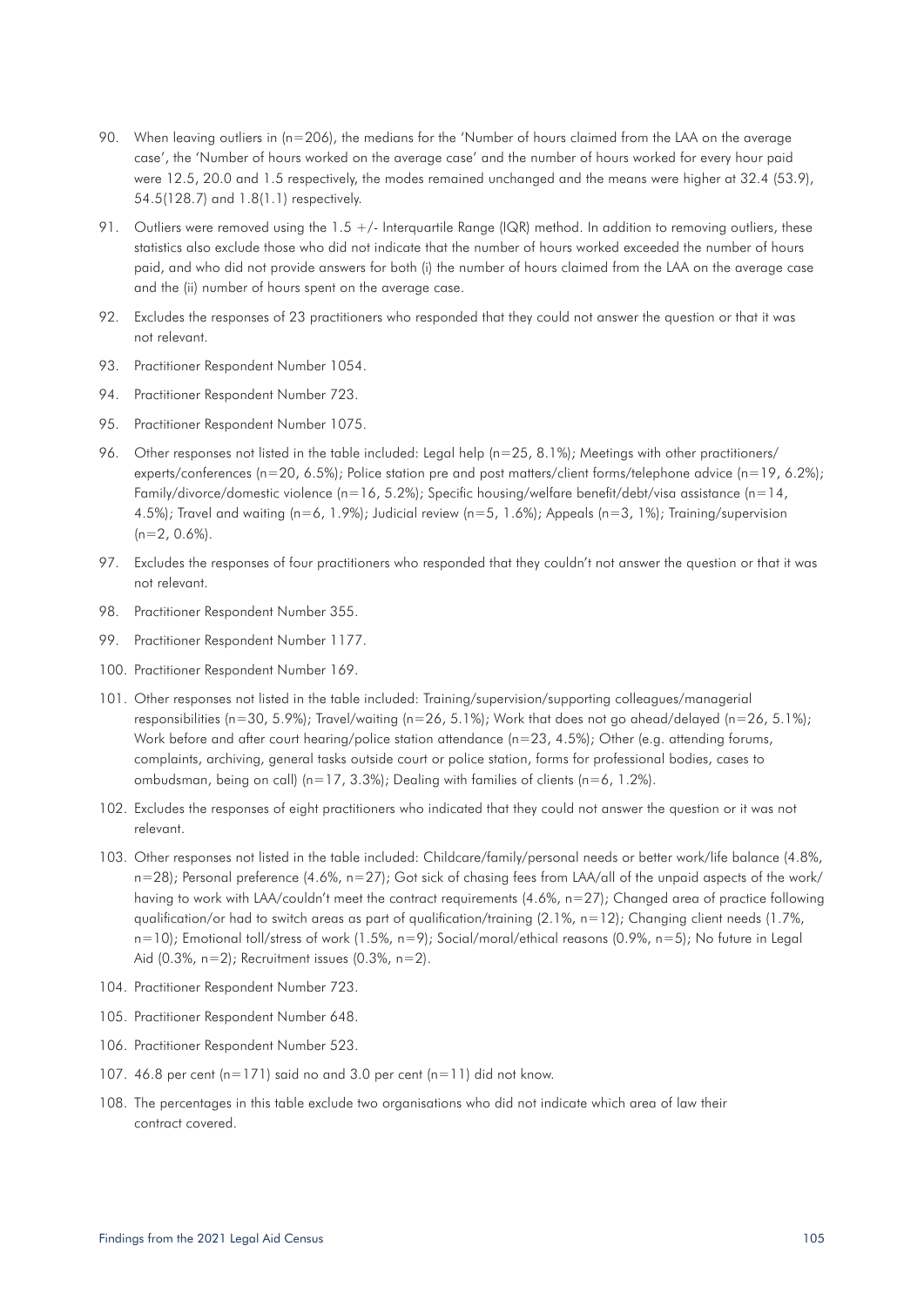- 109. Organisation Respondent Number 143.
- 110. Other responses not listed in the table included: Organisation changed focus away from legal aid (n=3, 1.8%); Not possible to manage caseload across different areas of practice (n=2, 1.2%); Organisation changed speciality or specialised  $(n=1, 0.6\%)$ .
- 111. Organisation Respondent Number 85.
- 112. Organisation Respondent Number 118.
- 113. Organisation Respondent Number 363.
- 114. Excluding three organisations who indicated that they could not answer or that the question was not relevant.
- 115. Excludes 20 respondents who indicated that they had no answer or that the question was not relevant.
- 116. Organisation Respondent Number 31.
- 117. Organisation Respondent Number 171.
- 118. Chambers Respondent Number 32.
- 119. Chambers Respondent Number 16.
- 120. Leaver Respondent Number 201.
- 121. Other responses not listed in the table included: I wanted to seek new challenges (n=41, 16.5%); I wanted to spend more time with family/friends (n=41, 16.5%); I was unhappy with my role (n=31, 12.5%); I did not get on with management ( $n=26$ , 10.5%); Other = [digitisation, solicitors doing more work themselves, quality of instruction from solicitors often poor, LASPO, career change, not specified) (n=19, 7.7%); I wanted to retire (n=13, 5.2%); I did not get on with colleagues (n=3, 1.2%).
- 122. Other responses not listed in the table included: Pressure from Firm about doing LA funded work/work targets imposed by employer (n=16, 6.5%); Inability to do the work well within current payment regime (n=15, 6%); No future in LA (n=14, 5.6%); Inability to support a family/start a family or balance work with starting a family (n=13, 5.2%); Health issues (n=11, 4.4%); Lack of respect/thanklessness of LA work (n=10, 4%); Inability to afford housing (n=7, 2.8%).
- 123. Other responses not listed in the table included: I am just unhappy in my role (n=55, 10.4%); To be closer to family or friends (n=54, 10.2%); Want clients who are easier to work with (n=49, 9.3%); A permanent or longer-term position (n=41, 7.8%); I don't get on with management (n=20, 3.8%); My position will end soon (n=16, 3%); No reason (n=16, 3%); I don't get on with my colleagues (n=6, 1.1%); My partner has taken or is looking for another job (n=6, 1.1%); Other (n=4, 0.8%).
- 124. Practitioner Respondent Number 924.
- 125. Other responses not listed in the table included: Would like to move on but there is no other options for me  $(n=14,$ 2.6%); Inability to afford a house/start family or no time to start family ( $n=11$ , 2.1%); Still considering whether to move on (n=11, 2.1%); Lack of Pensions (n=6, 1.1%); Lack of respect (n=6, 1.1%); Firm/dept at risk of closing  $(n=6, 1.1\%)$ ; Having to fight the LAA  $(n=6, 1.1\%)$ ; Want to work in other areas of law not funded by LA  $(n=2, 1.1\%)$  $(0.4\%)$ .
- 126. Practitioner Respondent Number 1207.
- 127. Percentages are calculated excluding 23 organisations who provided open-ended answers which did not directly address the issue of office/department closures.
- 128. Other responses not listed in the table included: Stopped legal aid/considering stopping legal aid work/concerns about the future (n=22, 8.3%); Areas out of scope/need to do pro bono (n=21, 7.9%); Hard to recruit at legal aid rates/staff leaving (n=21, 7.9%); Comparisons with pay in other areas/private work (n=14, 5.3%); Need to rely on small number of big cases (n=11, 4.1%); Legal Aid work involved a lot of risk (3.6%, n=10); the Impact of Covid-19 (3.6%, n=10); Reduced Income unrelated to COVID 19 (3.2%, n=8); Grants/Funding (2.8%, n=7)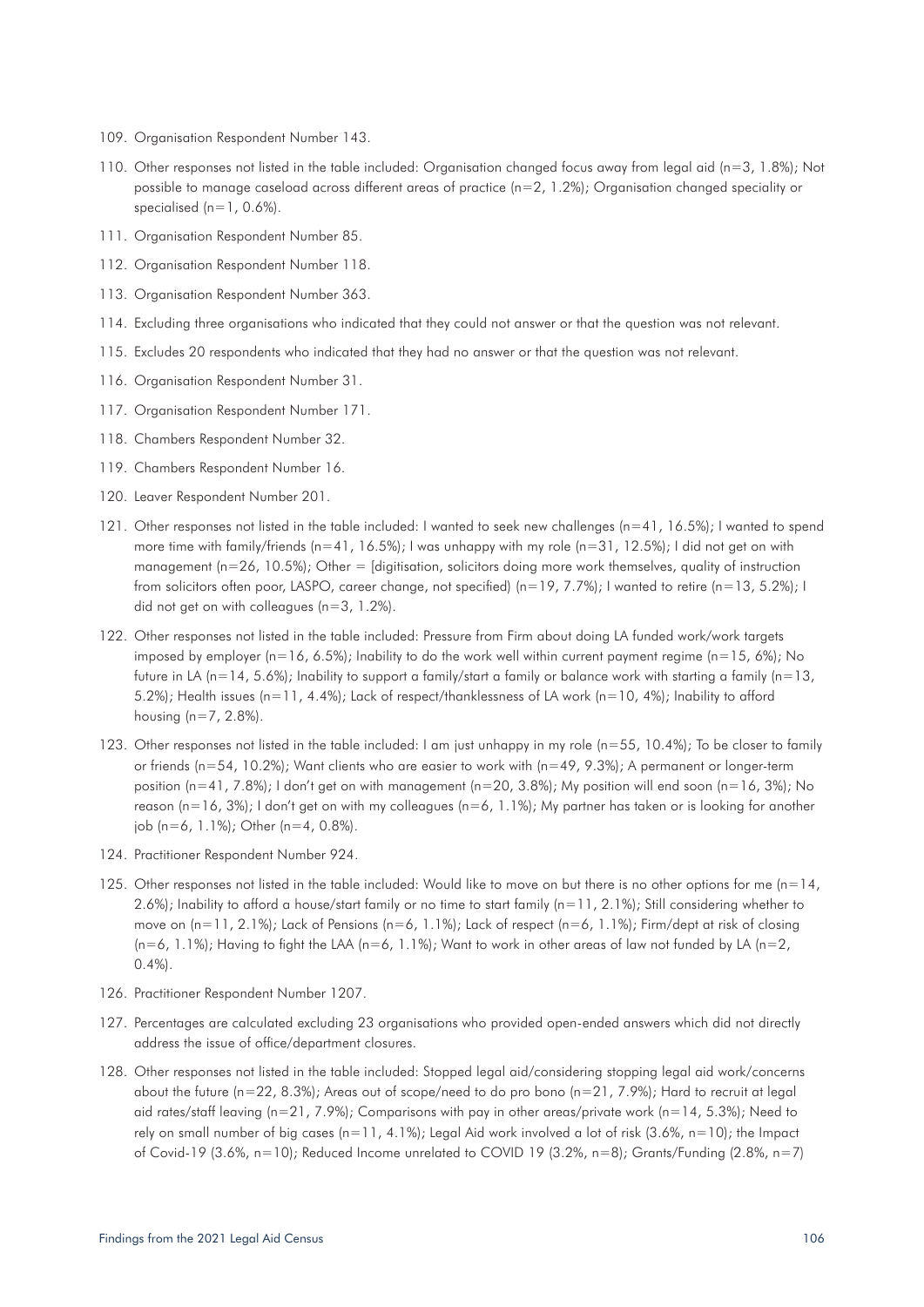; Problems with LAA (2.8%,n=7), Covid 19 impact would be felt in future years (2.8%,n=7);Grant/Other Funding Sources Restricted/Lack of Support (2.0%, n=5); Have expanded (1.6%, n=4); Chose to reduce amount of legal aid work  $(1.6\% , n=4)$ , and; Home Office delays  $(1.6\% , n=4)$ .

- 129. Excluding nine responses which indicated that the respondent did not know, could not provide an answer or that the question was not relevant.
- 130. The number of matters taken on at any time inevitably varies by area of law and the size of a practitioner's organisation, and the picture drawn of a typical month for practitioners before the pandemic reflects this diversity.
- 131. Derived from quantitative coding of responses to two open-ended questions combined: 'How would you describe the impact Covid-19 has had on your work?' and 'Is there anything else you would like to add about the impact of Covid-19 on legal aid work more generally?'.
- 132. Practitioner Respondent Number 864.
- 133. Organisation Respondent Number 259.
- 134. Organisation Respondent Number 361.
- 135. Supra, n 131.
- 136. Ibid.
- 137. Derived from quantitative coding of the open-ended question 'What has been the most significant challenge in managing your organisation during the Covid-19 pandemic?'
- 138. Derived from quantitative coding of the open-ended question 'What has been the most significant challenge in managing your set of Chambers during the Covid-19 pandemic?'.
- 139. Practitioner Respondent Number 760.
- 140. Practitioner Respondent Number 205.
- 141. Practitioner Respondent Number 285.
- 142. Practitioner Respondent Number 123.
- 143. Supra, n 131.
- 144. Chamber Respondent Number 16.
- 145. Supra, n 131.
- 146. Ibid.
- 147. Practitioner Respondent Number 1099.
- 148. Practitioner Respondent Number 499.
- 149. Practitioner Respondent Number 496.
- 150. Supra, n 138.
- 151. Supra, n 137.
- 152. Other identified sources of funding (in order of frequency) included the Tudor Trust, Children in Need, Comic Relief, British Gas Energy Trust, Garfield Weston Foundation, Lloyds Bank Foundation, Henry Smith Foundation, Therium Access, Steve Morgan Foundation, Paul Hamlyn Foundation, Oak Foundation, Money and Pensions Service, Nationwide Foundation, Esmee Fairbairn Foundation, Matrix Chambers and the Walcott Foundation.
- 153. Organisation Respondent Number 361.
- 154. Supra, n 131.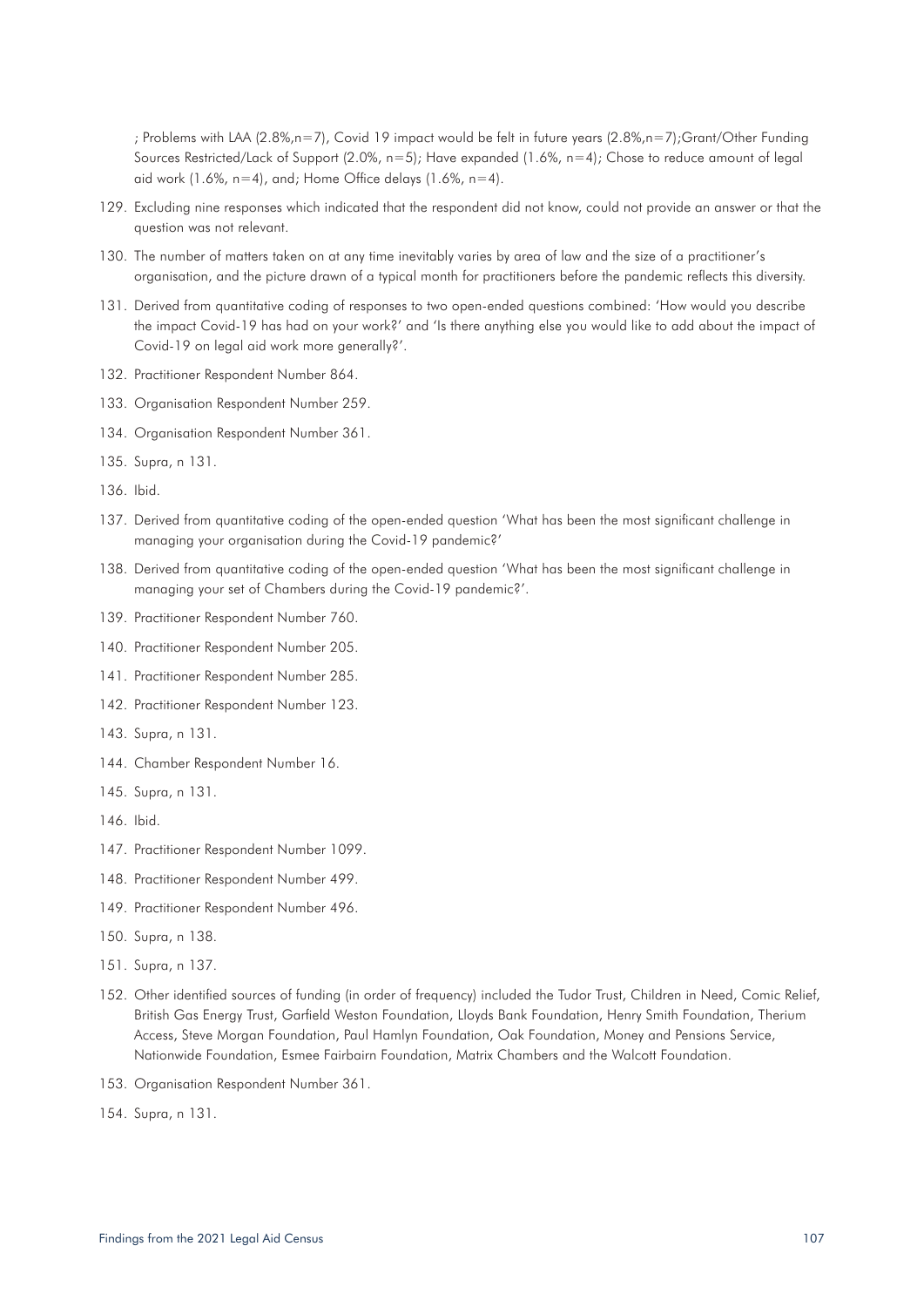- 155. Other responses not listed in the table included: Reporting requirements (11.7%, n=42); Client intake and triage (10.3%, n=37); Technology (e.g. suitability of hardware/software) (9.4%,n=34); Lack of referral options (9.2%,n=33); Fundraising (7.2%, n=26); Meeting service targets (6.9%, n=25); Staff performance (6.4%, n=23); Staff supervision (6.1%,n=22); Governance (4.4%,n=16); Maintaining policies (3.9%,n=14); Engaging the community (3.1%,n=11); Systemic work (2.8%,n=10); Measuring client need (2.2%,n=8); Service planning (2.2%,n=8); Engaging priority client groups (1.9%,n=7); Measuring outcomes (1.9%,n=7); Stakeholder relationships (1.9%,n=7); Volunteer recruitment (1.9%,n=7); Partnership and collaboration (1.7%,n=6); Volunteer retention (1.7%,n=6); Evaluating services (1.4%,n=5); Volunteer training (1.4%,n=5) and; Filling board or management committee positions  $(1.1\% , n=4)$ .
- 156. Excludes the responses of 17 organisations who stated that they couldn't answer the question or that it was not relevant. Other responses given included: Political Climate (19.3%, n=40); Administration/bureaucracy (10.1%, n=21); Wellbeing/pressure on staff (10.1%, n=21); Premises (8.7%, n=18); Lack of other local services/areas out of scope (8.2%, n=17); Covid-19 (5.3%, n=11); Vulnerable/Demanding clients (3.9%, n=8), Other (including police station and court closures and unpredictable case volumes) (1.0%, n=2).
- 157. Other responses not listed in the table included: More trust in legal professionals(4.1%, n=33); Better work-life balance (3.2%, n=26); More diversity within the sector (2.5%, n=20); Taking authority away from LAA (either giving it to neutral body or back to the profession)(2.4%, n=19); Continuation of remote hearings/working and more digitalisation (2.1%, n=17); Alternative funding models to provide security to the sector, e.g. diverse funding streams or early intervention (1.9%, n=15); I don't know/it is too late for these problems to be addressed (1.9%,  $n=15$ ); Better collaboration between the sector as a whole to address problems, including campaign work (1.6%, n=13); Less delay in receiving payments for legal aid work (1.2%, n=10); Better communication/relationships between lawyers and the CPS/police (1.1%, n=9); Complete overhaul of the system/sector (1.1%, n=9);More nonfinancial support for professionals e.g. mental health (1.0%, n=8); Better working relationships between solicitors/ barristers (0.9%, n=7); More equity internally within firms/chambers/organisations (0.7%, n=6); Doesn't need improving (0.6%, n=5); Better functioning of government bodies across society so fewer cases need to be brought in the first place (0.5%, n=4); Other (including more holistic solutions,more focus on clients, less private tenders)  $(0.5\%$ , n=4); Larger cap allowed for legal aid certificates  $(0.4\%$ , n=3); LAA should pay experts/interpreters directly rather than providers  $(0.4\% , n=3)$ ; Legal aid is too accessible  $(0.2\% , n=2)$ .
- 158. Excludes 26 respondents who indicated that they couldn't answer the question or that it was not relevant.
- 159. Organisation Respondent Number 152.
- 160. Organisation Respondent Number 342.
- 161. Leaver Respondent Number 11.
- 162. Of those organisations who answered 'other' five provided no further detail, whilst one indicated the area was in international child abduction.
- 163. Of those organisations who answered 'other' one indicated they held a CLA Telephone contract for family law, two held CDD contracts, one held a housing contract, and one held housing, debt and welfare benefit contracts.